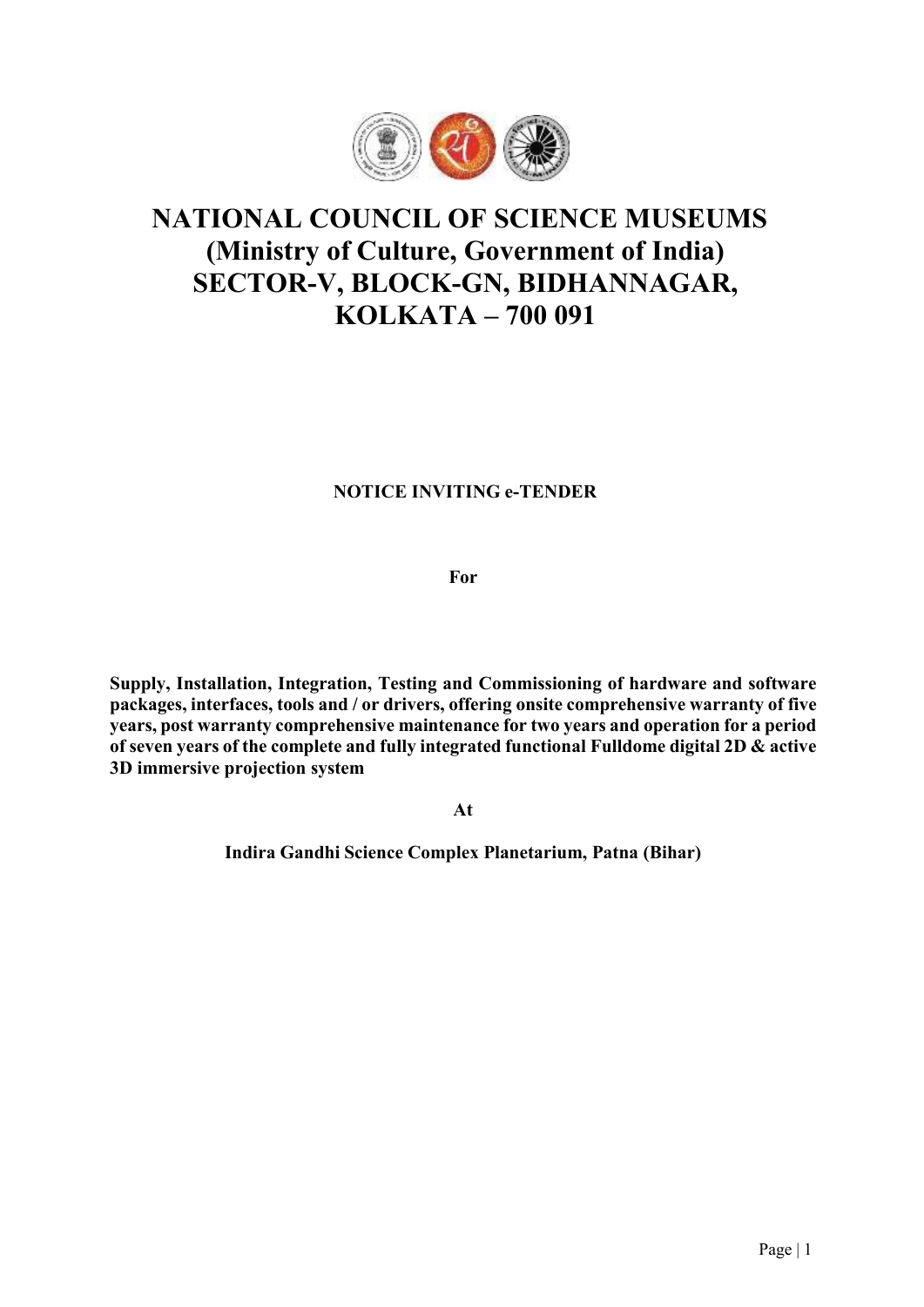#### NATIONAL COUNCIL OF SCIENCE MUSEUMS SECTOR-V, BLOCK-GN, BIDHANNAGAR, KOLKATA – 700 091

#### TENDER No. I/18012/7/21(86)

#### NOTICE INVITING e-TENDER

Name of the work: Supply, Installation, Integration, Testing and Commissioning of hardware and software packages, interfaces, tools and / or drivers, offering onsite comprehensive warranty of five years, post warranty comprehensive maintenance for two years and operation for a period of seven years of the complete and fully integrated functional Fulldome digital 2D & active 3D immersive projection system at Indira Gandhi Science Complex Planetarium, Patna (Bihar).

On-line Digitally signed open e-tenders are invited in two Bid System from the manufacturers or their authorized registered Indian agents for Supply, Installation, Integration, Testing and Commissioning of hardware and software packages, interfaces, tools and / or drivers, providing operational training, offering onsite comprehensive warranty of 5 (five) years, post warranty comprehensive maintenance for 2 (two) years and operation for a period of 7 (seven) years of the complete and fully integrated functional full dome digital 2D and active 3D immersive projection system for a 16 meter diameter perforated aluminium dome screen with geometrical correction, image stitching and blending etc. for seamless projection of high resolution 2D and 3D digital full dome film shows and digital planetarium shows by replacing existing 35mm Astrovision fish eye lens projection system and GM-II of GOTO Inc., Japan installed at Indira Gandhi Science Complex Planetarium, Patna, Bihar. Interested bidders may download the tender documents from the Procurement Portal www.eprocure.gov.in or from the Council's website www.nscm.gov.in as per the following schedule:-

| $\mathbf{1}$   | Bid Document Published              | 26.08.2021                                               |
|----------------|-------------------------------------|----------------------------------------------------------|
|                | Date                                |                                                          |
| 2              | Bid Document Download               | 27.08.2021                                               |
|                | <b>Start Date</b>                   |                                                          |
| 3              | Bid Document Download               | 20.09.2021.                                              |
|                | <b>End Date</b>                     |                                                          |
| $\overline{4}$ | Pre-Bid Clarification Start         | 27.08.2021                                               |
|                | Date                                |                                                          |
| 5              | Last date of submission of          | $24.09.2021$ , 16:00 hrs IST only at the following email |
|                | Pre-Bid<br>Queries<br><sub>or</sub> | id: k.unni $@ncsm.gov.in$ . The bidder who will submit   |
|                | clarifications                      | the pre-bid clarification through email shall get the    |
|                |                                     | intimation from NCSM to attend the pre-bid online.       |
|                |                                     | Bidders interested to attend the meeting online should   |
|                |                                     | send their email address.                                |
| 6              | Pre Bid Clarification End           | As above                                                 |
|                | Date                                |                                                          |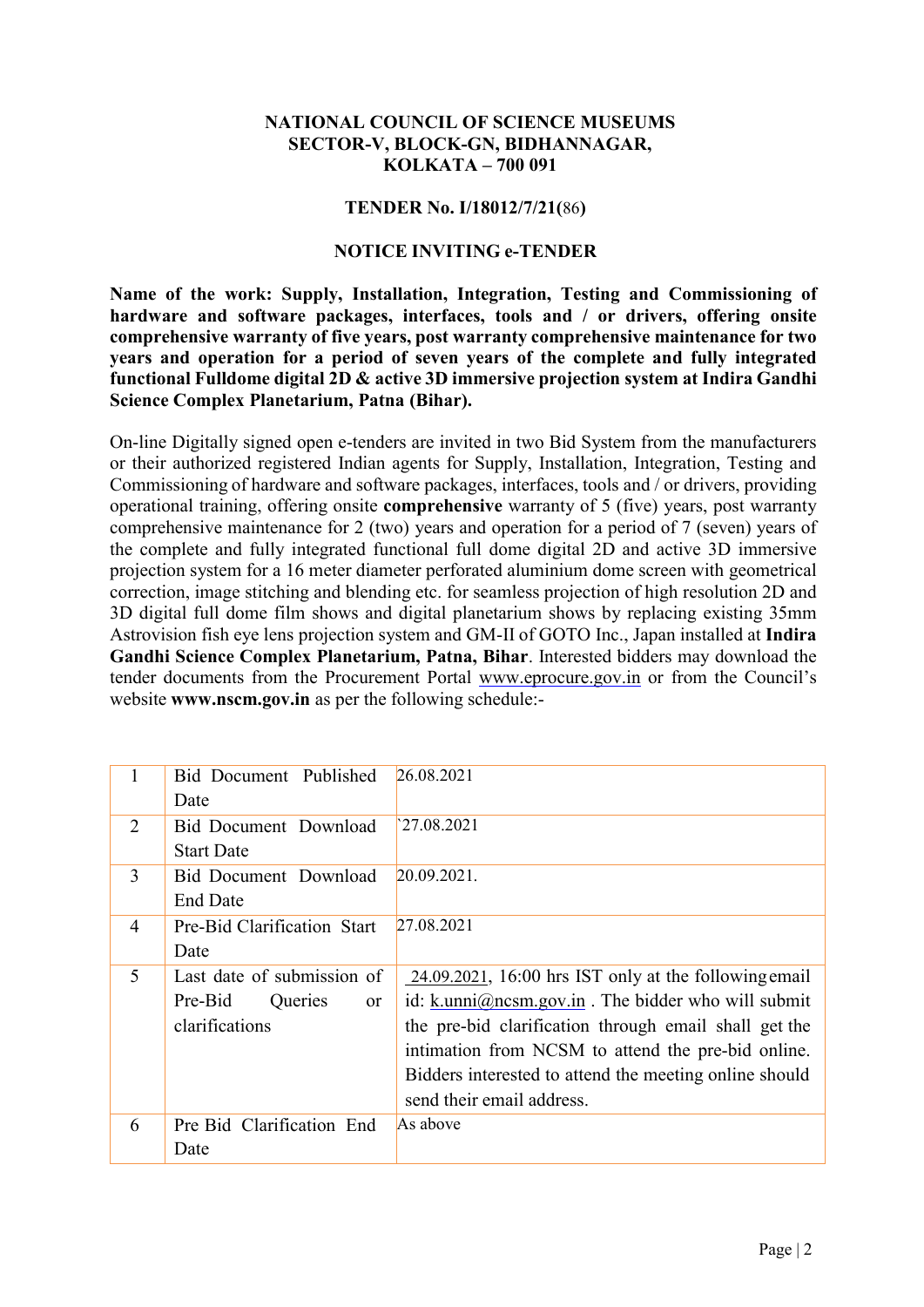|    | Pre-Bid meeting Date and         | 28.09.2021                                 |
|----|----------------------------------|--------------------------------------------|
|    | Place                            | At IGSC Planetarium, Patna. from 11.30 a.m |
| 8  | <b>Bid Submission Start Date</b> | 04.10.2021                                 |
| 9  | <b>Bid Submission End Date</b>   | 11.10.2021                                 |
| 10 | Technical<br>(Techno-            | 12.10.2021                                 |
|    | Commercial) Bid Opening          |                                            |
|    | Date                             |                                            |
| 11 | Date Place of Technical          | To be notified later                       |
|    | Presentation                     |                                            |
| 12 | Financial Bid Opening Date       | To be notified later                       |

The purchaser will open the tenders at the specified date & time and at the specified place as indicated in the NIT. However, in case the specified date of tender opening falls on / is subsequently declared a holiday or closed day for the purchaser, the tenders will be opened at the appointed time and place on the next working day.

Tender document can be downloaded from the Central Public Procurement Portal (CPPP) website "http:// eprocure.gov.in" and also from NCSM website : www.ncsm.gov.in.

- 1. Visit of the IGSC, Planetarium, Patna: Bidders are advised to visit the existing IGSC, Planetarium, Patna, Bihar to ascertain and fully understand the nature and quantum of work before tendering. Site inspection may be carried out one day before the scheduled pre-bid meeting at IGSC, Patna. In case, the representative of the bidder is unable to attend the pre-bid meeting, the queries may be submitted through CPPP and email. However, lack of knowledge of site conditions cannot be considered as an excuse for mistake/misrepresentation in the bid.
- 2. Submission of the Bid: This Tender is an e-Tender and bids are to be submitted through CPP Portal (http://eprocure.gov.in) only. Bids submitted in physical forms will be summarily rejected.
- 3. Details of submission of tender, etc. are indicated in the e-tender document.
- 4. The online bid, both Technical (Techno-Commercial) Bid and Financial bid, duly furnished in Cover –I and Cover-II respectively, should be uploaded by the due date and time as per the above schedule. The responsibility to ensure the same lies with the bidders.
- 5. It is intended to purchase the above equipment directly from the manufacturer without involving any agent or payment of any bidder commission. Authorized Registered Indian Agents of foreign manufacturers who are capable to render after Sales Service (in case where foreign manufacturers do not quote any rate to the actual users), shall submit copy of Bidder Agreement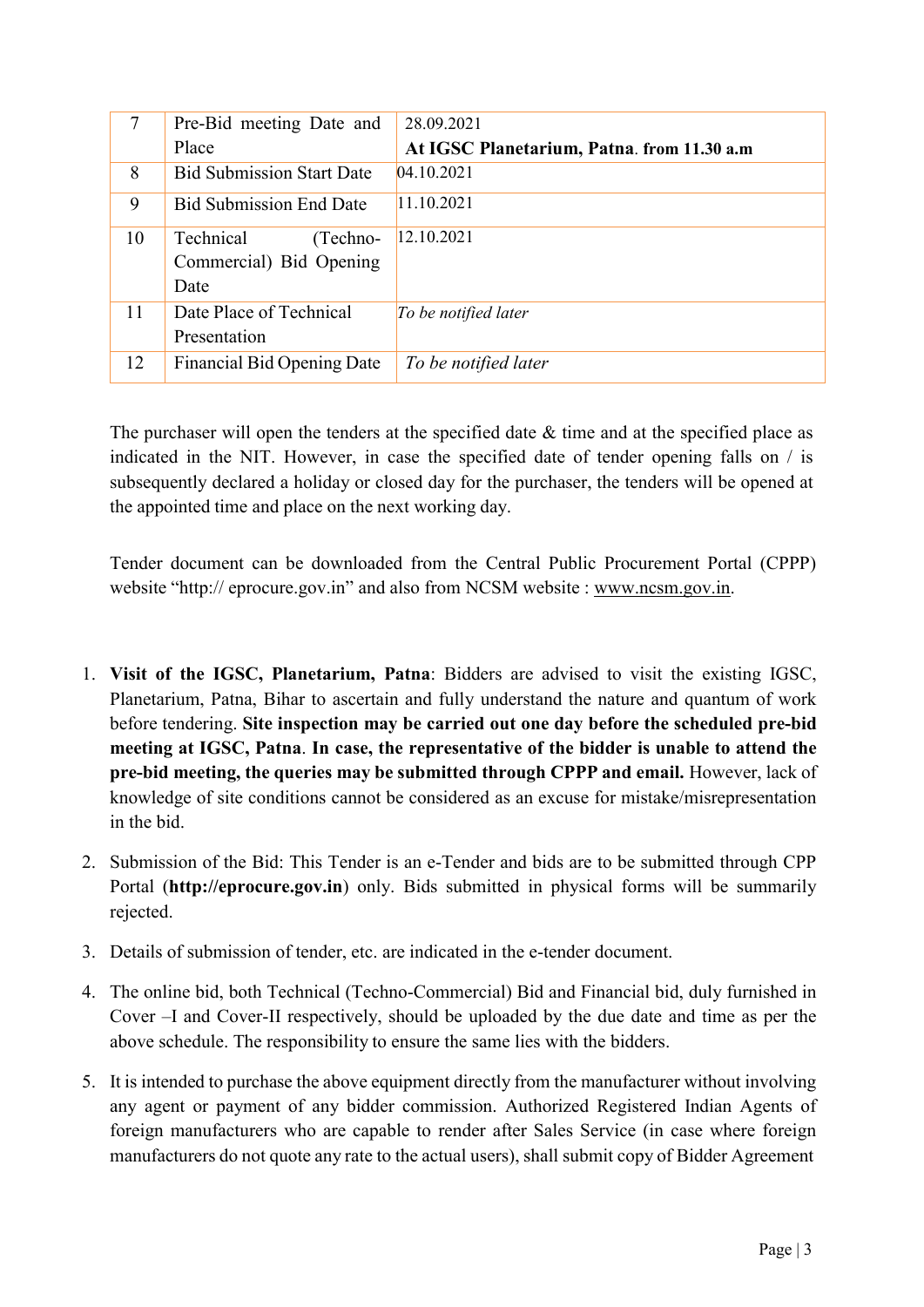with foreign manufacturer along with the tender and in such case no bidder commission shall be paid by the Council.

6. NCSM reserves the right to amend/withdraw any of the terms and conditions in the tender Documents or to reject any or all tenders without giving any notice or assigning any reason. NCSM also reserves the right to accept or reject any or all tenders in full or part without assigning any reason whatsoever. NCSM shall also not be bound to accept merely the lowest tender but the technical suitability, capability and superiority of the concept / technology interface / system etc. shall be of prime consideration for selection of the appropriate set of concept/ technology interface /system collectively considered as a complete solution.

Place : Kolkata (Dy. Controller of Stores & Purchase) Date: 26.08. 2021 Council of Science Museums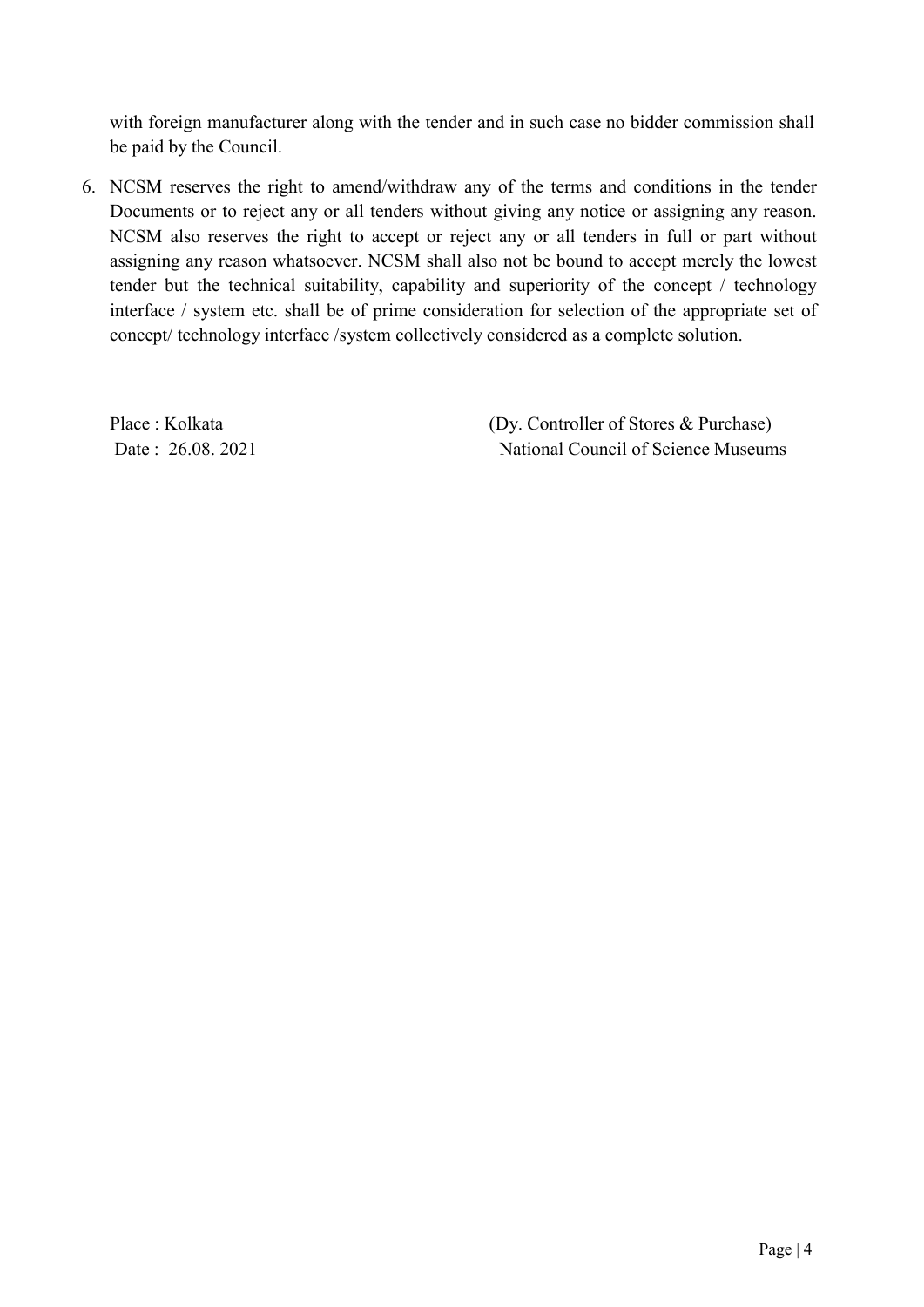# General Information and Instructions

- 1. The instructions given herein will be strictly binding on the bidders and deviation, if any will make the tender or tenders liable to be considered invalid. Tenders incorporating additional conditions by the bidder are liable for rejection.
- 2. Bids shall be submitted online only at CPPP website: https://eprocure.gov.in/eprocure/app Manual bids shall not be accepted.
- 3. The instructions given in "Annexure-A" for "Instruction for Online Bid Submission" should be strictly followed during submission of the Bid.
- 4. Bid documents may be scanned with 100 dpi with black and white option which helps in reducing size of the scanned document.
- 5. An agent of foreign OEM, for submitting the offer on behalf of overseas OEM, would be required to produce a copy of their legal bidder agreement with their principal and a copy of registration / enlistment with DGS&D as an Indian agent failing which their bid would be disqualified.
- 6. EMD for this tender is NIL. However, in lieu of Bid Security, the bidder has to sign "Bid Security Declaration" on their letterhead accepting that if they withdraw or modify their bids during period of validity etc., they will be suspended for THREE year in participating in any such tender in NCSM and its units. Kindly refer Annexure – K.
- 7. Validity of Bids: The Bids should remain valid for 180 days from the date of opening of Financial bid.
- 8. Rejection of Bids: Canvassing by the Bidder(s) in any form, unsolicited letter and posttender correction may invoke summary rejection. Conditional tenders will be rejected. Non-compliance of applicable General Information and Instructions will disqualify the Bid.
- 9. The Bidders should have Digital Signature Certificate (DSC) for filling up the Bids. The person signing the tender documents should be authorized for submitting the on line etender.
- 10. The Bidders shall fill up the Prescribed Format for submission of Technical (Technocommercial) Bid as per "Annexure-B" format duly signed by the authorized signatory. The person signing the tender document should be authorised for submitting the online e-tender.
- 11. The Financial Bid shall be filled in and signed by the authorized signatory online as per Proforma "Annexure-C" available at Central Public Procurement Portal e-tender system website http://eprocure.gov.in/eprocure/app. Off line Financial Bid shall not be accepted.
- 12. Tender must be uploaded in two separate covers marked Cover-1 (Technical Bid) and Cover-2 (Financial Bid/BOQ).The contents of Cover-1 and Cover-2 shall be as follows:- Cover-1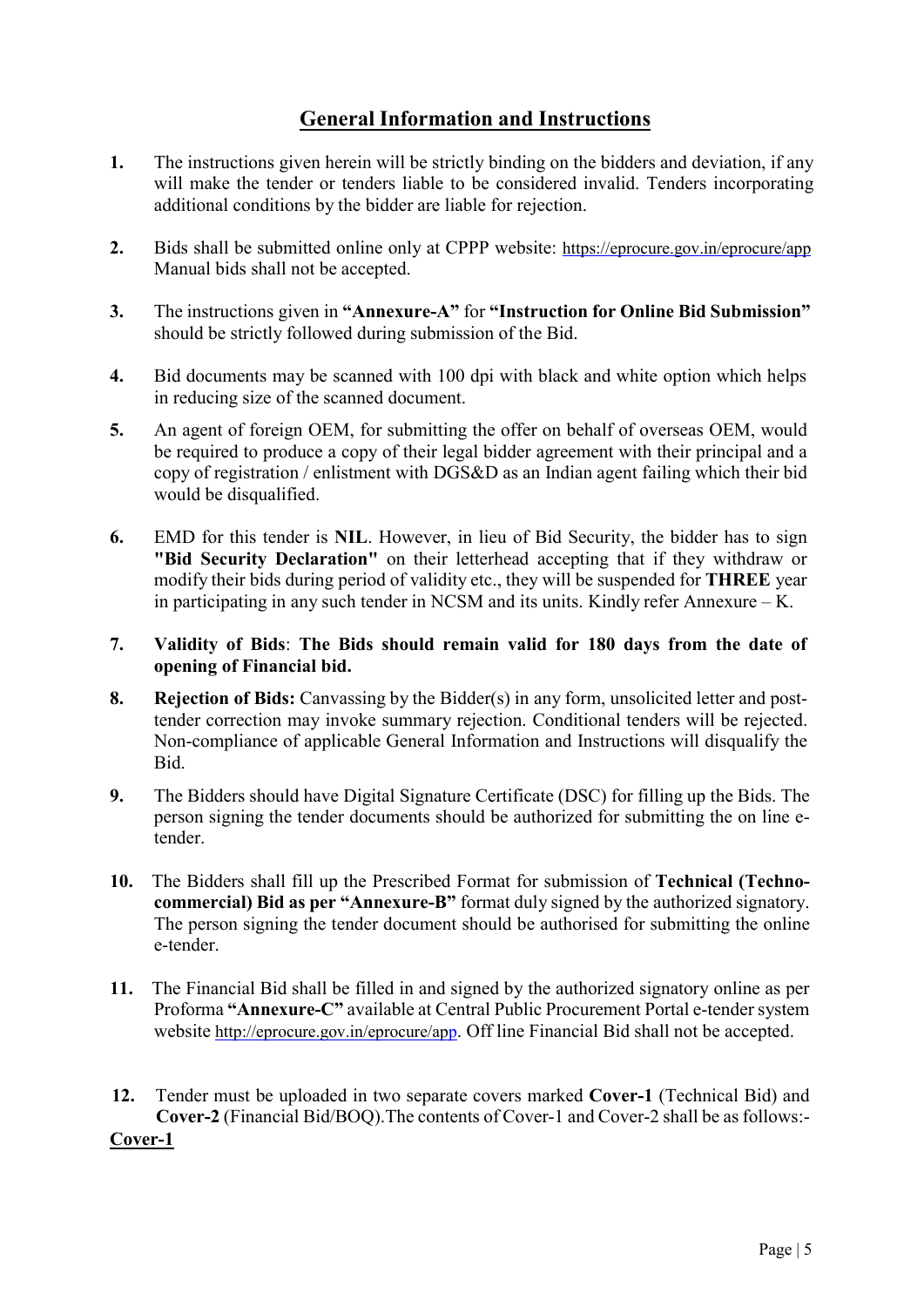- i) "Technical (Techno-Commercial) Bid" (as per Annexure-B format) duly filled in and digitally signed with official stamp.
- ii) All relevant documents related to "Technical (Techno-commercial) Bid" as per "Annexure-B"
	- iii) The scanned copy of "General Terms & Conditions" duly signed by the Authorized Signatory with official stamp as a token of acceptance of the bidders.
	- iv) The scanned copy of "Technical specifications and Scope of Work" duly signed by the Authorized Signatory with official stamp as a token of acceptance of the bidders.
	- v) "Technical Compliance Table" (as per Annexure-D format) duly filled in and digitally signed with official stamp.
- vi) Prescribed Undertaking by the "Original System Integrator" as per "Annexure-G" format, if applicable, duly signed by the Authorized Signatory with office stamp.
	- vii) The Technical Brochures of each equipment with technical explanation for every feature of the product offered by the bidders.
	- viii) Name, Address, Name of the contact person and his/her mobile number etc. of Indian Agent of overseas OEM.

#### Cover-2

- i) The "Financial Bid (BOQ)" (as per Annexure-C format) i.e. Schedule of Price Bid in the form of attached Proforma duly filled in and digitally signed
- ii) "Cost Break-up" (as per **Annexure-H** format Part A  $\&$  ) duly filled in and digitally signed with official stamp. It should be ensured that all the columns of Cost break-up sheet are filled up failing which the same will be rejected.
- iii) "Cost Break-up" (as per **Annexure-H**1 format Part A & B duly filled in and digitally signed with official stamp. It should be ensured that all the columns of Cost break-up sheet are filled up failing which the same will be rejected.

The Cover-1, i.e. Technical (Techno-commercial) Bid shall be opened by the Council at the first instance and evaluated by the competent authority of the Council. At the second stage, the Cover-2 containing Financial Bid of only techno-commercially acceptable offers shall be opened for further evaluation and ranking before awarding the contract.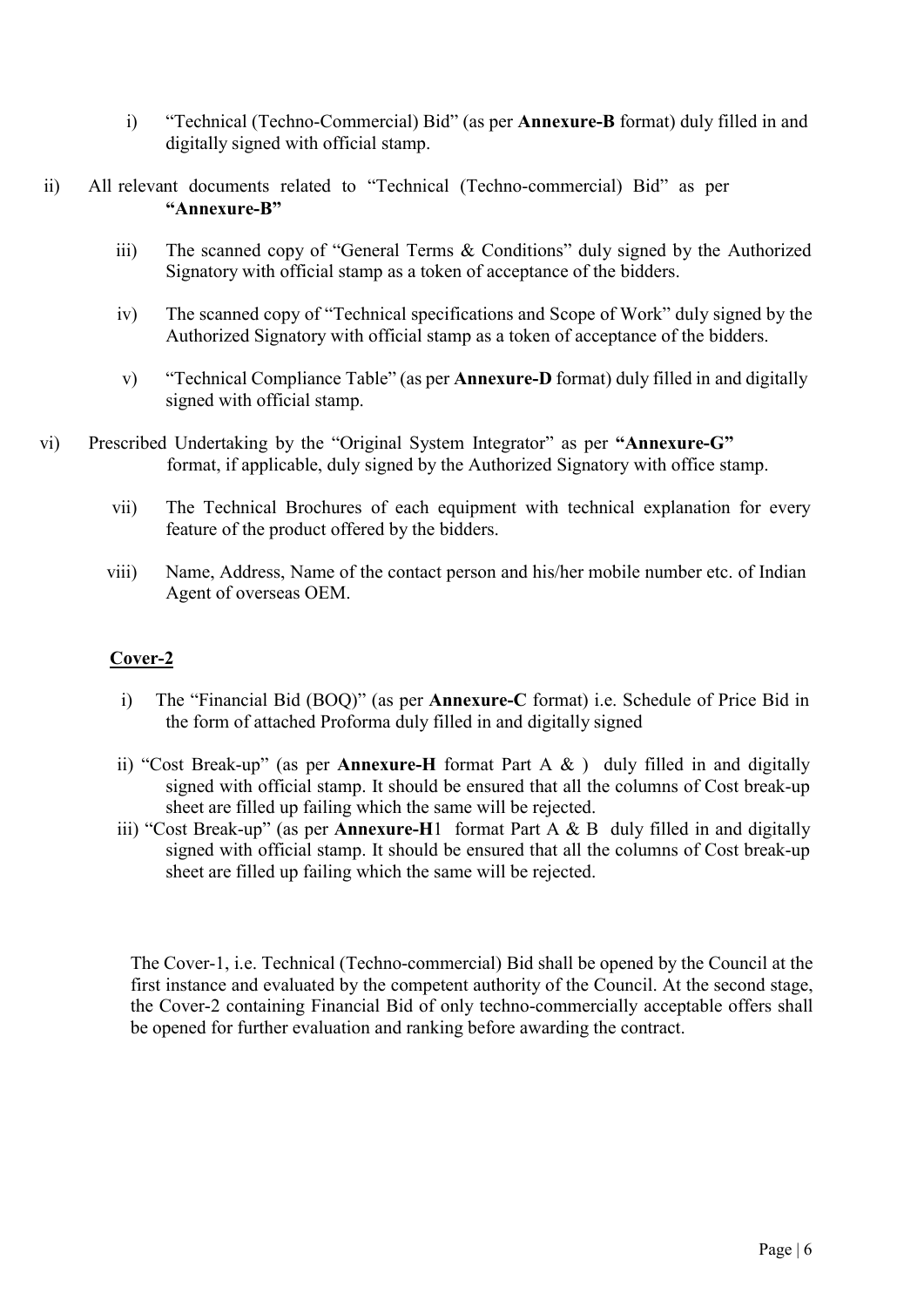#### Annexure A

#### NATIONAL COUNCIL OF SCIENCE MUSEUMS SECTOR-V, BLOCK-GN, BIDHANNAGAR, KOLKATA – 700 091.

#### TENDER No. I/18012/7/21(86)

#### Instructions for Online Bid Submission

- 1. The bidders are required to submit soft copies of their bids electronically on the CPP Portal, using valid Digital Signature Certificates. The instructions given below are meant to assist the bidders in registering on the CPP Portal, prepare their bids in accordance with the requirements and submit their bids online on the CPP Portal.
- 2. More information useful for submitting online bids on the CPP Portal may be obtained at https://eprocure.gov.in/eprocure/app

#### A. REGISTRATION

- i. Bidders are required to enroll on the e-Procurement module of the Central Public Procurement Portal (URL: https://eprocure.gov.in/eprocure/app) by clicking on the link "Online Bidders Enrolment" on the CPP Portal which is free of charge.
- ii. As part of the enrolment process, the bidders will be required to choose a unique username and assign a password for their accounts.
- iii. Bidders are advised to register their valid email address and mobile numbers as part of the registration process. These would be used for any communication from the CPP Portal.
- iv. Upon enrolment, the bidders will be required to register their valid Digital Signature Certificate (Class II or Class III Certificates with signing key usage) issued by any Certifying Authority recognized by CCA India (e.g. Sify / nCode / eMudhra etc.) with their profile.
- v. Only one valid DSC should be registered by a bidder. Please note that the bidders are responsible to ensure that they do not lend their DSC'sto others which may lead to misuse.
- vi. Bidders may then log-in to the site through the secured log-in by entering their user ID/password and the password of the DSC / e-Token.

#### B. SEARCHING FOR TENDER DOCUMENTS

- i. There are various search options built-in the CPP Portal to facilitate bidders to search active tenders by several parameters. These parameters could include Tender ID, Organization Name, Location, Date, Value, etc. There is also an option of advanced search for tenders, wherein the bidders may combine a number of search parameters such as Organization Name, Form of Contract, Location, Date, Other keywords etc. to search for a tender published on the CPP Portal.
- ii. Once the bidders have selected the tenders they are interested in, they may download the required documents/tender schedules. These tenders can be moved to the respective 'My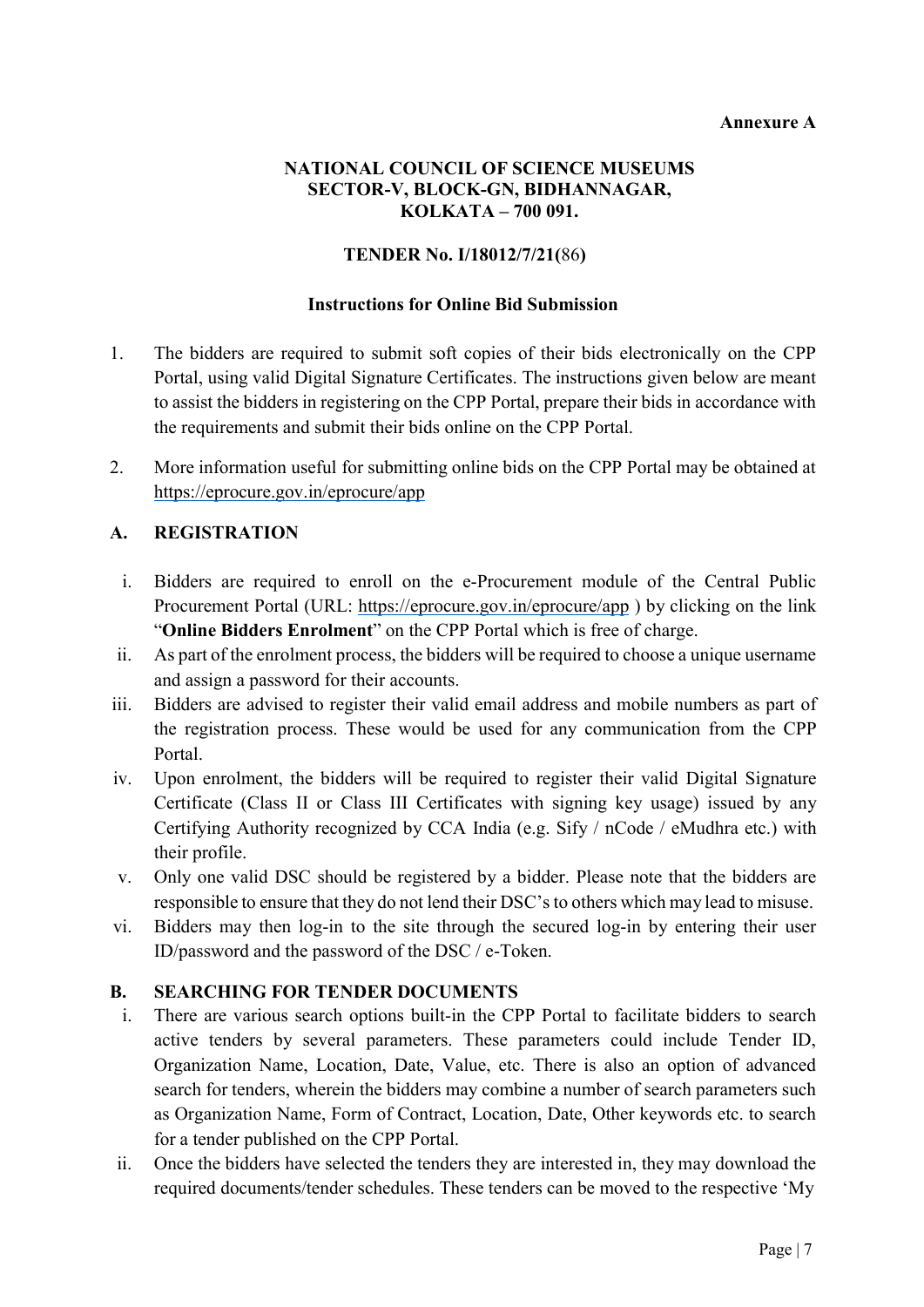Tenders' folder. This would enable the CPP Portal to intimate the bidders through SMS / e-mail in case there is any corrigendum issued to the tender document.

iii. The bidders should make a note of the unique Tender ID assigned to each tender, in case they want to obtain any clarification/help from the Helpdesk.

### C. PREPARATION OF BIDS

- i. Bidders should take into account the original e-NIT/RFP and any subsequent corrigendum published on the tender document before submitting their bids.
- ii. Please go through the tender advertisement and the tender document carefully to understand the documents required to be submitted as part of the bid. Please note the number of covers in which the bid documents have to be submitted, the number of documents - including the names and content of each of the documents that need to be submitted. Any deviations from these may lead to rejection of the bid.
- iii.Bidders, in advance, should get ready the bid documents to be submitted as indicated in the tender document/schedule and generally, they can be in PDF / XLS / RAR / DWF/JPG formats. Bid documents may be scanned with 100 dpi with a black and white option which helps in reducing the size of the scanned document.
- iv. To avoid the time and effort required in uploading the same set of standard documents which are required to be submitted as a part of every bid, a provision of uploading such standard documents (e.g. PAN card copy, annual reports, auditor certificates etc.) has been provided to the bidders. Bidders can use the "My Space" or ''Other Important Documents'' area available to them to upload such documents. These documents may be directly submitted from the "My Space" area while submitting a bid, and need not be uploaded again and again. This will lead to a reduction in the time required for the bid submission process.

#### D. SUBMISSION OF BIDS

- i. Bidders should log-into the site well in advance for bid submission so that they can upload the bid in time i.e. on or before the bid submission time. Bidders will be responsible for any delay due to other issues.
- ii. The bidders have to digitally sign and upload the required bid documents one by one as indicated in the tender document.
- iii. A standard Price Schedule format (BOQ) has been provided with the tender document to be filled by all the bidders. Bidders are requested to note that they should necessarily submit their financial bids in the format provided and no other format is acceptable. If the price bid has been given as a standard BOQ format with the tender document, then the same is to be downloaded and to be filled by all the bidders. Bidders are required to download the BOQ file (rate quote sheet for Façade Lighting), open it and complete the blue coloured (unprotected) cells with their respective financial quotes and other details (such as the name of the bidders). No other cells should be changed. In case no rate value is required to be quoted in any particular cell, that cell may be kept blank, figure '0' (zero) shall not be entered in such cell(s). Once the details have been completed, the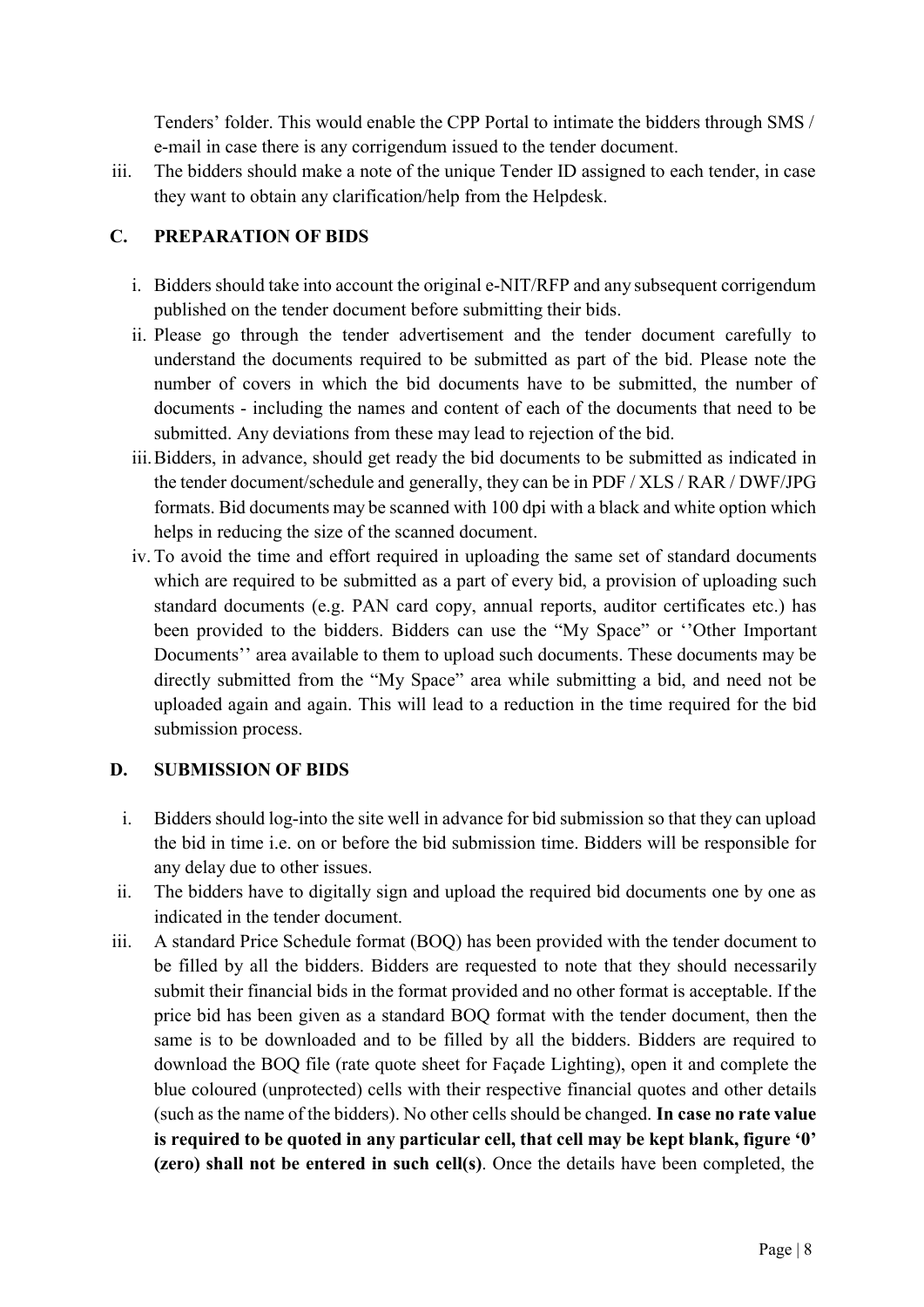bidders should save it and submit it online, without changing the filename. If the BOQ file is found to be modified by the bidders, the bid will be rejected.

In addition to the above, the Cost Break-up shall be submitted in tabular format duly digitally signed with an official stamp.

- iv. The server time (which is displayed on the bidders' dashboard) will be considered as the standard time for referencing the deadlines for submission of the bids by the bidders, opening of bids etc. The bidders should follow this time during bid submission.
- v. All the documents being submitted by the bidders would be encrypted using PKI encryption techniques to ensure the secrecy of the data. The data entered cannot be viewed by unauthorized persons until the time of the bid opening. The confidentiality of the bids is maintained using the secured Socket Layer 128-bit encryption technology. Data storage encryption of sensitive fields is done. Any bid document that is uploaded to the server is subjected to symmetric encryption using a system-generated symmetric key. Further, this key is subjected to asymmetric encryption using buyers/bid opener's public keys. Overall, the uploaded tender documents become readable only after the tender opening by the authorized bid openers.
- vi. The uploaded tender documents become readable only after the tender opening by the authorized bid openers.
- vii. Upon the successful and timely submission of bids (i.e. after Clicking "Freeze Bid Submission" in the portal), the portal will give a successful bid submission message and a bid summary will be displayed with the bid number and the date & time of submission of the bid with all other relevant details.
- viii. The bid summary has to be printed and kept as an acknowledgement of the submission of the bid. This acknowledgement may be used as an entry pass for any bid opening meetings.

# E. ASSISTANCE TO BIDDERS

- i. Any enquiries relating to the tender document and the terms and conditions contained therein should be addressed to the Tender Inviting Authority.
- ii. Any queries relating to the process of online bid submission or queries relating to CPP Portal, in general, may be directed to the 24x7 CPP Portal helpdesk. The contact number for the helpdesk is 1800 233 7315.
- iii. All communications related to tender including the submission of Proposal should be addressed to :

Dy. Controller of Store and Purchase National Council of Science Museums 33, Block GN, Sector – V, Salt Lake, Bidhannagar, Kolkata – 700091 email id: k.unni@ncsm.gov.in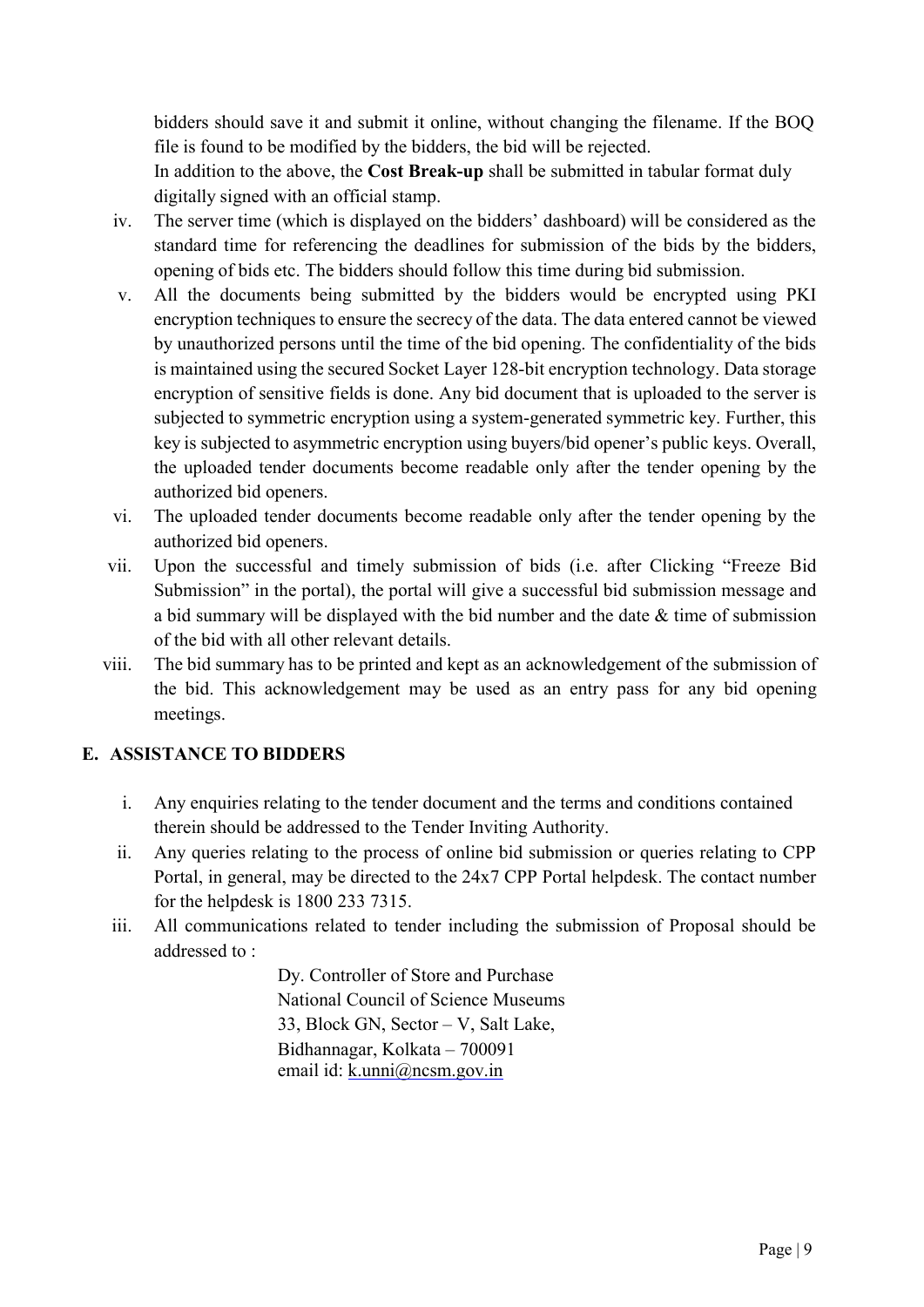#### NATIONAL COUNCIL OF SCIENCE MUSEUMS SECTOR-V, BLOCK-GN, BIDHANNAGAR, KOLKATA – 700 091

### TENDER No. I/18012/7/21(86) TECHNICAL (Techno-Commercial) BID

### Notes: ALL PARTICULARS / INFORMATIONS SHOULD BE GIVEN IN THE FOLLOWING FORMAT WITH COMPLETE DETAILS.

| $\mathbf{i}$              | Name of the Bidder                                                                                                                                                                                                 |                |  |
|---------------------------|--------------------------------------------------------------------------------------------------------------------------------------------------------------------------------------------------------------------|----------------|--|
| $\overline{\textbf{ii}}$  | Mailing address of the Bidder with PIN/ZIP Code                                                                                                                                                                    | $\ddot{\cdot}$ |  |
| $\overline{\text{iii}}$ . | Contact details                                                                                                                                                                                                    | $\ddot{\cdot}$ |  |
|                           | Telephone numbers(s)                                                                                                                                                                                               | :              |  |
|                           | Mobile                                                                                                                                                                                                             |                |  |
|                           | Fax number( $s$ )                                                                                                                                                                                                  | $\ddot{\cdot}$ |  |
|                           | E-mail address                                                                                                                                                                                                     | $\ddot{\cdot}$ |  |
|                           | Website                                                                                                                                                                                                            | :              |  |
| iv.                       | a. Background details of the Bidder (State<br>whether original manufacturer / authorised<br>Registered Indian Agent of the manufacturer).                                                                          | $\ddot{\cdot}$ |  |
|                           | b. In case of authorised Registered Indian Agent,<br>submit notary certified copy of the Bidder<br>Agreement with the manufacturer.                                                                                | $\ddot{\cdot}$ |  |
|                           | c. Name and Address of the Vendor to whom<br>the order will be placed (NCSM would like<br>to procure the entire system from a single<br>source)                                                                    | $\ddot{\cdot}$ |  |
| V.                        | Whether capable to supply and install the<br>Fulldome<br>minimum<br>System<br>as<br>per<br>requirement/and<br>Technical<br>Specification<br>given in Annexure-C<br>(Please mention "YES" or "NO" in<br>Annexure-D) | $\ddot{\cdot}$ |  |
|                           | a) If it is mentioned "NO" above, submit detailed<br>deviation to be made from enclosed Technical<br>Specification.(Attach extra sheet, if<br>required)                                                            | $\ddot{\cdot}$ |  |
|                           | b) submit the detailed specifications of the offered :<br>product including copies of Product brochure                                                                                                             |                |  |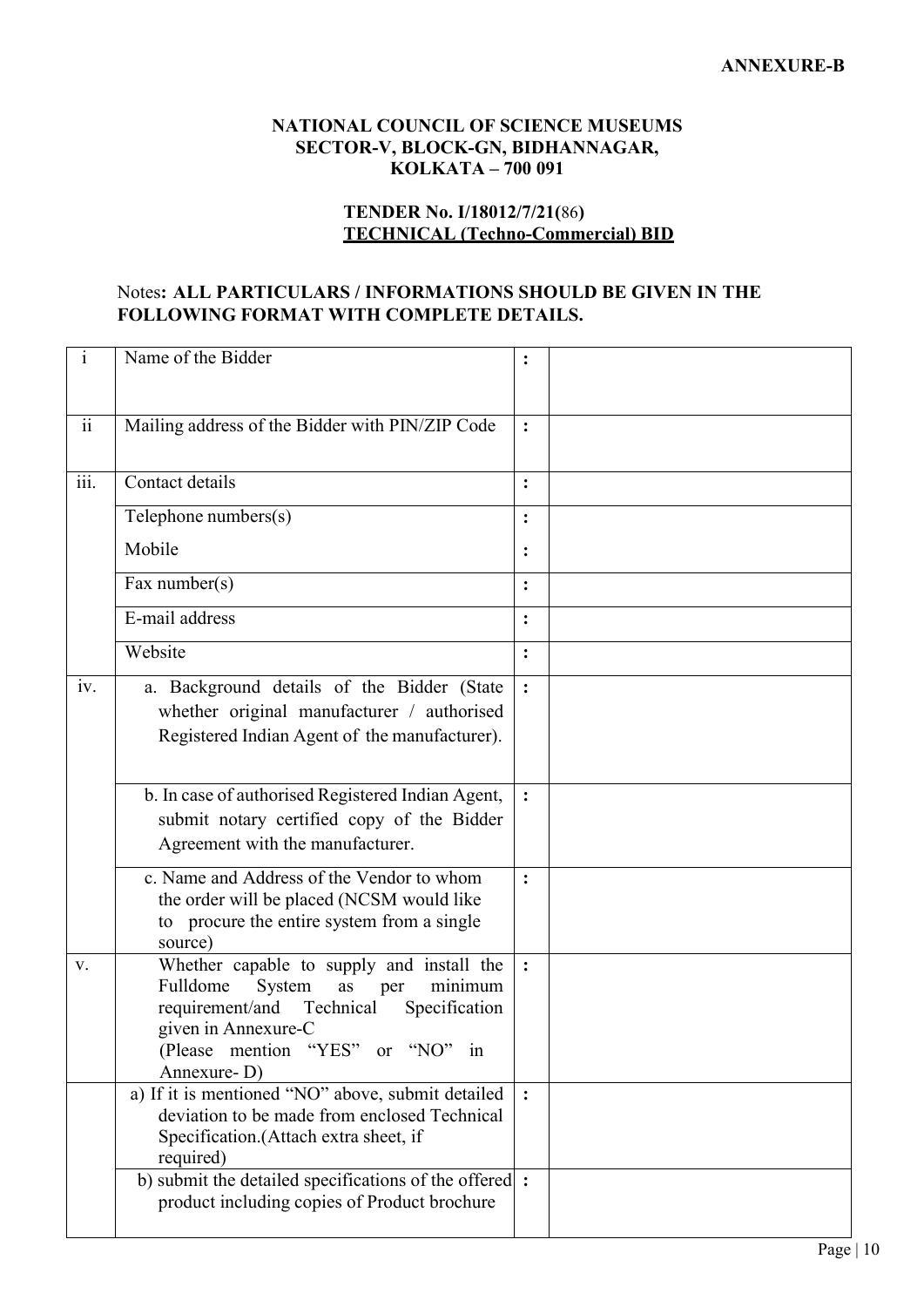| vi.<br>vii. | Mention recommended seating arrangement for the<br>theatre where the equipment(s) offered shall be<br>housed<br>(Submit detailed design and drawing of sitting<br>layout)<br>Single point contact details for all post- |                |                                                                                  |
|-------------|-------------------------------------------------------------------------------------------------------------------------------------------------------------------------------------------------------------------------|----------------|----------------------------------------------------------------------------------|
|             | installations service related issues with hierarchy<br>levels (if any)                                                                                                                                                  |                |                                                                                  |
| V111.       | Please provide detailed address and set up link<br>from where support for maintenance during<br>post warranty shall be offered by the firm at<br>Patna (Bihar)                                                          |                |                                                                                  |
| ix.         | Shelf-life time of the Digital immersive full dome<br>2D/3D projection system (i.e. up to which period<br>technical support as well as spare parts including<br>consumables shall be available with the firm).          |                |                                                                                  |
| X.          | Submit technical brochures indicating the detailed<br>technical specifications of the system as given in<br>the table below:-.                                                                                          | $\ddot{\cdot}$ | Detailed Information to be<br>submitted by the Bidders as per<br>following table |

| S. No                     | <b>Details of Information Required</b>                                                                                                                                                                                                                                                      | Qty   |
|---------------------------|---------------------------------------------------------------------------------------------------------------------------------------------------------------------------------------------------------------------------------------------------------------------------------------------|-------|
| $\mathbf{i}$ .            | Details of Civil and electrical work including air-conditioning for the projectors and<br>servers enclosures to be taken up by the bidder.                                                                                                                                                  | 1 Set |
| $\overline{ii}$ .         | Details of Projector Array with special mountings. This set should contain number                                                                                                                                                                                                           | 1 Set |
|                           | of projectors proposed, its make, complete specifications, its weight, dimensions,<br>details about lenses, heat load, noise generated etc.                                                                                                                                                 |       |
| $\overline{\text{iii}}$ . | Edge blending and geometric correction details                                                                                                                                                                                                                                              | 1 Set |
| iv.                       | Image Generator Server, Interactive planetarium software and playback system<br>details including specifications and product catalogues. Software for conversion of<br>large format shows into fulldome and digital library and software for playback and<br>creation of planetarium shows. | 1 set |
| V.                        | Display management , calibration and alignment system details                                                                                                                                                                                                                               | 1 Set |
| V1.                       | Show control System details                                                                                                                                                                                                                                                                 | 1 Set |
| vii.                      | Networking and data cabling schematic layout                                                                                                                                                                                                                                                | 1 Set |
| viii.                     | 5.1 surround sound system details including product catalogues, location of speakers<br>etc                                                                                                                                                                                                 | 1 Set |
| ix.                       | IR emitters, active 3D spectacles and storage, sterilization & charging details.                                                                                                                                                                                                            | 1 Set |
| X.                        | LED cove lighting, exit and emergency exit signage and LED step lighting with all<br>associated electrical wiring works                                                                                                                                                                     | 1 Set |
| xi.                       | Complete details of U.P.S with 30 minutes back up (with parallel redundant<br>system) including technical catalogues/brochures                                                                                                                                                              | 1 Set |
| xii.                      | Seating layout and design details of reclining chairs along with line of sight<br>diagrams (locally available materials may be considered).                                                                                                                                                 | 1 Set |
| xiii.                     | Details of Sound proofing and Acoustic treatment required, if any to be executed at<br>site may be submitted along with specifications of materials (locally available<br>materials may be considered), schematic drawings with expected outcome.                                           | 1 Set |
| xiv.                      | Indicative list of documents/manuals/drawings that shall be provided to NCSM<br>while handing over. Suggested training scheme, topics may also be included in this                                                                                                                          | 1 Set |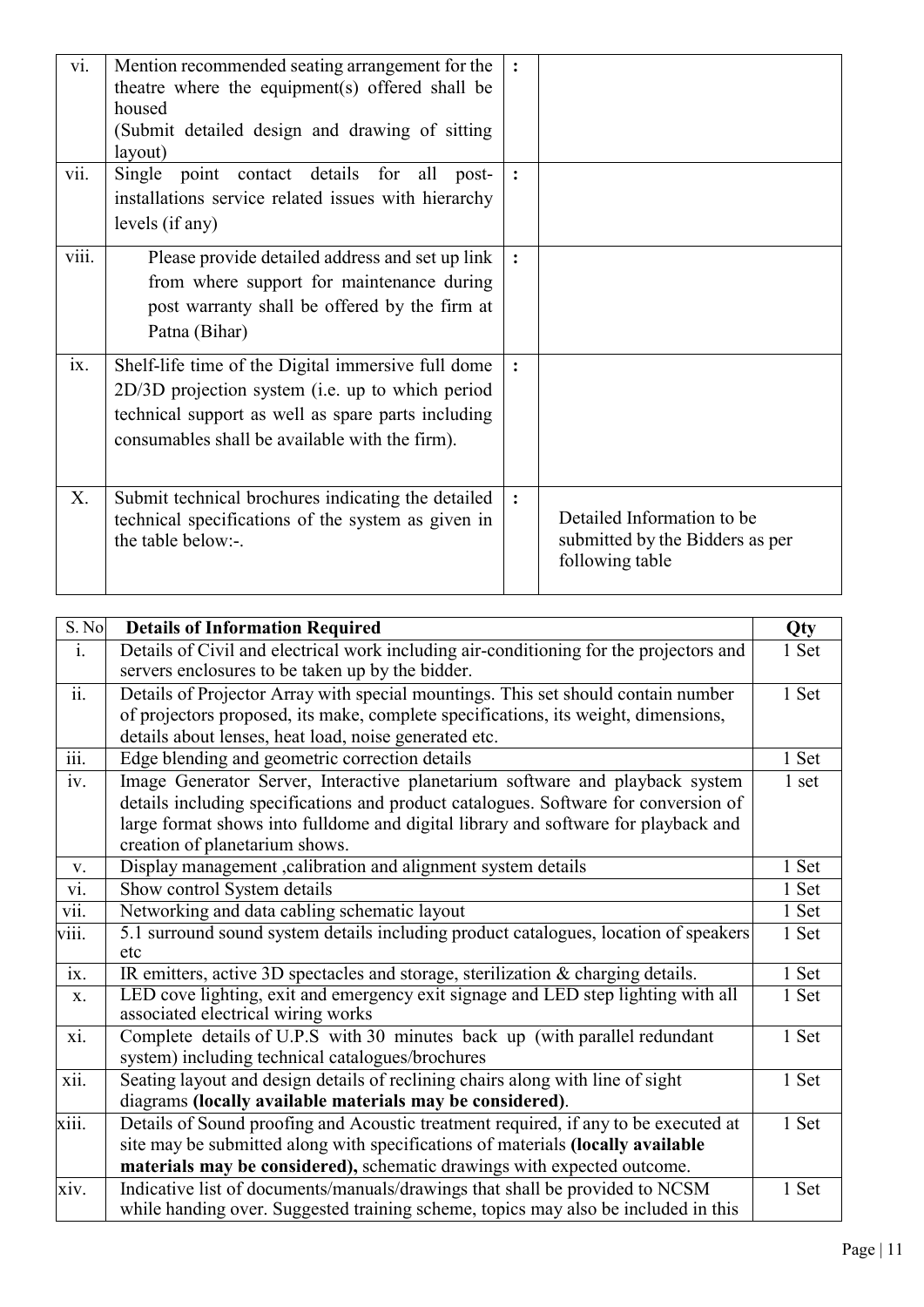|      | set.                                                                                                                                                                                                                                                                                                                                                                                                                                                            |       |
|------|-----------------------------------------------------------------------------------------------------------------------------------------------------------------------------------------------------------------------------------------------------------------------------------------------------------------------------------------------------------------------------------------------------------------------------------------------------------------|-------|
| XV.  | Timeline for execution of the entire work from the date of placement of order<br>indicating therein parallel activities and critical path to establish completion of the<br>entire work within the stipulated time schedule                                                                                                                                                                                                                                     | 1 Set |
| xvi. | List and quantity of each spare that shall be provided by the bidder initially to fulfill<br>onsite comprehensive warranty of five years. This shall also include quantity of<br>spare lamps with housing that will be supplied along with the projectors initially. All<br>the tools, tackles, gadgets, devices that shall be required for measuring, operation,<br>maintenance, testing etc shall be included in this list and shall form part of the initial | 1 Set |
| vii. | supply.<br>Information/Details regarding any other items not included above may be submitted<br>in this set.                                                                                                                                                                                                                                                                                                                                                    | 1 Set |

# Note: Bidders shall provide detailed Bill of Quantities of each item as mentioned in the above table and proposed for this offer along with schematic system architecture and product catalogues for all hardware items.

I / We hereby declare that the above statements are true. I / We also declare that I / we shall abide by the decision of NATIONAL COUNCIL OF SCIENCE MUSEUMS regarding selection of eligible firm(s) / type of equipment or system / multimedia show contents scheme for opening of Financial Bid (Part-II).

### Dated Official Seal & Signature of the Bidder/Constituted Attorney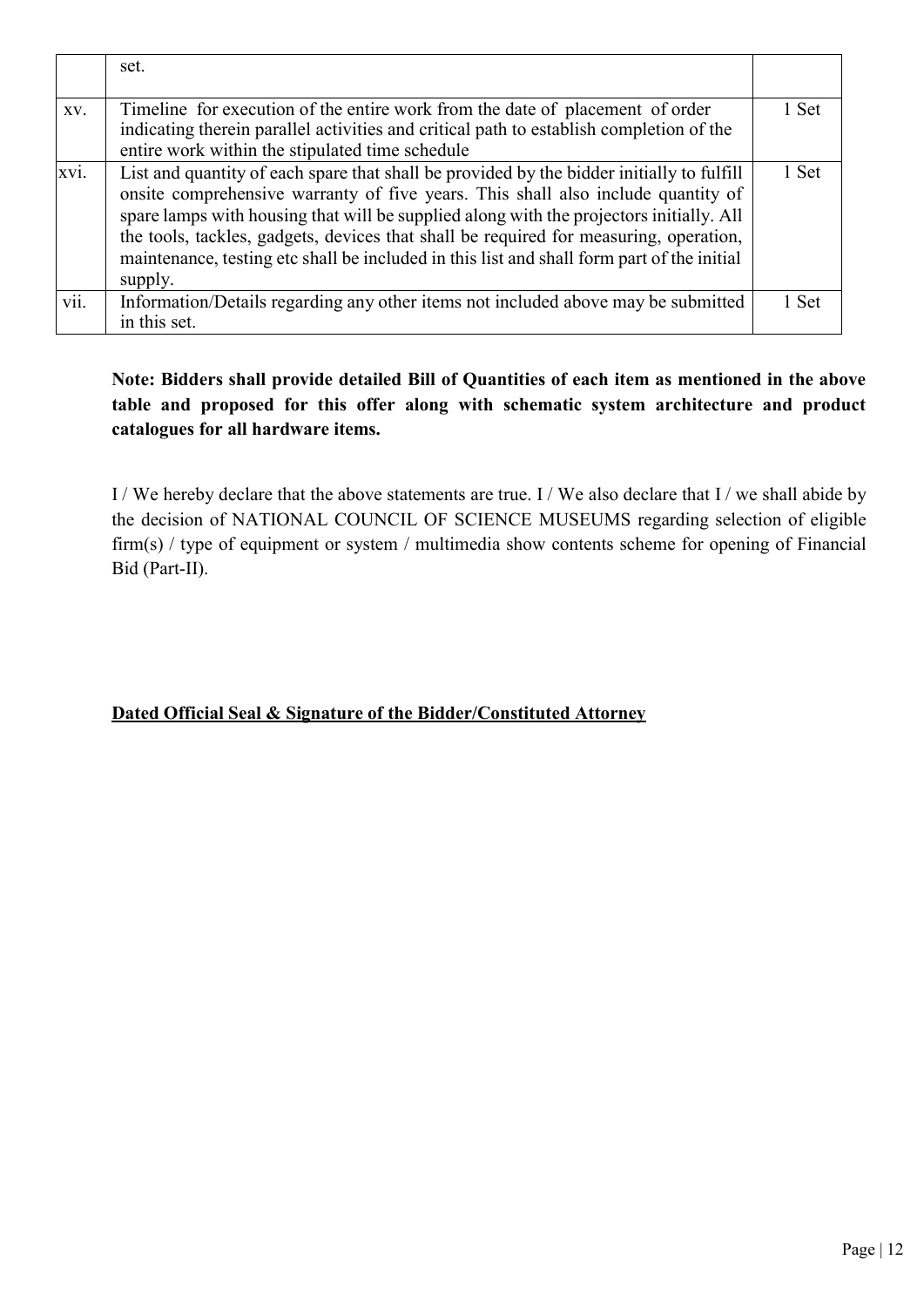#### NATIONAL COUNCIL OF SCIENCE MUSEUMS SECTOR-V, BLOCK-GN, BIDHANNAGAR, KOLKATA – 700 091

#### TENDER No. I/18012/7/21(86)

#### GENERAL TERMS AND CONDITIONS

GENERAL TERMS AND CONDITIONS FOR SUBMISSION of Tender for supply, installation, integration, testing and commissioning of hardware and software packages, interfaces, tools and/or drivers; providing operational training, offering onsite comprehensive warranty support of five years, post warranty maintenance for two years and operation for a period of seven years of the complete and fully integrated functional full dome 2D and active 3D Digital projection system for a 16 meter diameter perforated aluminium dome screen with geometrical correction, image stitching and blending etc. for seamless projection of high resolution 2D / 3D digital full dome film shows and digital planetarium shows by replacing existing 35mmAstrovision fish eye lens projection system and GM-II of GOTO Inc., Japan installed at Indira Gandhi Science Complex Planetarium, Patna, Bihar.

#### 1.0 DEFINITIONS:

1.1 In this Contract, the following terms will be interpreted as indicated:

- i. "The Contract" means the agreement entered into between the Purchaser and the Supplier, as recorded in the contract Form signed by the Parties, including all attachments and appendices thereto and all documents incorporated by reference therein.
- ii. "The Contract Price" means the price payable to the Supplier under the Contract for the full and proper performance of its contractual obligations.
- $\ddot{\mathbf{u}}$  "The Materials/Equipment" means all of the equipment, machinery, and/or other materials which the Supplier is required to supply to the Purchaser under the Contract.
- iv. "The Services" meansthose services ancillary to the supply of the Materials/equipment, such as transportation and insurance, and any other incidental Services, such as installation, commissioning, provision of technical assistance, training, and other such obligations of the Supplier covered under the Contract.
- v. "GCC" means the General Terms and Conditions of Contract contained in the section.
- vi. "The Purchaser" means the organization purchasing the Materials/equipment.
- vi. "Bidder" is a supplier who has registered with the purchaser for supply of materials/equipment.
- vii. "The Supplier" means the firm supplying the Materials / equipment and Services under this Contract.
- ix. "Day" means calendar day.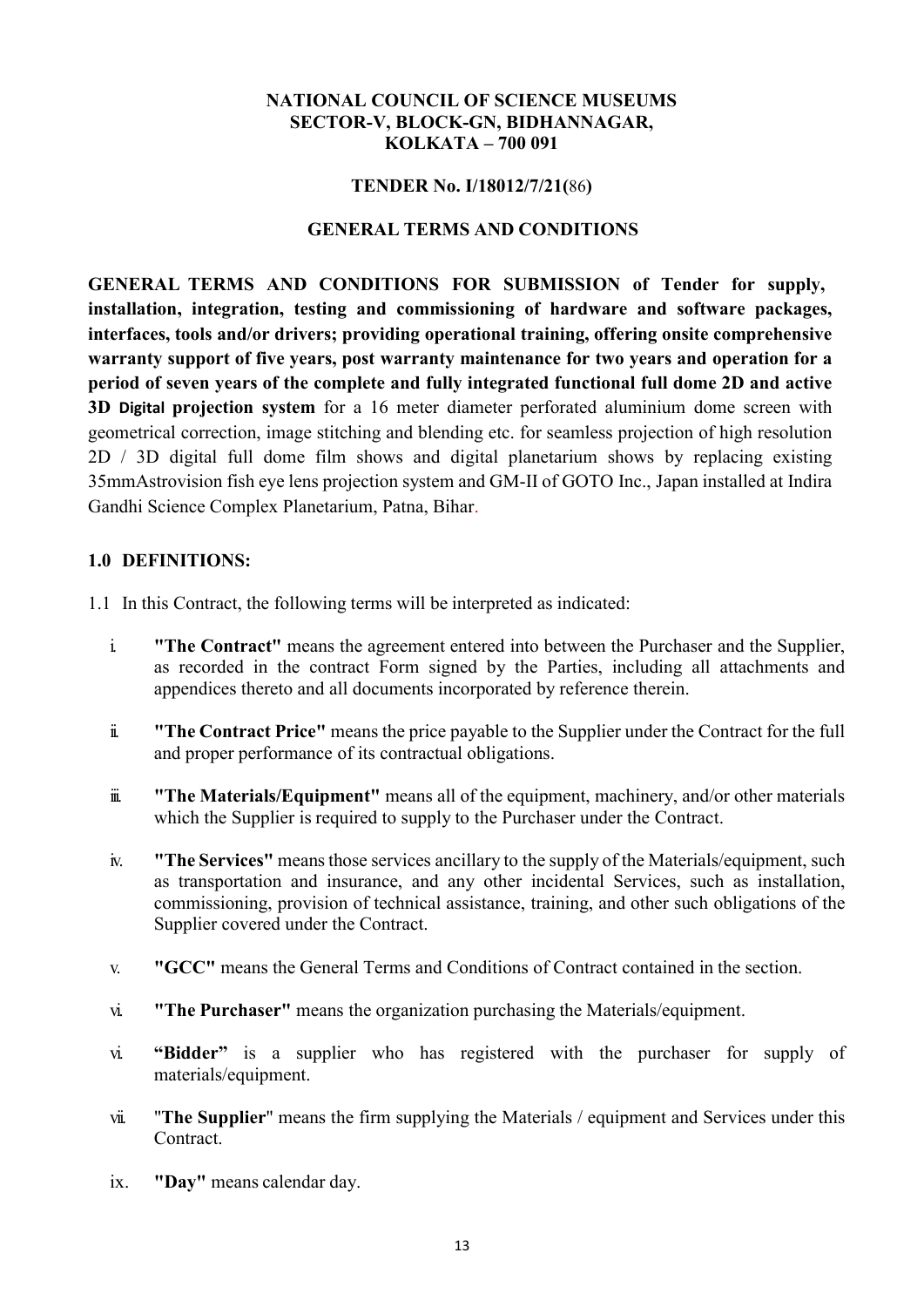#### 2.0 APPLICABILITY:

These General Conditions of contract will apply to the extent that they are not superseded by provisions of salient features of the Bid.

#### a) STANDARDS:

The Materials/equipment supplied under this Contract will conform to the Standards mentioned in the Technical specifications, and, when no applicable standard is mentioned, the authoritative standards appropriate to the Materials / equipment' i.e., BIS, such standards will be the latest. All material will be of the best class and will be capable of satisfactory operation under tropical conditions without distortion or deterioration.

### b) INTERCHANGEABILITY:

All similar materials and removable/replaceable parts of similar equipment will be interchangeable with each other. A specific confirmation of this should be furnished in the bid.

- 2.1 Bidders are required to submit with the tender in Cover-1 envelope, all the documents as per eligibility criterion mentioned in clause 3 along with schematic design, schematic drawings of proposed control room/console, mechanisms with complete technical specifications, procurement strategy, flow chart of the work, fabrication strategy on how the work shall be completed within the stipulated time as per Clause 7 of the General terms and conditions.
- 2.2 The successful Bidder shall submit the following within 7 (seven) days from the date of placement of the work order :
	- a) Duplicate copy of the work order duly signed and official stamp on all the pages as a token of acceptance of the order.
	- b) Non-judicial stamp paper of appropriate value for entering into an agreement as per prescribed format.

### 3. ELIGIBLE BIDDERS:

#### The following are the Qualifying Eligibility Criterion for bidder.

- i. Limited Company/Corporation/Agency/Consortium/JV etc. are allowed to bid for the work.
- ii. Limited Company/Corporation/Agency/Consortium/JV etc. shall have the experience of implementing 2D & ACTIVE 3D Fulldome immersive projections system. The Bidder/manufacturer must be an original manufacturer of the Digital Fulldome system software and/or the planetarium shows or authorized agent of the manufacturer. In case the bidder is an authorized agent of the manufacturer then the authority letters should be furnished with all the details.
- iii. The Bidder/manufacturer must have previous experience of having supplied and installed Digital Fulldome 2D & 3D theatres /planetariums worldwide. The bidder must have installed at least 1(one) 4K or higher resolution active 3D immersive projection system of 15-meter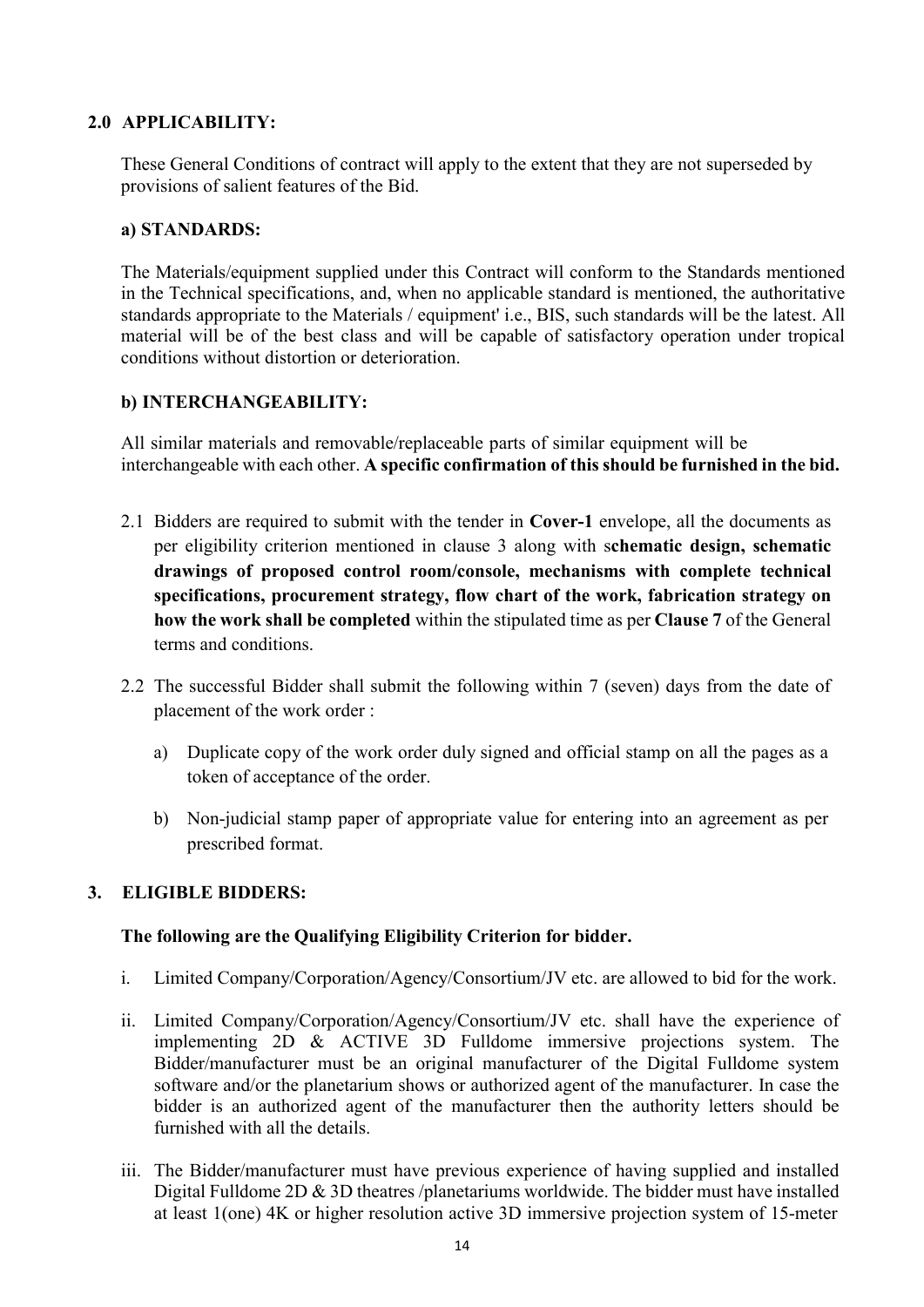diameter or higher worldwide which is currently operational (supporting document must be furnished).

- iv. The Bidder/manufacturer must be an original manufacturer of the Digital Planetarium system software and the planetarium shows or authorized agent of the manufacturer and the content of show generator. In case the bidder is an authorized agent of the manufacturer and the show producers, then the authority letters should be furnished with all the details.
- v. The Bidder/manufacturer must have trained staff in service and maintenance of digital planetarium projectors. The service and support infrastructure for digital planetarium system available with Indian counterpart to be provided. Bidder/manufacturer must attach copy of certificates showing factory trained staff.
- vi. Work Experience Eligibility: The Bidder should have completed similar works during the last 07 (seven) years from the date of the issue of this E-TENDER.

Estimated cost of the project is INR 22.00 Crore. The bidder should fulfill the following eligibility criteria.

One similar work of value not less than 80% of the estimated cost of work. Or Two similar works each of value not less than 50% of the estimated cost of work. Or Three similar works each of value not less than 40% of the estimated cost of work.

Notes:

- Here the similar works shall mean concept, design, supply, installation, testing  $\&$ commissioning of Digital Fulldome 2D & Active 3D immersive projection system.
- In the case of Consortium/JV participating in this E-TENDER, the works of all the individual members of the Consortium/JV done independently will be considered as valid work experience.
- If any bidder has executed the similar work as a part of a consortium/JV in the past then the work experience of the bidder shall be considered as valid only if all the consortium/JV partners are participating together in the present E-TENDER also.
- The details of qualifying works/projects shall be furnished as per the proforma in Annexure-E and if required, the bidder shall also facilitate inspection of the above qualifying project(s) by NCSM's officials to ascertain the performance of the system.
- Documents Required: The bidder should submit a copy/copies of the work order(s) issued in the name of the agency as well as copies of work completion certificate of the same work, clearly indicating the value of the work of similar nature. If the work order contains several works, only the value of the works of a similar nature shall be considered for work experience. If the value of the works of similar nature is not specifically mentioned in the cost breakup, the work experience against that work order will not be considered as valid.

NCSM may inspect any of those works at its discretion to verify the credentials of the bidder for the qualifying works/ projects indicated above for which the Bidder shall provide references (including Referee names and contact details) in respect of the projects implemented.

# The bidder should provide documentary proof to clearly substantiate each eligibility criteria, failing which the bid will be summarily rejected.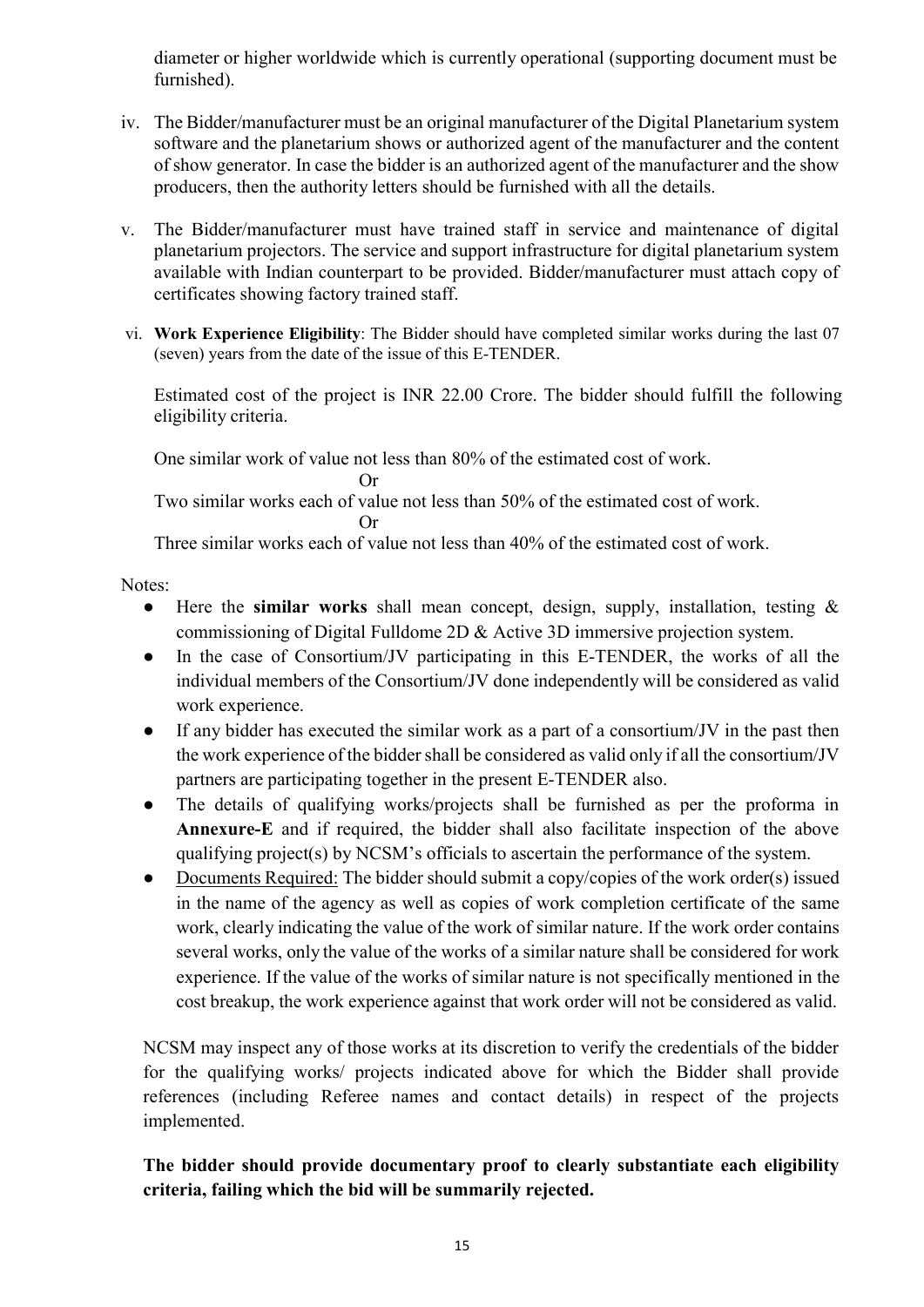- vii. Equipment manufacturing capability and up to date testing facilities. Bids may not be considered if the past manufacturing experience in the field of digital planetarium is found to be un-satisfactory or is of less than 5 (five)years.
- viii. Balance sheet and profit and loss account of the bidder duly certified by the Chartered Accountant for the immediately 3(three) preceding years should be enclosed to assess the financial soundness.
- ix. No bankruptcy letter issued by appropriate Government authority of the respective country
- x. Certificate of the existence issued by Department of the commerce/ Government accredited agencies of the respective country.
- xi. Letter of Good Standing (tax clearance) issued by Tax Commission of the respective authorities/country.
- xii. Certificate of incorporation / Business License issued by Government authority of the respective state.
- xiii. The Average Annual Turnover of the Bidder (of the lead partner in case of consortium/JV) for the last three financial years (2018-19, 2019-20, and 2020-21) should be minimum INR 22 Crore.

Documents Required: Turnover of the bidder (of the lead partner in case of consortium/JV) and the duly certified document from CA clearly indicating the Turnover of the last three financial years (2018-19, 2019-20, 2020-21) as per Annexure – F

- Even though the bidders meet the above qualifying criteria, they are subject to be disqualified if they have:
- Made misleading or false representation in the forms, statements and attachments submitted in proof of the qualification requirements; and/or Record for poor performance such as abandoning the works, not properly completing the contract, inordinate delays in completion, litigation history, or financial failures etc.

#### Note:

- 1. Notwithstanding anything stated above the purchaser reserves the right to assess bidder's capability and capacity to perform the contract should circumstances warrant such an assessment in the overall interest of the purchaser.
- 2. Uploading unnecessary documents may lead to disqualification of bidders.
- 3. All the documents shall be notarized

#### 4. JOINT VENTURES/CONSORTIUM

i. In the event that the successful bidder is a consortium/joint venture formed, lead partner/prime contractor in whose name the bid was issued, shall be fully and solely responsible for the performance of contract and all works designed and executed under the contract.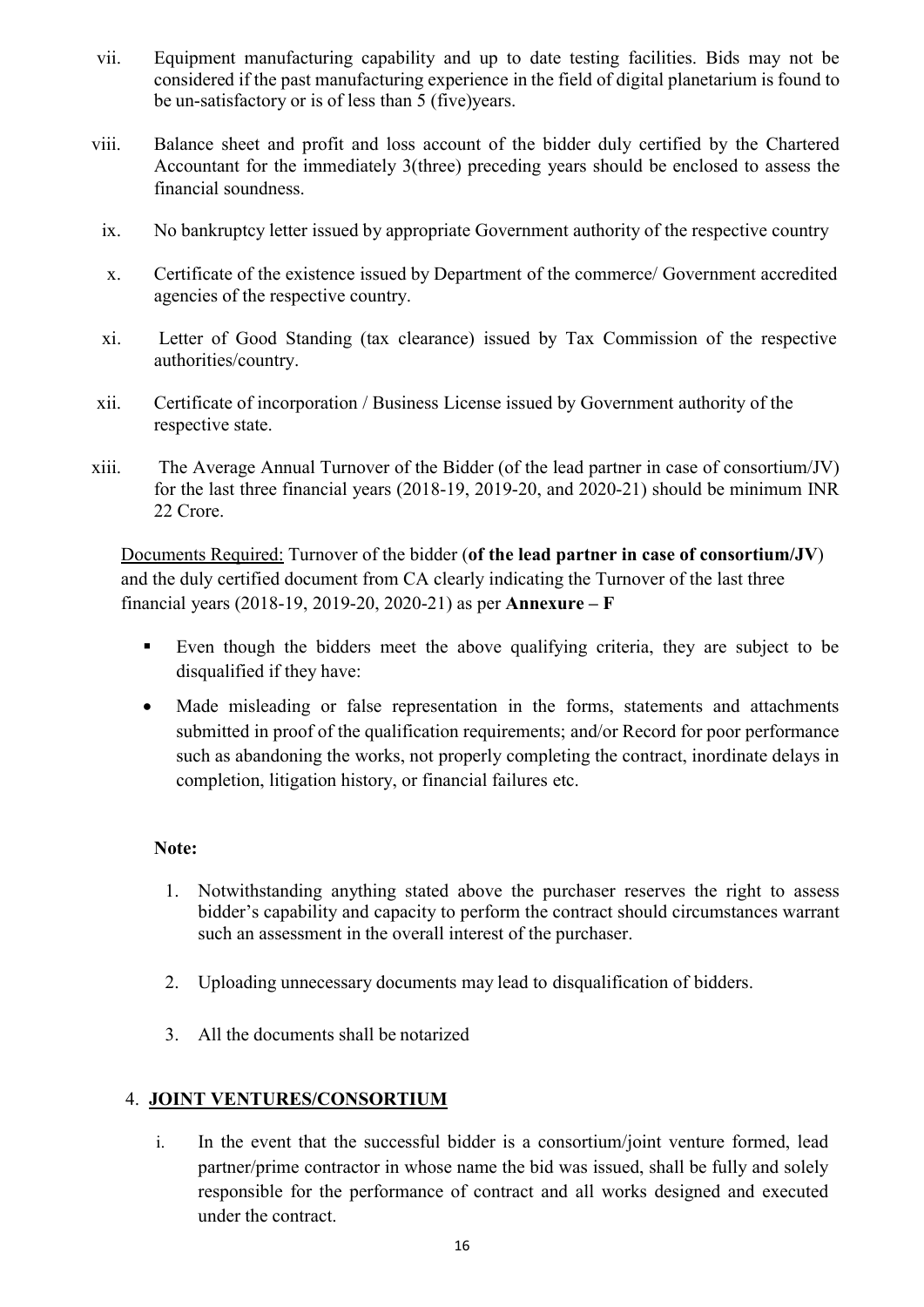- ii. Bids submitted by a consortium or joint venture of atleast two firms including lead partner, all partners shall comply with the following requirements:
	- a. The consortium as a whole must be a sound entity technically and the lead partner must be a sound entity financially.
	- b. The Consortium as a whole must satisfy the qualification criteria set forth herein. The turnover of the lead partner must satisfy the eligibility criteria of the tender. The bid shall contain a statement of the members of the consortium and shall provide all information necessary to satisfy Client/Employer that the Consortium fulfils the qualifying criteria.
	- c. The Bids shall contain original copy of the Memorandum of Understanding (MOU) on Rs.100/- Non-Judicial Stamp paper (or as applicable) between the consortium members clearly identifying the lead partner, scope and responsibility and financial part of each member in the performance of the contract.
	- d. The consortium members will obtain approval of the Client for any change in the shareholding structure and scope of work or any other terms of MOU.
	- e. The lead partner of the consortium shall be nominated as being in-charge to represent the Consortium in all dealings with the Client/Employer and for providing any information or clarification sought from the Consortium.
	- f. The Bid shall be signed by all the consortium firms by their authorized person. The lead partner shall be authorized to incur liabilities and receive instructions for and on behalf of any and all member(s) of the Consortium and all dealings including billing and payments, shall be done exclusively with the leader of the consortium.
	- g. Only firms or joint ventures that have been qualified under this procedure will be eligible to bid for this project.
	- h. All members of the Consortium shall be liable for the execution of the project in accordance with the terms of the MOA and Contract agreement.
	- i. Any individual bidder or member of a consortium cannot be a member in another consortium and participate in this tender.
	- j. All correspondence or communications will be done by the Lead partner (or authorized representative of Lead partner) of the consortium.
	- k. Bidder submitting their bid shall not be under liquidation, court receivership or similar proceeding.

#### Notes:

1. Technical bids of the agencies that fulfil the above pre-qualification criteria shall be opened.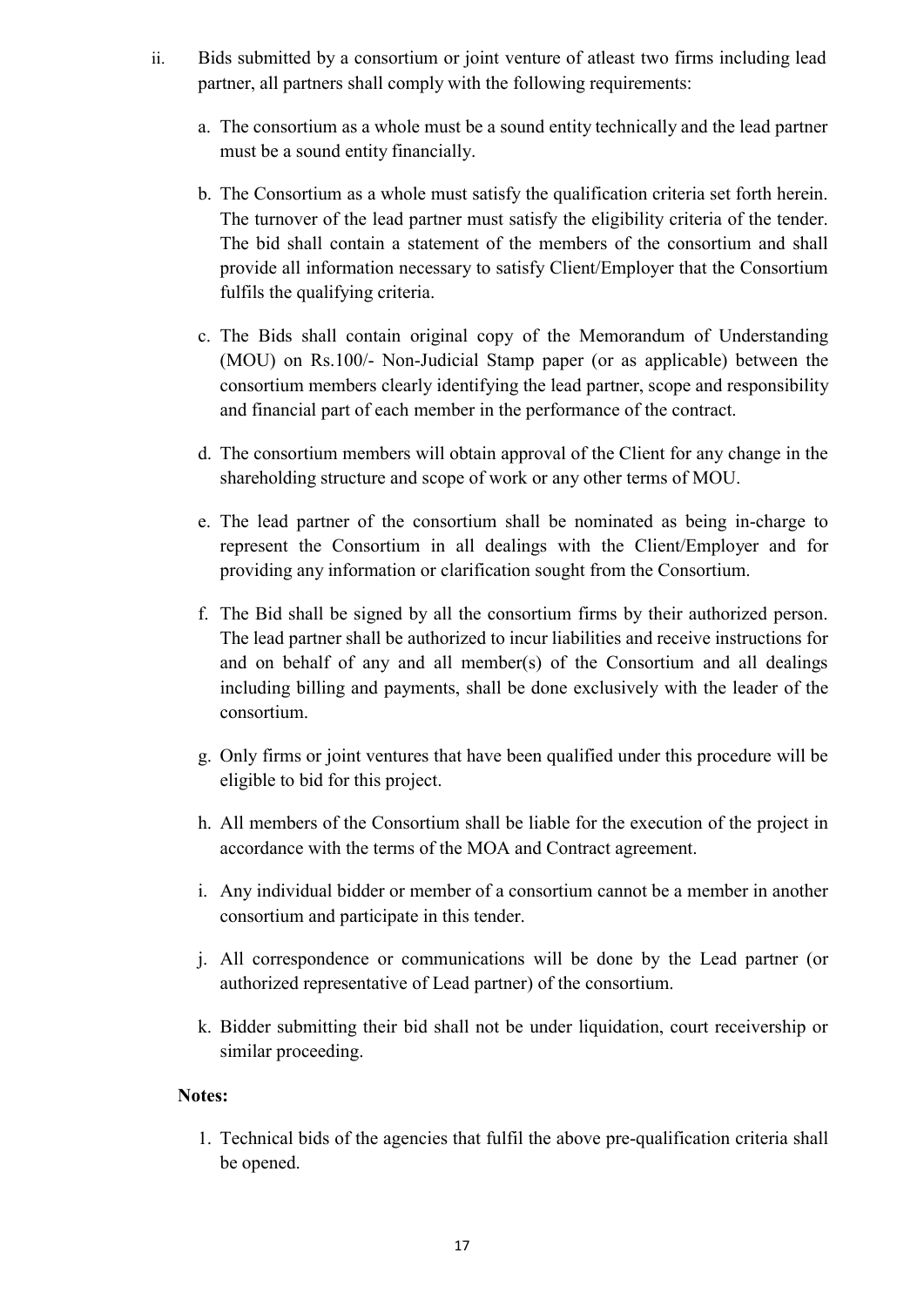2. The bidder has to upload the compliance letter on its letterhead duly signed by the authorized signature & other supporting documents as asked for in the bid in scanned format. Failing to submit the same or non-compliance/deviation from any bid terms and conditions, eligibility criteria or technical specifications may result in rejection of the bid.

# 5. EVALUATION / SELECTION CRITERIA

A two -stage Evaluation will be adopted in evaluating the proposals

- i. Eligibility Criteria Evaluation: Any shortcoming of the documents will lead to rejection of the bid and other envelopes will not be opened.
- ii. Technical Presentation Evaluation: The agencies qualifying on the basis of their credentials /evaluation will only be called for Technical Presentations which can be at a very short notice of even three days.
- iii. Financial Evaluation: Only the bidders/firms securing the minimum qualifying marks based on Eligibility Criteria Evaluation and Technical/Presentation Evaluation as described in details below will be eligible for their Financial Bid Opening & Financial Evaluation.

### A. Technical Evaluation

- i. The Evaluation Committee appointed by the competent authority shall carry out its evaluation applying the evaluation criteria specified in the bid document. Evaluation of the application would be done as per the documents submitted. Bidders/agencies who are in the trade and are fulfilling the eligibility criteria as per the documents required would only be called for presentation which can be at a very short notice of even three days.
- ii. Further, during the technical presentation the evaluation would be carried out where the technical evaluation would be given upto 100 marks.
- iii. Each responsive proposal shall be attributed a technical score. On the basis of the technical assessment, agencies securing minimum 70 marks out of 100 will be shortlisted and the financial bids of only the shortlisted agencies will be opened. The date and time of opening of the financial bids will be intimated to the selected /shortlisted agencies through CPP portal.

### B. Financial Evaluation

#### Financial Bid:

- a. The Financial Bids of the technically qualified bidders will be opened online through CPP Portal.
- b. The lowest financial bid complete in all respects shall be selected for award of contract.
- c. Only fixed price financial bids indicating total price for all the work/services specified in this bid document will be considered.
- d. Details of the taxes and duties leviable on the basic cost to be indicated clearly in the financial bid.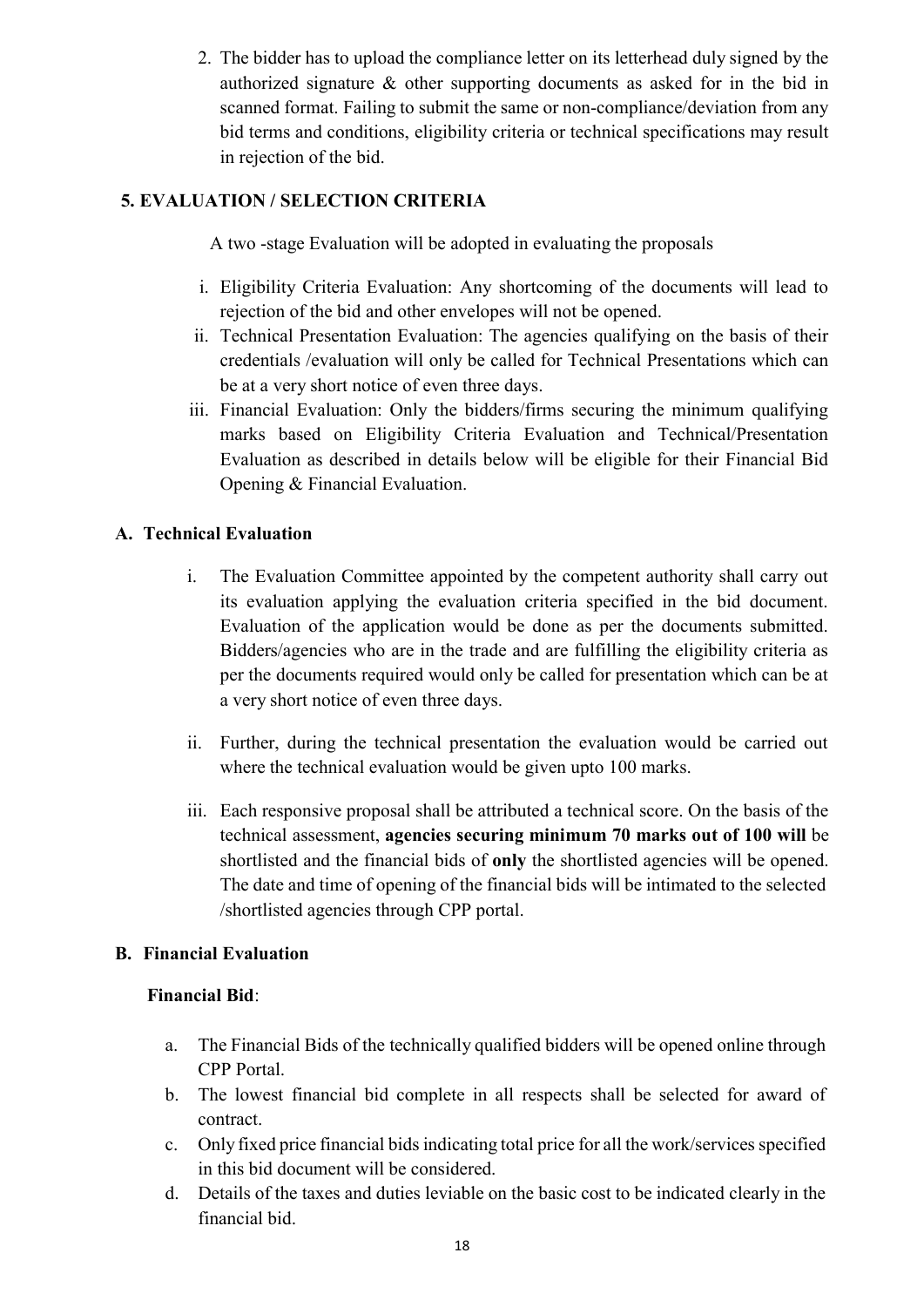- e. Errors & Rectification: Arithmetical errors will be rectified on the following basis: "If there is a discrepancy between the unit price and the total price that is obtained by multiplying the unit price and quantity, the unit price shall prevail and the total price shall be corrected. If there is a discrepancy between words and figures, the amount in words will prevail".
- f. In the event the bid composite bid scores are "tied", the bidder securing the highest technical score will be declared as the Best Value Bidder for award of the Project.

### Note:

Technical Bids will be evaluated on the basis of documents as detailed above & presentations to be made by the eligible agencies before the Constituted Committee. The date and time of the presentations will be conveyed to the eligible agencies.

### D. Technical Evaluation Marking Scheme

The Technical Bids will be evaluated on the basis of the indicated parameters in the table below:

Evaluation of bids found eligible as per eligibility criteria would be undertaken by the Technical Evaluation Committee Constituted by the competent authority as per parameters cited below.

| SI.          | Parameter                                     | Criteria                                                                                                                             | <b>Max. Marks</b> |
|--------------|-----------------------------------------------|--------------------------------------------------------------------------------------------------------------------------------------|-------------------|
| No.          |                                               |                                                                                                                                      | 100               |
| $\mathbf{1}$ | Experience of                                 | 5 Years - 10 Marks                                                                                                                   | 15                |
|              | applicant/agency in<br>the tendered work      | More than 5 years upto 10 years -<br><b>Bonus 2 Marks</b>                                                                            |                   |
|              |                                               | More than 10 years -Bonus 5 Marks                                                                                                    |                   |
|              |                                               | <b>Maximum Marks - 15 marks</b>                                                                                                      |                   |
| 2.           | <b>Financial Soundness</b><br>(average annual | i.<br>For average annual turnover above<br>Rs. 22.00 Crore -10 marks                                                                 | 20                |
|              | turnover [of Lead                             | ii.<br>For average turnover in excess of                                                                                             |                   |
|              | Partner in case of                            | Rs. 22.00 Crore $\omega$ 1 mark per Rs.                                                                                              |                   |
|              | consortium] during                            | 1.00 Crore each                                                                                                                      |                   |
|              | the last three years                          | <b>Maximum Marks - 20 marks</b>                                                                                                      |                   |
|              | $(2020-21, 2019-20,$                          |                                                                                                                                      |                   |
|              | $2018-19$                                     |                                                                                                                                      |                   |
| 3.           | Similar Work<br>Experience                    | For one similar completed works<br>$\bullet$<br>having value<br>$\ge$ Rs.17.60 Crore - 10 marks<br>For two or more similar completed | 15                |
|              |                                               | works each having value                                                                                                              |                   |
|              |                                               | $\ge$ Rs.17.60 Crore - 15 marks                                                                                                      |                   |
|              |                                               | For two similar completed works                                                                                                      |                   |
|              |                                               | having value                                                                                                                         |                   |
|              |                                               | $\ge$ Rs 11 Cr < 20 Cr – 7 marks                                                                                                     |                   |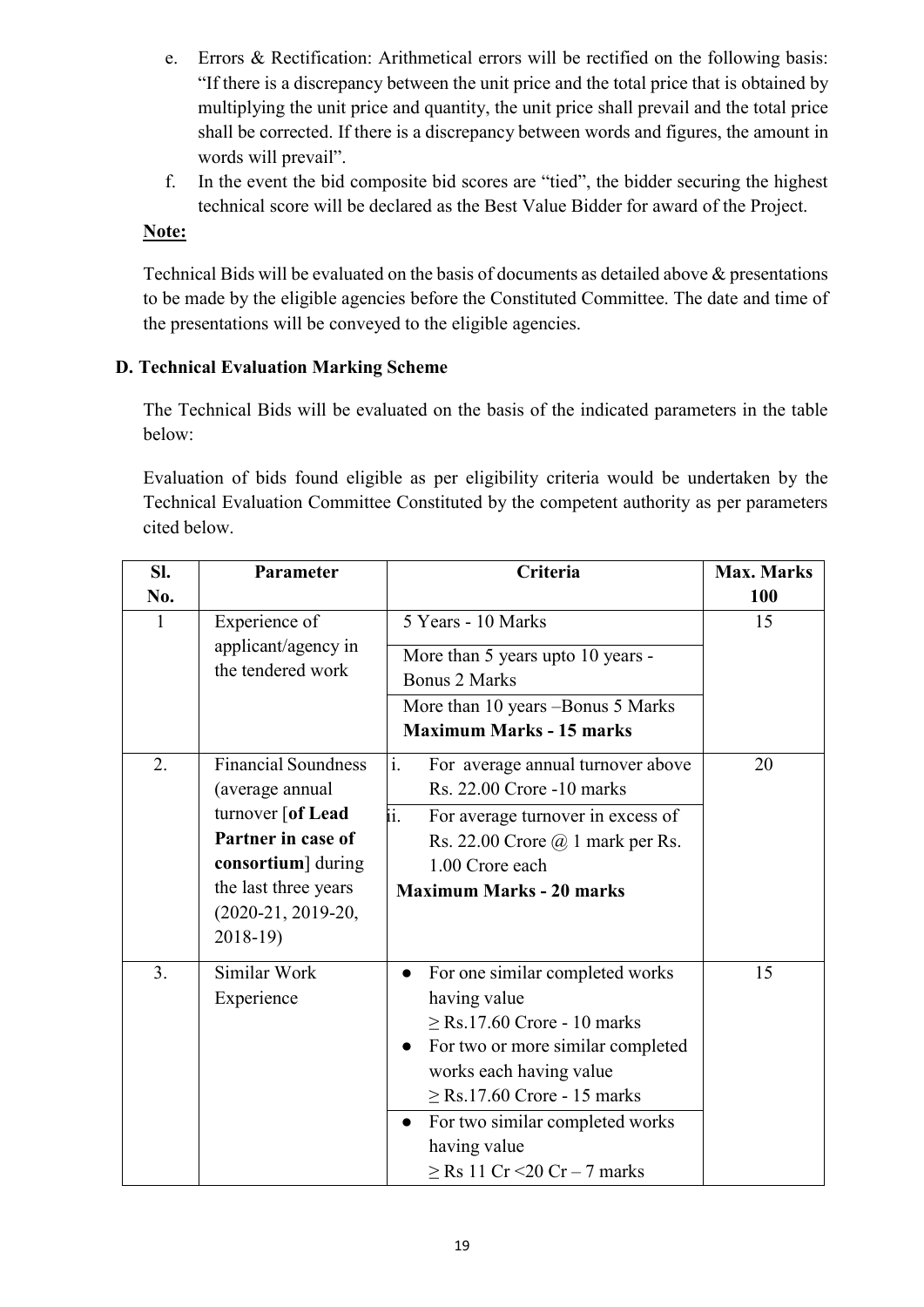|    |                                                                              | For three similar completed works<br>having value<br>$\ge$ Rs 8.8 Cr – 5 marks<br><b>Maximum Marks – 15 marks</b>                                                                                                                                                                                                                                                                                   |    |
|----|------------------------------------------------------------------------------|-----------------------------------------------------------------------------------------------------------------------------------------------------------------------------------------------------------------------------------------------------------------------------------------------------------------------------------------------------------------------------------------------------|----|
| 4. | Operation and<br>Maintenance<br>experience for active<br>3D Fulldome shows   | Minimum 1 project - 3 Marks<br>$\bullet$<br>1 mark for each additional project<br>$\bullet$<br><b>Maximum Marks - 05 Marks</b>                                                                                                                                                                                                                                                                      | 05 |
| 5. | Technical<br>presentation before<br>the Technical<br>Evaluation<br>Committee | a. Design and execution of Fulldome<br>2D and Active 3D theatre as per<br>scope of work and technical<br>specifications given in the tender<br>- 25 Marks<br>document<br>b. Technology adopted / quality of<br>proposed equipment<br>$-10$ Marks<br>c. Experience in execution of ancillary<br>works such as supply and fixing of<br>chairs, acoustic insulation, civil<br>works etc.<br>- 10 Marks | 45 |

The bidder will have to enclose a presentation on the proposed solution along with the technical proposal to NCSM. The presentation shall cover the comprehensive details, approach & methodology, Organization structure, Work program, Implementation strategy, offered equipment list, Technical brochures and specification sheet, timeline etc.

### 6. Price:

The price and rates indicated shall include all incidental charges like packing, forwarding, freight, insurance, and delivery etc. as may be applicable to this tender for supply, installation, commissioning, testing and training along with onsite comprehensive warranty (5 Years), post warranty (2 Years) comprehensive maintenance and operation for a period of seven years of the complete and integrated functional Fulldome 2D & active 3D digital immersive projection system at IGSC Planetarium, Patna. The price should include the cost of all civil work inside the dome, electrical work, Air-conditioning work, planetarium chairs etc., providing training for the operation of the system to the representatives of National Council of Science Museums/I.G.S.C Planetarium, Patna in detail.

The selected bidder shall be responsible for proper co-ordination with NCSM and continuous supervision of these works at site to ensure the desired quality of workmanship and use of specified materials and the end result.

Bidders may submit the ratesin INR/US\$/Euro/British £ etc. as may be applicable. *BCST,*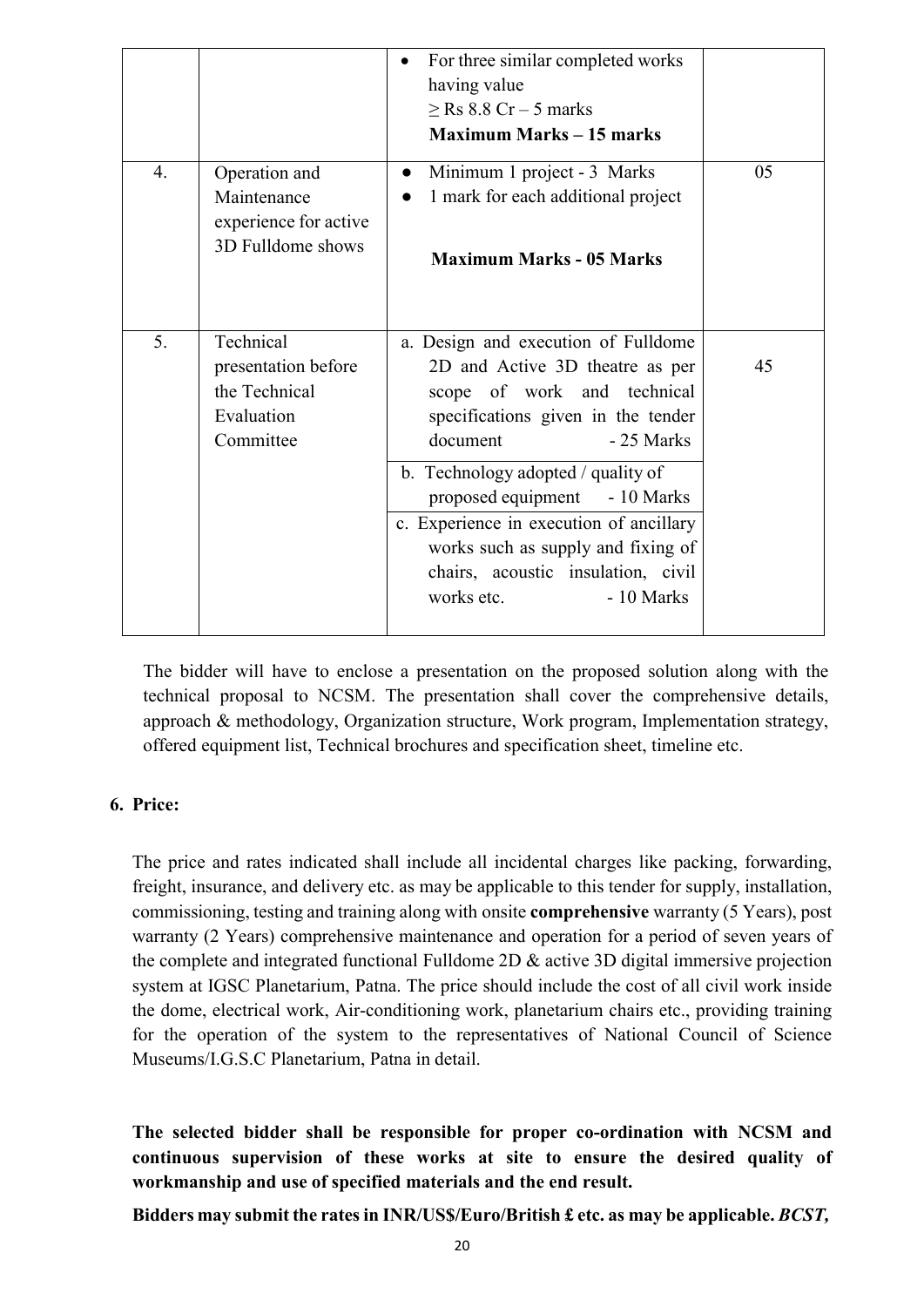*Patna may provide custom duty exemption certificate, if any, as per norms.* BCST, Patna will have the final ownership of this project, all necessary invoices/documents should be in the name of BCST, Patna. However NCSM shall accept offers on Delivery on site basis only. Offer(s) on High Sea Sales or through Bond to Bond transfer (Warehousing Bond under Section 59 of Indian Customs Act 1962) shall not be accepted since NCSM desires to acquire Propriety of the goods neither in transit nor in any Bonded Warehouse but after possessing the goods directly in their custody at Airport Terminal from the Airport Authority after due customs clearance. In case of overseas consignment on Delivery on site basis, transport cost from the nearest Airport / Seaport to the site shall be borne by the bidder.

The rates of Excise Duty / Custom Duty (if any), Goods and Service Tax and other taxes / levies to be imposed on the quoted rates as the case may be shall be clearly mentioned in the offer form with proper break-up. No GST exemption (Form C/E/D) will be issued. Prices and rates quoted shall be firm and fixed for the entire period of execution of the order and no escalation of rates on any ground whatsoever shall be accepted.

#### 7. Time of Completion:

Time is the essence of the work. The entire work comprising dismantling and removal of existing projection equipment, other existing installations etc. and supply, installation, commissioning, testing and training for the complete integrated functional full dome 2D  $\&$ active 3D digital immersive projection system for a 16 meter diameter perforated aluminium dome screen with geometrical correction, image stitching and blending etc. for seamless projection of high resolution 2D and 3D digital full dome film shows and digital planetarium shows by replacing the existing 35mmAstrovisionfisheyelensprojectionsystem and GM-II of GOTO Inc., Japan installed at I.G.S.C. Planetarium, Patna shall be completed within 15 (FIFTEEN) months from the date of placement of confirmed order and opening of Letter of Credit.

8. Every effort should be made to complete the entire work by the successful bidder within the specified time. In case the successful bidder fails to comply with the specified time schedule as per the approved bar chart and accepted terms and conditions, and where the progress of work is not found satisfactory, and commensurate with the expected progress as per the bar chart, National Council of Science Museums reserves the right to cancel the order. The decision of NCSM in this regard shall be final and binding on the successful bidder. The successful bidder cannot claim any compensation for such cancellation or determination of contract.

#### 9. Inspection:

The successful bidder shall also mandatorily arrange for inspection of the equipment including its accessories at the site on completion of supply, whenever desired by the authorized officials of National Council of Science Museums. Any /all defect(s) pointed out to the successful bidder by the competent representative of National Council of Science Museums during such inspection shall be promptly rectified at the cost (including material cost) of the successful bidder to meet the desired quality, and specification as per requirement of National Council of Science Museums failing which penal action shall be taken as deemed fit by National Council of Science Museums. The decision of National Council of Science Museums in this regard shall be final and binding on the successful bidder.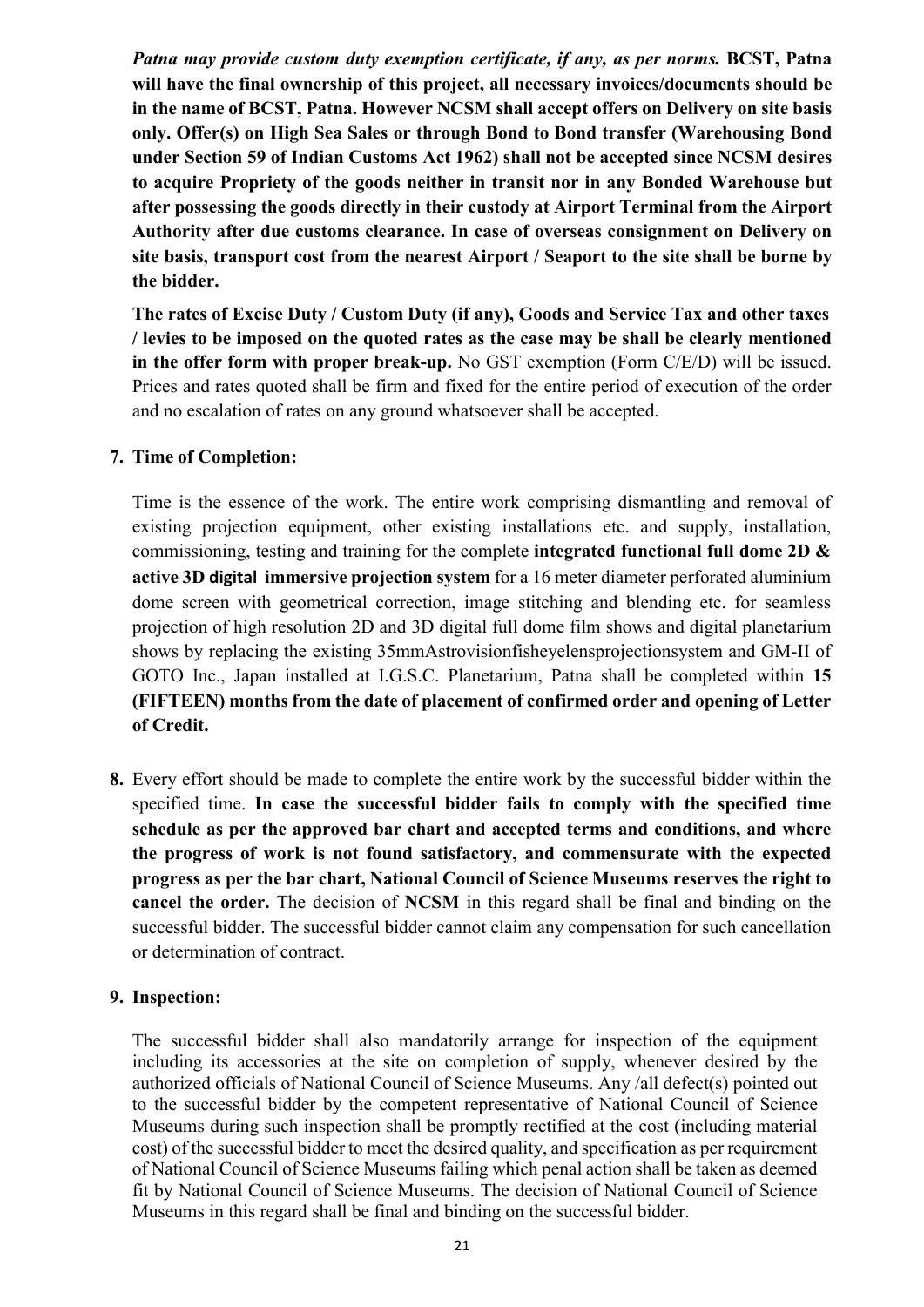#### 10. General Terms of payment

An irrevocable and confirmed Letter of Credit shall be opened for 100% value of the imported items quoted in foreign currency immediately upon receipt of the order confirmation. The mode of payment shall be as follows: -

- i. 60% (Sixty percent) of the total sum of the imported items on shipment of the entire materials/consignment and presentation of the dispatch documents.
- ii. 30% (Thirty percent) of the total sum of the imported items after successful installation and commissioning of the fully integrated high resolution immersive Fulldome digital 2D and active 3D immersive projection system at site and successful running of Fulldome 2D/3D film shows and planetarium shows".
- iii. Balance 10% (Ten percent) of the total sum of the imported items on successful operational training and handing over the equipment to our authorized representative and satisfactory running of the entire Fulldome digital 2D/3D immersive projection system for a minimum period of 10 (ten) consecutive days and on submission of a certificate issued by National Council of Science Museums stating that installation of the ordered system has been done satisfactorily and also on submission of warranty certificate as detailed in clauseNo.10.

#### For items quoted in INR, the payment terms shall be as follows:

- i. 60% (Sixty percent) of the total sum of the items quoted in INR on delivery of the entire materials/consignment and submission of bill of quantities.
- ii. 30% (Thirty percent) of the total sum of the items quoted in INR after successful installation and commissioning of the fully integrated high resolution immersive Fulldome digital 2D/3D immersive projection system at site.
- iii. Balance 10% (Ten percent) of the total sum of the items quoted in INR on successful operational training and handing over the equipment to the authorized representative of IGSCP/BCST, Patna and satisfactory running of the entire Fulldome digital 2D/3D immersive projection system for a minimum period of 10(ten) consecutive days and on submission of a certificate issued by National Council of Science Museums stating that installation of the ordered system has been done satisfactorily and also on submission of warranty certificate as detailed in clauseNo.10.

Prior to release of balance 10% (ten percent) payment of the total value of the items quoted the successful bidder shall arrange for an irrevocable Bank Guarantee acceptable to NCSM equal to 3% (three percent) of the total value of the order valid for the period of five years as security for fulfilment of warranty/ defect liability obligations. Training of IGS&P, Patna/BCST personnel in operation and maintenance of the entire ordered system shall be organized by the successful bidder at every stage of installation and also after satisfactory commissioning of the equipment at site and before the final 10 % (ten percent) payment is released as per terms stated above.

For annual operations (for a period of seven years) and maintenance contract for two years(beyond the warranty period of five years), the payment shall be made half-yearly on satisfactory completion of the work and this payment schedule shall continue for the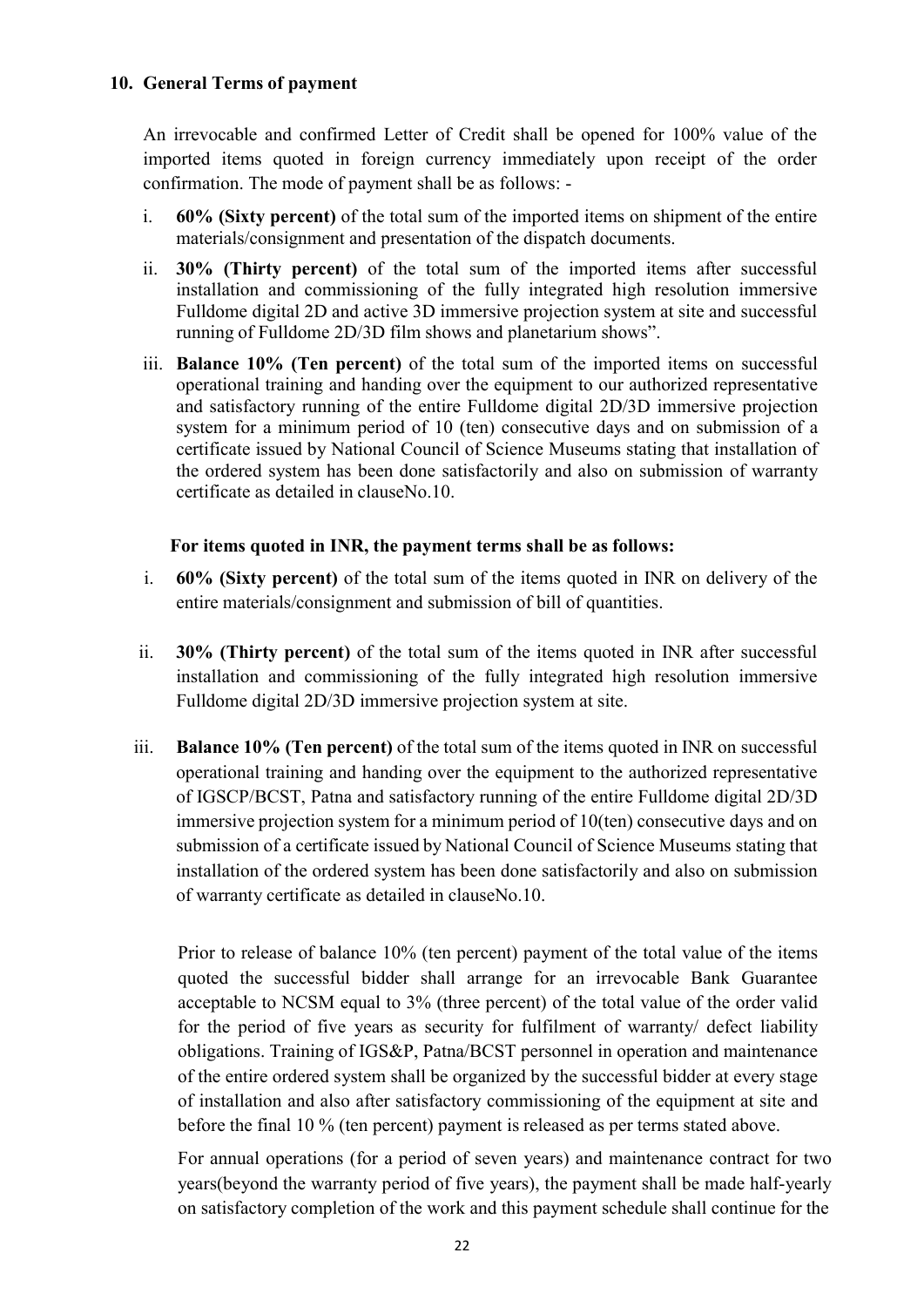entire duration of the contract. Annual operation contract will be awarded to the Indian associate of the foreign bidder.

### 11. Penalty Clause

In case of non-completion of the entire work within the stipulated time, and the delay is not attributable to site requirements, Liquidated Damage (L.D.)  $\omega$  1% of the tendered value per week shall be recovered from the bill of the successful bidder subject to a maximum of 10% of the tendered value.

### 12. Defect Liability period / Onsite comprehensive warranty period:

The Defect Liability /Warranty period shall be five years from the date of certification of the completion of satisfactory installation and commissioning of the system. The successful bidder shall be responsible for all defects of the installed equipment, manufacturing or other defects of components, playback and associated software etc. for a period of five years from the date of satisfactory completion of the installation and commissioning of the system. The successful bidder, shall at their own cost, rectify the defects and or replace the defective parts/equipment, up to the complete satisfaction of the competent authority of the National Council of Science Museums/I.G.S.C. Planetarium, Patna within reasonable time. The successful bidder shall maintain an inventory of all necessary components to reduce downtime.

- 13. Specifications of the items under tender are enclosed for guidance. However, if any ambiguity in the specification is detected, it shall be promptly brought to the notice of the National Council of Science Museums for clarification. The successful bidder should obtain written approval of National Council of Science Museums for any deviation from the approved specifications, if required due to site conditions or for betterment and safety of visitors and installations.
- 14. The authorities of the National Council of Science Museums reserve the right to amend, alter or modify the terms and conditions, specifications of the items if necessary for betterment and safety of visitors. No additional cost shall be borne by National Council of Science Museums for such amendments.
- 15. In case the successful bidder refuse to accept the offer after finalization or does not compile with clause 2.3 of General Terms & Conditions within 07 (seven) days from the date of placement of the order as per the finalized and accepted terms & conditions, earnest money deposit would be automatically forfeited and the order shall be cancelled forthwith.
- 16. The authorities of National Council of Science Museums do not bind themselves to accept the lowest tender and reserves the right to accept or reject any or all tenders wholly or partially without assigning any reason whatsoever.
- 17. The successful bidder shall obtain necessary trade and other licenses/permissions as may be required to carry out the tendered job at I.G.S.C. Planetarium, Patna and shall also be responsible for Compliance of all statutory rules and regulations which may be in force time to time from the appropriate authorities at their own cost.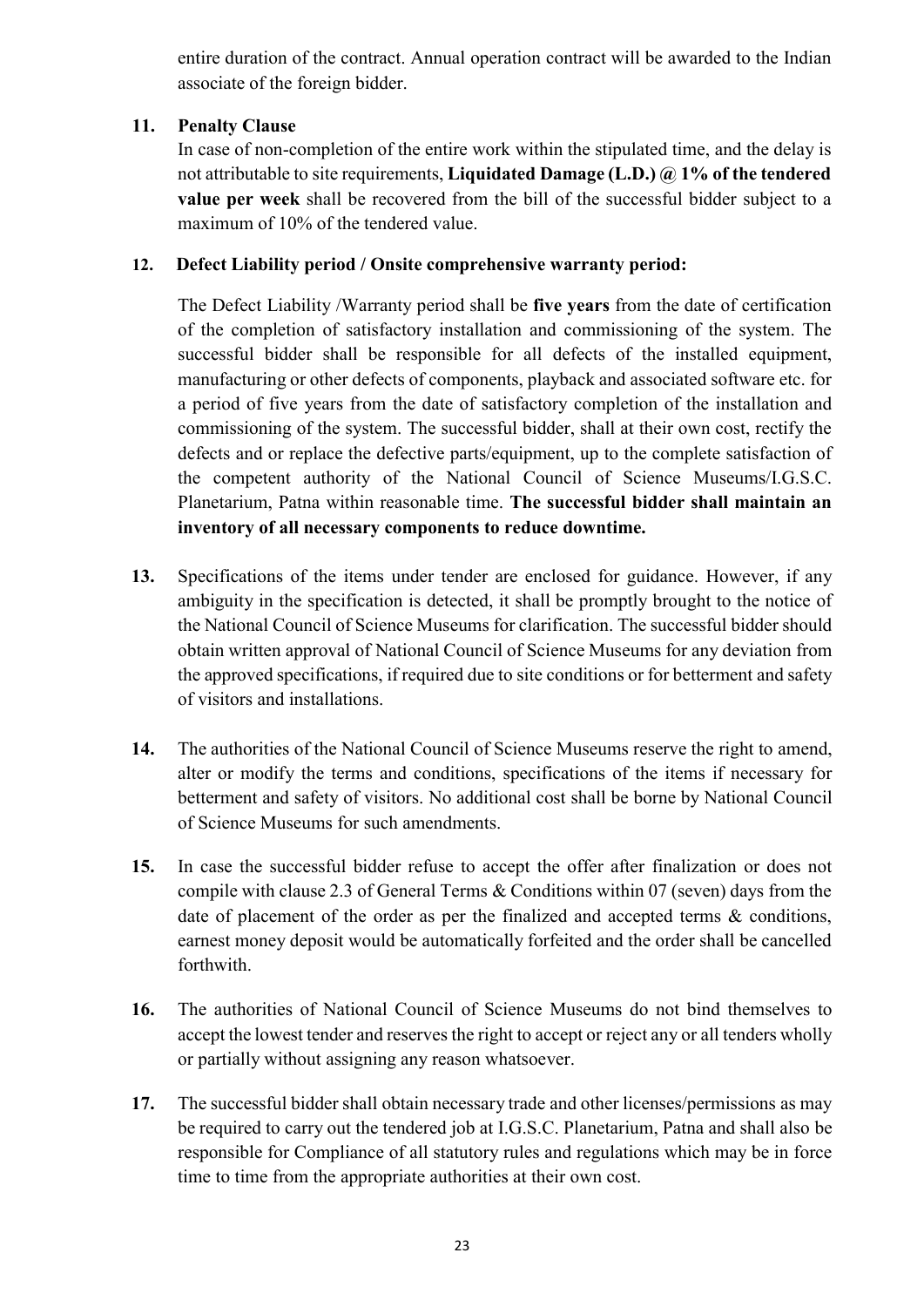18. National Council of Science Museums/ Bihar Council of Science & Technology shall not be liable for any injury or death of an employee who is deployed by the successful bidder within/outside the work site during the time of execution of the work order.

### 19. SECURITY DEPOSIT:

- i. The Security Deposit shall be 3% of the gross value of work ordered and shall be submitted by the successful tenderer in the form of Bank Guarantee before release of any payment including opening of LC. In case, the gross value of the work executed is more than the ordered value, the successful tenderer shall submit additional Bank Guarantee for the differential amount before the release of final payment.
- ii. The security deposit shall be released after expiry of the defect liability period of 5 years from the date of satisfactory completion of the installation and commissioning of the system.
- iii. In case of cancellation of the contract, the Security Deposit submitted by the tenderer in the form of Bank Guarantee shall be revoked and the amount necessary to make up this amount shall be recovered from any money due to the successful bidder under this or any other contract with NCSM/BCST.
- iv. In case of death of successful bidder, Security Deposit shall be returned /refunded to the legal heir of the successful bidder after adjustment of dues, if any, post the actual completion of the work & upon expiry of the specified guarantee/defects liability period.

### 20. FORCE MAJEURE

Neither the successful bidder nor NCSM shall be considered in default in performance of its obligations under the terms of this MoU, if such performance is prevented or delayed for any causes beyond the reasonable control of the party affected such as war, hostilities, revolution, riots, civil commotions, strikes, lockouts, epidemic, explosion, flood, earthquake or because of any law and other proclamation, regulations or ordinance of any government or sub-division thereof or because of any act of God or any other cause beyond the control of the concerned party which could not have been foreseen or avoided by the exercise of due diligence and so it becomes impossible to perform, provided notices in writing of any such cases, with necessary evidence that the obligation under this tender thereby affected or prevented or delayed is hereby given within 14 days from the happening of the event in case it is not possible to serve the notice within the said 14 days period, then within the shortest possible period without delay. As soon as the cause of Force Majeure has been removed, the party whose liability to perform its obligation has been affected shall notify the other party the actual delay occurred in such affected activity and resume the performance immediately.

21. The successful bidder shall not transfer wholly or partially the order of supply, installation, testing and commissioning of the equipment to any other person(s) / firm / company for any reason whatsoever and in which case the order shall automatically stand cancelled.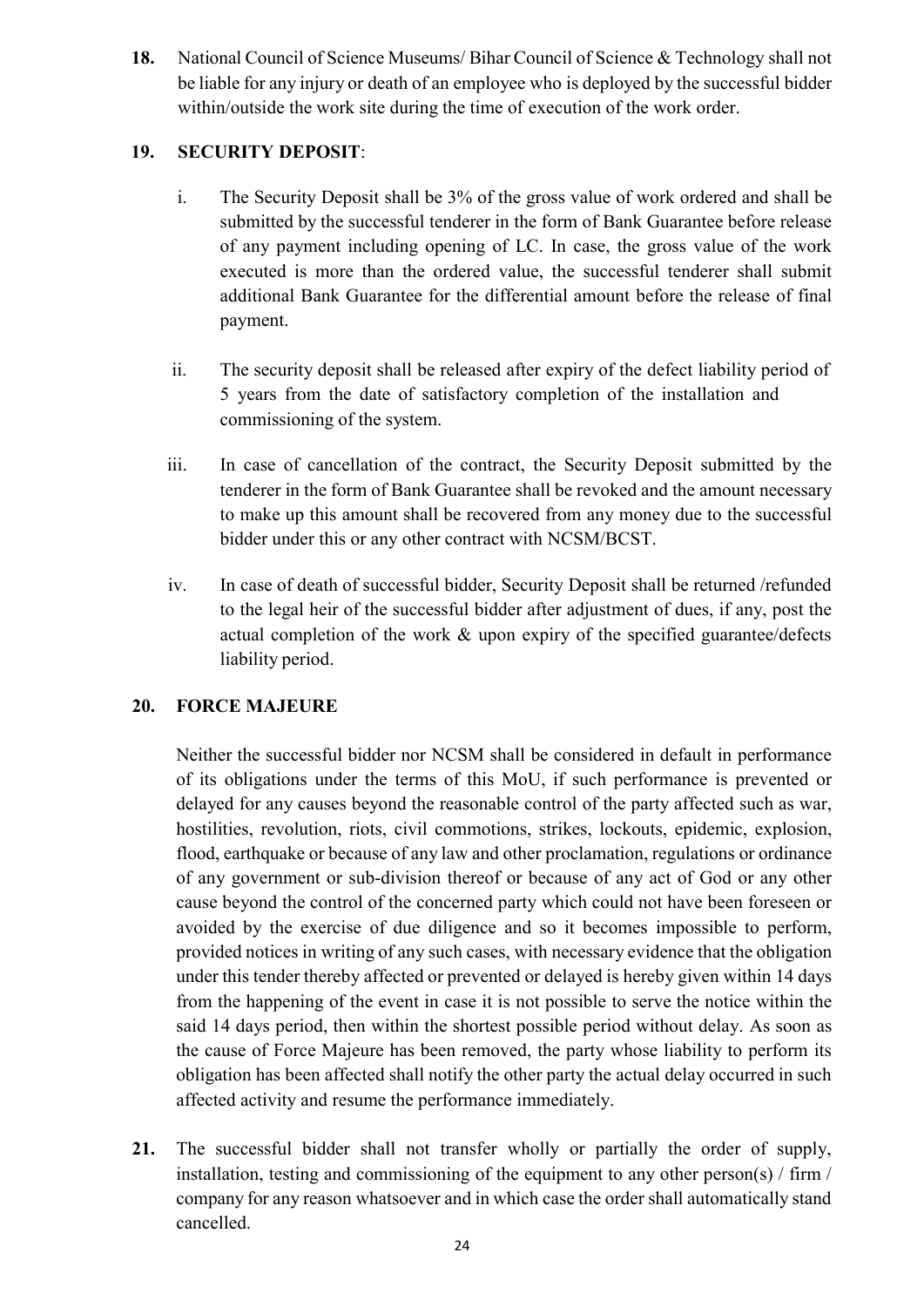- 22. The successful bidder may engage suitable and competent agencies to take up the necessary civil, electrical, HVAC etc. related works inside the dome as per Annexure L.
- 23. All disputes and differences between the successful bidder and National Council of Science Museums of any kind whatever arising out of or in connection with the order on carrying out supply, installation, testing and satisfactory commissioning of the system and during the period of five years (onsite warranty and operation) and further during the subsequent period of two years of operation and maintenance beyond the warranty period (whether during the progress of the work or after the completion of work and whether before or after the determination, abandonment or breach of the terms and conditions of the order) shall be referred to the sole arbitration of a person nominated by the National Council of Science Museums, whose decision in this regard will be final and binding on both the successful bidder and the National Council of Science Museums. The provisions of the Arbitration and Conciliation Act 1996 or any statutory modification or re-enactment thereof and of the rules made there under for the time being in force shall apply to arbitration's proceedings under this Clause.
- 24. Errors & Rectification: Arithmetical errors will be rectified on the following basis: "If there is a discrepancy between the unit price and the total price that is obtained by multiplying the unit price and quantity, the unit price shall prevail and the total price shall be corrected. If there is a discrepancy between words and figures, the amount in words will prevail"
- 25. Make in India products would be preferred as far as practicable.
- 26. All other conditions given in the tender document under various sections shall stand valid and the successful bidder shall abide by them.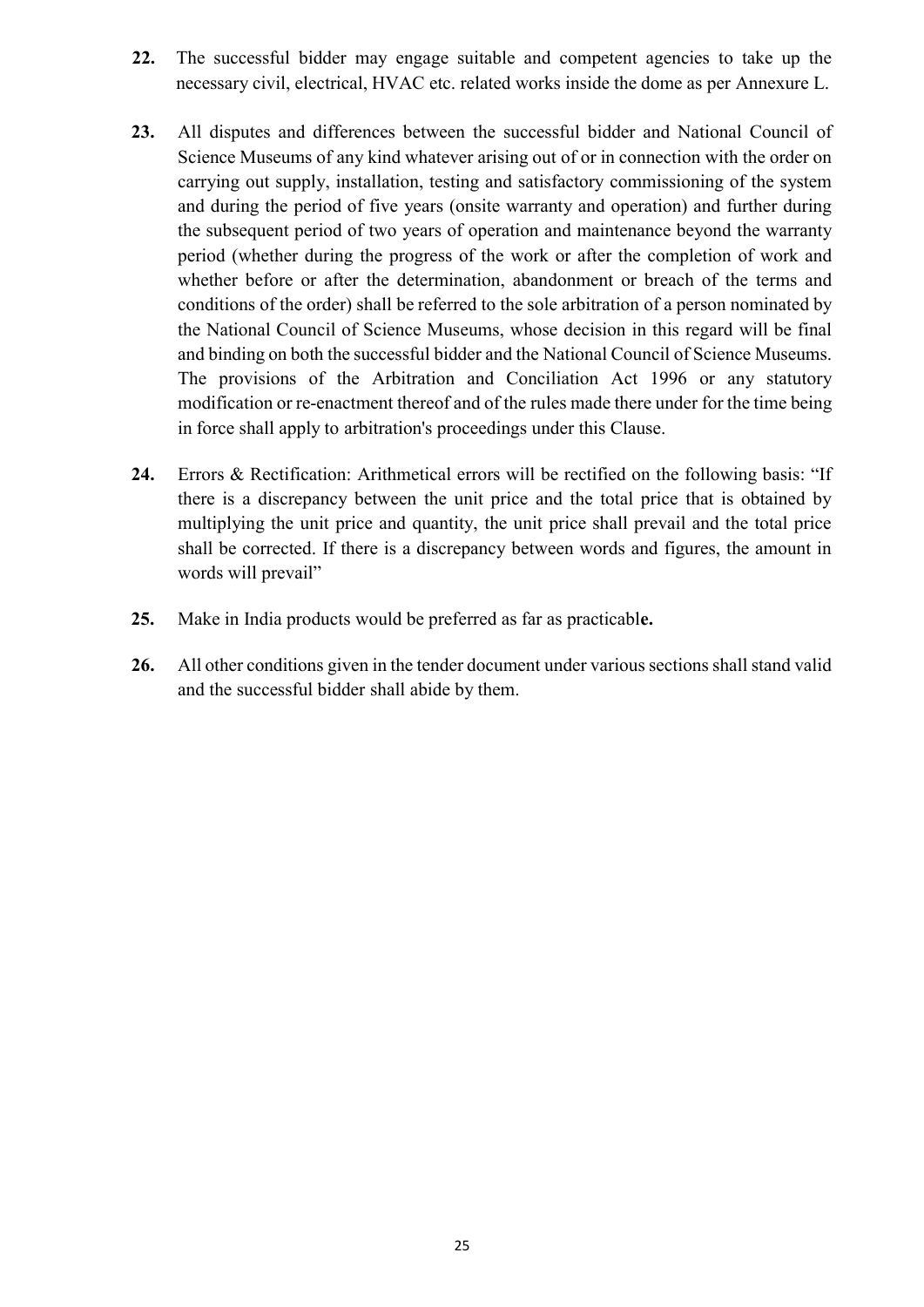#### Technical Specifications and Scope of work

#### Section I

This is a two part bid (Cover: 1 - Technical &Commercial bid without Price and Cover: 2 - Price bid).

This is a Tender document for an integrated system with High-end heavy-duty DLP front projectors with RGB PURE LASER light source to be deployed with a 16 meter diameter perforated aluminium dome screen non-tilted with geometrical correction, image stitching and blending etc. for seamless projection of high resolution 2D/3D digital full dome film shows and digital planetarium shows by replacing existing Astrovision projection system and GM-II of GOTO Inc., Japan installed at IGSC Planetarium, Patna

#### The scope of work includes:

#### A) Dismantling of existing Projection equipment

- 1. Dismantling of the existing GM-II planetarium system including installation and dismantling of required scaffolding, removing from the theatre dismantling of dog house only of the Astrovision35 projection system and dismantling of all other accessories and storing/ stacking in designated places (lead space of 500 meters), including submission of bill of materials so dismantled.
- 2. Dismantling and stacking of aluminium dome screen (lead space of 500 meters) and speakers including submission of bill of materials so dismantled.
- 3. Dismantling and stacking of chairs (lead space of 500 meters) and carpet (lead space of 500 meters) of the existing theatre including submission of bill of materials so dismantled.
- 4. Site Preparation along with leveling and making of robust floor in the space created due to removal of existing equipments. This newly prepared floor will house additional chairs.
- 5. All civil and structural work for stepped gallery including chairs, carpet and other finishing work etc.
- 6. All necessary civil work for complete installation of all equipments including projectors will be done by bidder. The scope of work includes inclined/stepped gallery structure and all other civil works within the dome, Electrical work, Air-conditioning work etc. the probable items of which are enclosed as per Annexure 'L'. Successful bidder will also be required to paint the interior portion of the theater including acoustic panels as per requirement, with mat finish deep colour, after completion of civil work.
- 7. All electrical and HVAC work with necessary modification to the existing system including ducting etc.
- 8. Separate enclosure as per heat load of the projector and servers will be provided by the bidder. Enclosure will be of required size with spilt AC and dehumidifier for each projectors and servers.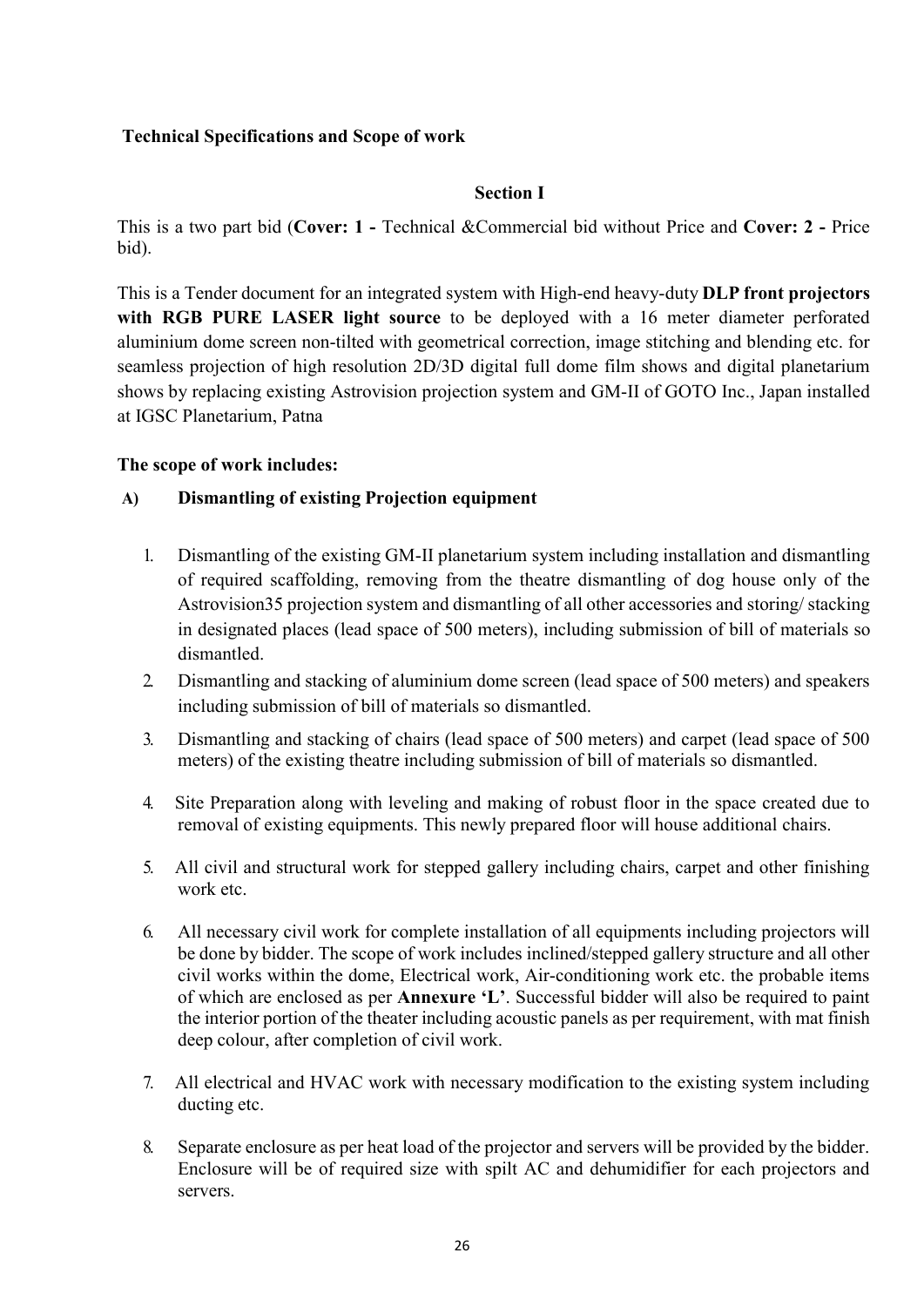- B) Supply, installation, integration, training, and commissioning along with onsite comprehensive warranty support of five years with operation for seven years & post warranty comprehensive maintenance for further two years of following sub systems. All of these provisions will be considered for evaluation of comparative statements of bids:
	- 1. High resolution Active 3D visualization system with minimum 53 Million Pixel on the 16 meter perforated dome screen.
	- 2. 3 Chip DLP projectors with combined ANSI lumens of minimum 180,000, minimum individual contrast ratio of 5000:1 and minimum individual native resolution of 4096 pixel x 2160 pixel with signal processing at 120 Hz, shall be used for full dome projection system with effective screen resolution of minimum 28 Million Pixel after seamless blending on the dome screen mentioned below .Optimized blending technology should be adapted for laser light source.
	- 3. Each 3 chip DLP projector shall be pure RGB Laser with 30,000 hrs life to 80% brightness.
	- 4. Edge blending and geometric correction for seamless display and accurate mapping to screen geometry shall have to be executed.
	- 5. A high performance multi-channel media creation, image generator and playback system which can create as well as play high resolution 2D and3D full dome shows, 2D and 3D large format films and 2D and 3D digital planetarium shows. It should provide a user friendly Graphical User Interface to control system configuration, content creation, distortion correction and blending configuration.
	- 6. Display management system shall control the display configuration like tiling, positioning, alignment etc. Video transmission should be through QFSP+ module and multimode OM3- OM4 fibre optics.
	- 7. Data cabling to carry lossless video signals from sources viz. Media Servers and playback system, projectors and/or video players and high speed data path network (if any) among computing and storage elements through fibre optic cables.
	- 8. Properly dressed power and data cabling for all systems and devices so as not to cause interference with video signals and data networks.
	- 9. Estimation of power required for the complete integrated system and providing suitable UPS system having parallel redundancy with suitable rack mounted battery backup for at least 30 minutes for the complete display and illumination system shall be provided. The bidder must clearly specify the number and type of batteries that will be used for providing 30 minutes backup. All batteries supplied must be from same batch of production.
	- 10. For distribution of power to the UPS, BCST shall only provide a 3 phase supply as per requirement which shall be terminated inside the control room. All electrical panels for power distribution conforming to prevailing Indian Electricity Rules shall be supplied, installed and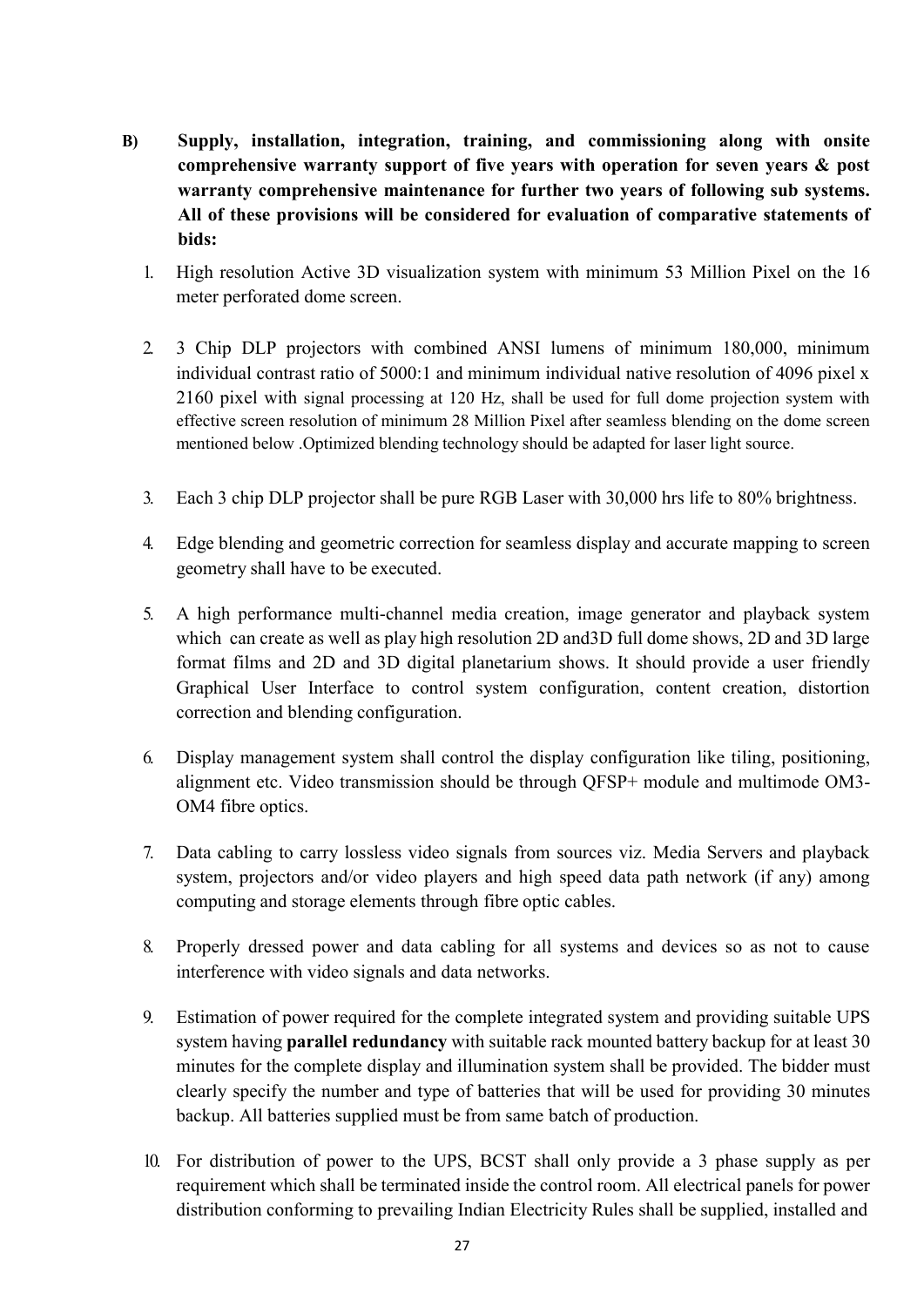arranged by the bidder as part of their scope of work. All safety devices comprising circuit breakers, bus bars, etc. shall be suitably designed. A detailed drawing with full specifications of the proposed power distribution panel shall be submitted to NCSM for approval before initiating the work.

- 11. Design of new seating arrangement with enhanced space between two rows and to utilize the existing space used by GM-II and Astrovision Projector Doghouse. The new chairs should have reclining arrangement as per required field of view of the visitors seated in different positions from the dome screen with sufficient leg space. The optimum capacity should be minimum 200 with space at the front for live interaction as per design provided by the bidder and approved by NCSM.
- 12. A 5.1 surround audio system with minimum 5 speakers and one subwoofer for 16 metre Dome Theater complete with amplifier, mixer and high quality speakers etc. giving appropriate audio power output shall be provided for the Full dome Digital Immersive 2D/3D theatre of the IGSC, Patna.
- 13. LED cove lighting of the full dome theatre and its integration with show control system. It is mandatory to have brightness of minimum 1600 Lumens per unit including fixture for a Dome of 16m and sufficient number of fixtures to avoid any dark zone in the Dome. Separate additional white LED light is required to be installed for theatre maintenance purpose, controllable from single switch and Tablet.
- 14. Good quality active 3D glasses and design of space for distribution of special glasses for 3D films, including its storage, UV sanitization unit, collection storage cabinet etc. Contactless charging cabinet for charging minimum 300 active 3D glasses, simultaneously from single switch must be provided.
- 15. Emergency LED based exit signage inside the theatre suitable LED STEP LIGHTS with its associated electrical wiring works.
- 16. Public address system inside the theatre for making announcements and or for conducting the live show with necessary wiring & cabling work.
- 17. Sound proofing and acoustic treatment of the Full dome theatre wherever necessary including Acoustic/insulation jacket for Dome Screen, shall be under the scope of the bidder.
- 18. The bidder shall submit detailed layout design, capacity, load calculation, requirement of cooling of projectors etc. for Full dome Theatre including area of placement of projectors, U.P.S system, Image Generators. This work will be taken up by the bidder after approval of NCSM.
- 19. The bidder shall provide site plan document with plan, elevation and mounting details for placement of Projectors, Screen, Viewer Gallery, and Rack Mounted assemblies for Image Generators and Playback system, Speakers and Display Management System.
- 20. Touch panel based control systems shall be provided for general illumination, dome lighting control, exit signage control and emergency exit signage control, audio, projectors, device control units, colour correction, colour matching, etc.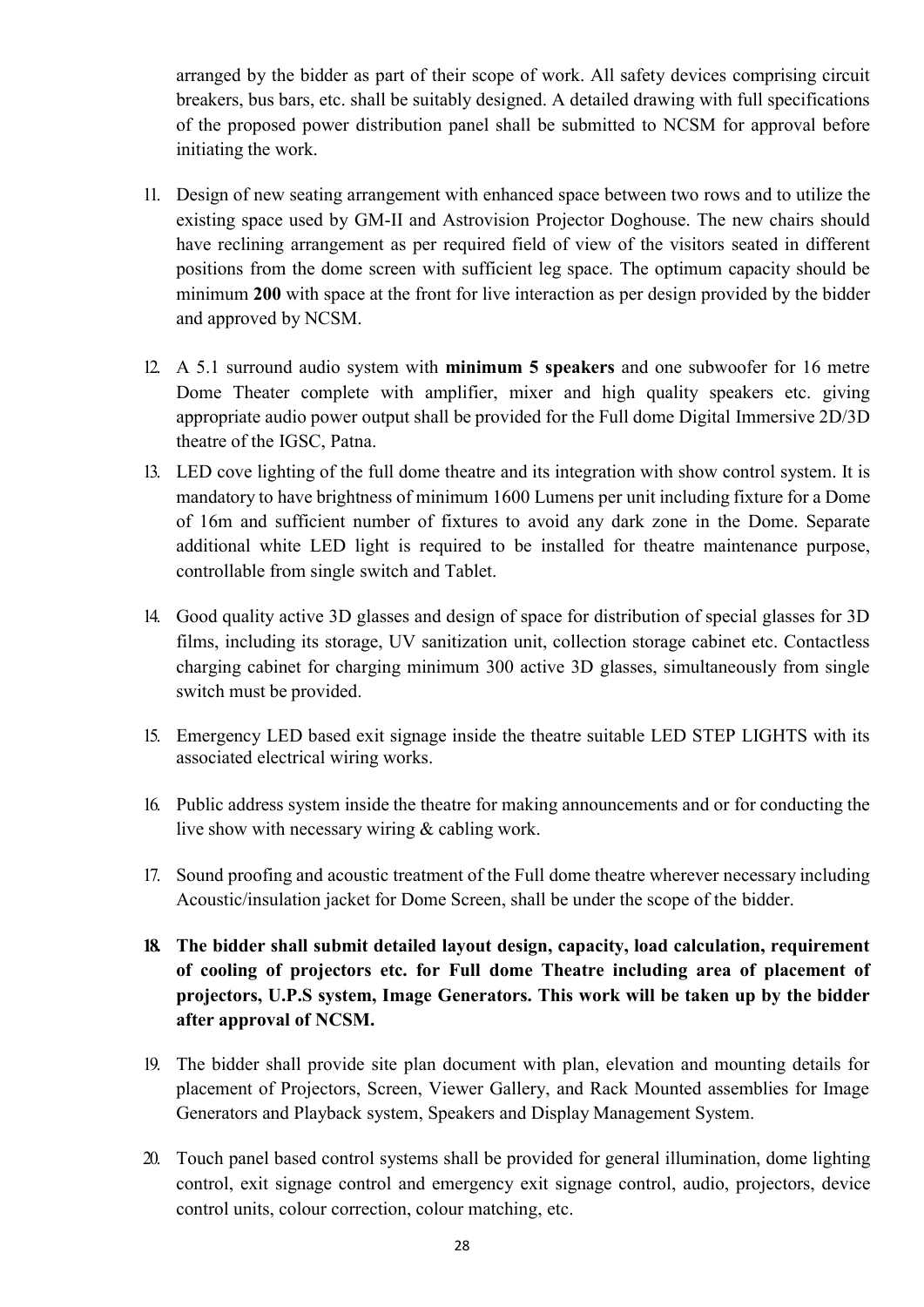- 21. Touch panel based show control system shall be located in the viewer platform with wireless iPad/Tablet for operation of the show.
- 22. The system should be designed keeping in view that it must be manageable from a single control unit. All accessories needed for easy accessibility of devices for maintenance must be considered under the scope of the work.
- 23. The bidder shall provide the requirement of fire extinguishers (type and quantity) to be placed in different areas of full dome theatre. NCSM shall install it after obtaining the approval from fire department.
- 24. Need based Analysis, Space Planning, Concept Design, Schematic Design, Detailed Design, Content Design, Procurement Management, Site Supervision, Content Production, Special or General Programming, Set Up, Testing and Commissioning, Training, Planned Maintenance Services, Operational Services, Audio Visual System Management, Illumination Management etc. shall all be under the scope of the work of the bidder.
- 25. Special mountings for the projectors and all required alignments for final adjustments etc. shall remain within the scope of the selected bidder. The selected bidder must consider cost effective non rusting materials and anti-corrosive treatment for all metallic structures of projectors. All safety measures shall be considered while designing for safety of people and equipment. The selected bidder shall remain responsible for closely monitoring the work at site to ensure that desired quality of work is executed.
- 26. The system is to be designed with very high up-time commitment (99% over 364 days a year or 365 days in case of a leap year). The selected bidder shall maintain inventory of spares for the designated up-time commitment for on-site warranty.
- 27. Preventative maintenance shall be carried out by the bidder at regular intervals during the Warranty period of five years and post warranty period of two years and a logbook to this effect shall be maintained at site. Suggested schedule for preventive maintenance shall be clearly defined and submitted in Cover 1.
- 28. If any disparity in terms of projector intensity, colour, alignment or otherwise is noticed and reported during the warranty period, immediate redressal of the issue through repair or replacement shall be within the scope of the successful bidder.
- 29. Integration of all subsystems as indicated above to configure the "Full dome digital 3D immersive projection system" shall be the responsibility of the bidder.
- 30. The bidders shall also quote for annual charges for operation of the installed facility during warranty period (5 Years) and post warranty period (2 Years) on year to year basis for the visitors of IGSC& P, Patna from 11:00 a.m. to 7:00 p.m. This timing may vary during the peak season. The show shall remain operational for 364 days in a year (and 365 days in a leap year).
- 31. For Technical & Commercial (Cover -1) bid evaluation, the bidders shall provide detailed bill of quantities (without cost) of each item proposed for their offer along with schematic system architecture and product catalogues for all hardware/software items.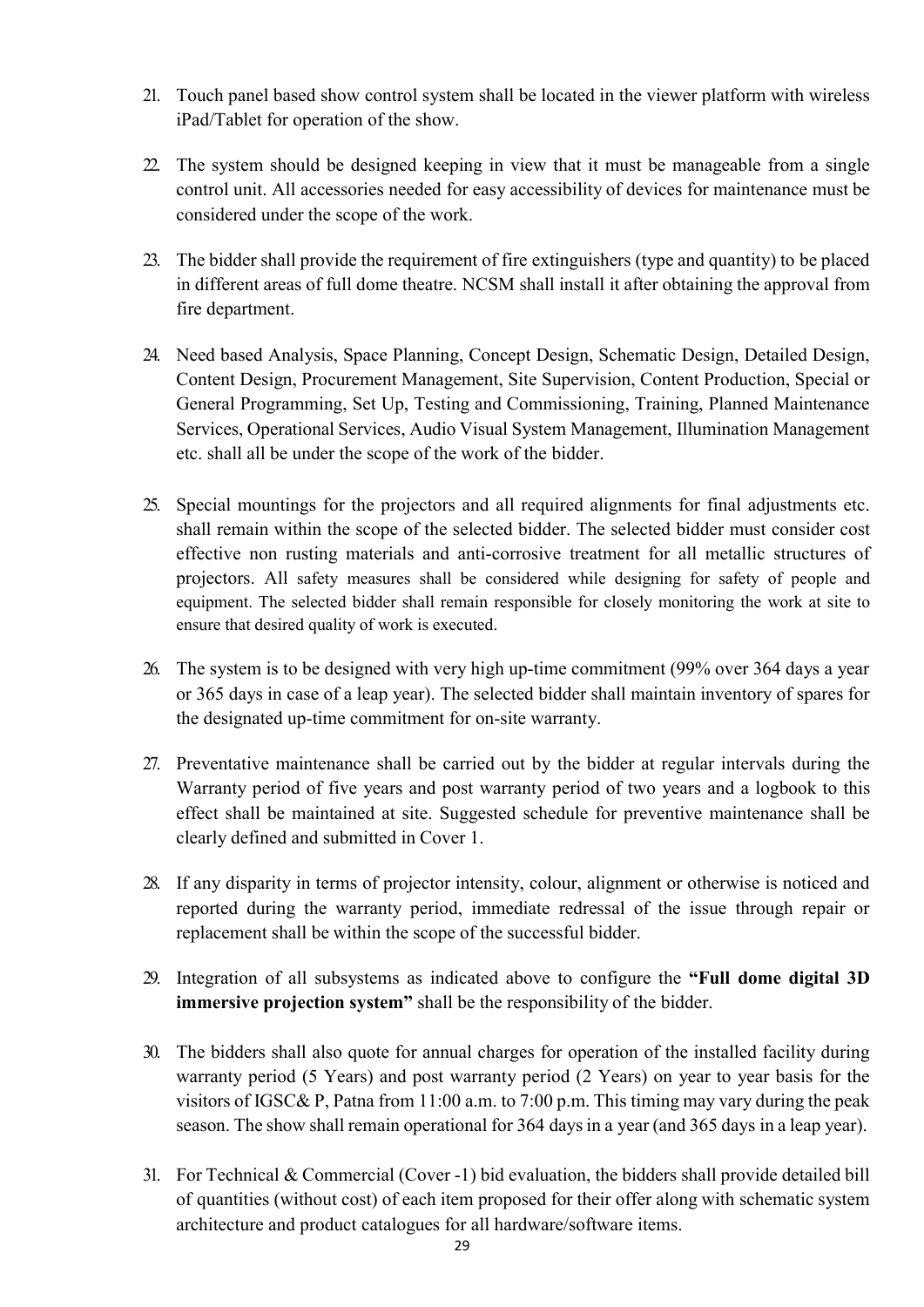32. BCST shall provide incoming power cable of required capacity which the bidder shall connect to their main distribution panel.

Note:

All civil and electrical works relating to the installation of the system/show, acoustic paneling, fabrication/installation of base steel structure for mounting of projectors array are to be taken up by the selected bidder, and all necessary materials, machines and any other machine tools required for the fabrication and installation are to be arranged by the selected bidder at their own cost. The selected bidder will provide design, drawings, details and complete specifications for acoustic treatment/dome structure /paneling and steel structure for installation of projectors array as described earlier.

All safety precautions and compliance of statutory obligations shall be taken care of by the selected bidder during execution of the entire project at site.

#### Client's responsibilities:

- 1. BCST shall provide electrical power for execution of the work.
- 2. BCST shall provide lockable space for storage of materials by the selected vendor.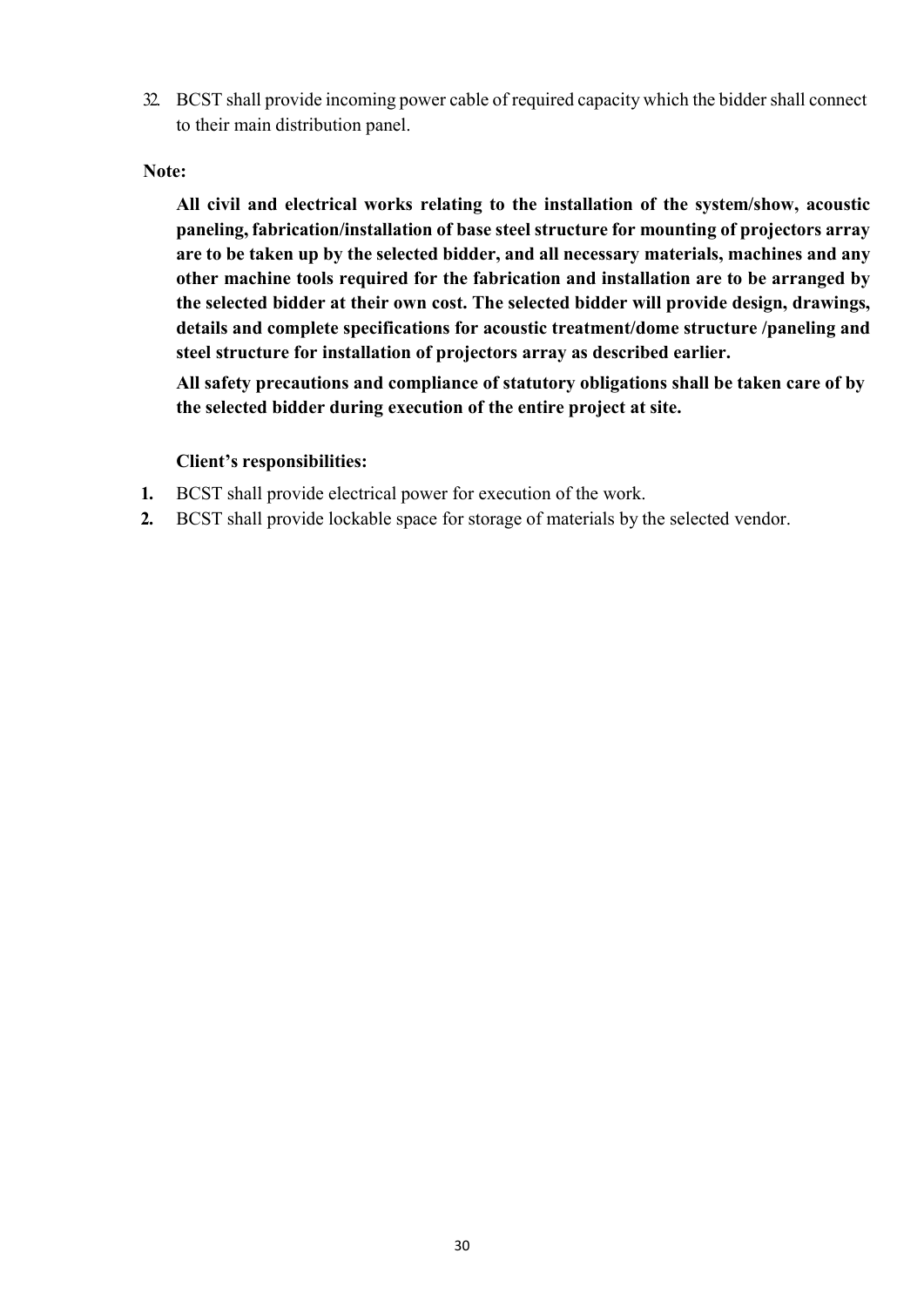#### Section II

TECHNICAL SPECIFICATIONS OF INTEGRATED HIGH-RESOLUTION FULL DOME DIGITAL 2D AND ACTIVE 3D IMMERSIVE PROJECTION SYSTEM FOR A 16-METER DIAMETER PERFORATED ALUMINIUM CHAIN-SUSPENDED DOME SCREEN NON TILTED WITH GEOMETRICAL CORRECTION, IMAGE STITCHING AND BLENDING ETC. FOR SEAMLESS PROJECTION OF HIGH-RESOLUTION 3D AND 2D DIGITAL FULL DOME FILM SHOWS AND DIGITAL PLANETARIUM SHOWS.

#### 1.1 Fully High-Resolution Full dome digital Active 3D immersive projection system

The integrated High Resolution Full dome Digital 2D and ACTIVE 3D Immersive Projection System consists of Projectors array, new perforated dome screen, Blending & Geometric Correction units, Image Generator Servers & GUI server for playback, show control, Server for dome slicing and content creation for full dome planetarium shows, Display Management, Alignment & Calibration System, UPS system, 5.1 surround sound system, LED Cove lighting and Exit signage, emergency exit signage, LED Step Lights , active 3D spectacles with storage & sterilization system etc. This system is a multi-channel display system with combined resolution of 53 Million Pixels without blending. The specifications of the complete system are provided in section 1.1.1 to 1.9B.

### 1.1.1 Supply & Installation of 16-meter diameter Dome Projection Screen

Acceptable OEMs: Astro-tec, Spitz or equivalent make

### DESIGN PARAMETERS FOR DOME PROJECTION SCREEN

- 1. The projection dome shall be self-supporting suspension type and capable of maintaining a perfect hemispherical geometrical characteristic when supported by its structural system as required by the design of the theatre.
- 2. The shell shall consist, in parts, an aluminum structural rib network system of evenly spaced ribs, with a calculated depth and sufficient number of cross-members to maintain its correct shape. The inside diameter of the dome screen is 16meter. The total load of the Dome should not be more than 5 Tones.
- 3. The ribs shall be accurately formed and reinforced in accordance with the manufacturer's drawings. Framework must be at least 250 mm wide and allow people to climb ladders without their foot hitting the dome panels and climbing on the back of the dome for maintenance.
- 4. A girt system shall be incorporated to maintain proper rib spacing, and complete X-bracing shall be provide to maintain proper rib alignment of the dome screen. Sizing and spacing shall be as indicated on manufacturer's drawings as approved by NCSM.
- 5. A circular compression ring shall be provided and located at the zenith or apex of the dome, to accommodate the terminal points for the main ribs and the perforated top circle.

An aluminum base tension rings shall be provided at the base of the hemisphere, which shall be so constructed that the ring will support the dome and provide the necessary connection points around its periphery.

6. The projection surface shall consist of not more than 150 perforated panels which shall be minimum 0.040 (1mm) gauge aluminum alloy type 5052-H32 containing 0.062 in. (1.6mm) diameter holes. To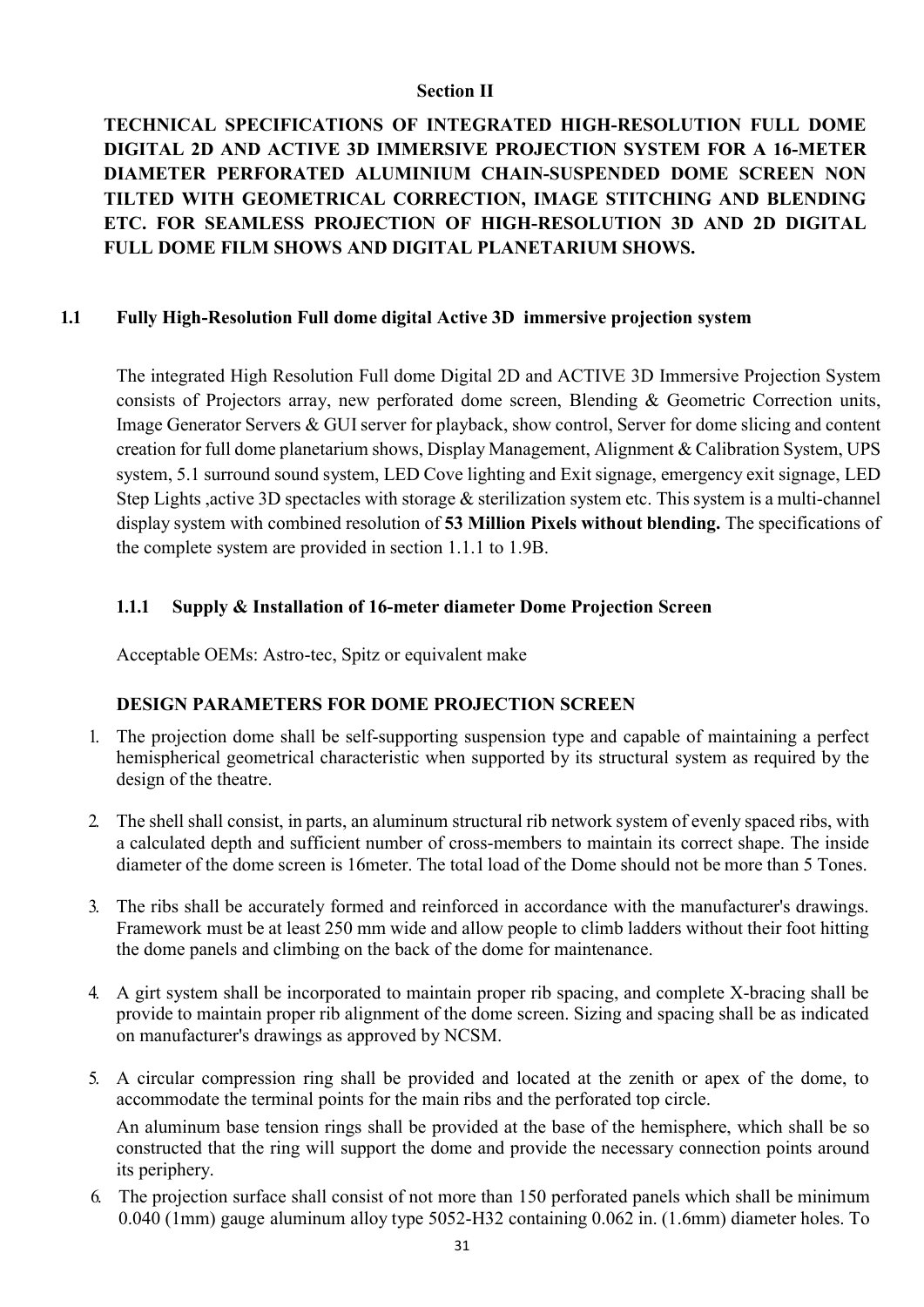provide approximately 25% void area with a minimum of a 23% void. Final painting shall be executed at site.

- 7. The Dome should be suspended by chains by at least/about 20 vertical suspensions and lateral restraints in 45°-60° spacing to be connected with closed eye bolts (industrial grade) for load bearing system of the building and adjustable with industrial grade turnbuckle.
- 8. 360 °Aluminum Cove Trough should be provided and be fixed at the Horizon level of the Projection Dome without compromising projection Horizon. Cove Facia should not be more than 100 mm in height.
- 9. One Fixed Ladder should be provided in North-South direction for the purpose of human access & maintenance.

#### SEAMS AND JOINTS

- 1. Seams between adjacent panels will be crimped & flushed or butt finished in all sides. All seams should be invisible against projection.
- 2. Provide a small finished sample section demonstrating joint construction in an area where four (4) adjacent panels meet for inspection

#### INSULATION BACK-COVER FOR DOME SCREEN

1. A blackout insulation jacket with ASTM E84 standard with minimum 1inch thickness and NRC 0.6 to be installed on the top of the Dome screen and to be supplied by the Dome manufacturer.

#### Scopes Included:

- i. Necessary scaffolding, man power and all installation related equipment and resources shall be provided by the bidder.
- ii. All necessary modifications of civil structure inside the dome for installation of screen shall be designed and executed by the bidder with due concurrence of NCSM. It is in the scope of the bidder and the same may be vetted by NCSM.

| <b>Table 1.1.1</b> |  |
|--------------------|--|
|--------------------|--|

| <b>Specifications</b>            | <b>Detailed description</b>                                                                                                                          |
|----------------------------------|------------------------------------------------------------------------------------------------------------------------------------------------------|
| Screen type<br>and<br>dimensions | The 16 meter diameter dome should be made of good quality<br>$\bullet$<br>aluminium perforated sheets with necessary ribs and support<br>structures. |
|                                  | The perforation should be 1.2 - 1.6 mm in diameter.                                                                                                  |
|                                  | The panels should be painted seamless joints, with single line of<br>rivets with seamless overlaps.                                                  |
|                                  | The opening of the Dome might be less than $180^\circ$ based on<br>Planetarium manufacturer's recommendation.                                        |
|                                  | The final reflectivity of the panels will also be recommended by the<br>Planetarium manufacturer before finalization of the contract.                |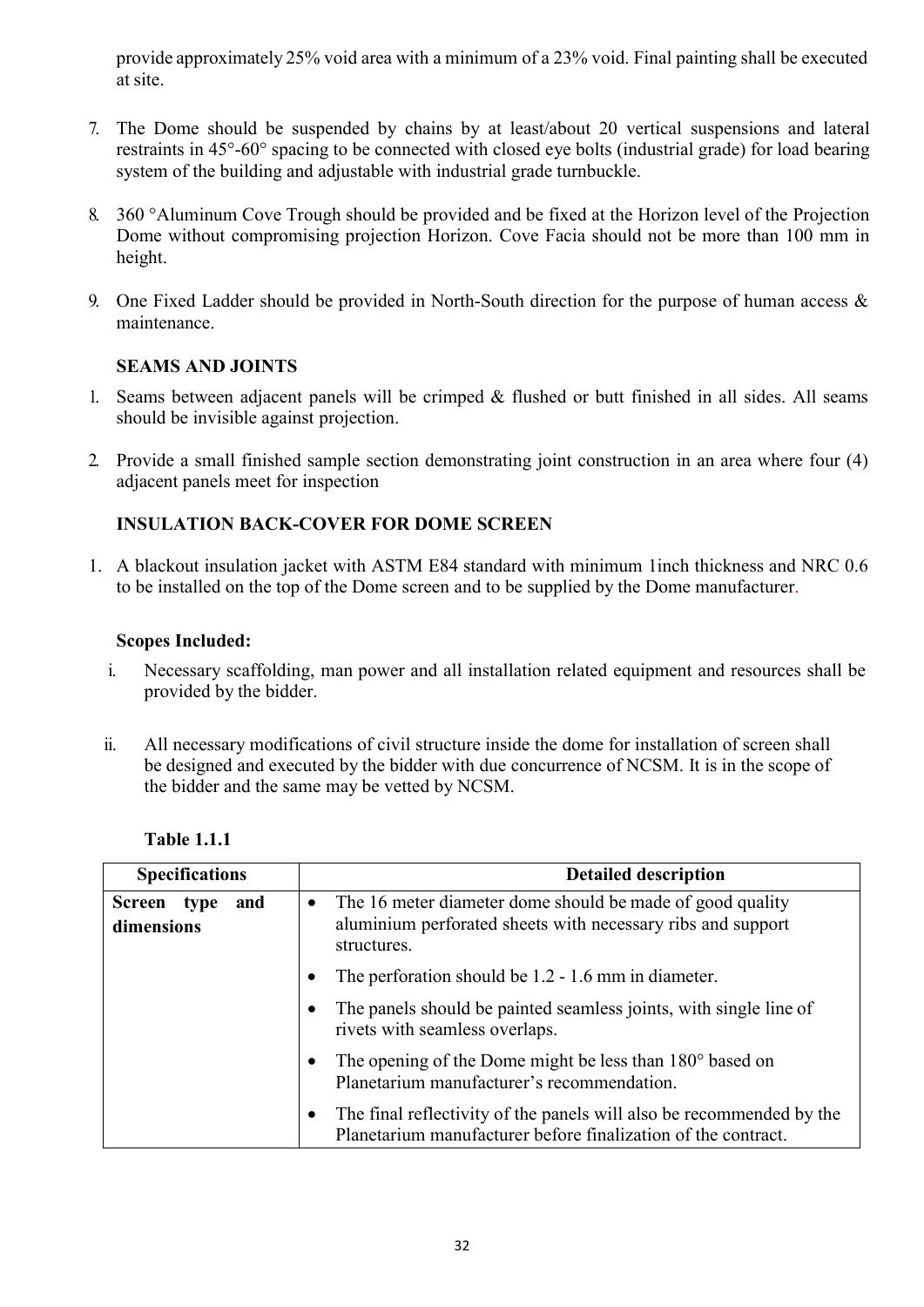#### Insulation of outer concrete dome, inner surface:

• New Insulation: Appropriate Thermal  $&$  Acoustic insulation shall be installed by replacing the old insulation material. Thermal Insulation material shall be laid with Vapour Barrier to achieve at least R-35 as a first layer on the concrete surface. Acoustic insulation should be laid over the thermal insulation to achieve a NRC of 0.6 for the Dome Theatre. Please refer to the table below for overall minimum specification for the materials to be used:

| S. No. | Item                                                                                                                        |
|--------|-----------------------------------------------------------------------------------------------------------------------------|
| 1.     | Resin bonded mineral fibre 48 kg density, 50mm thick with one side fsk (aluminium foil)<br>size $-900 \times 600$ mm (slab) |
| 2.     | Rockwool (slack fibre based) resin bonded size-1m x $1/2m,48$ density, 50mm thick                                           |
| 3.     | Acoustic tissue paper                                                                                                       |
| 4.     | Solution for fixing tissue paper                                                                                            |
| 5.     | Synthetic fibre netting mesh                                                                                                |
| 6.     | Nuts and bolts with rawal plug and wire 18 gauge, screws with fasteners set of at least 10<br>per meter square              |

#### Acoustic paneling below the dome screen:

Wall paneling system to provide excellent acoustical performance in the Full dome theatre by attaining at least 0.7 NRC. Modular Panels should be of formaldehyde-free Fibre glass material or Perforated Aluminium Panels with Acoustical Mineral Wool backing with integrated mounting system to be fabricated all along the peripheral wall of the Dome theatre below the Dome Horizon from stepped floor to Cove Bottom. Panels should come in modular sizes and should meet ASTM standards of Surface Burning (Fire), Moisture & Fungus. All panels should be butt joint with good aesthetical finish. Colour should be carefully chosen to reduce crossreflectance from Projection and should be approved before application.

- Total area should be measured before fabrication and prior approval should be obtained.
- Preferred Manufacturers: Hunter Douglas, Armstrong, Anutone or high quality wooden slats and acoustic fabric backing and at least 40mm Polysynth

#### 1.1.2 Projector Array

Immersive Projection System: An array of projectors and allied systems with the requisite overlap and edge blending is to be provided along with suitable geometry correction for the dome screen as specified, to provide a seamless display of at least 28 MP arranged in a front projection configuration (after blending) with the specifications as per table 1.1.2. The projectors are to be mounted on a suitable structure. Selected bidder will fabricate and install the projector mounting structure at site as per the design, details, drawings and specifications provided by the bidder. The bidder must visit the site before submission of tender and identify the most suitable place in the building for keeping the Image Generator Server, projectors, Audio racks, UPS and other necessary units and routing of the cables needed to connect all constituent components of the system.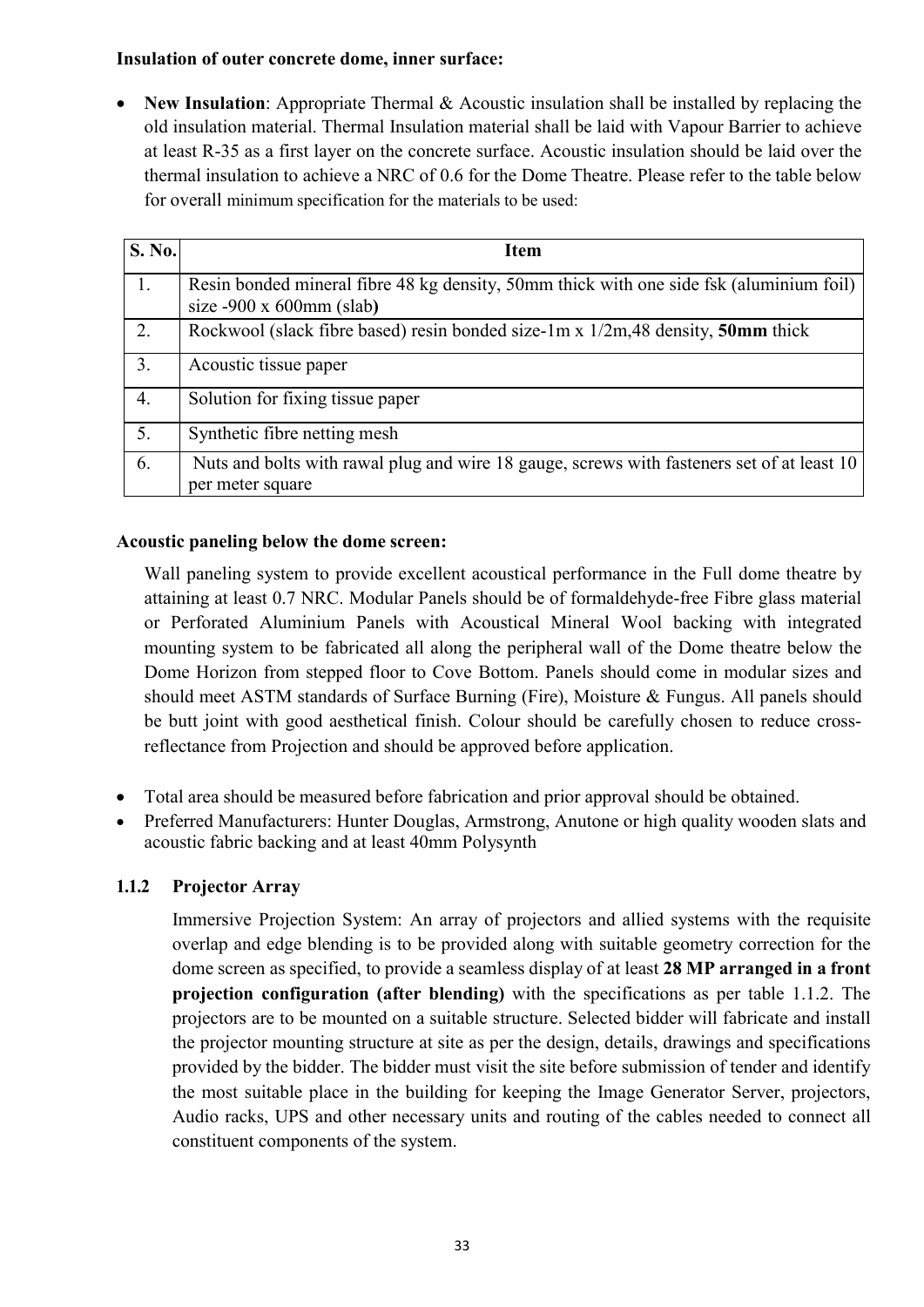| <b>Specifications</b>                                   | <b>Detailed description</b>                                                                                                                                                                                                                                                                                                             |  |
|---------------------------------------------------------|-----------------------------------------------------------------------------------------------------------------------------------------------------------------------------------------------------------------------------------------------------------------------------------------------------------------------------------------|--|
| <b>Number of Projectors</b>                             | Please specify minimum make proposed to be used in the projector<br>array. NB: All Projectors must be of same specifications and from<br>OEM and shall directly project contents on the dome screen.                                                                                                                                    |  |
| Type of projector                                       | 3-Chip DLP Projectors with RGB Pure Laser Light Source<br>Lumens of 30000 or more and contrast ratio of 5000:1 or<br>better with high frame rate of 120hz active stereo                                                                                                                                                                 |  |
| Projector<br>array<br>comprising multiple<br>projectors | To cover 16-meter dome screen non-tilted                                                                                                                                                                                                                                                                                                |  |
| <b>Total Resolution before</b><br>and after blending    | 53 MP or higher (before blending) and 28 MP or higher (after<br>blending)                                                                                                                                                                                                                                                               |  |
|                                                         | $\triangleright$ Anaglyph and linear polarization methods for 3D projection<br>are not accepted. Color purity and clarity need to be given<br>more importance.<br>Active optics for 3D is essential.<br>$\triangleright$ The 3D aspect of projection should be uniform over the<br>entire dome including when using real-time graphics. |  |
| <b>Mounting</b>                                         | Projectors are to be mounted on the specially designed<br>structure around the dome periphery. Each mount/cradle<br>shall provide full optical alignment and calibration support<br>along each of the X, Y and Z axes as well as rotation about<br>the horizontal axis.                                                                 |  |

### 1.1.3 Projector

The specifications of individual projector are provided at table 1.1.3: The projector model quoted by the bidder must be capable of running continuously for at least 12 hours a day and 364 days a year. All projectors must be of same specifications and manufactured by the same OEM in their own factory. Minimum 6 projectors must be proposed by the bidder.

### Acceptable OEMs: BARCO/Christie/NEC /Sony

### Table 1.1.3

| <b>Specifications</b>                           | <b>Detailed description</b>                                   |
|-------------------------------------------------|---------------------------------------------------------------|
| <b>Display Technology</b>                       | Three chip DLP                                                |
|                                                 | Source: RGB Pure Laser                                        |
| <b>Minimum</b><br>native<br><b>Resolution</b>   | 4096 pixel x 2160, 120 Hz, at minimum 5000: 1 contrast ratio. |
| <b>Internal</b><br>Input<br><b>Output ports</b> | $HDMI/Display port/QSFP+$                                     |
| Input / Output control and<br>networking        | RS232, TCP/IP.                                                |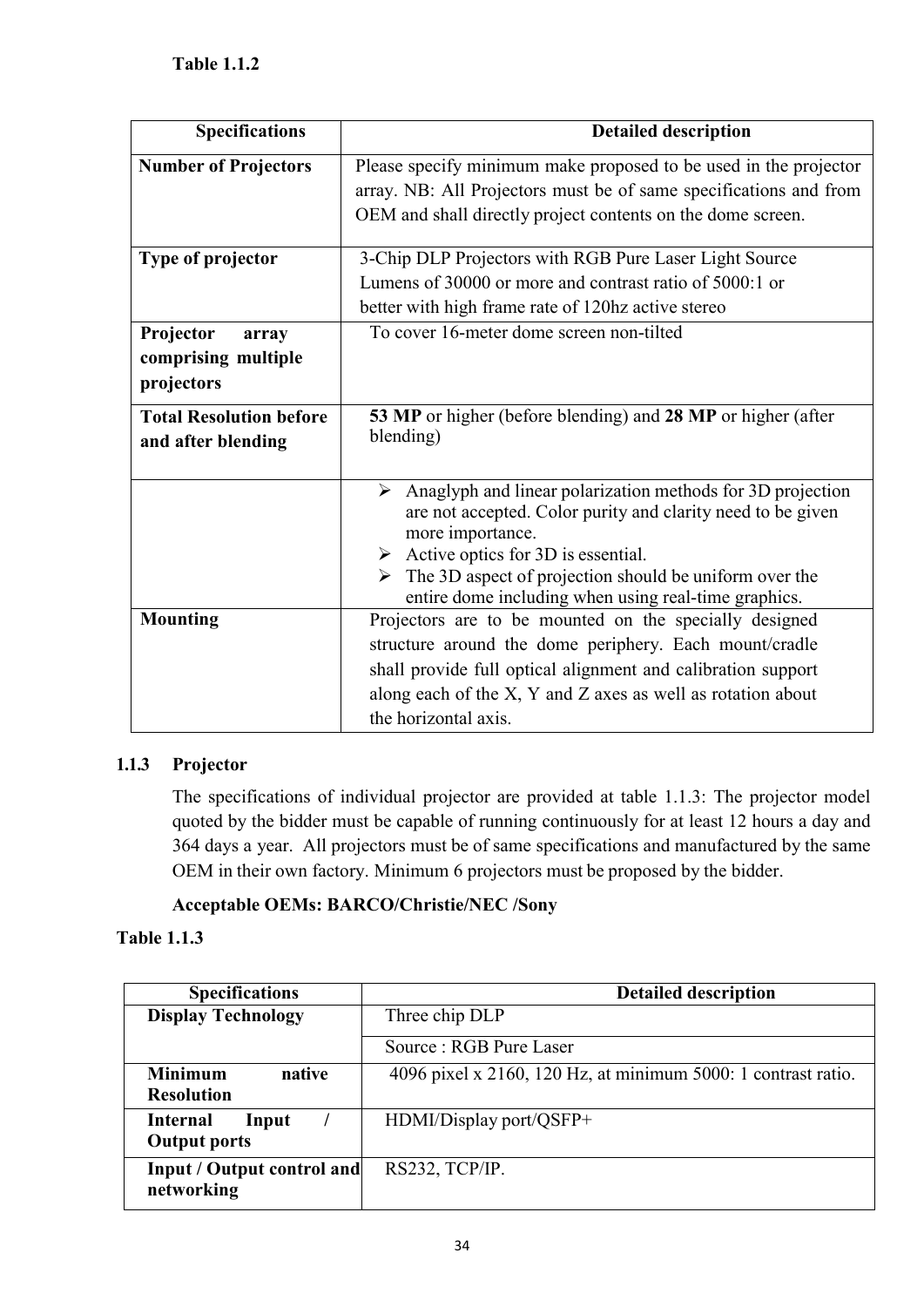| <b>Lens Options</b>          | Standard Zoom to Wide Angle Zoom to cover the entire screen<br>area as specified (please specify further technical details along<br>with type and OEM of lenses to be used). |
|------------------------------|------------------------------------------------------------------------------------------------------------------------------------------------------------------------------|
| <b>Calibration</b>           | Support for controlling individual colour and intensity on each<br>colour channel.                                                                                           |
| <b>Source Life</b>           | 25,000 hrs to 50% brightness when operated at 30,000 lumens<br>from initial start up                                                                                         |
| <b>Operating Hours</b>       | The System shall be capable of being used for twelve hours per<br>day 364 days in a year.                                                                                    |
| <b>Monitoring Parameters</b> | Source life, Fan status, Temperature status, etc.                                                                                                                            |
| <b>Noise</b>                 | $\le$ 55 db at 25 $\degree$ C per projector                                                                                                                                  |
| <b>Accessories</b>           | All standard accessories including IR remote, Line cord etc.                                                                                                                 |
| Warranty                     | Manufacturer's standard warranty of not less than five years on<br>projectors.                                                                                               |

1.1.4 Blending and Geometry Correction (BG) unit: The solution shall be provided using projectors with physical mask and extra hardware or using projectors with embedded hardware. The specifications and functionalities of this unit are as below:

### Table 1.1.4

| <b>Specifications</b>      | <b>Detailed description</b>                                                 |
|----------------------------|-----------------------------------------------------------------------------|
| Image<br><b>Operations</b> | <b>Geometry Correction</b>                                                  |
|                            | Edge Blending                                                               |
|                            | <b>Colour Correction and Matching</b>                                       |
|                            | Uniformity Correction and Matching                                          |
|                            | Software for geometric correction shall be incorporated in the system.      |
| <b>Software Presets</b>    | Software Presets should be available for Switching Brightness of Projectors |
|                            | for 3D & 2D Projection Modes.                                               |
|                            | The system must have software and hardware to adjust and calibrate the      |
|                            | geometric auto alignment and auto edge blending of the digital projection   |
|                            | system automatically and must be integrated into the show manager software. |

# 1.2 Image Generator Server and Playback System with full dome and planetarium show software (minimum 12+2+2 standby and maximum 24+2+2 standby. However, lesser nos. are preferred due to ease of installation and maintenance)

A suitable solution shall be ensured to drive the required projector array with the specifications given below. Image GUI server shall drive projector array with two image render server for each projector for Fulldome films and planetarium shows to be displayed in real time onto digital immersive dome projection screen. The Image GUI server shall provide synchronization between images projected onto the dome through various image generator servers for a seamless image without any tearing. The server shall also provide synchronization of multilingual audio tracks with the projected film shows.

### Acceptable OEMs: Dell, HP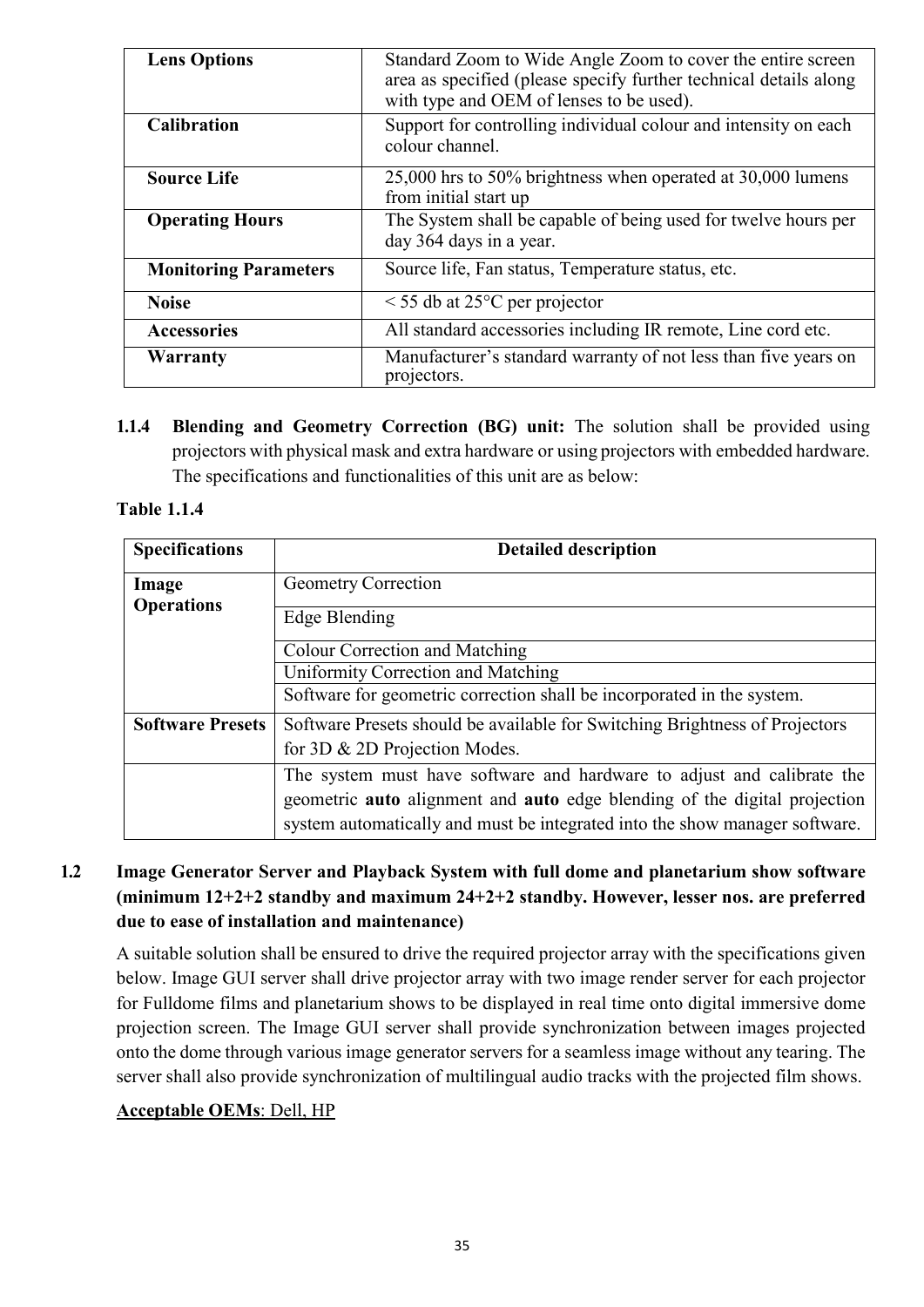| <b>Table 1</b> |  |
|----------------|--|
|----------------|--|

| <b>Specifications</b>            | <b>Detailed description</b>                                                     |
|----------------------------------|---------------------------------------------------------------------------------|
| <b>Image Generators</b>          | • NVidia Quadro M5000or higher graphic cards latest version                     |
|                                  | • NVidia Gsync fully utilized (frame and swap sync) in hardware<br>and software |
|                                  | • 8 Core Intel Xeon or Higher processor per computer                            |
|                                  | • 32GB 2133MHz DDR4 RDIMMECC                                                    |
|                                  | • Solid state Hard drives                                                       |
|                                  | • 500 GB system hard drives                                                     |
|                                  | • Windows 10 or higher robust operating system                                  |
| Media Server Architecture        | • Choice of video codecs with loss less compression                             |
|                                  | • Full control of distortion correction-warp & blend & channel<br>management    |
| <b>Pre-process Data transfer</b> | • No jerks, flicker or image tearing should appear onscreen.                    |
| Rate*                            | • Frame rates up to 60fps per eye in 3D stereo.                                 |

*\* Additional SSD and RAMs may be configured to meet the overall specifications, if necessary.*

### 1.3 Content creation Server/Player

One separate workstation/server for creation of planetarium shows as well as for conversion of large format shows into Fulldome shows shall be provided by the bidder with specification as mentioned in Table 1.2. The Workstation server should be connected to the Master GUI Server of the main cluster for seamless transfer & access of data/resource.

#### Software:

- $\triangleright$  Latest version of OEM software with perpetual license for playback of Fulldome shows and planetarium shows and with facility to convert large format shows into Fulldome shows.
- $\triangleright$  Digital library/cloud access of the planetarium datasets for development of in-house planetarium shows.
- Interactive Astronomy Simulation tool &Datasets:

| Interactive | Planetarium                                            | The interactive Planetarium software should consist of                   |
|-------------|--------------------------------------------------------|--------------------------------------------------------------------------|
| Software    |                                                        | following standard & special features (More features are<br>preferable): |
|             | 1. The planetarium software must allow KML Support $-$ |                                                                          |
|             | Keyhole Markup Language files to be downloaded from    |                                                                          |
|             | the Internet and used to demonstrate a wide range of   |                                                                          |
|             |                                                        | scientific concepts.                                                     |
|             |                                                        | 2. The system should allow full Python and JavaScript                    |
|             |                                                        | integration for advanced real-time capabilities.                         |
|             |                                                        | 3. Earth & Moon System Features: High Resolution Earth                   |
|             |                                                        | &Moon                                                                    |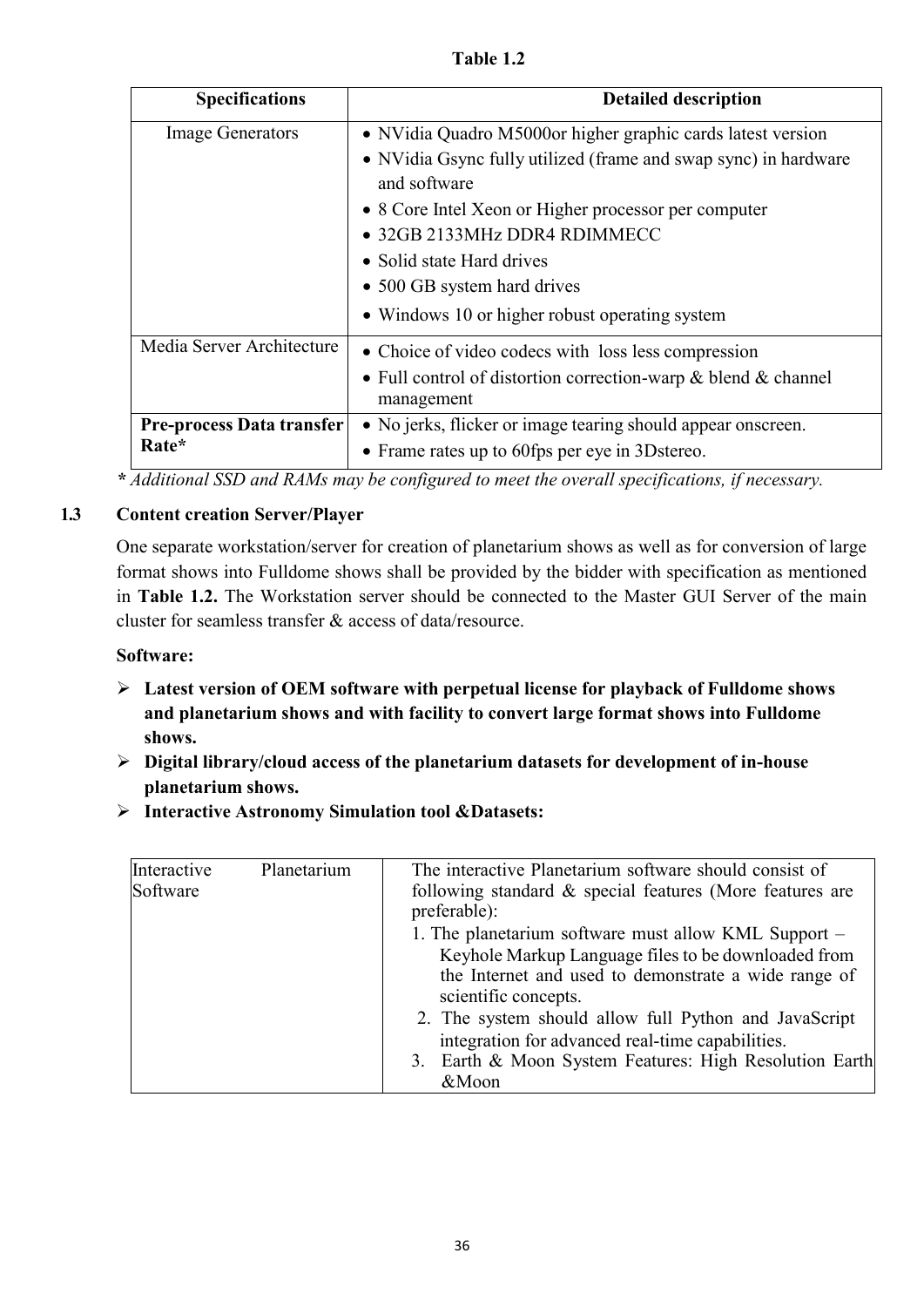|                                       | Map, moons of Planets as per selected options.<br>5. Shadow to represent eclipses, Earth orbiting Satellites<br>for Navigation and mapping etc.<br>Constellations & Grids : 88 constellations, Stick figures,<br>6.<br>possibility to add arbitrary art overlays, IAU boundaries<br>for J2000, Co-ordinate spheres for celestial, ecliptic and<br>galactic systems, Meridian, Equator, Cardinal Points.<br>7. Solar System: 3D Models of Sun, Planets including their<br>Moons, Minor Orbital Objects including Asteroids,<br>Outer Solar System Objects, comets etc., with possibility<br>of incorporating new 3D modules.<br>Space Missions: Cassini, Voyager & Voyager2, latest<br>8.<br>Mars missions, Pioneer, International Space Stations, are<br>also to be added.<br>9. Milky way Galaxy: Hipparchus Star Catalog, Extra solar<br>Planets, Open Star Clusters, Globular Star Clusters,<br>Pulsars, Quasars, Planetary Nebulae, H II Regions,<br>Supernova Remnants etc.<br>10. Extragalactic Space: Tully Galaxies (NGC, JC, 30,000<br>objects), 110 Messier Objects, Abell Galaxy Cluster,<br>Deep Field Survey Objects, Sloan Digital Sky<br>survey(SDSS).<br>11. Provision for viewing the Earth, Solar system & Milky<br>way galaxy from far away points.<br>12. More such features like simulations of the Milky Way,<br>the cosmic web etc., as seen from different locations in<br>space.<br>13. The supplier has to furnish the list of software systems<br>that will be supplied.<br>14. Digital planetarium system software should be owned,<br>developed and fully maintained by the digital<br>planetarium system supplier. |
|---------------------------------------|--------------------------------------------------------------------------------------------------------------------------------------------------------------------------------------------------------------------------------------------------------------------------------------------------------------------------------------------------------------------------------------------------------------------------------------------------------------------------------------------------------------------------------------------------------------------------------------------------------------------------------------------------------------------------------------------------------------------------------------------------------------------------------------------------------------------------------------------------------------------------------------------------------------------------------------------------------------------------------------------------------------------------------------------------------------------------------------------------------------------------------------------------------------------------------------------------------------------------------------------------------------------------------------------------------------------------------------------------------------------------------------------------------------------------------------------------------------------------------------------------------------------------------------------------------------------------------------------------------------------------------------------------|
| Provision of multiple usages of       | The show manager should be capable of using full dome                                                                                                                                                                                                                                                                                                                                                                                                                                                                                                                                                                                                                                                                                                                                                                                                                                                                                                                                                                                                                                                                                                                                                                                                                                                                                                                                                                                                                                                                                                                                                                                            |
| show                                  | 3D&2D digital shows by different developers around the<br>world both in 4K and 6.5 K.                                                                                                                                                                                                                                                                                                                                                                                                                                                                                                                                                                                                                                                                                                                                                                                                                                                                                                                                                                                                                                                                                                                                                                                                                                                                                                                                                                                                                                                                                                                                                            |
|                                       | $\triangleright$ The system should be compatible (video & audio) for<br>the full dome shows either converted from large<br>format films into digital or the digitally created with<br>live shoots (not animation). All details in this regard<br>are to be provided.                                                                                                                                                                                                                                                                                                                                                                                                                                                                                                                                                                                                                                                                                                                                                                                                                                                                                                                                                                                                                                                                                                                                                                                                                                                                                                                                                                             |
| System<br>Navigation<br>All<br>System | devices: Mouse/Ipad,<br>Supported<br>navigation<br>Wireless<br>Xbox, Keyboard with the                                                                                                                                                                                                                                                                                                                                                                                                                                                                                                                                                                                                                                                                                                                                                                                                                                                                                                                                                                                                                                                                                                                                                                                                                                                                                                                                                                                                                                                                                                                                                           |
|                                       | following or more features.<br>1. Scale Graph<br>2. Flight Assist for smooth acceleration &inertia<br>3. HALO Surface Feature<br>4. Volumetric Software<br>5. Show Modules<br>6. Resource material to teach basic Astronomy<br>7. Point Cloud Renderer<br>8. Mesh Renderer<br>9. Implemented Object Positions<br>10. Laser pointer and more features                                                                                                                                                                                                                                                                                                                                                                                                                                                                                                                                                                                                                                                                                                                                                                                                                                                                                                                                                                                                                                                                                                                                                                                                                                                                                             |
| <b>Show Elements</b>                  | The following minimum elements need to be provided for                                                                                                                                                                                                                                                                                                                                                                                                                                                                                                                                                                                                                                                                                                                                                                                                                                                                                                                                                                                                                                                                                                                                                                                                                                                                                                                                                                                                                                                                                                                                                                                           |
|                                       | creating in house shows:<br>37                                                                                                                                                                                                                                                                                                                                                                                                                                                                                                                                                                                                                                                                                                                                                                                                                                                                                                                                                                                                                                                                                                                                                                                                                                                                                                                                                                                                                                                                                                                                                                                                                   |
|                                       |                                                                                                                                                                                                                                                                                                                                                                                                                                                                                                                                                                                                                                                                                                                                                                                                                                                                                                                                                                                                                                                                                                                                                                                                                                                                                                                                                                                                                                                                                                                                                                                                                                                  |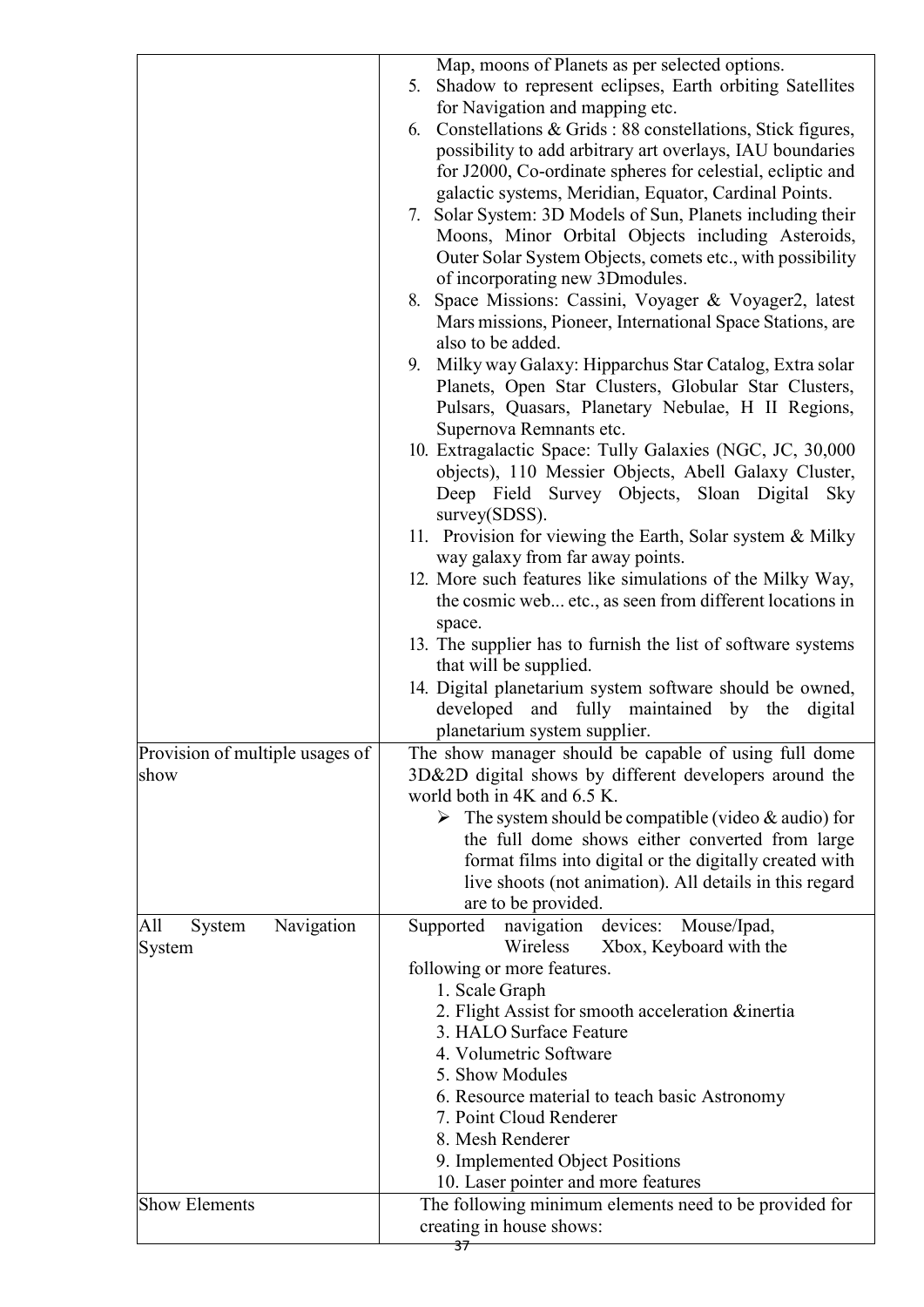|                     | 1.<br>System must include the American Museum of Natural<br>History Digital Universe.                                                                                                                                                                                                                                                                                                                                                                                                                                                                                                         |
|---------------------|-----------------------------------------------------------------------------------------------------------------------------------------------------------------------------------------------------------------------------------------------------------------------------------------------------------------------------------------------------------------------------------------------------------------------------------------------------------------------------------------------------------------------------------------------------------------------------------------------|
|                     | The System must be able to display a volumetric Milky<br>2.<br>Way Galaxy in real-time.<br>Full dome videos<br>$\mathfrak{Z}$ .<br>Full dome Clips<br>4.<br>5.<br>Audio clips<br>6.<br>Self-defined lines, grids, scales<br>7.<br>Stars and sky motions<br>8.<br>Sun, Moon & Planets<br>9.<br>The system must allow the user to view the sky at any<br>date/time from the surface of any solar system body, with                                                                                                                                                                              |
|                     | correct local diurnal motion, where data is available.<br>10. Astronomy Picture of the Day by NASA should be capable<br>of full integration into the system through one single click<br>download during the live shows.<br>11. Library of images, clippings, visuals, animation on space<br>and astronomy related objects and events. Images of                                                                                                                                                                                                                                               |
|                     | ancient astronomers and their works and contributions.<br>12. Software compatible to the supplied system to create<br>shows should be licensed.<br>13. There should be provision for on line updating.<br>14. The text editor to create show elements should be capable                                                                                                                                                                                                                                                                                                                       |
|                     | of handling English.<br>15. Still images (regular images, panoramas, all-skies)                                                                                                                                                                                                                                                                                                                                                                                                                                                                                                               |
| <b>Show Manager</b> | Should be capable of integrating user created artwork,<br>videos, photos, sounds etc. With the aid of a time line, any<br>number of levels, tracks, layers. Chapters and animation<br>parameters, still images, the system should be compatible of<br>rendering images on the full dome. All elements should be<br>loaded form the centralized data server into the resources<br>window and previewed without any heavy rendering<br>process, stitching, slicing etc. All required software with<br>license are to be supplied. Provision for projecting 4K and<br>6.5 K shows in $2D / 3D$ . |
|                     | $\triangleright$ Show Manager must include a live real-time view of<br>the dome on the computer monitor.                                                                                                                                                                                                                                                                                                                                                                                                                                                                                      |
|                     | $\triangleright$ The show manager software should ideally be able to<br>control audio, lights etc inside the theater to create<br>special effects for custom shows and live shows.                                                                                                                                                                                                                                                                                                                                                                                                            |
|                     | $\triangleright$ The pre-rendered video and real-time graphics inputs<br>must be playable simultaneously and not mutually<br>exclusive.                                                                                                                                                                                                                                                                                                                                                                                                                                                       |
|                     | $\triangleright$ They must be played through the same astronomy<br>software.                                                                                                                                                                                                                                                                                                                                                                                                                                                                                                                  |
|                     | $\triangleright$ The System must be capable of using the drag and<br>drop facility to include images, 3D models, videos or<br>audio files into the Show Manager, without need to<br>write any programming scripts. Dome View should<br>immediately display these actions.                                                                                                                                                                                                                                                                                                                     |
|                     | $\triangleright$ The show Manager must provide the ability to obtain                                                                                                                                                                                                                                                                                                                                                                                                                                                                                                                          |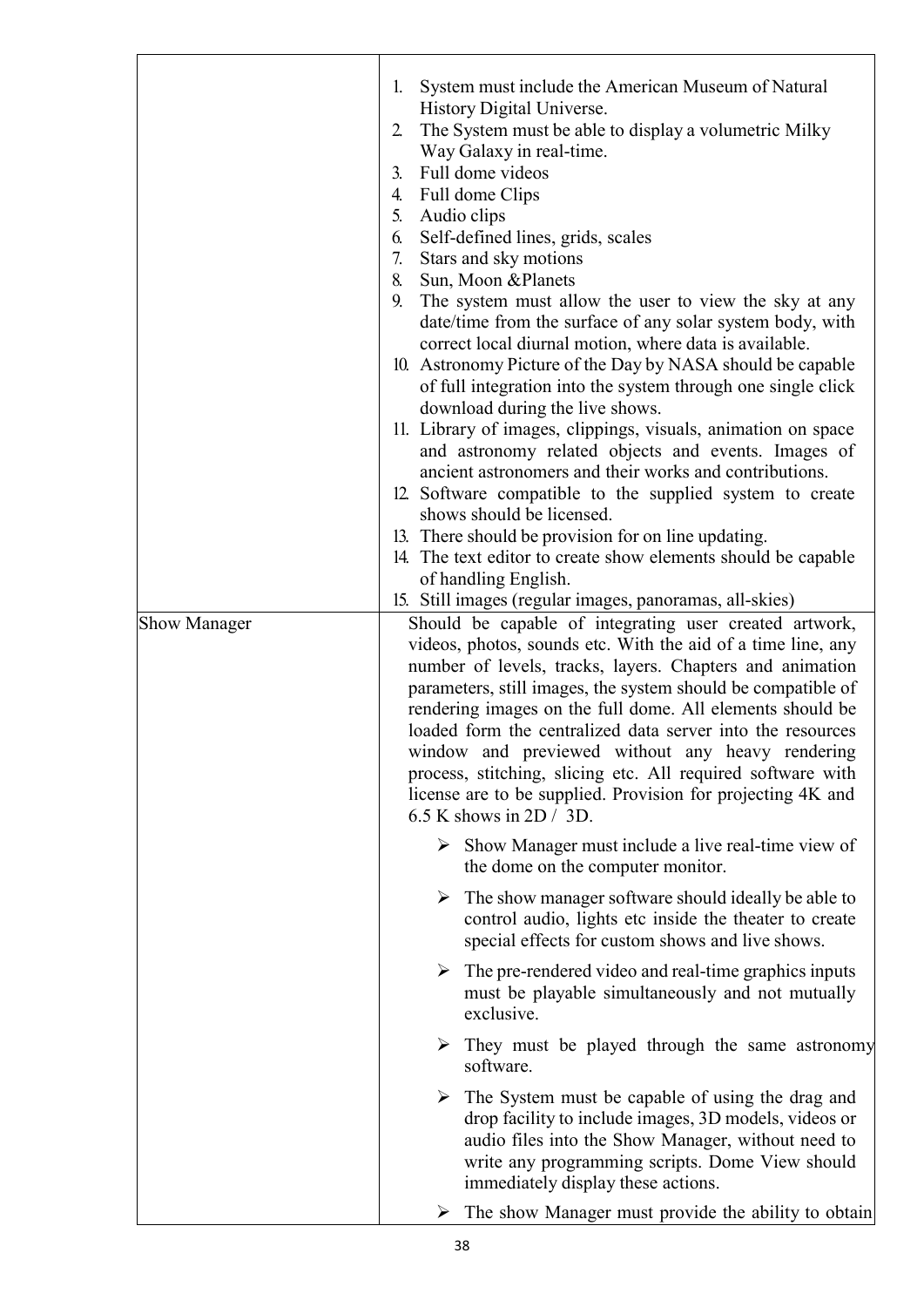|                                                                                   | content from an Internet library that is available to other<br>sites.                                                                                                                                                                                                                                                                                                                                                                                                                                               |
|-----------------------------------------------------------------------------------|---------------------------------------------------------------------------------------------------------------------------------------------------------------------------------------------------------------------------------------------------------------------------------------------------------------------------------------------------------------------------------------------------------------------------------------------------------------------------------------------------------------------|
| <b>Show Player</b>                                                                | The tool for reproduction and control of shows, image<br>distribution to the various channels, distortion correction,<br>brightness and gamma adaptation as well as diaphragm<br>calculations should be effective in real time, without prior<br>slicing of raw images/customized ones in the software.                                                                                                                                                                                                             |
|                                                                                   | $\triangleright$ Interference with a running show through the<br>familiar control commands (Play, Pause, stop etc)<br>should be available in the User Interface, Jump to<br>predefined bookmarks chapters or layers should be<br>made available in the Player or Show Editor. By<br>means of a time pointer, moving to any point of time<br>within a show and enable projection.                                                                                                                                    |
|                                                                                   | $\triangleright$ Player must support general commands, such as<br>controlling the dome illumination cove lights and<br>configuring the projector.                                                                                                                                                                                                                                                                                                                                                                   |
|                                                                                   | $\triangleright$ All the Player functions should be loaded onto a<br>PDA/I PAD or other new technology devices, which<br>can then be used to wireless remote control pre<br>compiled shows as an alternative to the computer<br>control. And MPEG/HVEC encoder must be<br>supplied with the system to enable the user to recode<br>raw images or customized ones in the software to be<br>converted in to full dome videos compatible to the<br>system. Capable of projecting shows of 4K and 8 K<br>both in 2D/3D. |
| Flexibility to accept different<br>different<br>made<br>in<br>shows<br>softwares. | The system should be capable of playing all types of shows<br>- full dome video shows including large format film digitally<br>converted shows and 2D or 3D movies in the dome.<br>$\triangleright$ The system software must support generic real-time<br>volume<br>rendering and include astronomical and non-<br>astronomical volume sample data.                                                                                                                                                                 |
| Library of Images/ Full dome<br>Clips.                                            | A library of Full dome Clips and images in 4K and 8 K both<br>in $2D / 3D$ , mainly related to major astronomical events and<br>objects along<br>with their resolution, future up gradation option should be<br>provided. Details of the Library have to be provided with<br>offer for evaluation.                                                                                                                                                                                                                  |
| Library for Audio Clippings                                                       | A list of audio clippings, 5.1/7.1 along with duration and<br>format need to be furnished. The above clippings are<br>required for adding background music when in house shows<br>are produced.                                                                                                                                                                                                                                                                                                                     |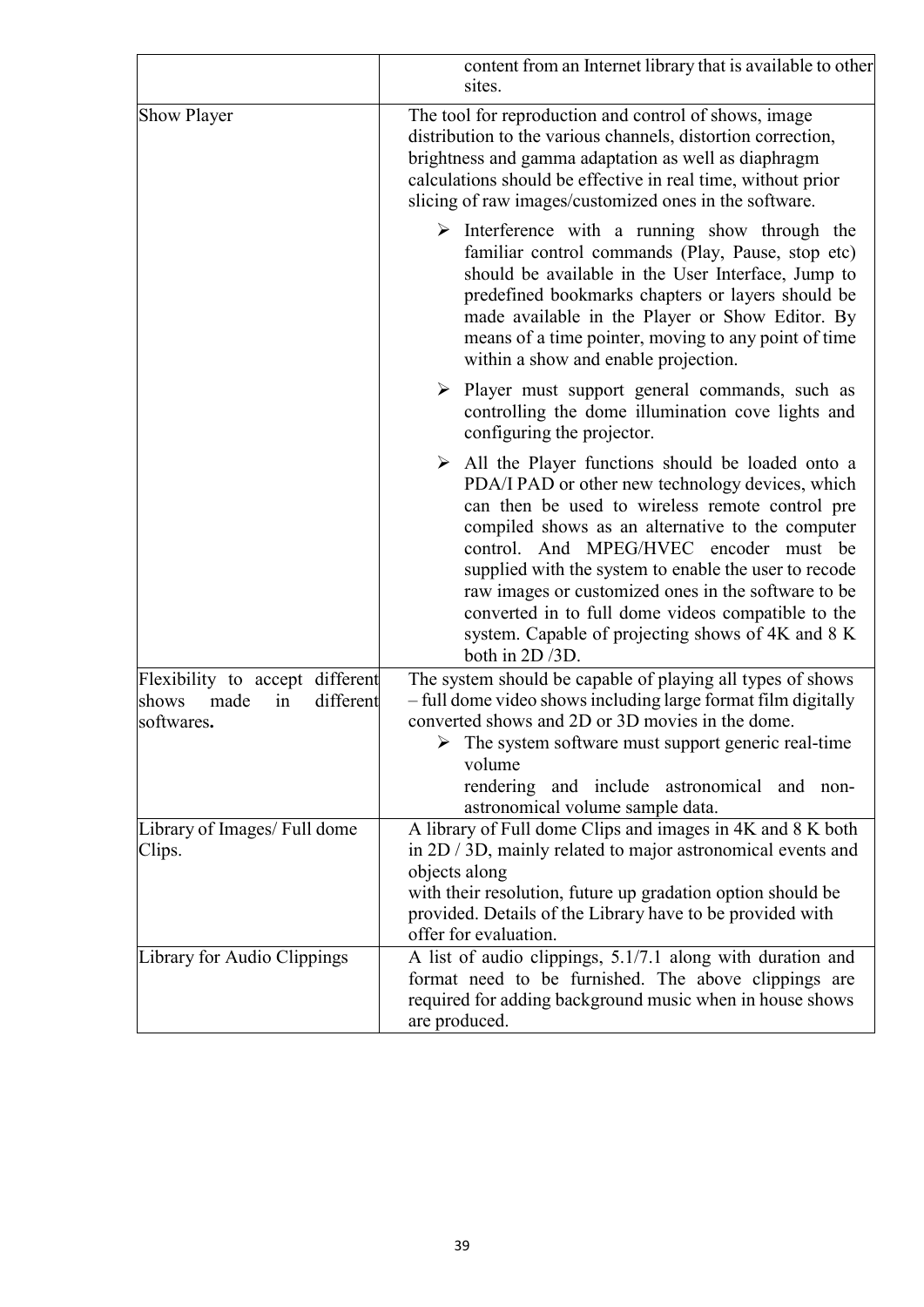#### 1.4 Show Control System

The display environment should include an integrated Show Control System, capable of controlling all hardware, other equipment, including the display system, audio, media, cove, lighting system, exit and emergency exit signage lighting. The Show Control System should provide following features:

### Table 1.4

|           | <b>Detailed description</b>                                                                                                                                   |  |
|-----------|---------------------------------------------------------------------------------------------------------------------------------------------------------------|--|
| $\bullet$ | Table top control panel with Communication protocols: RS 232, TCP/IP.<br>On/Off Control: Projectors, Illumination, Audio and Dimmer control for COVE lighting |  |
| $\bullet$ | Interactive screen for controlling DIGITAL IMMERSIVE FULLDOME<br><b>PROJECTIONSYSTEM</b>                                                                      |  |
| $\bullet$ | The screen should have following: Display size: 32 inch (diagonal), Display Resolution:<br>Upto 1920X1080 or better                                           |  |

#### 1.5 Calibration and Alignment

For Fulldome Projection System with multiple projectors, manual adjustments for calibration and alignment are not feasible and hence automatic features are required to maintain calibration and alignment as per table 1.5.1 & 1.5.2.

#### Table1.5.1

| <b>Specifications</b> | <b>Detailed</b>                                                            |
|-----------------------|----------------------------------------------------------------------------|
|                       | description                                                                |
| Auto alignment and    | Software, hardware and multi-camera based mechanisms to be included in     |
| calibration           | order to ensure error free edge blending / geometric correction on screen  |
|                       | as well as to maintain uniform colour, and contrast on projectors and dome |
|                       | screen.                                                                    |
|                       | Auto alignment, auto edge blending and correction system shall be          |
|                       | available in the system through GUI.                                       |
|                       | Software Preset to manage optimum brightness levels of Projectors in 2D    |
|                       | & 3D modes.                                                                |

#### Table1.5.2

| <b>Specifications</b>                                        | <b>Detailed</b><br>description                                                                                          |
|--------------------------------------------------------------|-------------------------------------------------------------------------------------------------------------------------|
| Tools for<br>Verification of<br>calibration and<br>alignment | Set of Instruments and software for verification of calibration and<br>alignment parameters at site as per table 1.5.1. |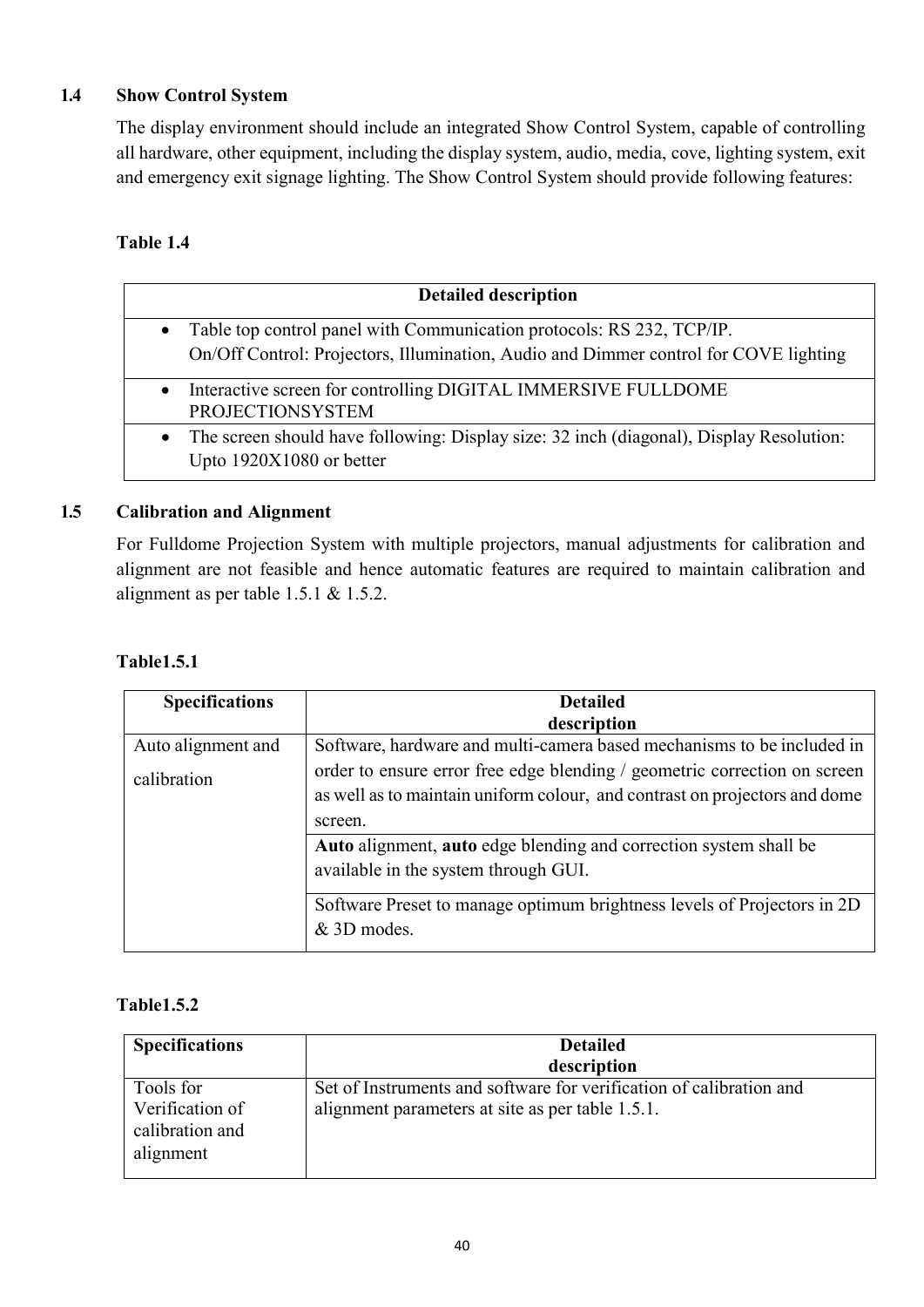#### 1.6. Integrated Audio System

A 5.1 surround audio system of JBL, BOSE, Sony, AKG or Yamaha brand shall be an integrated part of the overall system. It shall be fully controlled under the Show Control System as per table 1.6 and needs to be supplied and installed and it shall address the requirements of Fulldome projection environment to ensure maximum immersive experience. The system shall also provide public address system inside the theatre.

| Specification                                                                   | <b>Detailed description</b>                                                                                                                                                                                                                                                                                    |
|---------------------------------------------------------------------------------|----------------------------------------------------------------------------------------------------------------------------------------------------------------------------------------------------------------------------------------------------------------------------------------------------------------|
| 5.1 channel surround audio<br>system                                            | The audio system shall be fully integrated with the show control<br>system. Audio system shall consist of 5 speakers with dual<br>subwoofer system mounted suitably above the viewing platform<br>or else at suitable locations as may be required. Amplifiers are to<br>be solid state and network controlled |
| <b>Front Left/Front</b><br><b>Right/Centre Speakers</b>                         | Large Format 12" High Power Cinema Surround.<br>Power Rating1: 400 Watts continuous pink noise, 1600 Watts<br>peak Sensitivity (1W/1m)2: 98 dB-SPL half space/ wall<br>mounted Maximum Peak SPL3: 124 dB/1m<br>Nominal Impedance: 8 ohms                                                                       |
| <b>Surround</b><br>Speakers with) wall Mount U-<br>Brackets for all Speakers.   | Very High Power Cinema Surround Speaker for Digital<br>Applications Frequency Range (-10 dB): 60 Hz - 19 kHz<br>Frequency Response $(\pm 3$ dB): 75 Hz - 17 kHz<br>Power Rating1: 350 watts continuous pink noise, 1400<br>watts peak Nominal Impedance: 8 ohms                                                |
| Subwoofer:                                                                      | Dual 460 mm (18 in) Subwoofer<br>System Rated Impedance: 4<br>ohms<br>Minimum Impedance: 3.2<br>ohms POWER HANDLING<br>CAPABILITY:<br>Continuous Pink Noise1:<br>1200 Watts Continuous<br>Program2: 2400 Watts<br>Peak Power3: 4800 Watts                                                                      |
| <b>Power Amplifiers for</b><br><b>Speakers:</b><br><b>Centre/Front/Surround</b> | Minimum Guaranteed Power, 1 kHz:- 650Watts.Streo,8<br>ohms(per ch.)<br><b>Frequency Response</b><br>(At 1 watt into 4 ohms, 20Hz - 20<br>kHz) Crosstalk (below rated power,<br>A-weighted) 20 Hz to 1 kHz<br>$>70$ dB                                                                                          |

Table 1.6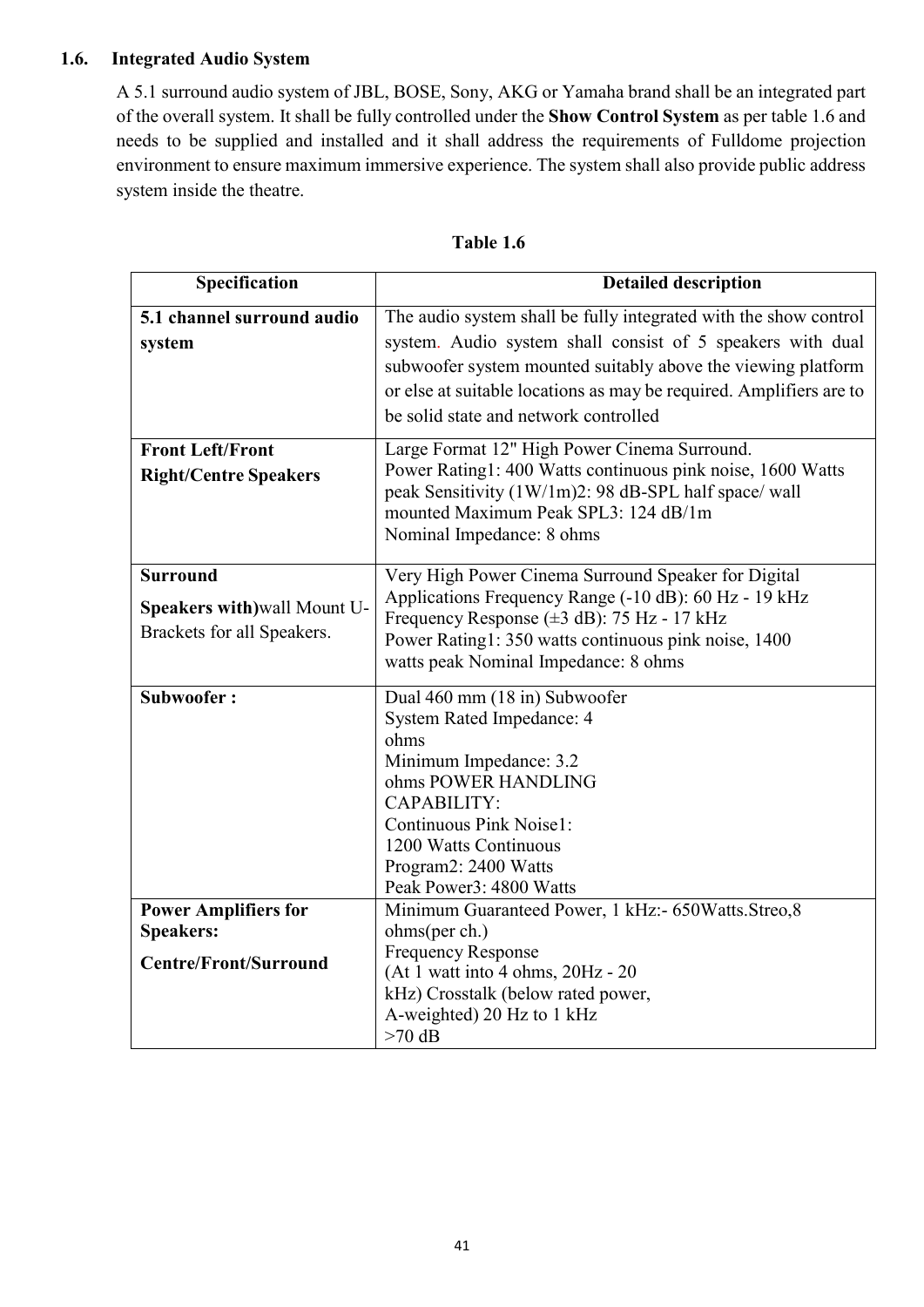| <b>Power Amplifiers for</b> | Minimum Guaranteed Power,                                       |  |
|-----------------------------|-----------------------------------------------------------------|--|
| <b>Subwoofer</b>            | 1 kHz:- 1600 Watts.Bridge-                                      |  |
|                             | Mono.8 Ohms Frequency                                           |  |
|                             | Response                                                        |  |
|                             | $(At 1 watt into 4 ohms, 20 Hz - 20$                            |  |
|                             | kHz) Crosstalk (below rated power,                              |  |
|                             | A-weighted) 20 Hz to 1 kHz                                      |  |
|                             | $>70 \text{ dB}$                                                |  |
|                             | Input Impedance (nominal) 20 kilo ohmsbalanced, 10              |  |
|                             | kilo ohms unbalanced                                            |  |
| <b>Audio Mixer</b>          | 16-input channel                                                |  |
|                             | 25-bus digital mixing                                           |  |
|                             | 8 XLR outputs plus 6 additional line in/outputs                 |  |
|                             | 16 x 16 channel USB 2.0 audio                                   |  |
|                             | interface Motorised Faders                                      |  |
| <b>Microphones</b>          | The audio system should be integrated with microphones (2)      |  |
|                             | numbers or more). It is to be mounted in the console area and 2 |  |
|                             | or more numbers wireless collar microphones are to be           |  |
|                             | integrated.                                                     |  |

### 1.7 U.P.S system with parallel redundancy

A UPS system with parallel redundancy of reputed make and having backup time of 30 minutes to be provided by the bidder for digital immersive Fulldome 2D/3D projection system as per table 1.7 given below.

| Table 1. |  |
|----------|--|
|----------|--|

| <b>Specification</b>                 | <b>Detailed description</b>                                 |
|--------------------------------------|-------------------------------------------------------------|
| U.P.S system (True IGBT with $\vert$ | Please provide specifications of the U.P.S system including |
| parallel redundancy) with $30$       | make and model.                                             |
| minutes backup time of reputed       |                                                             |
| brand : APC, Emersion or Numeric     |                                                             |
| Battery bank with suitable rack      | Please specify number of SMF batteries with detailed        |
|                                      | specifications. All batteries supplied must be from same    |
|                                      | batch of production.                                        |

#### 1.8 Seating Arrangement ( Minimum 200 chairs)

The bidder shall submit scheme including sight line drawings for layout of seats, and detailed engineering drawings for change of existing layout if required. Specification of the chairs is given in table below.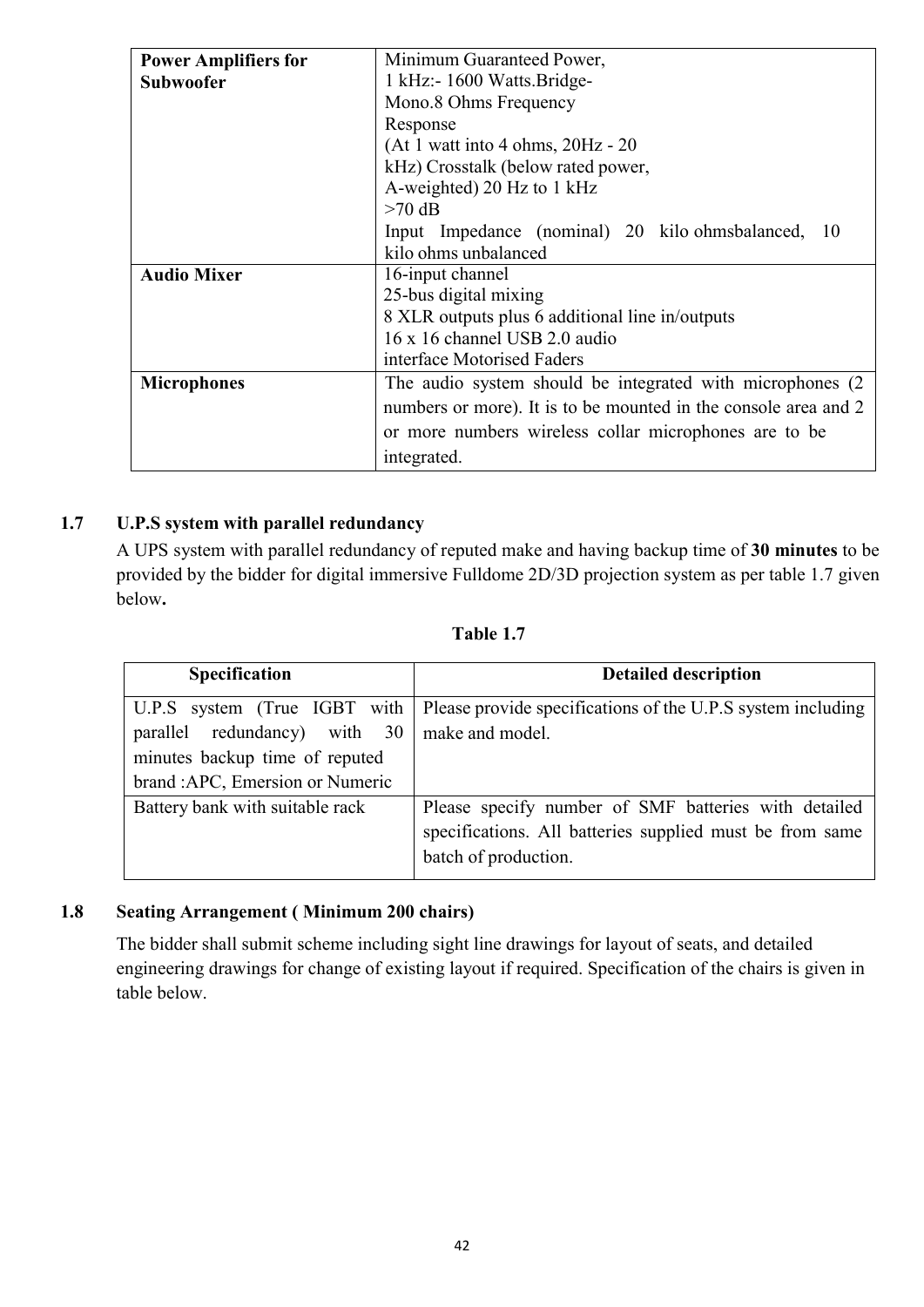Table 1.8

| Specificati     | <b>Detailed description</b>                                                                                                                   |
|-----------------|-----------------------------------------------------------------------------------------------------------------------------------------------|
| <b>on</b>       |                                                                                                                                               |
| Reclining chair | Tip-up and back push reclined chair<br>1.                                                                                                     |
|                 | 2.<br>Center to center 20".                                                                                                                   |
|                 | ABS molded housing for seat & back cushions<br>3.                                                                                             |
|                 | All sheet metal parts with powder coated<br>4.                                                                                                |
|                 | Arm rest in Polyurethane injection moulded.<br>5.                                                                                             |
|                 | 6. Seat numbering on inner both the side of the chair stands with silicon                                                                     |
|                 | fluorescent thin stickers.                                                                                                                    |
|                 | Row number for seat along the aisles.<br>7.                                                                                                   |
|                 | Provision for LED lights on sides along with aisles with the row and<br>8.                                                                    |
|                 | the seat numbers display.                                                                                                                     |
|                 | For Noise Reduction Nylon 66 components on moving parts<br>9.                                                                                 |
| Frames          | 15 mm thick high pressure steam pressed hard ply wood for seat and the<br>back out of which the back is of 12mm the bent ply.                 |
| Fabric          | Colour to be approved by NCSM authorities. All fabric that shall be used<br>shall be fire retardant. Test certificates shall be submitted     |
| Spring          | Spring for tip-up and back push mechanism torsion spring/spring steel<br>IS:44541981 grade III                                                |
| Sheet-metal     | HRCA/CRCA Sheet metal IS:1079 1994                                                                                                            |
| components      | Side stand 3mm ( $+/- 0.2$ mm) thick size: 415 mm( $+/-$ 5 mm) x345 mm<br>a)                                                                  |
|                 | $(+/-5mm)$ both side bottom circular cutting with 140mm radius.                                                                               |
|                 | 75 mmx25 mm 16g 190 mm length tubular pipe for the leg wielded<br>b)                                                                          |
|                 | to the 3 mm plate.                                                                                                                            |
|                 | Flat for base of the stands 280 mm $(+/-2$ mm) length 50 mm $(+/-$<br>$\mathbf{c})$                                                           |
|                 | $2 \text{ mm}$ ) x 5 mm(+/-0.2mm).                                                                                                            |
|                 | Mechanism components 2 mm HRCA Back push box 180 mm(+/-2<br>d)                                                                                |
|                 | mm) x 70 mm ( $\pm$ /-2 mm) & height of the box 15 mm( $\pm$ /-2 mm), ear "L"                                                                 |
|                 | bracket attached to the box 190 mm $(+/-2$ mm) x 135 mm $(+/-2$ mm).                                                                          |
|                 | With two slot holes for fixing the back. Tip-up box $180 \text{ mm } (+/- 2 \text{ mm})$                                                      |
|                 | x 70 mm ( $+/-2$ mm) & height of the box 15mm ( $+/-2$ mm), ear "L"                                                                           |
|                 | bracket attached to the box $95 \text{mm}$ (+/-2mm) x 125 mm (+/-2mm). With                                                                   |
|                 | two slot holes to fix the seat.                                                                                                               |
|                 |                                                                                                                                               |
| Seat and Back   | ABS moulded vacuum forming out of 2mm sheet                                                                                                   |
| cushion housing |                                                                                                                                               |
| Vinyl           |                                                                                                                                               |
| Flooring/Carpet | (a) Supply $\&$ laying of Nylon carpet over an under layer of 6 mm thick                                                                      |
| Flooring        | kinny foam in Planetarium of IGSC&P, Patna as per following                                                                                   |
|                 | specifications: Make: Heritage Labelle, Colour: 6906 Peninsula or                                                                             |
|                 | equivalent approved make & colour.                                                                                                            |
|                 |                                                                                                                                               |
|                 | Construction: $1/10$ " or $1/8$ " Tufted Cut &<br>Specifications                                                                              |
|                 | Loop Pattern, Fibre : 100% Solution Dyed Nylon, 2-Ply Heatset.,                                                                               |
|                 | Pile weight: ca 1085g/sqm(32oz/y2), Total weight: ca 1870g/sqm                                                                                |
|                 | $(55.14 \text{ oz/y2})$ , Pile height: ca 6.5mm $(+/-3%)$ , Total height: ca<br>8.5mm (+/-3%), Total height: ca 8.5mm (+/-3%), Density: 4500, |
|                 | Primary Backing: PP woven cloth, Secondary Backing: Action                                                                                    |
|                 | Bac, Standard Roll size: 3.66m x 30m                                                                                                          |
|                 |                                                                                                                                               |
|                 | Performance: Stain Resistance: 10(AATCC-175-2003),<br>3M<br>Scotchguard Treatment, Static Control: Built in Permanent, Tuft                   |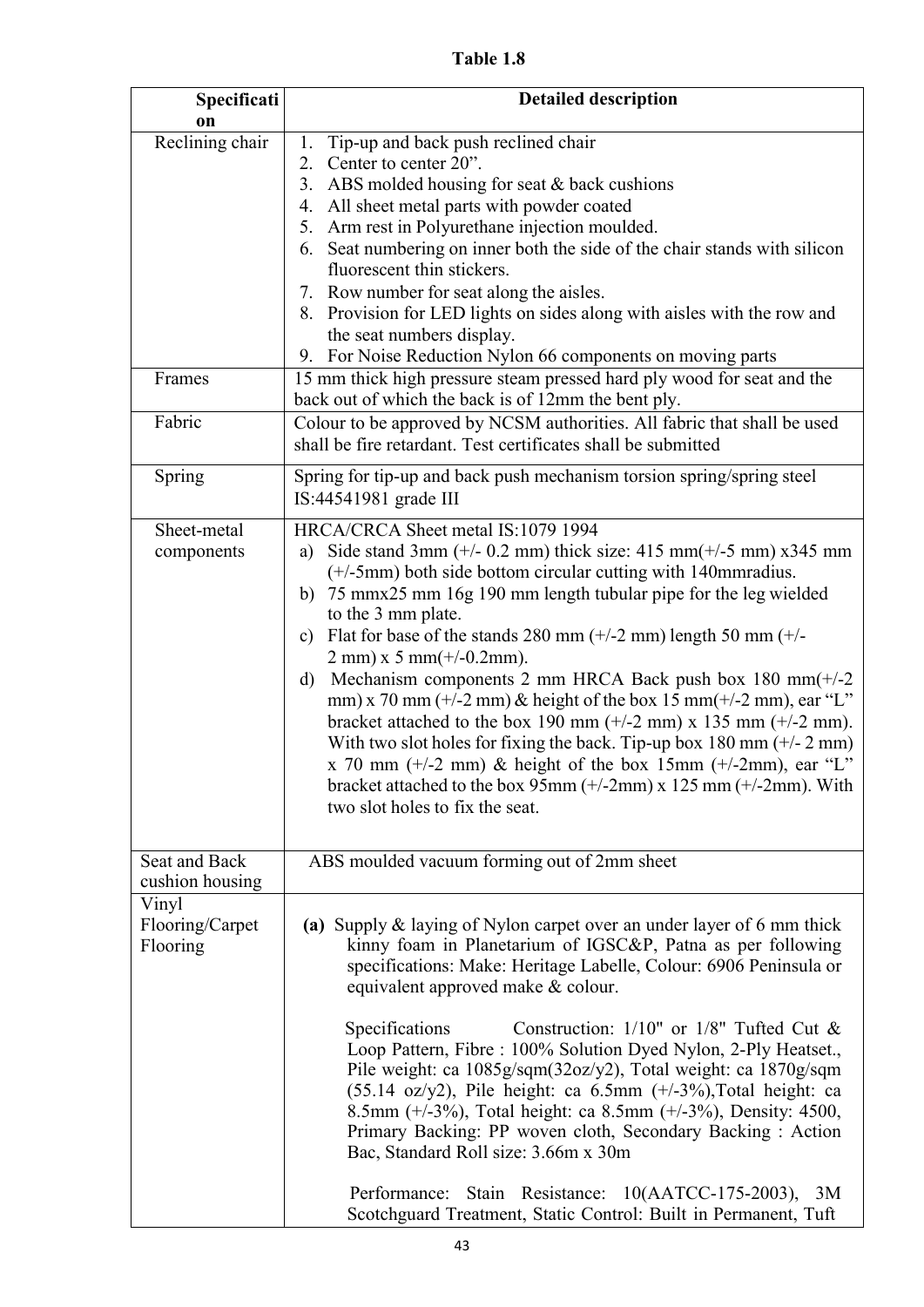| Bind 6.5lbs(ASTM-D-1335), Dimensional stability: Max 0.2%               |
|-------------------------------------------------------------------------|
| change (AACHEN), Flammmability Radiant Panel 0.12W/cm2                  |
| (ASTM-E-648), US Federal Flammability Std: Passed (GB20286-             |
| 2006/Cf1-S1-T0), (ASTM-D-2859-96), Smoke density: Max                   |
| 450(ASTM-E-662-06), Colorfastness: to light 5(AATCC-16E), to            |
| wet & dry cleaning 5 (AATCC-165), to ozone: $5(AATCC-129)$ ,            |
| Indoor Air Quality: CRI Green Label Plus No. GLP1350.                   |
|                                                                         |
| (b) Supply & fixing of $2" x 0.5" x 3mm$ Aluminium color anodised stair |
| nosing of approved quality.                                             |
|                                                                         |

## 1.9 A. LED Cove light

Cove lighting to be integrated with show control system.

| Specification       | <b>Detailed description</b>                                                        |
|---------------------|------------------------------------------------------------------------------------|
| Cove Light          | Beam Angle 120° x 120°                                                             |
|                     | Lumens 16                                                                          |
|                     | LED Channels Red / Green / Blue                                                    |
|                     | Mixing Distance $2$ in $(51 \text{ mm})$ to uniform light                          |
|                     | Lumen Maintenance† 50,000 hours L50 @ 50 $\textdegree$ C (full output)             |
| Design              | 360° Layout in Aluminium Cove Trough in aesthetical indirect lighting              |
|                     | arrangement. Continuous lighting to be provided to avoid dark zones.               |
|                     | Provision for software programmability of different modes and colour               |
|                     | effects along with programmable hardware presets and Smartphone or                 |
|                     | Tablet operation with Wi-Fi connectivity.                                          |
| Ramp lighting, Exit | Step Lighting: The lighting effect should be created using a fibre<br>$\bullet$    |
| signage and         | optic rod that is end-illuminated with high intensity LEDs with                    |
| Emergency Exit      | 50,000 hour life expectancy.                                                       |
| signage             | • The unit should flush with 6mmCarpet                                             |
|                     | <b>Entry &amp; Exit Ramps Lighting:</b> LED wall light should provide<br>$\bullet$ |
|                     | 2.2lux at 1.9m distance when mounted 300mm above floor.                            |
|                     | • Seat Row Indicators: Seat row indicators should be installed to                  |
|                     | identify the location of seating rows, to provide illumination for                 |
|                     | guidance (e.g. by emergency exits) or to illuminate the floor for safe             |
|                     | movement in Fulldome theatre when the main lighting is dimmed.                     |

## 1.9 B. Active 3D spectacles with storage and sterilization (700 active 3D spectacles)

| Specification        | <b>Detailed description</b>                                                              |  |
|----------------------|------------------------------------------------------------------------------------------|--|
|                      | For high-quality images preserved at all seating positions                               |  |
| Active 3D spectacles | Automatic power-off function saves energy                                                |  |
|                      | Bright images and natural colours                                                        |  |
|                      | Automatic radio frequency (RF) synchronization (range upto 50m),<br>wide reception angle |  |
|                      | Bright Images & Natural Colours                                                          |  |
|                      | Unbreakable Frames                                                                       |  |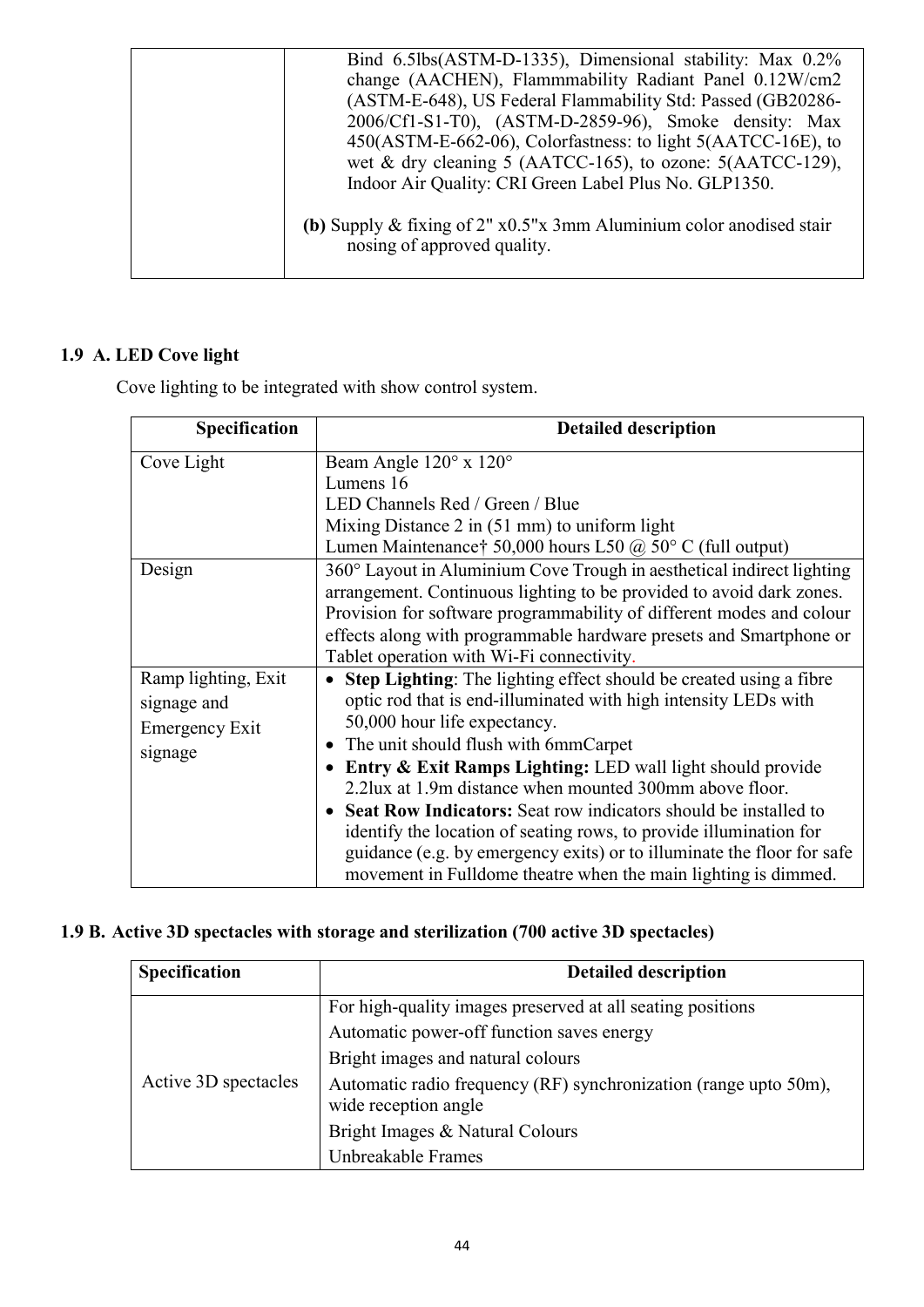| Charging and Storage                       | Contactless charging cabinet for charging & Storing minimum 300                                                                                                                                                                                                                                                                                         |  |  |
|--------------------------------------------|---------------------------------------------------------------------------------------------------------------------------------------------------------------------------------------------------------------------------------------------------------------------------------------------------------------------------------------------------------|--|--|
| Cabinet                                    | active 3D glasses, simultaneously from single switch must be provided.                                                                                                                                                                                                                                                                                  |  |  |
| UV 3D Glasses<br><b>Sterilization Unit</b> | UV Sterilization : 255nm range UV-C type lamp based unit for Active<br>3D glass sterilization<br>Sterilization Cycle : 15-20min each cycle<br>Capacity: Should have adequate capacity or racks for not less than 126<br>glasses<br>Interior: High grade reflective Aluminium metal sheet interior<br>Electricity/Power 230V-240V, 50Hz / less than 1kWh |  |  |

1.9 C. The selected bidder shall provide at least 8 Free full dome Planetarium as well as Astronomy Sky Shows available in-house or from international producers like NASA/ESO/ESA etc. in English. The agency will also provide Hindi version of the shows for which translation and Hindi voice over will be provided by NCSM.

#### 2.0 Brochures and complete specifications

Bidders shall provide printed brochures and detailed specifications for various OEM products. The brochures, documents and engineering drawings as per Table 2.0 have to be provided along with the technical bid including compliance Table 2.0. The bidders have to respond within stipulated time for additional information/clarifications sought afterwards, if any.

Bidders may be required to make technical presentations explaining their offered scheme after opening of Technical & Commercial Bids (Cover-1), if decided by NCSM. The decision of the NCSM in respect of techno-commercial evaluation of Cover-1 of the tender and selection of qualified and eligible vendors for opening of Financial Bid (Cover-2) shall be final and binding on the bidders.

#### Table 2.0 Information to be submitted by the bidders in Cover-1

| <b>Detailed description</b>                                                                                                                                                                                                                                                                                                                                                                           |
|-------------------------------------------------------------------------------------------------------------------------------------------------------------------------------------------------------------------------------------------------------------------------------------------------------------------------------------------------------------------------------------------------------|
| 1. Brochures and specifications for Projectors, Lenses, Mounts, Blending and Geometric<br>Correction Units, Display Management System, etc.                                                                                                                                                                                                                                                           |
| 2. Brochures and specifications for Image generator servers, Interactive planetarium software<br>and Fulldome configurator & playback system and projection systems.                                                                                                                                                                                                                                  |
| 3. Brochures and specifications for Show Control System.                                                                                                                                                                                                                                                                                                                                              |
| 4. Brochures and specifications for Calibration and related instruments and software.                                                                                                                                                                                                                                                                                                                 |
| 5. Brochures and specifications for Software Elements along with licensing details.                                                                                                                                                                                                                                                                                                                   |
| 6. Brochures and specifications for Audio systems.                                                                                                                                                                                                                                                                                                                                                    |
| 7. Brochures and specifications for UPS system with 30 minutes backup.                                                                                                                                                                                                                                                                                                                                |
| 8. Engineering drawing (plan, elevation and sectional views wherever necessary for viewer's<br>gallery and image servers room in pdf and AutoCAD file format), complete solution<br>diagram, connectivity diagram, system deployment and foot print detail, electrical power<br>requirement and location marked diagram/drawings, system cooling requirement (in BTU)<br>with proper layout drawings. |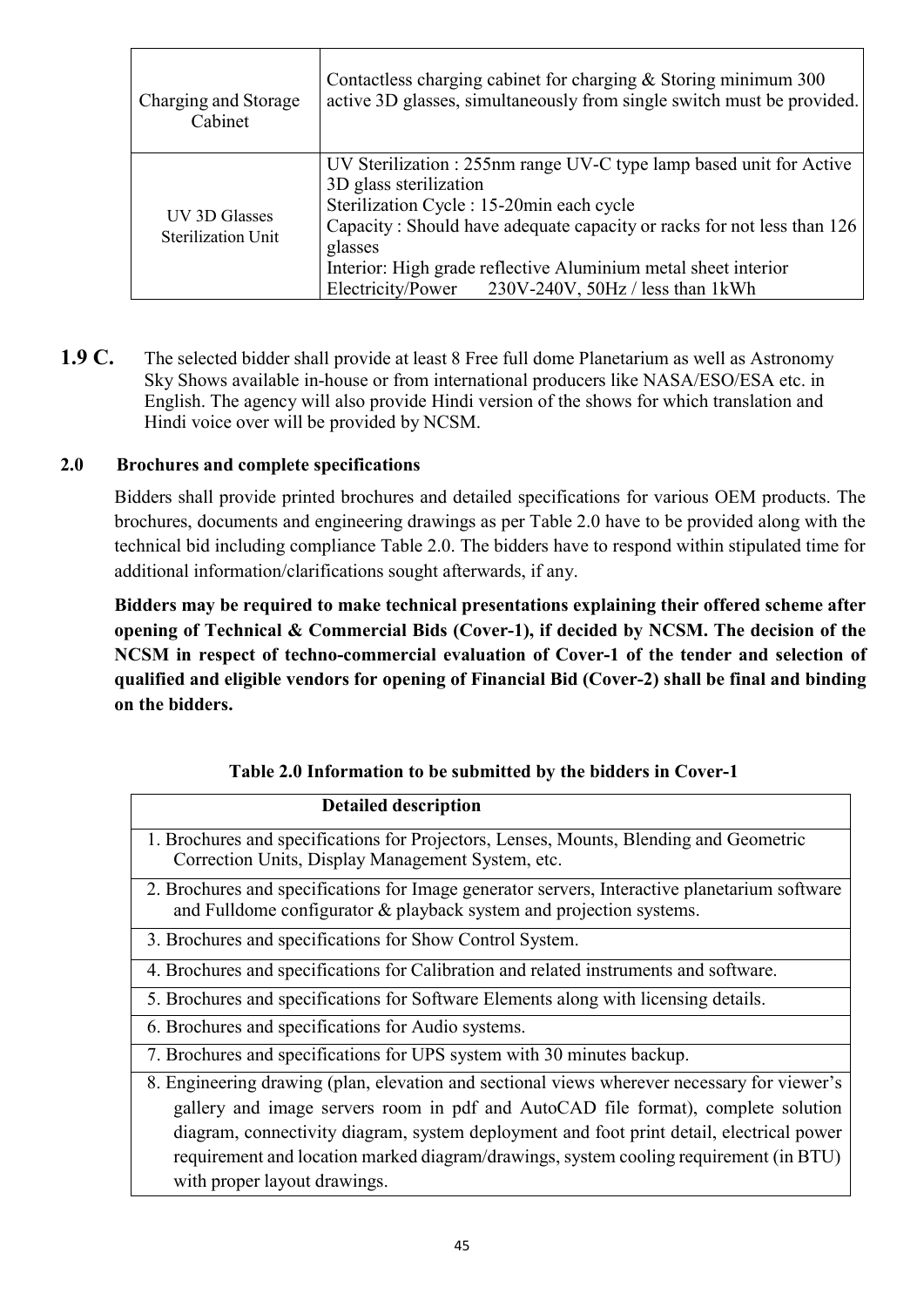- 9. Detailed write-up and specific system solution document explaining the integrated working of offered solution with the hardware and software describing various technical, interface and performance aspects, wiring / network diagram of the proposed solution. This has to explain how the proposed design or solution meets the specifications and overall requirements as mentioned in the tender document.
- 10. Schematic diagram and broad material specifications of the structure for mounting the projector array showing suggested location of the projectors including arrangement for accessibility to the projectors for maintenance.
- 11. Details and product catalogues of acoustic treatment of inner surface o concrete dome and acoustic paneling below the aluminium dome inside the theatre proposed and with relevant drawings, material specifications etc.
- 12. Details and product catalogues of LED Cove light, exit signage and emergency exit signage lighting and ramp lighting scheme.
- 13. Details regarding source of content development for planetarium shows using datasets/library of 3D models/cloud assets.

14. Details and product catalogues of 3D spectacles and storage and sterilization equipment.

## 2.1 Write Ups Related to Design

Bidders shall provide following documents as per Table 2.1 along with technical bid.

### Table 2.1

## Detail Description

Document on design techniques highlighting how Fulldome Digital 2D/3D immersive projection system will be met by the offered solution using the proposed sub-systems. Detailed write-up of functional role of each subsystem in integrated solution shall be described.

### 3.1 User Training and Documentation

Two levels of training are to be arranged – Basic training of two days for 5 executives and 10 days of technical training for 5 participants is required to be organized at IGSC Planetarium, Patna. Training material and complete installation manual in both hard and soft copies is to be provided (two sets of each). The faculty providing training should be certified from parent company (OEM) or technical and experienced persons from system integrator.

### Table 3.1 Training Topics on FULLDOME PROJECTION SYSTEM

| Sl. No. | <b>Detailed Description</b>                                                      |
|---------|----------------------------------------------------------------------------------|
|         |                                                                                  |
| 1.      | Architecture of FULLDOME PROJECTION SYSTEM                                       |
| 2.      | Hardware components of FULLDOME PROJECTION SYSTEM (Projectors,                   |
|         | screen, controller,                                                              |
|         | image servers, network elements, storage etc)                                    |
| 3.      | FULLDOME PROJECTION SYSTEM Administration: Hardware and Software                 |
|         | Installation,                                                                    |
|         | Configuration, Trouble-shooting and Maintenance procedure including preventative |
|         | maintenance                                                                      |
| 4.      | Alignment and Calibration with usage of instrument and tools                     |
| 5.      | Field replaceable components and applicable procedures for field replacement     |
| 6.      | Special features of the show control software                                    |
| 7.      | FAQs                                                                             |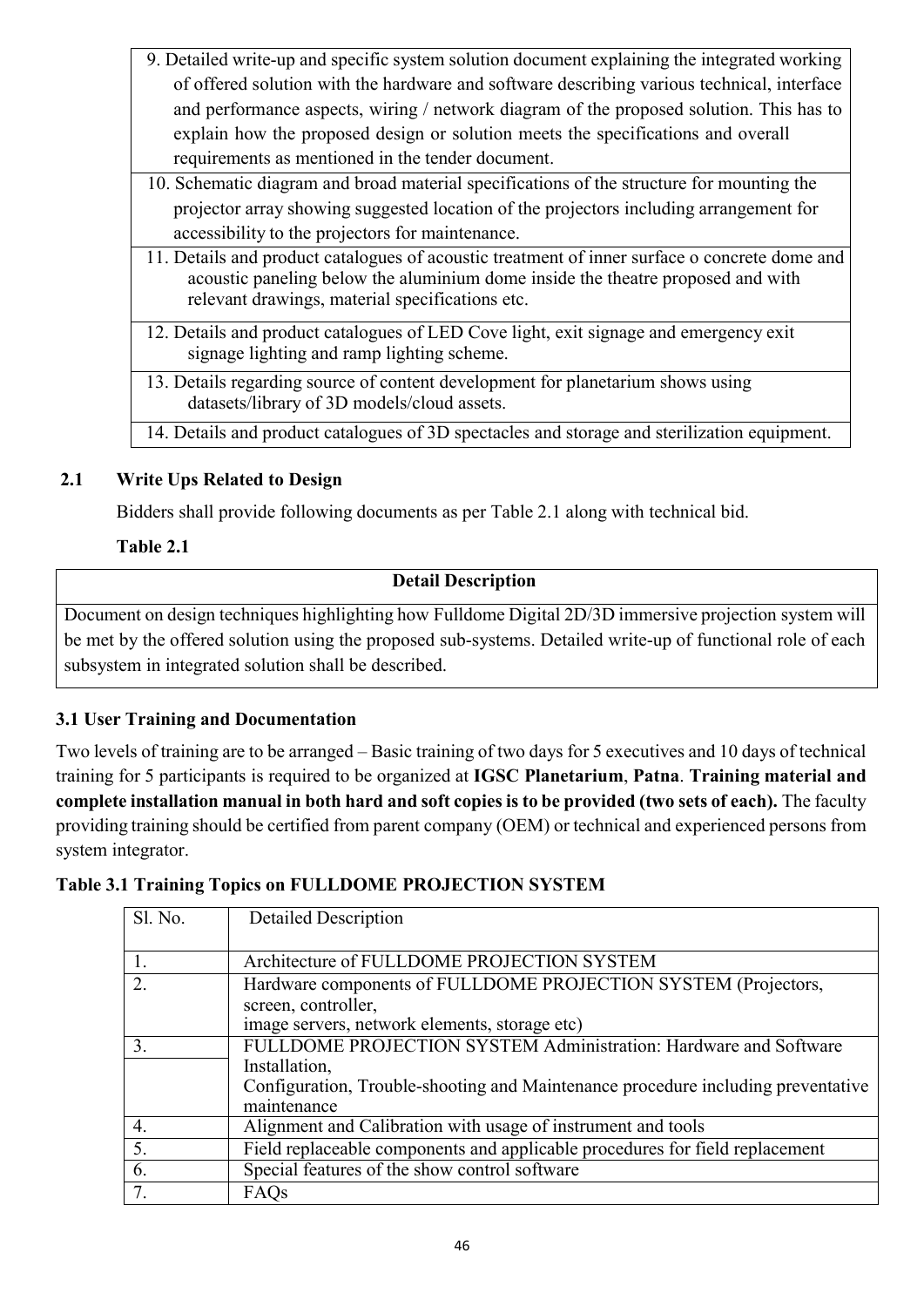#### 4. Delivery Schedule

The entire work shall be completed within 15 (FIFTEEN) months from the date of placement of order or opening of Letter of Credit whichever is later.

### 5. Warranty and AMC:

Warranty: The successful bidder shall provide Single Window Onsite Comprehensive Warranty on all the items supplied under the purchase order as has been enumerated in details below. The Warranty period for the entire installation is for five years for all the components of the system except chairs for which warranty will be 2 years from the date of issue of acceptance certificate by NCSM.

AMC: The comprehensive annual maintenance contract will be for a period of two years, after expiry of the warranty period of five years.

- i. Bidders shall quote for comprehensive annual maintenance charges along with applicable taxes for two years, after expiry of warranty period of five years from the date of commissioning and handing over to NCSM on year to year basis. The tax breakup for all such rates shall be clearly spelt out as on the date of submission of the tender.
- ii. During defect liability period of five years and subsequent comprehensive maintenance contract, comprising of two years, the following terms shall be applicable.
	- a) Preventive Maintenance for all the equipment and peripherals supplied by the bidder. The bidders shall submit a schedule for such preventive maintenance and shall form part of the agreement.
	- b) Repair of faulty / defective parts and peripherals.
	- c) Replacement of faulty parts and peripherals. All replaced parts shall remain as property of BCST, Patna.
	- d) During the AMC period (when the life of the batteries is likely to be over) the selected bidder has to replace all the UPS batteries. The batteries shall be provided by BCST.
	- e) All the parts including networking cables, connectors, etc. that may be required to maintain the system shall be supplied by the bidder at their own cost.
	- f) Any break-down, failure or malfunctioning of the system shall be attended to and put back in service within 48 hours. However, all round efforts must be made to set right the system in shortest possible time. Service shall be available for at all times for 364 days in a year.
	- g) The selected bidder will maintain the minimum essential spares at their own stores and the required tools
	- h) / test equipments / software so as to reduce the break-down time.
	- i) Spare parts manufactured by Original Equipment Manufacturer (OEM) will be preferred. However in unavoidable situations spares manufactured by equivalent manufacturers may be used with prior approval of NCSM.

In case of any requirement for replacement of any supplied spares by the bidder, NCSM shall not be responsible for re-export of the damaged components and that will be replaced by the successful bidder.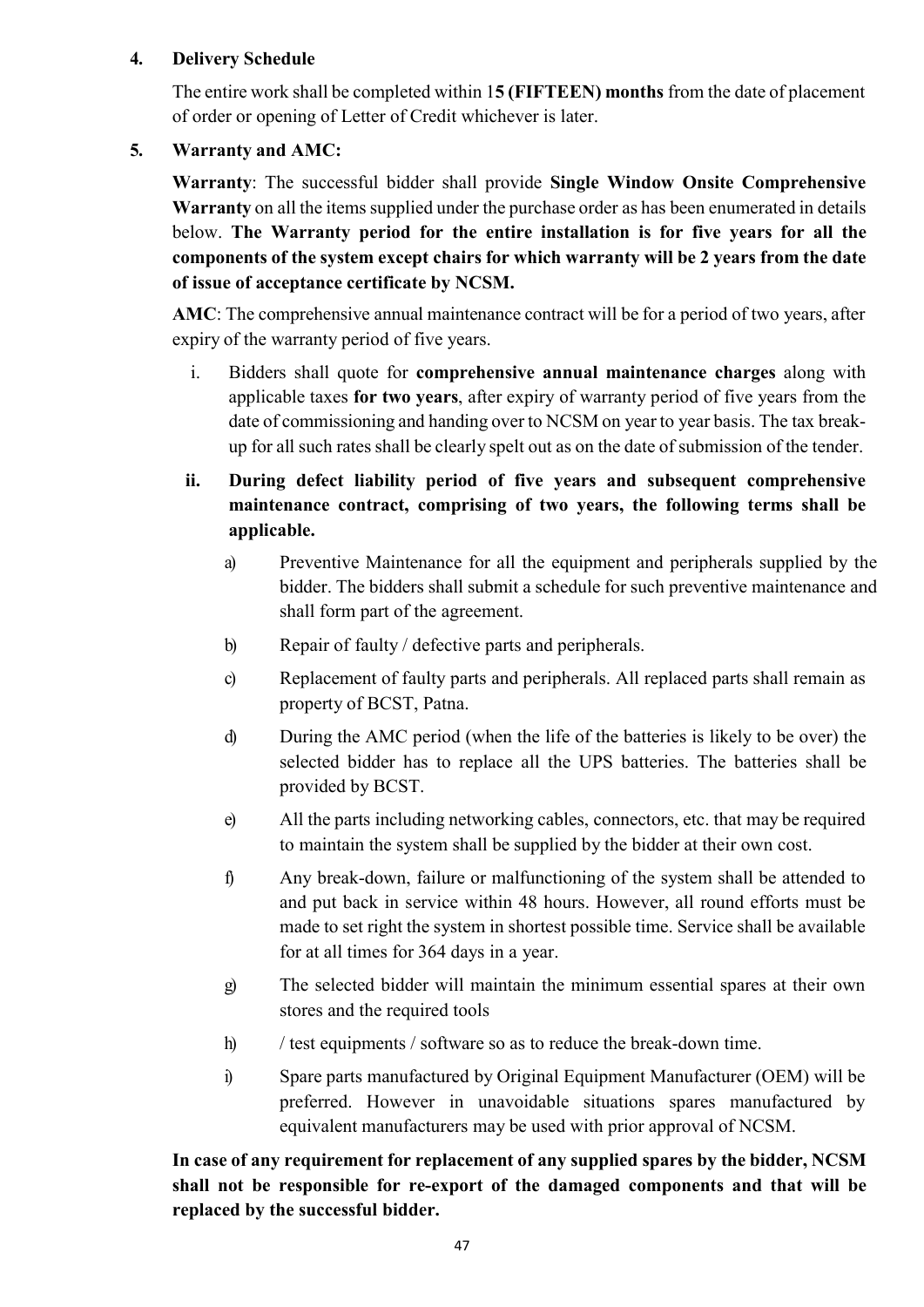#### 6. Operation of 3D and 2D Full dome planetarium and film shows for a period of 7 years:

Successful bidder shall operate full dome shows from 11:00 a.m to 7:00 p.m for the visitors of IGSC Planetarium, Patna. This timing may vary during the peak seasons. The show shall remain operational for 364 days in a year (and 365 days in a leap year). Sterilization, cleaning and distribution of Active 3D spectacles to the visitors shall be under the scope of the successful bidder.

- Manning, operation and maintenance of the system shall be the sole responsibility of the successful bidder at their risk and cost by mobilising their resources and trained technical manpower. Adequate manpower shall be deployed for the complete duration of the operation of the theatre.
- Successful bidder shall operate the system in proper and professional manner without downtime and shall fulfil the statutory obligatory requirements on bidder's part for the purpose of contract.
- All necessary manpower, tools and tackles with allied requirements will be arranged by the successful bidder for operation of the system.
- The date for commencement of operation shall be communicated by NCSM at an appropriate time after successful commissioning of the entire installation. This shall be through a separate written communication after completion of Supply, Installation, Testing, Commissioning and successful completion of training and other compliances as may be applicable to commence operation.
- The bidder or its authorized agency will have to give separate quotation for operations  $\&$ maintenance part.
- The bidder company, if it is a foreign company, can authorize an Indian agency to take complete responsibility of O&M and payments of the O&M amount can be made to the authorized agency directly. Quoted price will be given to authorize agency over a period of 7 years with each year payment being one seventh of total quoted Operation & Maintenance cost.

An overall remote supervision of the operations and maintenance should be observed by the foreign bidder in case the O&M responsibility is undertaken by their local agency.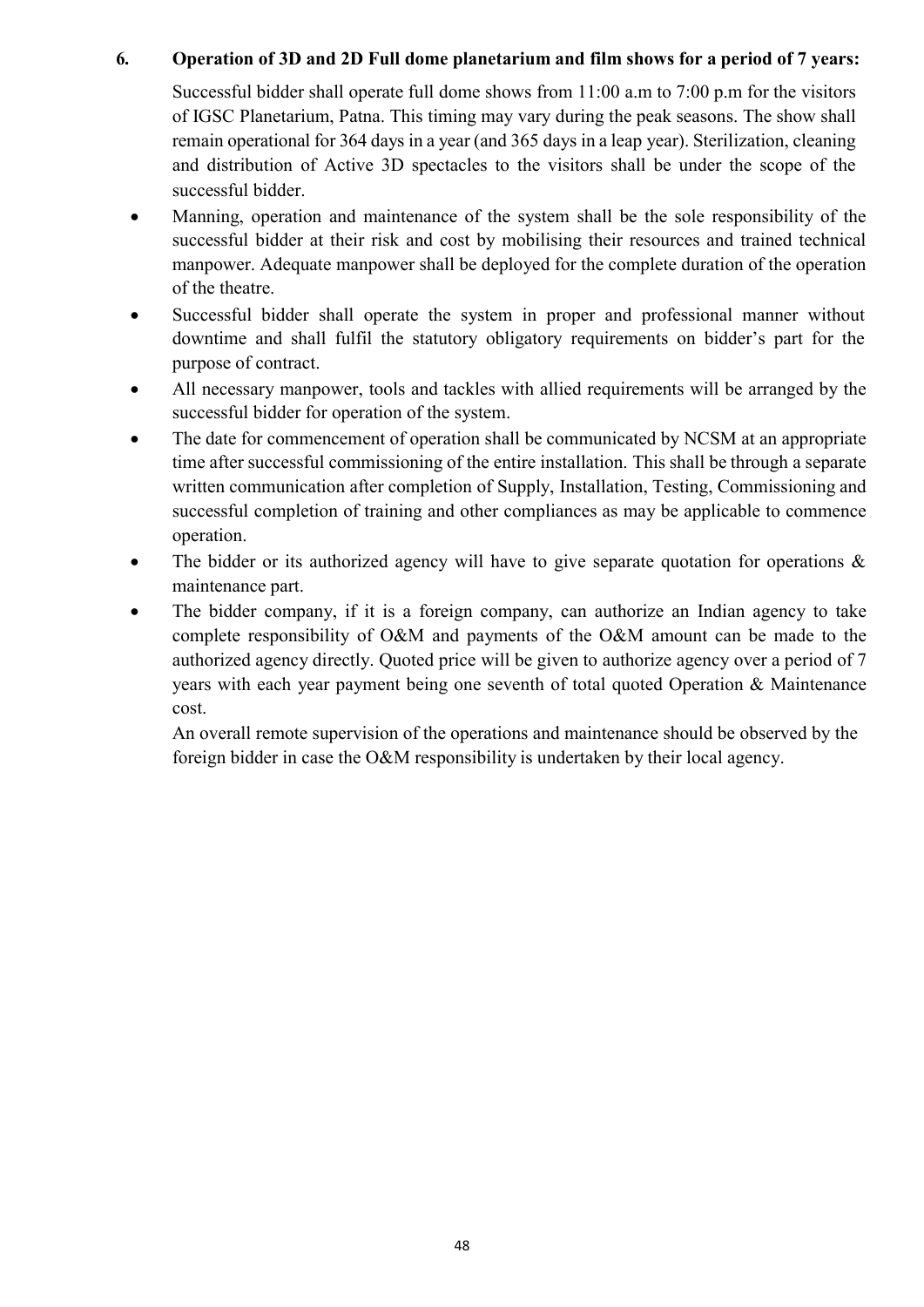## TECHNICAL COMPLIANCE TABLES

## Table1.1.1

| <b>Specifications</b> | <b>Detailed description</b>                           | Compliance<br>(Yes/No) | <b>Reasons for</b><br>deviation, if any,<br>with complete<br>justification |
|-----------------------|-------------------------------------------------------|------------------------|----------------------------------------------------------------------------|
| <b>Screen</b><br>type | The 16-meter diameter chain suspension type dome      |                        |                                                                            |
| and                   | should be made of good quality aluminium              |                        |                                                                            |
| dimensions            | perforated sheets with necessary ribs, support        |                        |                                                                            |
|                       | industrial grade suspension<br>structures and         |                        |                                                                            |
|                       | mechanism. The perforation should be 1.6 mm in        |                        |                                                                            |
|                       | diameter. The panels should be painted to enable      |                        |                                                                            |
|                       | scope for future repainting of the screen if required |                        |                                                                            |
|                       | and shall have seamless joints, with single line of   |                        |                                                                            |
|                       | rivets with seamless overlaps. The opening of the     |                        |                                                                            |
|                       | Dome might be less than 180° based on Planetarium     |                        |                                                                            |
|                       | manufacturer's recommendation.<br>The<br>final        |                        |                                                                            |
|                       | reflectivity of the panels will also be recommended   |                        |                                                                            |
|                       | by the Planetarium manufacturer before                |                        |                                                                            |
|                       | finalization of the contract                          |                        |                                                                            |
|                       |                                                       |                        |                                                                            |
| <b>Insulation for</b> | Blackout insulation jacket with ASTM E84              |                        |                                                                            |
| <b>Dome Screen</b>    | standard with minimum 1 inch thickness and            |                        |                                                                            |
|                       | NRC 0.6 to be installed on the top of the Dome        |                        |                                                                            |
|                       | screen and to be supplied and installed by the        |                        |                                                                            |
|                       | Dome manufacturer.                                    |                        |                                                                            |
|                       |                                                       |                        |                                                                            |

#### Table1.1.2

| <b>Specifications</b>       | <b>Detailed description</b>                                                                                                                                                                                                                                   | Compliance<br>(Yes/No) | <b>Reasons for</b><br>deviation, if any,<br>with complete<br>justification |
|-----------------------------|---------------------------------------------------------------------------------------------------------------------------------------------------------------------------------------------------------------------------------------------------------------|------------------------|----------------------------------------------------------------------------|
| <b>Number of Projectors</b> | Please<br>specify<br>the<br>total<br>number of projectors and their<br>make proposed to be used in<br>the projector array. NB: All<br>Projectors must be of same<br>specifications and from OEM<br>and shall directly project<br>contents on the dome screen. |                        |                                                                            |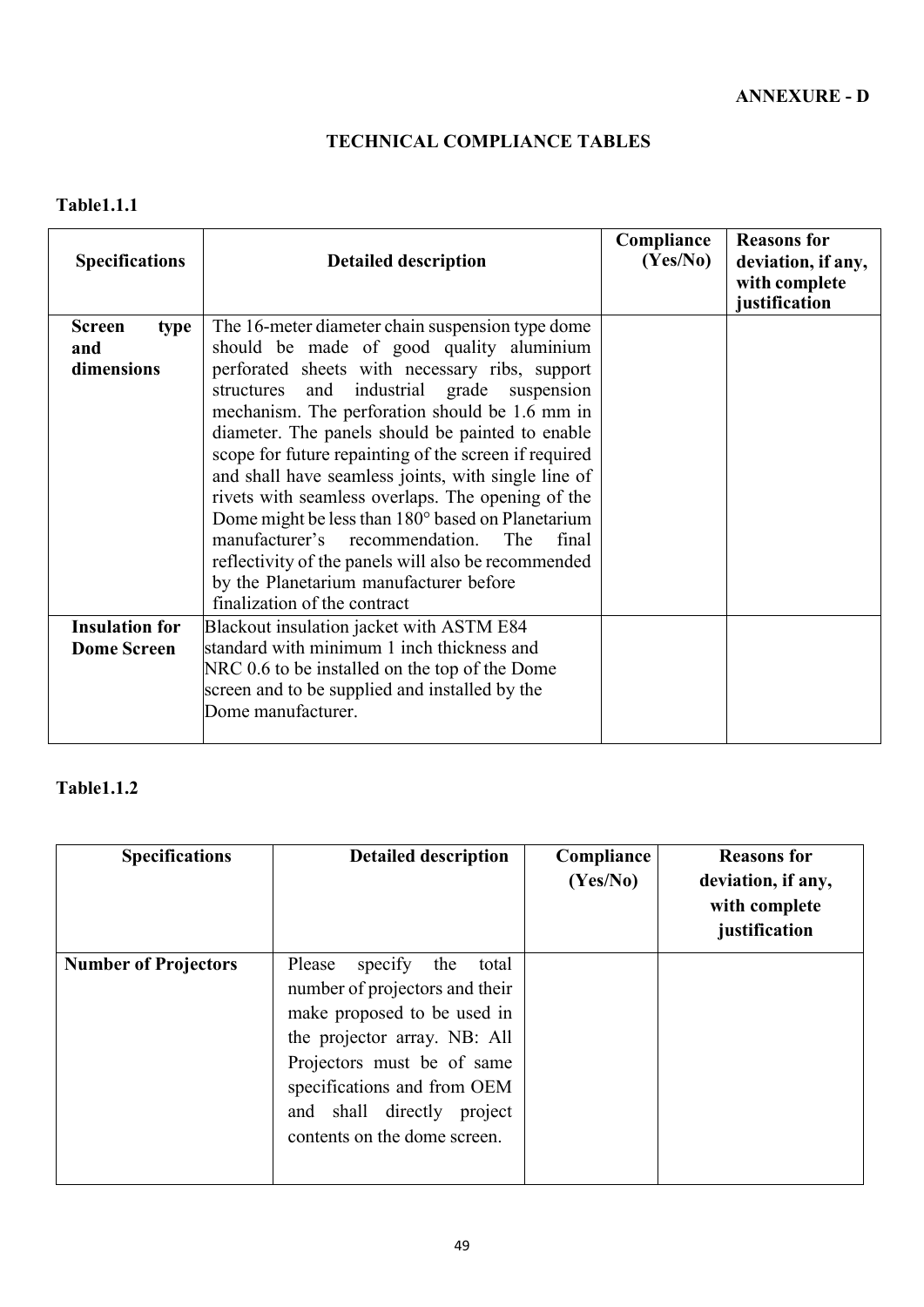| Type of projector<br>Projector<br>array<br>comprising<br>multiple<br>projectors | Chip<br>$\overline{3}$<br><b>DLP</b><br>Projectors<br>with<br>Pure RGB Laser, with<br>ANSI<br>Lumens<br>of<br>30000 or more<br>and<br>ratio<br>of<br>contrast<br>5000:1 or better<br>To cover 16 meter<br>dome screen non tilted                                                                                                                                                          |  |
|---------------------------------------------------------------------------------|-------------------------------------------------------------------------------------------------------------------------------------------------------------------------------------------------------------------------------------------------------------------------------------------------------------------------------------------------------------------------------------------|--|
| <b>Total Resolution before</b><br>and after blending                            | 53 MP<br>higher<br>or<br>(before blending) and<br>28 MP<br>or higher<br>(after blending)                                                                                                                                                                                                                                                                                                  |  |
|                                                                                 | linear<br>Anaglyph<br>and<br>$\bullet$<br>polarization methods for<br>3D projection are not<br>accepted. Color purity<br>and clarity need to be<br>given more importance.<br>Active optics for 3D is<br>$\bullet$<br>essential.<br>3D<br>The<br>aspect<br>of<br>$\bullet$<br>should<br>projection<br>be<br>uniform over the entire<br>dome including when<br>using real-time<br>graphics. |  |
| <b>Mounting</b>                                                                 | Projectors are to be<br>mounted<br>the<br>on<br>specially designed<br>structure around the<br>dome periphery. Each<br>mount/cradle<br>shall<br>provide full optical<br>alignment<br>and<br>calibration<br>support<br>along each of the X, Y<br>and Z axes as well as<br>rotation<br>about<br>the<br>horizontal axis.                                                                      |  |

1.1.3 Projector Table 1.1.3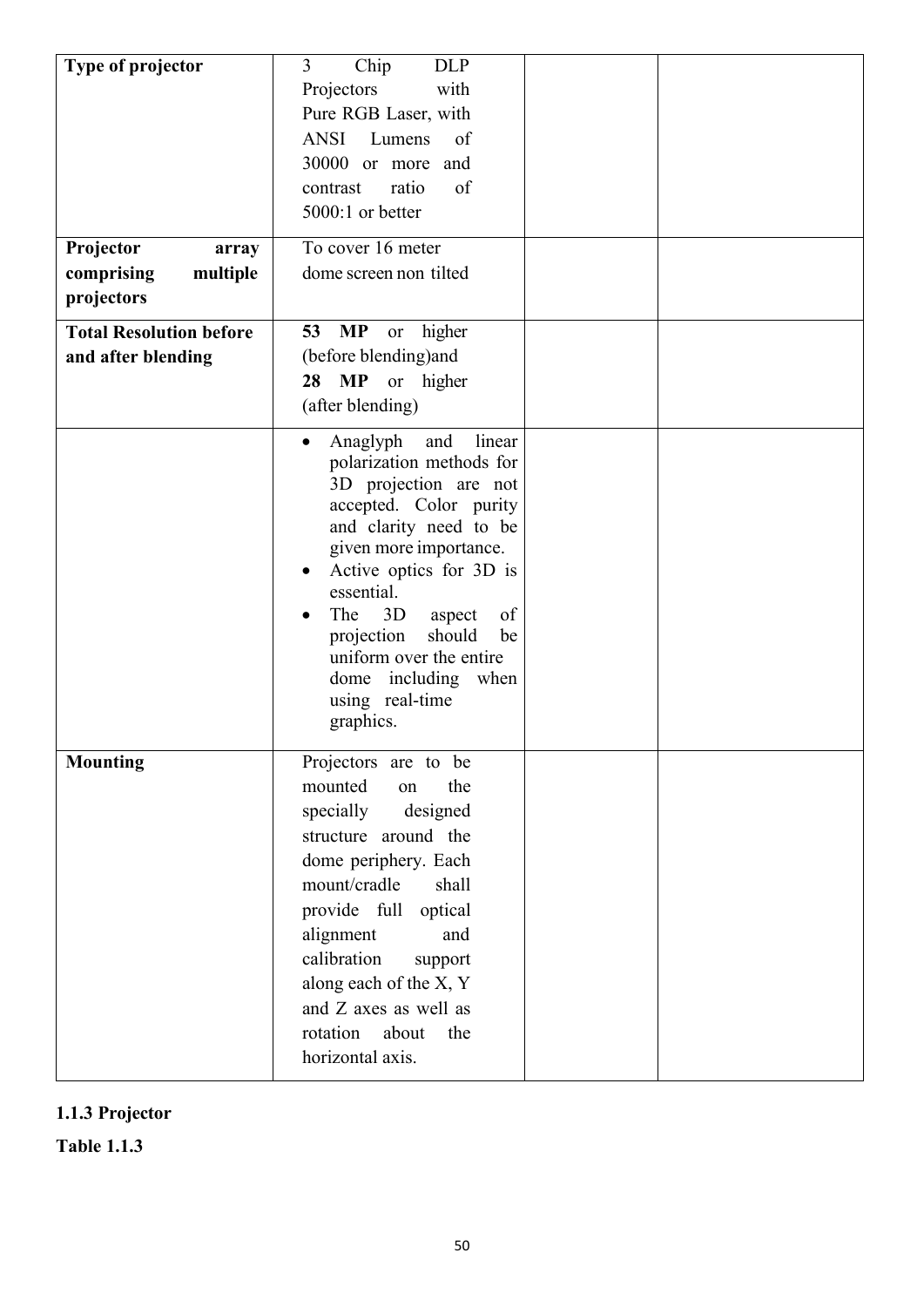| <b>Specifications</b>       | <b>Detailed</b>                            | Compliance | Reasons for deviation, if |
|-----------------------------|--------------------------------------------|------------|---------------------------|
|                             | description                                | (Yes/No)   | any, with complete        |
|                             |                                            |            | justification             |
| <b>Display Technology</b>   | Three chip DLP                             |            |                           |
|                             | Source : Pure                              |            |                           |
|                             | <b>RGB</b> Laser                           |            |                           |
| <b>Minimum</b><br>native    | 4096 pixel x 2160,                         |            |                           |
| <b>Resolution</b>           | 120<br>Hz,<br>at<br>minimum 5000:1         |            |                           |
|                             | contrast ratio.                            |            |                           |
| <b>Internal</b><br>Input    | HDMI/Display port                          |            |                           |
| <b>Output ports</b>         |                                            |            |                           |
| Output<br>Input<br>$\prime$ | RS232, TCP/IP.                             |            |                           |
| control<br>and              |                                            |            |                           |
| networking                  |                                            |            |                           |
| <b>Lens Options</b>         | Standard Zoom to<br>Wide Angle Zoom        |            |                           |
|                             | to cover the entire                        |            |                           |
|                             | screen<br>area<br><b>as</b>                |            |                           |
|                             | specified<br>(please)                      |            |                           |
|                             | further<br>specify<br>technical<br>details |            |                           |
|                             | along with type and                        |            |                           |
|                             | OEM of lenses to                           |            |                           |
|                             | be used).                                  |            |                           |
| <b>Calibration</b>          | for<br>Support                             |            |                           |
|                             | controlling<br>individual<br>colour        |            |                           |
|                             | intensity<br>and<br>on                     |            |                           |
|                             | each<br>colour                             |            |                           |
|                             | channel.                                   |            |                           |
| <b>Source Life</b>          | Minimum 20000 hrs                          |            |                           |
| <b>Operating Hours</b>      | The System shall be                        |            |                           |
|                             | capable of being                           |            |                           |
|                             | for<br>used<br>twelve<br>hours per day 364 |            |                           |
|                             | days in a year.                            |            |                           |
| <b>Monitoring</b>           | Fan<br>Source life,                        |            |                           |
| <b>Parameters</b>           | status, Temperature                        |            |                           |
|                             | status, etc. Self-                         |            |                           |
|                             | contained liquid<br>cooled                 |            |                           |
| <b>Noise</b>                | $\sqrt{55}$ db at 25 $\degree$ C per       |            |                           |
|                             | projector                                  |            |                           |
| Accessories                 | standard<br>All                            |            |                           |
|                             | accessories<br>including<br>$\mathbb{R}$   |            |                           |
|                             | remote, Line cord                          |            |                           |
|                             | etc.                                       |            |                           |
| Color gamut                 | $\frac{1}{96}$ % of the Rec.               |            |                           |
|                             | 2020 color space                           |            |                           |
|                             |                                            |            |                           |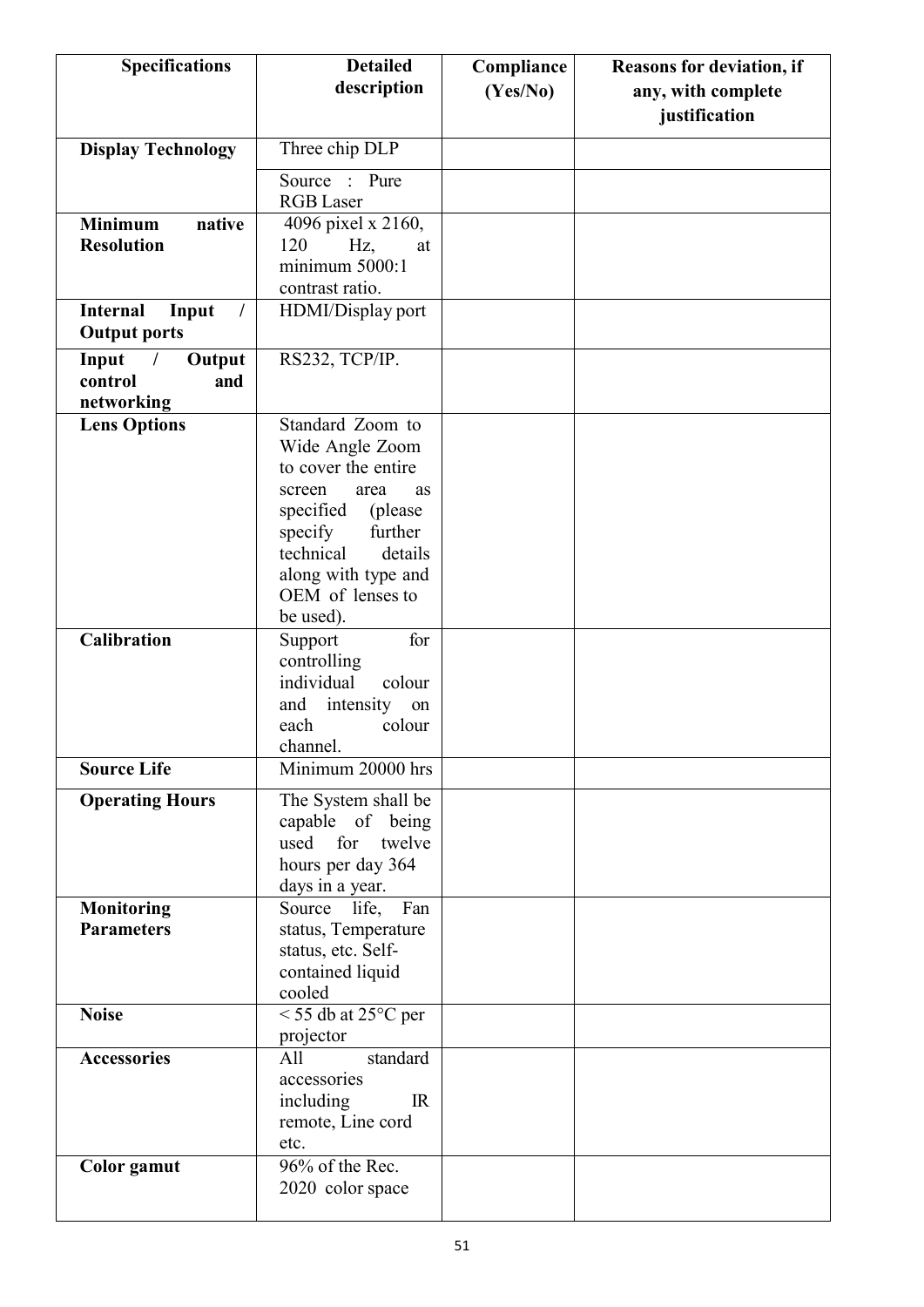| <b>Warranty</b> | Manufacturer's<br>standard warranty |  |
|-----------------|-------------------------------------|--|
|                 | of not less than five               |  |
|                 | years on projectors.                |  |

## 1.1.4 Blending and Geometry Correction (BG)unit:

#### Table 1.1.4

| <b>Specifications</b> | <b>Detailed description</b> | Compliance<br>(Yes/No) | <b>Reasons for</b><br>deviation, if any,<br>with complete<br>justification |
|-----------------------|-----------------------------|------------------------|----------------------------------------------------------------------------|
| Image                 | <b>Geometry Correction</b>  |                        |                                                                            |

| <b>Operations</b>       | Hardware Edge Blending for Laser      |  |
|-------------------------|---------------------------------------|--|
|                         | Light Source                          |  |
|                         | <b>Colour Correction and Matching</b> |  |
|                         | Correction<br>Uniformity<br>and       |  |
|                         | Matching                              |  |
|                         | Software for geometric correction     |  |
|                         | shall be incorporated in the system.  |  |
| <b>Software Presets</b> | Software Presets should be available  |  |
|                         | Switching Brightness of<br>for        |  |
|                         |                                       |  |
|                         | Projectors for 2D &3D Projection      |  |
|                         | Modes.                                |  |
|                         | The system must have software and     |  |
|                         | hardware to adjust and calibre the    |  |
|                         |                                       |  |
|                         | geometric auto alignment and auto     |  |
|                         | edge blending of the digital          |  |
|                         | projection system automatically and   |  |
|                         | must be integrated into the show      |  |
|                         |                                       |  |
|                         | manager software.                     |  |
|                         |                                       |  |
|                         |                                       |  |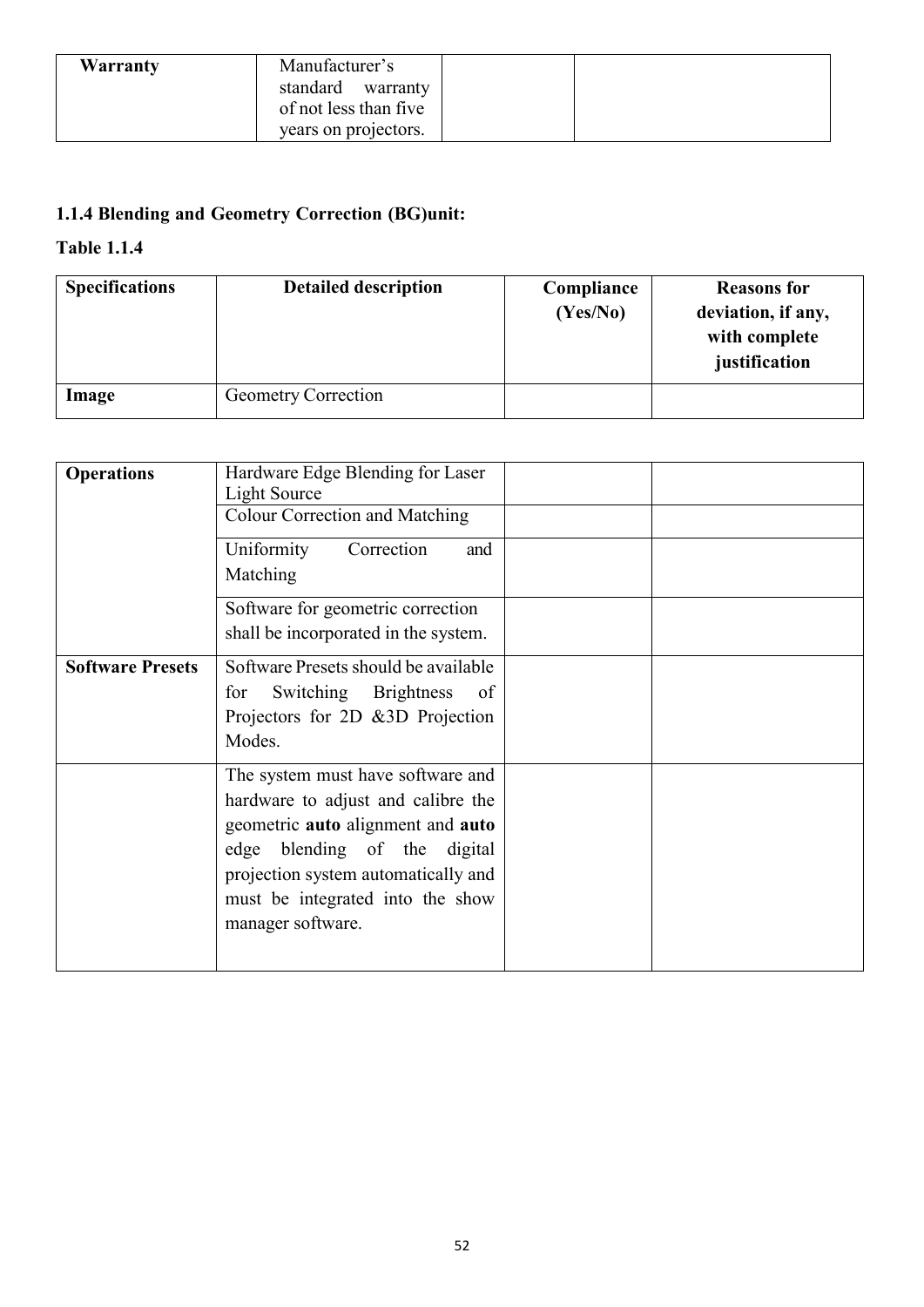1.2 Image Generator Server and Playback System with full dome and planetarium show software (minimum 12+2+2 standby and maximum 24+2+2 standby. However, lesser nos. are preferred due to ease of installation and maintenance)

| <b>Table 1.2</b> |  |
|------------------|--|
|------------------|--|

| <b>Specifications</b>         | <b>Detailed description</b>         | Compliance | <b>Reasons for</b> |
|-------------------------------|-------------------------------------|------------|--------------------|
|                               |                                     | (Yes/No)   | deviation, if any, |
|                               |                                     |            | with complete      |
|                               |                                     |            | justification      |
| <b>Image Generators</b>       | NVidia Quadro RTX4000 or            |            |                    |
|                               | higher graphic cards latest         |            |                    |
|                               | NVidia Gsync fully utilized         |            |                    |
|                               | (frame and swap sync) in            |            |                    |
|                               | hardware and software               |            |                    |
|                               | 8 Core Intel Xeon or higher         |            |                    |
|                               | processor per computer              |            |                    |
|                               | 2133MHz<br>32GB<br>DDR <sub>4</sub> |            |                    |
|                               | <b>RDIMM ECC</b>                    |            |                    |
|                               | Solid state Hard drives             |            |                    |
|                               | 500GB system hard drives,           |            |                    |
|                               | Windows 10 or higher robust         |            |                    |
|                               | operating system                    |            |                    |
| Media<br>Server               | Fully Genlocked hardware &          |            |                    |
| Architecture                  | software                            |            |                    |
|                               | Choice of video codecs from         |            |                    |
|                               | loss less Full control<br>of        |            |                    |
|                               | distortion correction-warp $\&$     |            |                    |
|                               | blend & channel management.         |            |                    |
|                               | 10 bit per RGB channel colour       |            |                    |
|                               | depth capability.                   |            |                    |
|                               | Full<br>distortion<br>control of    |            |                    |
|                               | correction-warp & blend $\&$        |            |                    |
|                               | channel management.                 |            |                    |
|                               | No cutting, slicing or re-          |            |                    |
|                               | rendering of<br>domemaster          |            |                    |
|                               | media.                              |            |                    |
|                               |                                     |            |                    |
| <b>Pre</b><br>Data<br>process | No jerks, flicker or image          |            |                    |
| transfer                      | should<br>tearing<br>appear<br>on   |            |                    |
| Rate*                         | screen.                             |            |                    |
|                               | Frame rates up to 120 fps per       |            |                    |
|                               | f 3D ACTIVE stereo.                 |            |                    |
| Central Data Storage &        | At least 30TB fully redundant       |            |                    |
| Remote Service Server         | RAID 5 adaptive NAS for             |            |                    |
| (NAS)                         | Media storage                       |            |                    |
|                               | Dedicated Remote<br>service         |            |                    |
|                               | server for online maintenance       |            |                    |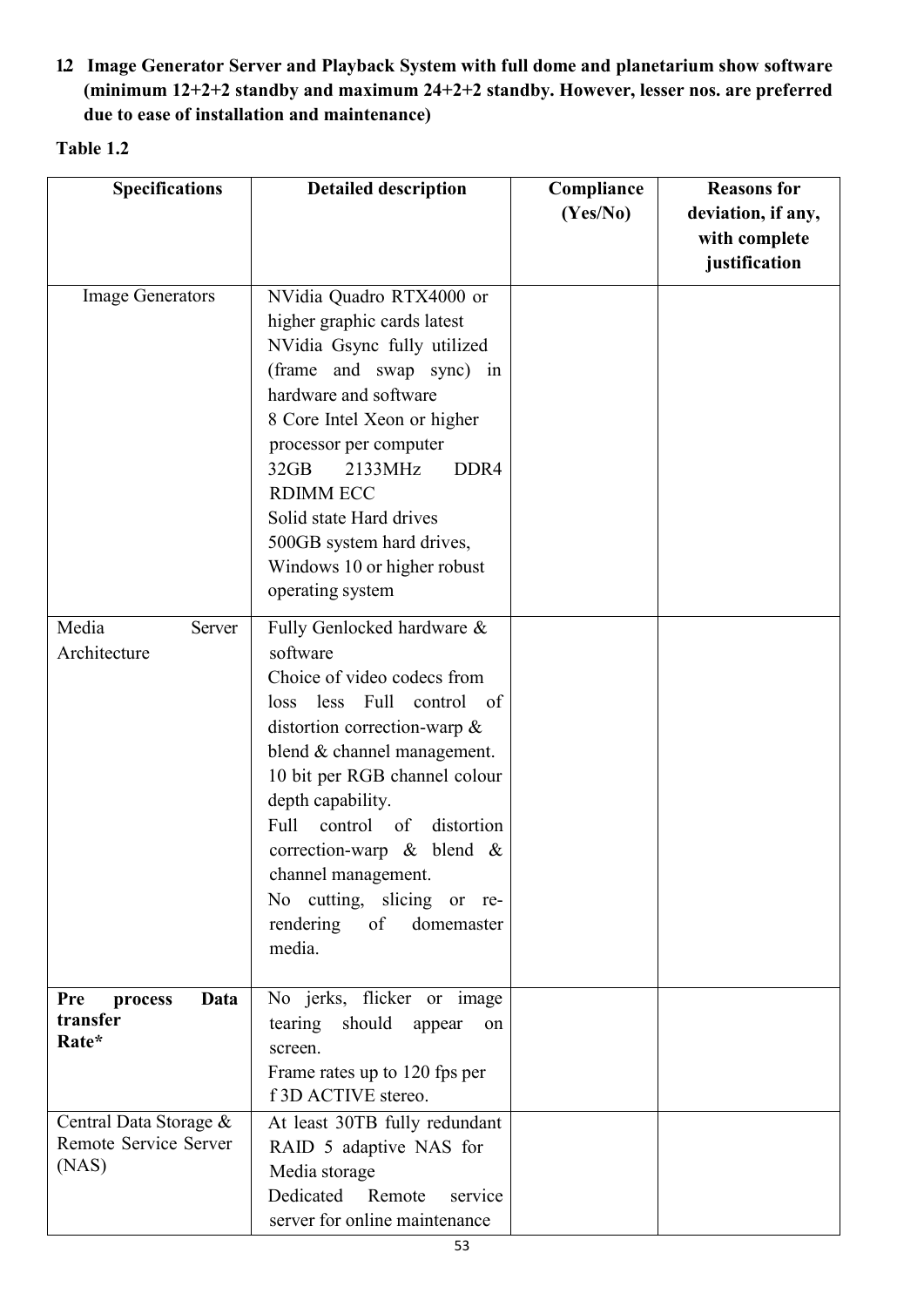| Specification | <b>Detailed description</b>                                         | Compliance | <b>Reasons for</b> |
|---------------|---------------------------------------------------------------------|------------|--------------------|
|               |                                                                     | (Yes/No)   | deviation, if      |
|               |                                                                     |            | any, with          |
|               |                                                                     |            | complete           |
|               |                                                                     |            | justification      |
| Interactive   | The interactive Planetarium software                                |            |                    |
| Planetarium   | should consist of following standard $\&$                           |            |                    |
| Software      | special features (More features are                                 |            |                    |
|               | preferable):                                                        |            |                    |
|               | 1. Earth & Moon System Features: High                               |            |                    |
|               | Resolution Earth & Moon Map,                                        |            |                    |
|               | moons of Planets as per selected                                    |            |                    |
|               | options.                                                            |            |                    |
|               | 2. Shadow to represent eclipses, Earth                              |            |                    |
|               | orbiting Satellites for Navigation and                              |            |                    |
|               | mapping etc.<br>3. Constellations<br>88<br>$\&$<br>Grids            |            |                    |
|               | constellations,<br><b>Stick</b><br>figures,                         |            |                    |
|               | possibility to add arbitrary art                                    |            |                    |
|               | overlays, IAU boundaries for J2000,                                 |            |                    |
|               | Co-ordinate spheres for celestial,                                  |            |                    |
|               | ecliptic<br>and<br>galactic<br>systems,                             |            |                    |
|               | Meridian, Equator, Cardinal Points.                                 |            |                    |
|               | 4. Solar System: Sun, Planets including                             |            |                    |
|               | their Moons, Minor Orbital Objects                                  |            |                    |
|               | including Asteroids, Outer Solar                                    |            |                    |
|               | System Objects, comet etc.<br>5. Space Missions: Cassini, Voyager & |            |                    |
|               | Voyager2, latest Mars missions,                                     |            |                    |
|               | Pioneer, International Space Stations                               |            |                    |
|               | are also to be added.                                               |            |                    |
|               | 6. Milky way Galaxy: Hipparchus                                     |            |                    |
|               |                                                                     |            |                    |
|               |                                                                     |            |                    |
|               |                                                                     |            |                    |
|               |                                                                     |            |                    |
|               |                                                                     |            |                    |
|               |                                                                     |            |                    |
|               |                                                                     |            |                    |
|               |                                                                     |            |                    |
|               |                                                                     |            |                    |
|               |                                                                     |            |                    |
|               |                                                                     |            |                    |
|               |                                                                     |            |                    |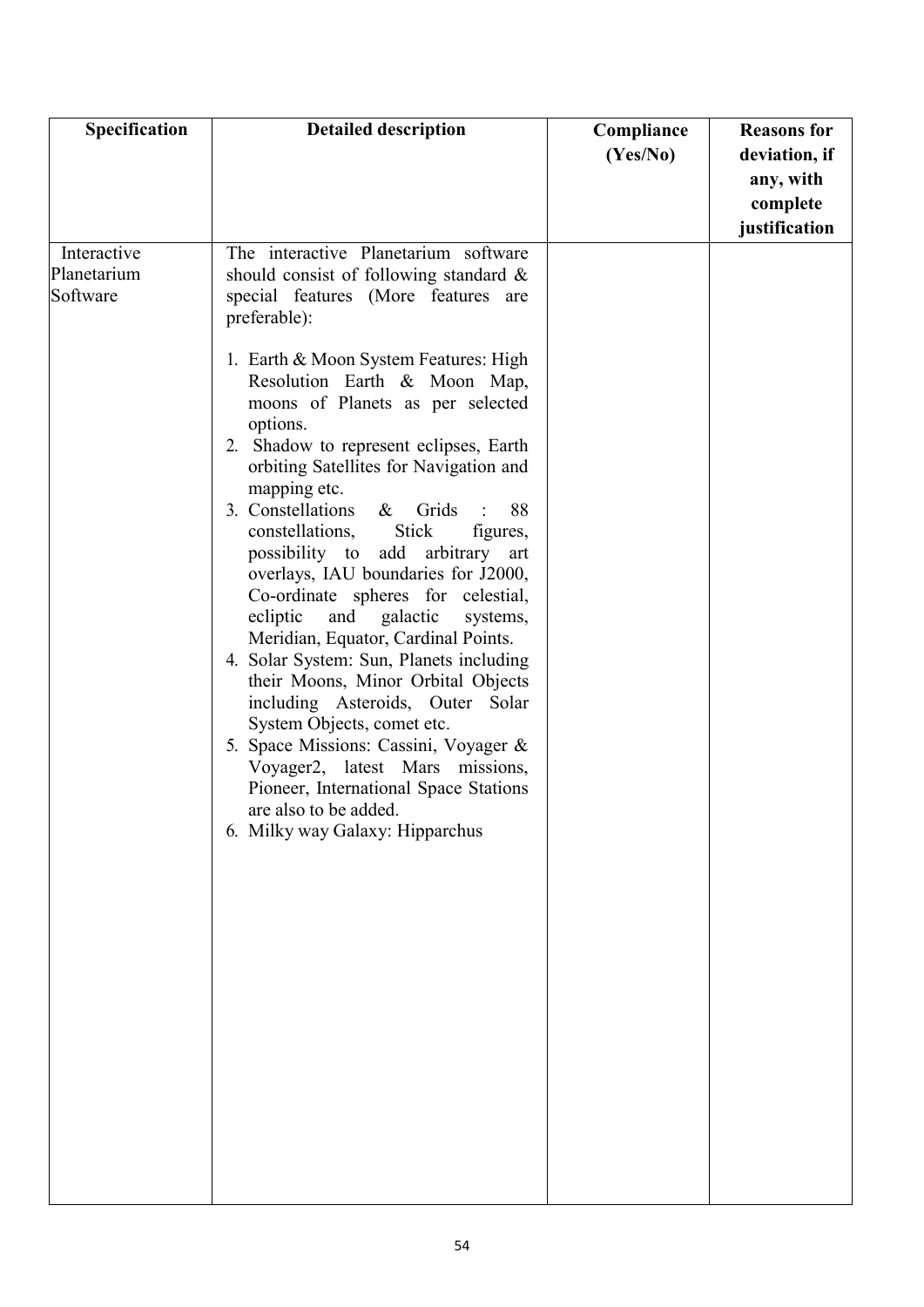|                       | Star Catalog, Extra solar Planets, Open        |  |
|-----------------------|------------------------------------------------|--|
|                       | Star Clusters, Globular Star Clusters,         |  |
|                       |                                                |  |
|                       | Pulsars, Quasars, Planetary Nebulae,           |  |
|                       | H II Regions, Supernova Remnants               |  |
|                       | etc.                                           |  |
|                       | 10. Extragalactic Space: Tully Galaxies        |  |
|                       | (NGC, JC, 30,000 objects), 110                 |  |
|                       | Messier Objects, Abell Galaxy                  |  |
|                       |                                                |  |
|                       | Cluster, Deep Field Survey Objects,            |  |
|                       | Sloan Digital Sky survey (SDSS).               |  |
|                       | Provision for viewing the Earth,<br>11.        |  |
|                       | Solar system & Milkyway galaxy                 |  |
|                       | from far away points.                          |  |
|                       | 12. More such features like simulations of     |  |
|                       | the milkyway, the cosmic web etc.,             |  |
|                       | as seen from different locations in            |  |
|                       |                                                |  |
|                       | space.                                         |  |
|                       | 13. The supplier has to furnish the list of    |  |
|                       | software<br>systems that will be               |  |
|                       | supplied.                                      |  |
|                       | 14. Digital planetarium system software        |  |
|                       | should be owned, developed and fully           |  |
|                       |                                                |  |
|                       | maintained by the digital planetarium          |  |
|                       | system supplier.                               |  |
|                       |                                                |  |
|                       |                                                |  |
|                       |                                                |  |
| Provision of multiple | The show manager should be capable             |  |
| usages of show        | of using full dome 2D / 3D digital             |  |
|                       | shows by different developers around           |  |
|                       |                                                |  |
|                       | the world in 4K/8K.                            |  |
|                       | $\triangleright$ The<br>should<br>system<br>be |  |
|                       | compatible (video & audio) for                 |  |
|                       | the full dome shows either                     |  |
|                       | converted from large format                    |  |
|                       | films into<br>digital or<br>the                |  |
|                       | digitally created with<br>live                 |  |
|                       |                                                |  |
|                       | shoots (not animation). All                    |  |
|                       | details in this regard are to be               |  |
|                       | provided.                                      |  |
|                       |                                                |  |
| All<br>System         | devices:<br>Supported<br>navigation            |  |
| Navigation System     | Mouse/Ipad,<br>Wireless<br>Xbox,               |  |
|                       | Keyboard, and the following or more            |  |
|                       | features.                                      |  |
|                       | 1. Scale Graph                                 |  |
|                       |                                                |  |
|                       | 2. Flight Assist for<br>smooth                 |  |
|                       | acceleration &inertia                          |  |
|                       | 3. HALO Surface Feature                        |  |
|                       | 4. Volumetric Software                         |  |
|                       | 5. Show Modules                                |  |
|                       | 6. Resource material to teach                  |  |
|                       |                                                |  |
|                       | basic Astronomy                                |  |
|                       | 7. Point Cloud Renderer                        |  |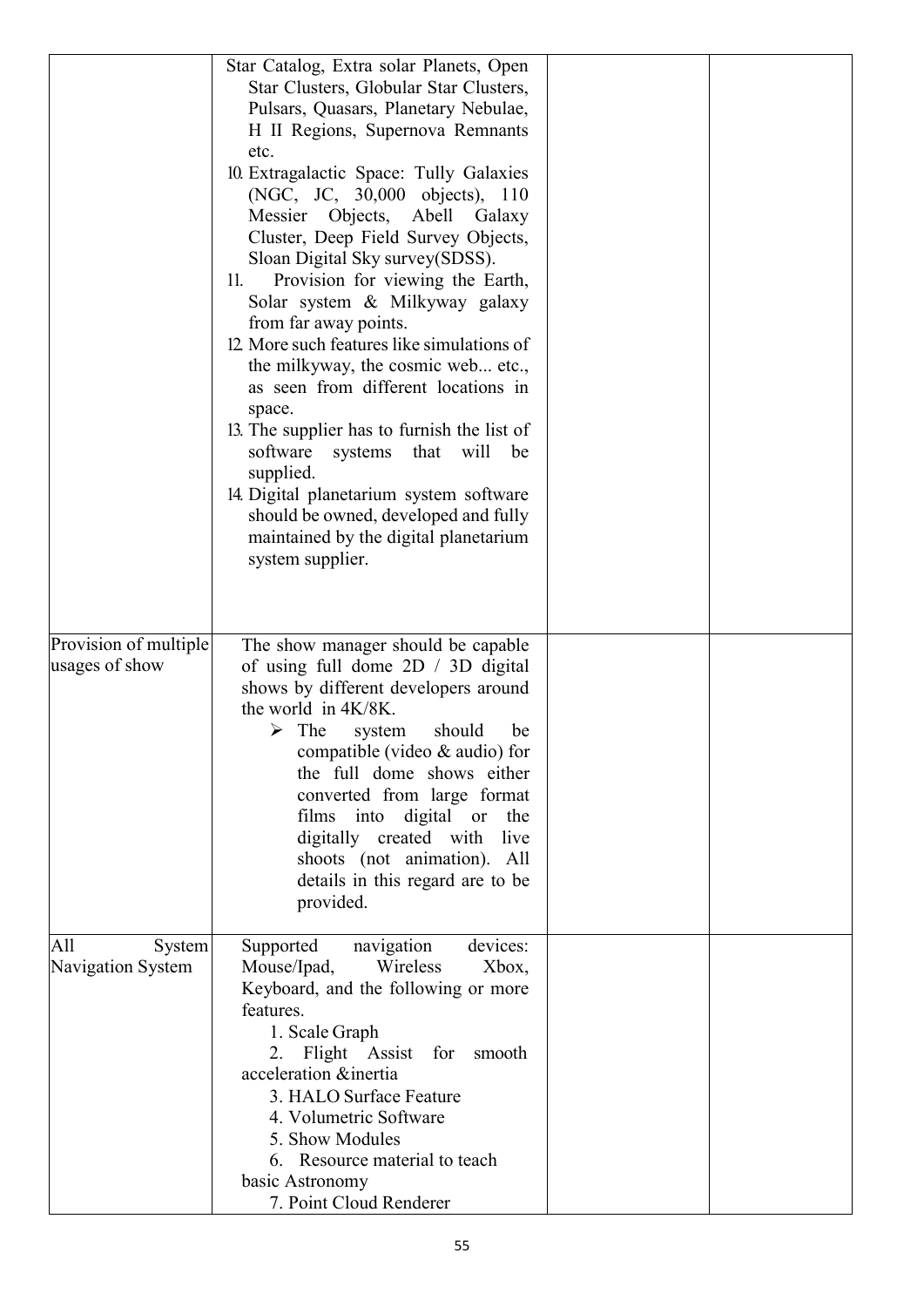|                      | 8. Mesh Renderer                           |  |
|----------------------|--------------------------------------------|--|
|                      | 9. Implemented Object Positions            |  |
|                      | 10. Laser pointer and more                 |  |
|                      | features                                   |  |
|                      |                                            |  |
| <b>Show Elements</b> | The following minimum elements need to     |  |
|                      | be provided for creating in house shows.   |  |
|                      | 1. System must include the American        |  |
|                      | Museum of Natural History Digital          |  |
|                      | Universe.                                  |  |
|                      | 2. The System must be able to display      |  |
|                      | a volumetric Milky Way Galaxy in           |  |
|                      | real-time.                                 |  |
|                      | 3. Full dome videos                        |  |
|                      | 4. Full dome Clips                         |  |
|                      | 5. Audioclips                              |  |
|                      | 6. Text Labels and Text Boxes which        |  |
|                      | can be added in live shows in              |  |
|                      | English.                                   |  |
|                      | 7. Self-defined lines, grids, scales       |  |
|                      | 8. Stars and skymotions                    |  |
|                      | 9. Sun, Moon & Planets                     |  |
|                      | 10. The system must allow the user to      |  |
|                      | view the sky at any date/time from         |  |
|                      | the surface of any solar system            |  |
|                      | body, with correct local diurnal           |  |
|                      | motion, where data is available.           |  |
|                      | 11. Astronomy Picture of the Day by        |  |
|                      | NASA should be capable of full             |  |
|                      | integration into the system through        |  |
|                      | one single click download during           |  |
|                      | the live shows.                            |  |
|                      | 12. Library of images, clippings,          |  |
|                      | visuals, animation on space and            |  |
|                      | astronomy related objects and              |  |
|                      | of<br>Images<br>events.<br>ancient         |  |
|                      | astronomers and their works and            |  |
|                      | contributions.                             |  |
|                      | Software compatible to the<br>13.          |  |
|                      | supplied system to create shows            |  |
|                      | should be licensed.                        |  |
|                      | 14. There should be provision for on       |  |
|                      | line updating.                             |  |
|                      | 15. The text editor to create show         |  |
|                      | elements should be capable of              |  |
|                      | handling English.                          |  |
|                      | Still images<br>(regular<br>16.<br>images, |  |
|                      | panoramas, all-skies)                      |  |
|                      |                                            |  |
| <b>Show Manager</b>  | Should be capable of integrating user      |  |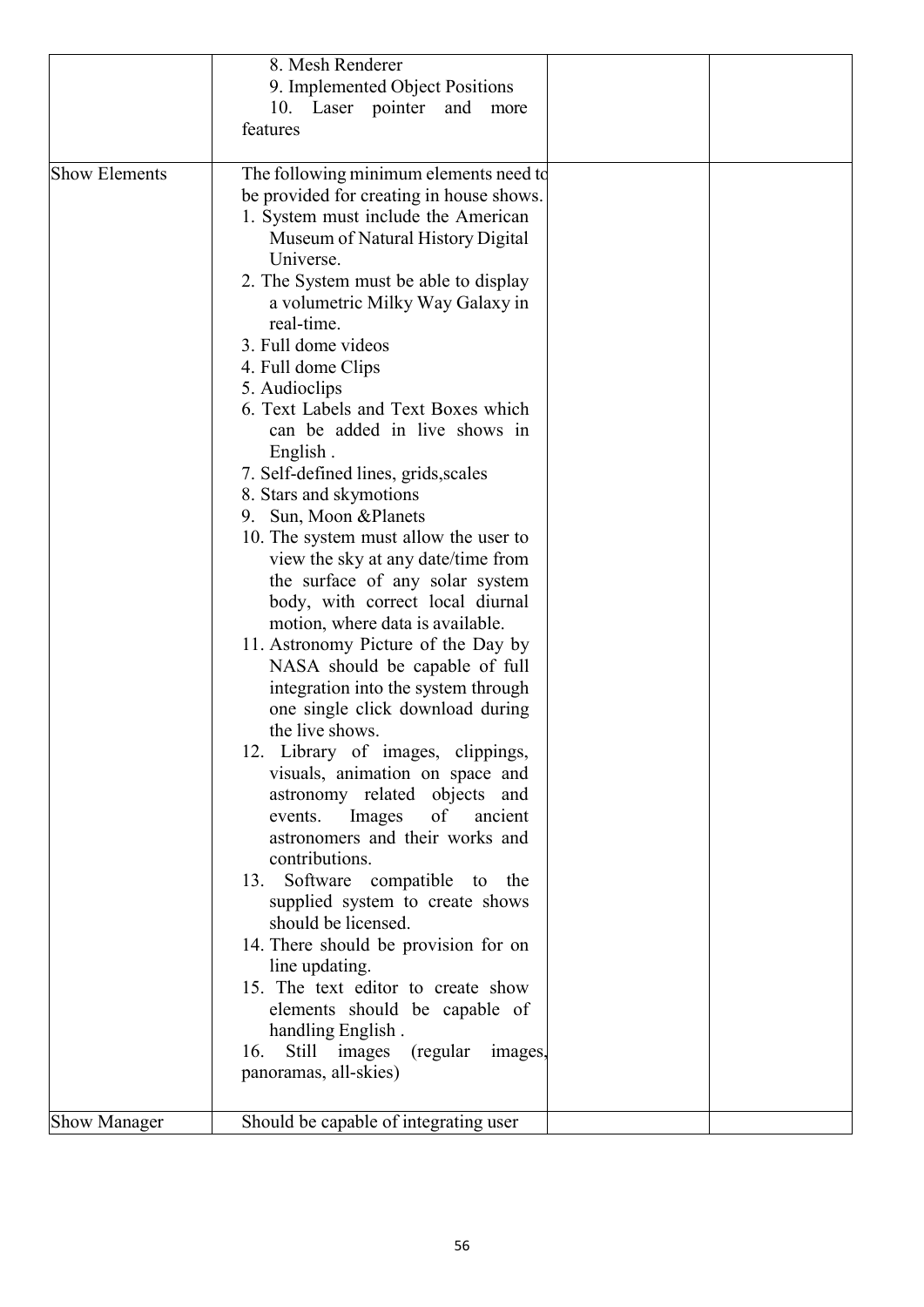| created artwork, videos, photos,<br>sounds etc. With the aid of a time line,<br>any number of levels, tracks, layers.<br>Chapters and animation parameters,<br>still images, the system should be<br>compatible of rendering images on the<br>full dome. All elements should be<br>loaded form the centralized data server<br>the<br>resources window<br>into<br>and<br>without<br>previewed<br>any<br>heavy<br>rendering process, stitching, slicing<br>etc. All required software with license<br>are to be supplied. Provision for<br>projecting $4K/8K$ shows in $2D / 3D$ . |  |
|----------------------------------------------------------------------------------------------------------------------------------------------------------------------------------------------------------------------------------------------------------------------------------------------------------------------------------------------------------------------------------------------------------------------------------------------------------------------------------------------------------------------------------------------------------------------------------|--|
| $\triangleright$ Show Manager must include a<br>live real-time view of the dome<br>on the computer monitor.                                                                                                                                                                                                                                                                                                                                                                                                                                                                      |  |
| $\triangleright$ The show manager software<br>should ideally be able to<br>control audio, lights etc inside<br>the theater to create special<br>effects for custom shows and<br>live shows.                                                                                                                                                                                                                                                                                                                                                                                      |  |
| The pre-rendered video and<br>➤<br>real-time graphics inputs must<br>be playable simultaneously and<br>not mutually exclusive.                                                                                                                                                                                                                                                                                                                                                                                                                                                   |  |
| They must be played through<br>➤<br>the same astronomy software.                                                                                                                                                                                                                                                                                                                                                                                                                                                                                                                 |  |
| The System must be capable of<br>➤<br>using the drag and drop facility<br>to include images, 3D models,<br>videos or audio files into the<br>Show Manager, without need<br>to write any programming<br>scripts. Dome View should<br>immediately<br>display<br>these<br>actions.                                                                                                                                                                                                                                                                                                  |  |
| The show<br>Manager<br>➤<br>must<br>provide the ability to obtain<br>content from an Internet library<br>that is available to other sites.                                                                                                                                                                                                                                                                                                                                                                                                                                       |  |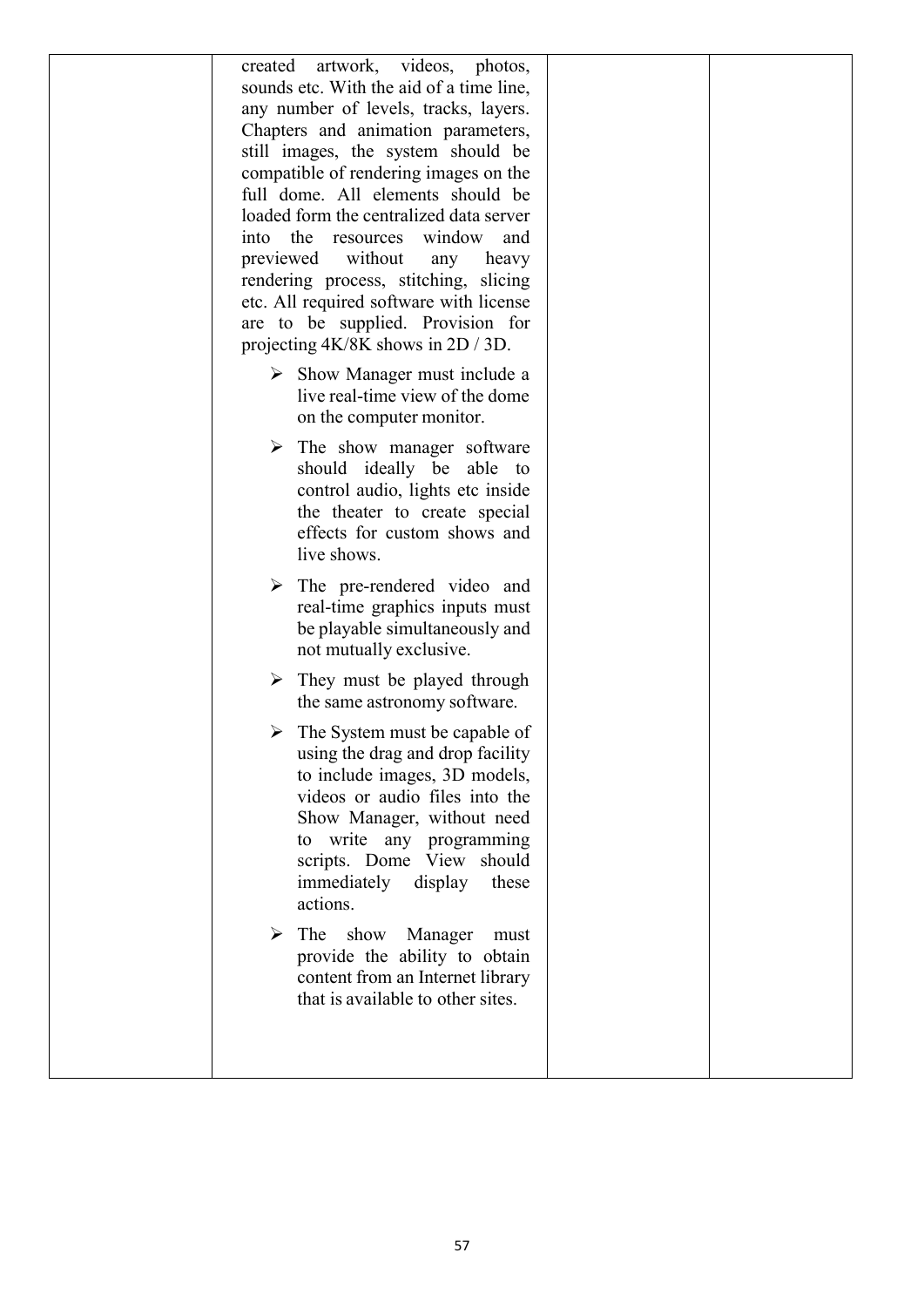| <b>Show Player</b>                | The tool for reproduction and control                                       |  |
|-----------------------------------|-----------------------------------------------------------------------------|--|
|                                   | of shows, image distribution to the                                         |  |
|                                   | various<br>channels,<br>distortion                                          |  |
|                                   | correction, brightness and gamma                                            |  |
|                                   | adaptation as well as diaphragm                                             |  |
|                                   | calculations should be effective in real                                    |  |
|                                   |                                                                             |  |
|                                   | time, without prior slicing of raw                                          |  |
|                                   | images/customized<br>in<br>ones<br>the                                      |  |
|                                   | software.                                                                   |  |
|                                   | Interference with a running<br>➤                                            |  |
|                                   | show through the<br>familiar                                                |  |
|                                   | control<br>commands<br>(Play,                                               |  |
|                                   | Pause, stop etc) should be                                                  |  |
|                                   | available in the User Interface,                                            |  |
|                                   | Jump to predefined bookmarks                                                |  |
|                                   | chapters or layers should be                                                |  |
|                                   | made available in the Player or                                             |  |
|                                   | Show Editor. By means of a                                                  |  |
|                                   | time pointer, moving to any                                                 |  |
|                                   | point of time within a show and                                             |  |
|                                   | enable projection.                                                          |  |
|                                   |                                                                             |  |
|                                   | > Player must support general                                               |  |
|                                   | commands, such as controlling<br>the dome illumination cove                 |  |
|                                   |                                                                             |  |
|                                   | lights and configuring the                                                  |  |
|                                   | projector.                                                                  |  |
|                                   | $\triangleright$ All the Player functions should                            |  |
|                                   | be loaded onto a PDA/I PAD or                                               |  |
|                                   | other new technology devices,                                               |  |
|                                   | which can then be used to                                                   |  |
|                                   | wireless remote control pre                                                 |  |
|                                   | compiled<br>shows<br>as<br>an                                               |  |
|                                   | alternative to the computer                                                 |  |
|                                   | control. And<br>MPEG/HVEC                                                   |  |
|                                   | encoder must be supplied with                                               |  |
|                                   | the system to enable the user to                                            |  |
|                                   | recode<br>raw<br>images<br>or                                               |  |
|                                   | customised<br>the<br>ones<br>in                                             |  |
|                                   | software to be converted in to                                              |  |
|                                   | full dome videos compatible to                                              |  |
|                                   | Capable<br>system.<br>the<br>of                                             |  |
|                                   | projecting shows of 4K and 6.5                                              |  |
|                                   | K both in 2D/3D.                                                            |  |
|                                   |                                                                             |  |
|                                   |                                                                             |  |
| Flexibility to accept             | The system should be capable of                                             |  |
| different shows made<br>different | playing all types of shows - full dome                                      |  |
| 1n<br>softwares.                  | video shows including large format<br>film digitally converted shows and 2D |  |
|                                   | or 3D movies in the dome.                                                   |  |
|                                   |                                                                             |  |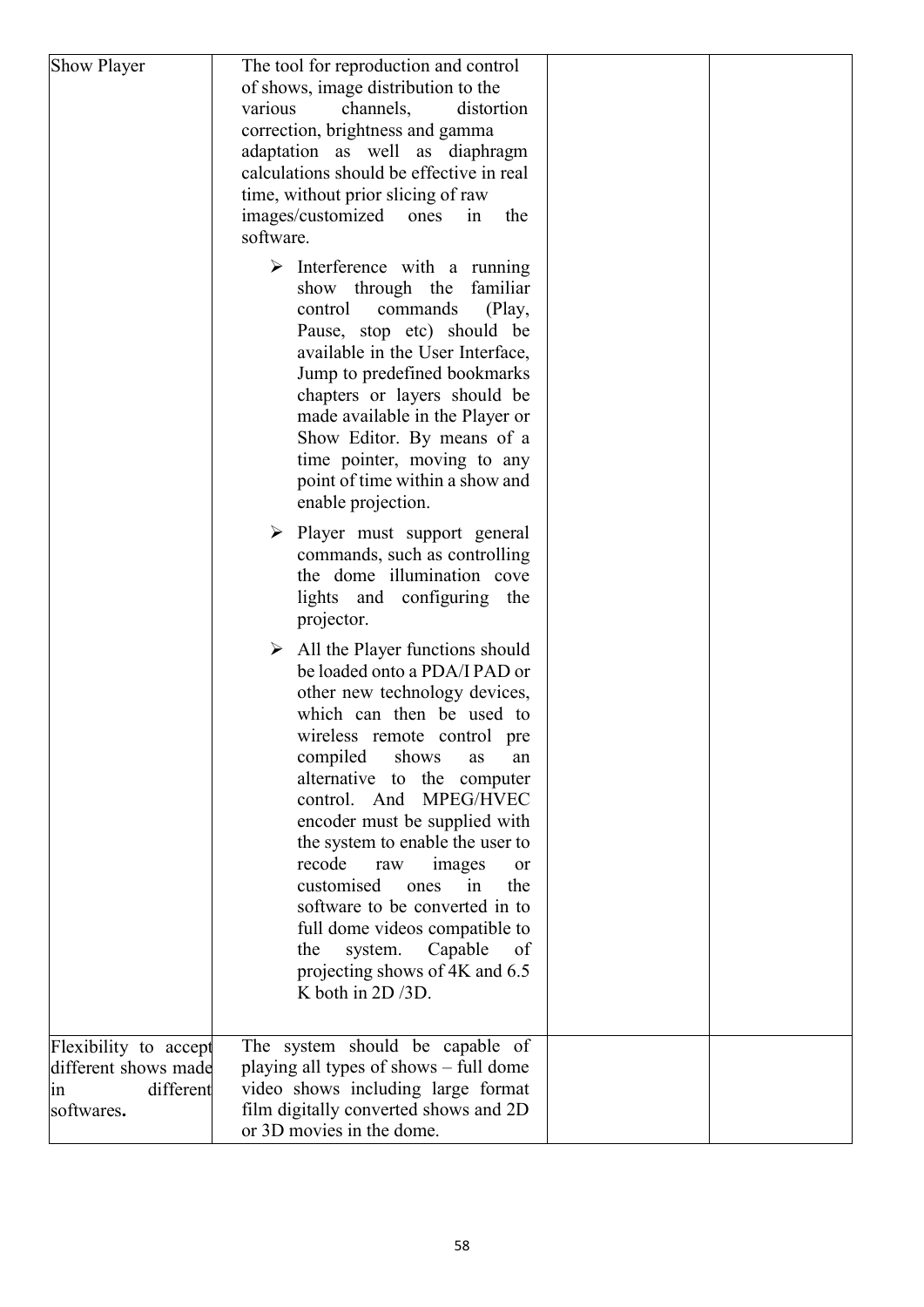|                      | $\triangleright$ The system software must<br>support generic real-time<br>volume rendering and include<br>astronomical and non-<br>astronomical volume sample<br>data. |  |
|----------------------|------------------------------------------------------------------------------------------------------------------------------------------------------------------------|--|
| Library of Images/   | A library of Full dome Clips and                                                                                                                                       |  |
| Full dome Clips.     | images in 4K and 6.5 K both in 2D /                                                                                                                                    |  |
|                      | 3D, mainly related to major                                                                                                                                            |  |
|                      | astronomical events and objects along                                                                                                                                  |  |
|                      | with their resolution, future up                                                                                                                                       |  |
|                      | gradation option should be provided.                                                                                                                                   |  |
|                      | Details of the Library have to be                                                                                                                                      |  |
|                      | provided with offer for evaluation.                                                                                                                                    |  |
| Audio<br>Library for | A list of audio clippings, 5.1/7.1 along                                                                                                                               |  |
| Clippings            | with duration and format need to be                                                                                                                                    |  |
|                      | furnished. The above clippings are                                                                                                                                     |  |
|                      | required for adding background music                                                                                                                                   |  |
|                      | when in house shows are produced.                                                                                                                                      |  |
|                      |                                                                                                                                                                        |  |

## 1.3 Show Control System

| <b>Detailed description</b>                                                                                                                                                                 | Compliance<br>(Yes/No) | <b>Reasons for</b><br>deviation, if any,<br>with complete<br>justification |
|---------------------------------------------------------------------------------------------------------------------------------------------------------------------------------------------|------------------------|----------------------------------------------------------------------------|
| Table<br>control<br>with<br>panel<br>top<br>Communication protocols: RS 232,<br>TCP/IP.<br>On/Off<br>Control:<br>Projectors,<br>Illumination, Audio and Dimmer<br>control for COVE lighting |                        |                                                                            |
| Wooden Console Desk for ergonomic<br>operation of the system with all<br>integrated controls for Audio, Cove<br>Lighting & Fulldome operation                                               |                        |                                                                            |
| The screen should have following:<br>Display size: 32 inch (diagonal),<br>Display Resolution: Upto 1920X1080<br>or better                                                                   |                        |                                                                            |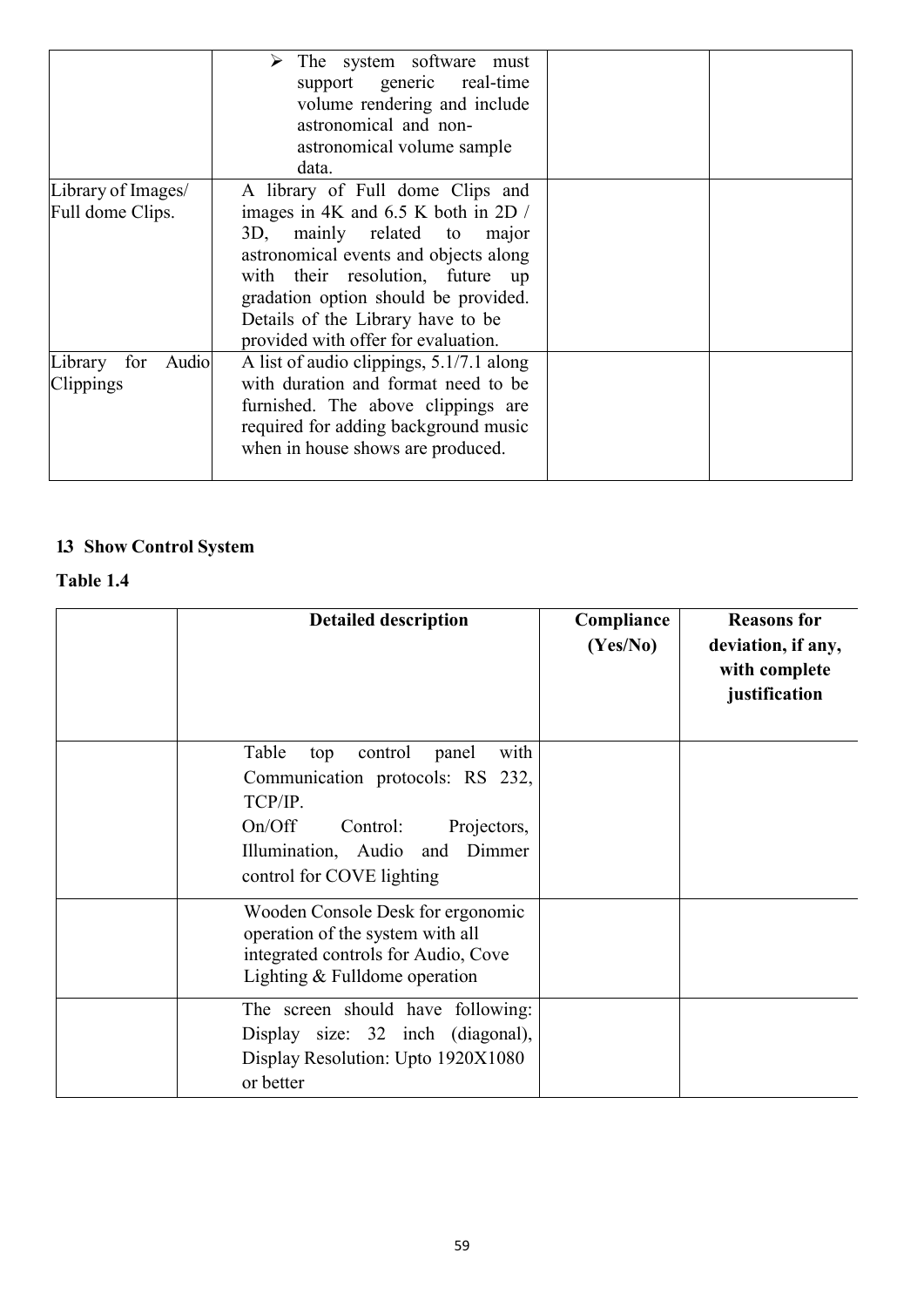## 1.4 Calibration and Alignment

## Table1.5.1

| <b>Specifications</b>             | <b>Detailed description</b>                                                                                                                                                                                                                        | Compliance<br>(Yes/No) | <b>Reasons for</b><br>deviation, if<br>any, with<br>complete<br>justification |
|-----------------------------------|----------------------------------------------------------------------------------------------------------------------------------------------------------------------------------------------------------------------------------------------------|------------------------|-------------------------------------------------------------------------------|
| Auto alignment and<br>calibration | Software, hardware and multi-camera<br>based mechanisms to be included in<br>order to ensure error free edge blending<br>/ geometric correction on screen as well<br>as to maintain uniform colour, And<br>contrast on projectors and dome screen. |                        |                                                                               |
|                                   | Auto alignment, auto edge blending,<br>and correction system shall be available<br>in the system through GUI.<br>Software Preset to manage optimum<br>brightness levels of Projectors in 2D and<br>3D modes.                                       |                        |                                                                               |

## Table1.5.2

| <b>Specifications</b>                                        | <b>Detailed description</b>                                                                                                | Compliance<br>(Yes/No) | <b>Reasons for</b><br>deviation, if<br>any, with<br>complete<br>justification |
|--------------------------------------------------------------|----------------------------------------------------------------------------------------------------------------------------|------------------------|-------------------------------------------------------------------------------|
| Tools for<br>Verification<br>of calibration and<br>alignment | Set of Instruments and software for<br>verification of calibration and alignment<br>parameters at site as per table 1.5.1. |                        |                                                                               |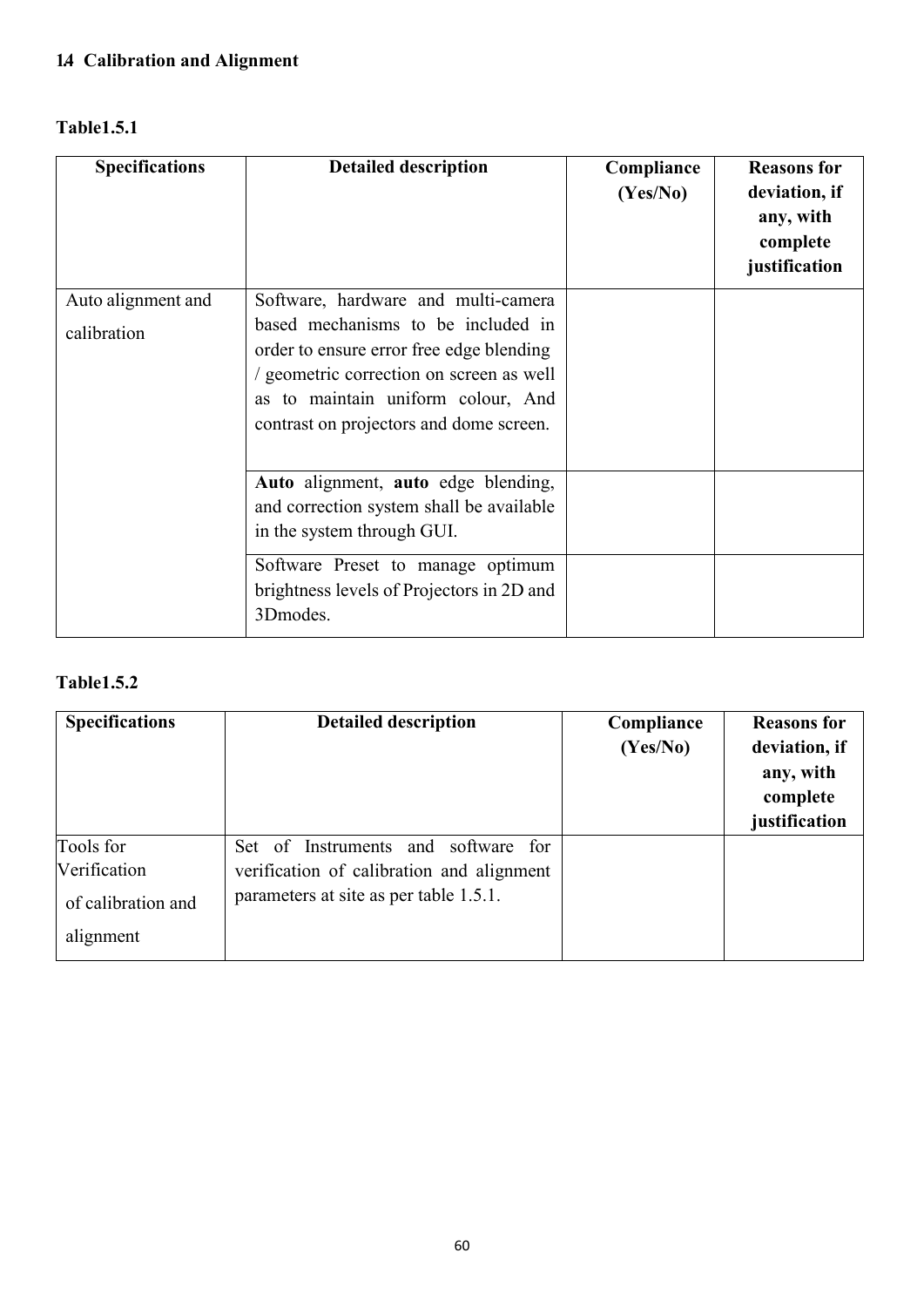## 1.6. Integrated Audio System

| <b>Detailed description</b>                  | Compliance                                                                                                                                                                                                                                                                                                                                                                                                                                                                                                                                                                                                                                                                                                                                                                                                       | <b>Reasons for</b> |
|----------------------------------------------|------------------------------------------------------------------------------------------------------------------------------------------------------------------------------------------------------------------------------------------------------------------------------------------------------------------------------------------------------------------------------------------------------------------------------------------------------------------------------------------------------------------------------------------------------------------------------------------------------------------------------------------------------------------------------------------------------------------------------------------------------------------------------------------------------------------|--------------------|
|                                              | (Yes/No)                                                                                                                                                                                                                                                                                                                                                                                                                                                                                                                                                                                                                                                                                                                                                                                                         | deviation, if      |
|                                              |                                                                                                                                                                                                                                                                                                                                                                                                                                                                                                                                                                                                                                                                                                                                                                                                                  | any, with          |
|                                              |                                                                                                                                                                                                                                                                                                                                                                                                                                                                                                                                                                                                                                                                                                                                                                                                                  | complete           |
|                                              |                                                                                                                                                                                                                                                                                                                                                                                                                                                                                                                                                                                                                                                                                                                                                                                                                  | justification      |
| The audio system shall be fully integrated   |                                                                                                                                                                                                                                                                                                                                                                                                                                                                                                                                                                                                                                                                                                                                                                                                                  |                    |
| with the show control system. Audio          |                                                                                                                                                                                                                                                                                                                                                                                                                                                                                                                                                                                                                                                                                                                                                                                                                  |                    |
| system shall consist of 5 speakers with dual |                                                                                                                                                                                                                                                                                                                                                                                                                                                                                                                                                                                                                                                                                                                                                                                                                  |                    |
| subwoofer system mounted suitably above      |                                                                                                                                                                                                                                                                                                                                                                                                                                                                                                                                                                                                                                                                                                                                                                                                                  |                    |
|                                              |                                                                                                                                                                                                                                                                                                                                                                                                                                                                                                                                                                                                                                                                                                                                                                                                                  |                    |
|                                              |                                                                                                                                                                                                                                                                                                                                                                                                                                                                                                                                                                                                                                                                                                                                                                                                                  |                    |
| are to be solid state and network controlled |                                                                                                                                                                                                                                                                                                                                                                                                                                                                                                                                                                                                                                                                                                                                                                                                                  |                    |
|                                              |                                                                                                                                                                                                                                                                                                                                                                                                                                                                                                                                                                                                                                                                                                                                                                                                                  |                    |
|                                              |                                                                                                                                                                                                                                                                                                                                                                                                                                                                                                                                                                                                                                                                                                                                                                                                                  |                    |
|                                              |                                                                                                                                                                                                                                                                                                                                                                                                                                                                                                                                                                                                                                                                                                                                                                                                                  |                    |
|                                              |                                                                                                                                                                                                                                                                                                                                                                                                                                                                                                                                                                                                                                                                                                                                                                                                                  |                    |
| noise, 1600 Watts peak                       |                                                                                                                                                                                                                                                                                                                                                                                                                                                                                                                                                                                                                                                                                                                                                                                                                  |                    |
| Sensitivity (1W/1m)2: 98 dB-SPL half         |                                                                                                                                                                                                                                                                                                                                                                                                                                                                                                                                                                                                                                                                                                                                                                                                                  |                    |
| space/ wall mounted                          |                                                                                                                                                                                                                                                                                                                                                                                                                                                                                                                                                                                                                                                                                                                                                                                                                  |                    |
|                                              |                                                                                                                                                                                                                                                                                                                                                                                                                                                                                                                                                                                                                                                                                                                                                                                                                  |                    |
|                                              |                                                                                                                                                                                                                                                                                                                                                                                                                                                                                                                                                                                                                                                                                                                                                                                                                  |                    |
|                                              |                                                                                                                                                                                                                                                                                                                                                                                                                                                                                                                                                                                                                                                                                                                                                                                                                  |                    |
|                                              |                                                                                                                                                                                                                                                                                                                                                                                                                                                                                                                                                                                                                                                                                                                                                                                                                  |                    |
|                                              |                                                                                                                                                                                                                                                                                                                                                                                                                                                                                                                                                                                                                                                                                                                                                                                                                  |                    |
|                                              |                                                                                                                                                                                                                                                                                                                                                                                                                                                                                                                                                                                                                                                                                                                                                                                                                  |                    |
| kHz                                          |                                                                                                                                                                                                                                                                                                                                                                                                                                                                                                                                                                                                                                                                                                                                                                                                                  |                    |
| Power Rating1: 350 watts continuous pink     |                                                                                                                                                                                                                                                                                                                                                                                                                                                                                                                                                                                                                                                                                                                                                                                                                  |                    |
| noise, 1400 watts peak                       |                                                                                                                                                                                                                                                                                                                                                                                                                                                                                                                                                                                                                                                                                                                                                                                                                  |                    |
|                                              |                                                                                                                                                                                                                                                                                                                                                                                                                                                                                                                                                                                                                                                                                                                                                                                                                  |                    |
|                                              |                                                                                                                                                                                                                                                                                                                                                                                                                                                                                                                                                                                                                                                                                                                                                                                                                  |                    |
|                                              |                                                                                                                                                                                                                                                                                                                                                                                                                                                                                                                                                                                                                                                                                                                                                                                                                  |                    |
|                                              |                                                                                                                                                                                                                                                                                                                                                                                                                                                                                                                                                                                                                                                                                                                                                                                                                  |                    |
|                                              |                                                                                                                                                                                                                                                                                                                                                                                                                                                                                                                                                                                                                                                                                                                                                                                                                  |                    |
|                                              |                                                                                                                                                                                                                                                                                                                                                                                                                                                                                                                                                                                                                                                                                                                                                                                                                  |                    |
| Peak Power3: 4800 Watts                      |                                                                                                                                                                                                                                                                                                                                                                                                                                                                                                                                                                                                                                                                                                                                                                                                                  |                    |
| Minimum Guaranteed Power,                    |                                                                                                                                                                                                                                                                                                                                                                                                                                                                                                                                                                                                                                                                                                                                                                                                                  |                    |
| 1 kHz: 650Watts.Streo,8 ohms(per ch.)        |                                                                                                                                                                                                                                                                                                                                                                                                                                                                                                                                                                                                                                                                                                                                                                                                                  |                    |
|                                              |                                                                                                                                                                                                                                                                                                                                                                                                                                                                                                                                                                                                                                                                                                                                                                                                                  |                    |
|                                              |                                                                                                                                                                                                                                                                                                                                                                                                                                                                                                                                                                                                                                                                                                                                                                                                                  |                    |
|                                              |                                                                                                                                                                                                                                                                                                                                                                                                                                                                                                                                                                                                                                                                                                                                                                                                                  |                    |
|                                              |                                                                                                                                                                                                                                                                                                                                                                                                                                                                                                                                                                                                                                                                                                                                                                                                                  |                    |
|                                              | the viewing platform or else at suitable<br>locations as may be required. Amplifiers<br>Large Format 12" High Power Cinema<br>Surround.<br>Power Rating1: 400 Watts continuous pink<br>Maximum Peak SPL3: 124 dB/1m<br>Nominal Impedance: 8 ohms<br>Very High Power Cinema<br>Surround<br>Speaker for Digital Applications<br>Frequency Range (-10 dB): 60 Hz - 19<br>kHz<br>Frequency Response $(\pm 3$ dB): 75 Hz - 17<br>Nominal Impedance: 8 ohms<br>Dual 460 mm (18 in) Subwoofer System<br>Rated Impedance: 4 ohms<br>Minimum Impedance: 3.2 ohms<br>POWER HANDLING CAPABILITY:<br>Continuous Pink Noise1: 1200 Watts<br>Continuous Program2: 2400 Watts<br><b>Frequency Response</b><br>(At 1 watt into 4 ohms, 20Hz - 20 kHz)<br>Crosstalk (below rated power,<br>A-weighted) 20 Hz to 1 kHz<br>$>70$ dB |                    |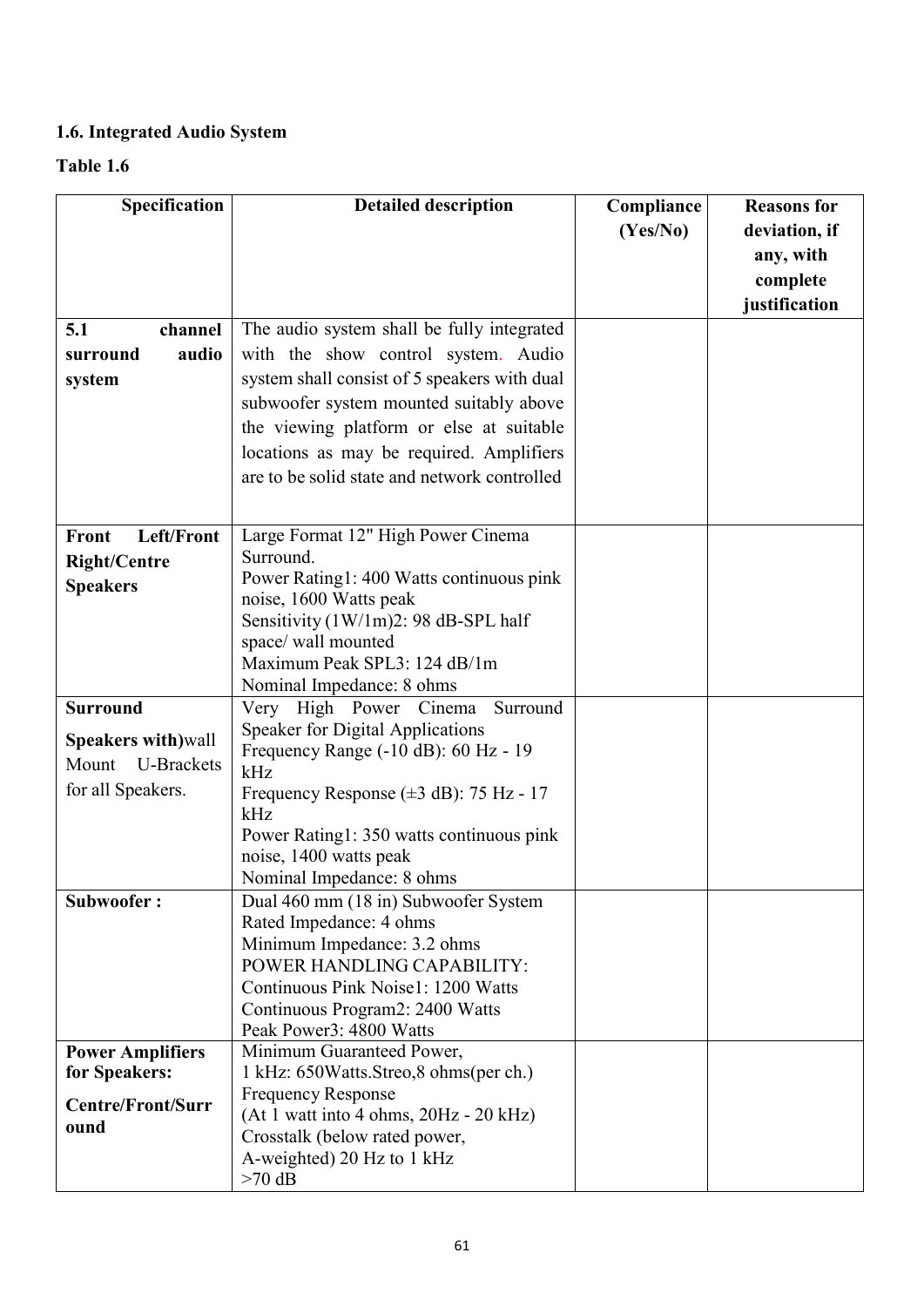| <b>Power Amplifiers</b> | Minimum Guaranteed Power, 1 kHz:-          |  |
|-------------------------|--------------------------------------------|--|
|                         |                                            |  |
| for Subwoofer           | 1600 Watts.Bridge-Mono.8 Ohms              |  |
|                         | <b>Frequency Response</b>                  |  |
|                         | (At 1 watt into 4 ohms, 20Hz - 20 kHz)     |  |
|                         | Crosstalk (below rated power, A-           |  |
|                         | weighted)                                  |  |
|                         | $20$ Hz to 1 kHz                           |  |
|                         | $>70$ dB                                   |  |
|                         | Input Impedance (nominal) 20 kilo ohms     |  |
|                         | balanced, 10 kilo ohms unbalanced          |  |
| <b>Audio Mixer</b>      | 16-input channel                           |  |
|                         | 25-bus digital mixing                      |  |
|                         | 8 XLR outputs plus 6 additional line       |  |
|                         | in/outputs                                 |  |
|                         | 16 x 16 channel USB 2.0 audio interface    |  |
|                         | <b>Motorised Faders</b>                    |  |
| <b>Microphones</b>      | The audio system should be integrated with |  |
|                         | microphones (2 numbers or more). It is to  |  |
|                         | be mounted in the console area and 2 or    |  |
|                         | more numbers wireless collar microphones   |  |
|                         | are to be integrated.                      |  |
|                         |                                            |  |

## 1.7 Online U.P.S system with parallel redundancy

| Specification                                                                                                                                                                  | <b>Detailed description</b>                                                                                                                        | <b>Compliance</b><br>(Yes/No) | <b>Reasons for</b><br>deviation, if<br>any, with<br>complete<br>justification |
|--------------------------------------------------------------------------------------------------------------------------------------------------------------------------------|----------------------------------------------------------------------------------------------------------------------------------------------------|-------------------------------|-------------------------------------------------------------------------------|
| Online U.P.S system (True)<br><b>IGBT</b><br>with<br>parallel<br>30<br>redundancy)<br>with<br>minutes backup time of<br>$brand$ :APC,<br>reputed<br><b>Emersion or Numeric</b> | Please provide specifications of the<br>U.P.S system including make and<br>model.<br>Please include suitable surge protection<br>unit at UPS input |                               |                                                                               |
| Battery bank with suitable<br>rack                                                                                                                                             | specify number of SMF<br>Please<br>batteries with detailed specifications.<br>All batteries supplied must be from<br>same batch of production.     |                               |                                                                               |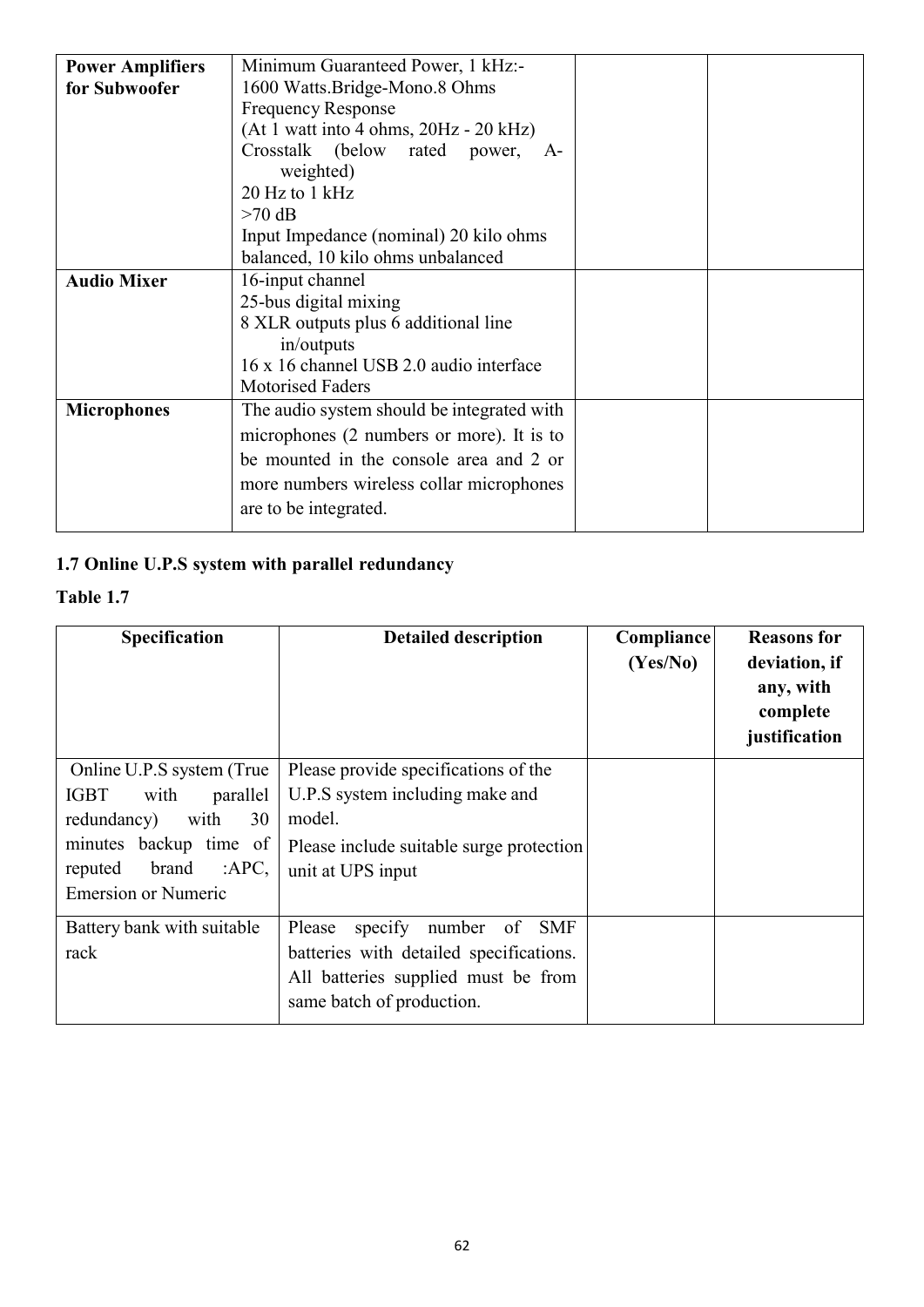| Specification             | <b>Detailed description</b>                                                                                                                                                                                                                                                                                                                                                                                                                                                                                                                                                                              | Compliance<br>(Yes/No) | <b>Reasons for</b><br>deviation, if<br>any, with<br>complete<br>justification |
|---------------------------|----------------------------------------------------------------------------------------------------------------------------------------------------------------------------------------------------------------------------------------------------------------------------------------------------------------------------------------------------------------------------------------------------------------------------------------------------------------------------------------------------------------------------------------------------------------------------------------------------------|------------------------|-------------------------------------------------------------------------------|
| Reclining chair           | Tip-up and back push reclined chair<br>1.<br>Center to center20".<br>2.<br>3.<br>ABS molded housing for seat $&$<br>back cushions<br>All sheet metal parts with powder<br>4.<br>coated<br>Arm rest in Polyurethane injection<br>5.<br>moulded.<br>Seat numbering on inner both the<br>6.<br>side of the chair stands with silicon<br>fluorescent thin stickers.<br>Row number for seat along the aisles.<br>7.<br>8.<br>Provision for LED lights on sides<br>along with aisles with the row and<br>the seat numbers display.<br>Noise<br>Reduction<br>9.<br>For<br>Nylon66<br>components on moving parts |                        |                                                                               |
| Frames                    | 15 mm thick high pressure steam pressed<br>hard ply wood for seat<br>and the back out of which the back is of<br>12mm the bent ply.                                                                                                                                                                                                                                                                                                                                                                                                                                                                      |                        |                                                                               |
| Fabric                    | Colour to be approved by NCSM<br>authorities. All fabric that shall be used<br>shall be fire retardant. Test certificates<br>shall be submitted                                                                                                                                                                                                                                                                                                                                                                                                                                                          |                        |                                                                               |
| Spring                    | Spring<br>for tip-up<br>and<br>back push<br>mechanism torsion spring/spring steel<br>IS:44541981 grade III                                                                                                                                                                                                                                                                                                                                                                                                                                                                                               |                        |                                                                               |
| Sheet-metal<br>components | HRCA/CRCA Sheet metal IS:1079 1994<br>a) Side stand 3mm $(+/- 0.2$ mm) thick<br>size: 415 mm( $+/-5$ mm) x345 mm ( $+/-$<br>5mm) both side bottom circular cutting<br>with 140 mm radius.<br>b) 75 mmx25 mm 16g 190 mm length<br>tubular pipe for the leg wielded<br>to the 3 mm plate.<br>c) Flat for base of the stands 280 mm $(+/-)$<br>$2$ mm) length 50 mm(+/-<br>$2 \text{ mm}$ ) x 5 mm ( $+/-0.2 \text{ mm}$ ).<br>d) Mechanism components 2 mm HRCA<br>Back push box 180 mm( $\pm$ /-2 mm)x<br>70 mm $(+/-2$ mm) & height of the box<br>$15 \text{ mm}(+/2 \text{ mm})$ , ear "L"bracket       |                        |                                                                               |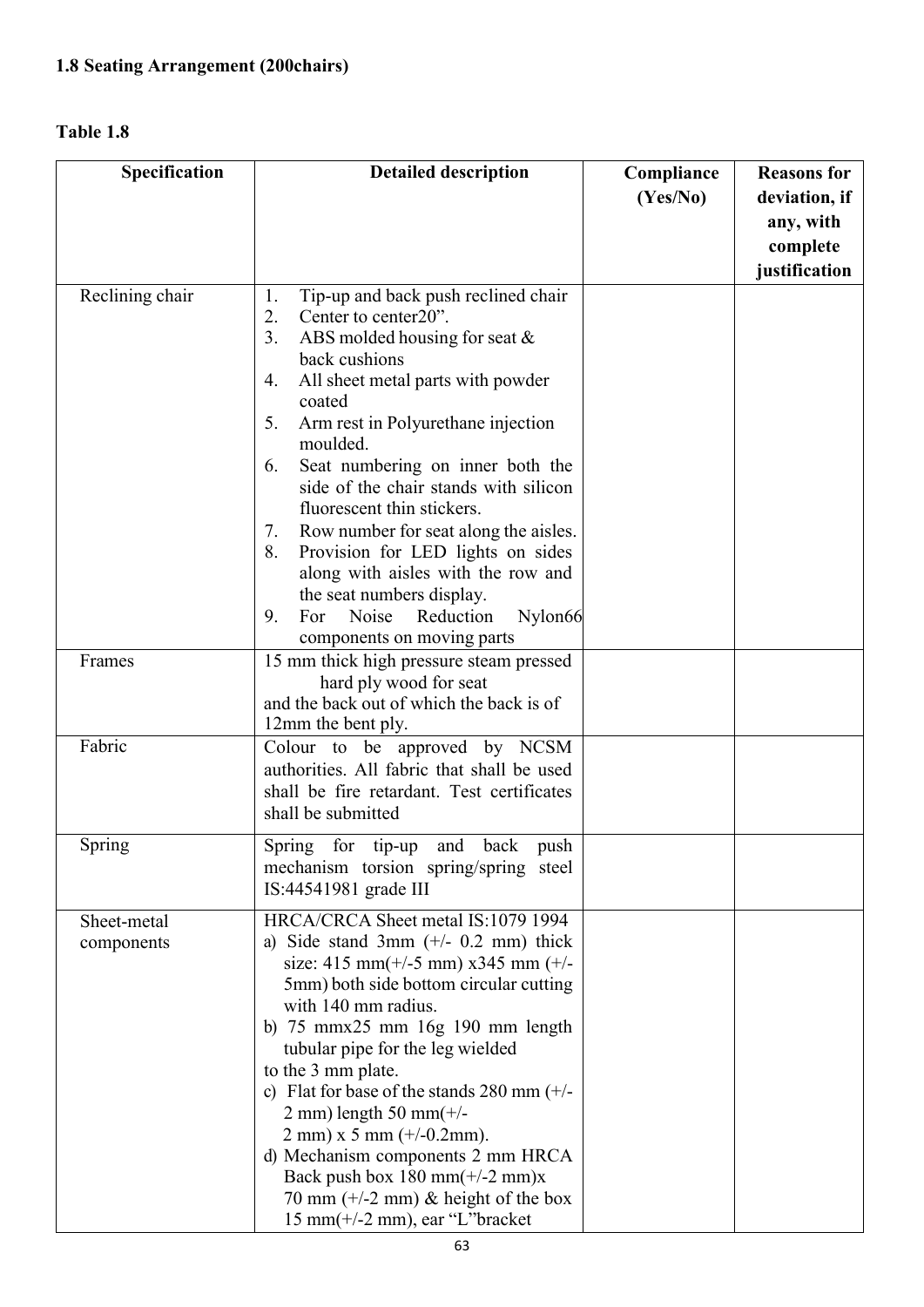|                                  | attached to the box 190 mm $(+/-2$ mm)<br>x 135 mm $(+/-2$ mm). With two slot<br>holes for fixing the back. Tip-up box<br>$180 \text{ mm } (+/-2 \text{ mm}) \times 70 \text{ mm } (+/-2 \text{ mm})$<br>& height of the box $15 \text{mm}$ (+/- 2mm),<br>ear "L" bracket attached to the box<br>$95 \text{mm}$ (+/-2mm) x 125 mm (+/-2mm).<br>With two slot holes to fix the seat. |  |
|----------------------------------|-------------------------------------------------------------------------------------------------------------------------------------------------------------------------------------------------------------------------------------------------------------------------------------------------------------------------------------------------------------------------------------|--|
| Seat and Back cushion<br>housing | ABS moulded vacuum forming out of<br>2mm sheet                                                                                                                                                                                                                                                                                                                                      |  |
| Vinyl Flooring                   | Dark coloured vinyl flooring with<br>minimum 2mm thickness                                                                                                                                                                                                                                                                                                                          |  |

## 1.9 A. LED Cove light

| Specification                                                         | <b>Detailed description</b>                                                                                                                                                                                                                                                                                                                                      | Complian       | <b>Reasons for</b>                                      |
|-----------------------------------------------------------------------|------------------------------------------------------------------------------------------------------------------------------------------------------------------------------------------------------------------------------------------------------------------------------------------------------------------------------------------------------------------|----------------|---------------------------------------------------------|
|                                                                       |                                                                                                                                                                                                                                                                                                                                                                  | ce<br>(Yes/No) | deviation, if<br>any, with<br>complete<br>justification |
| Cove Light                                                            | Beam Angle 120° x 120°<br>Lumens 16<br>LED Channels Red / Green / Blue<br>Mixing Distance $2$ in $(51$ mm) to<br>uniform light<br>Tablet or Smartphone operation with wifi<br>connectivity                                                                                                                                                                       |                |                                                         |
| Design                                                                | 360° Layout in Aluminium Cove Trough<br>aesthetical<br>indirect<br>lighting<br>in<br>arrangement. Ample amount of LED<br>Modules to be provided to avoid dark<br>zones.<br>Provision for software programmability<br>of different modes and colour effects<br>along with programmable hardware<br>presets.                                                       |                |                                                         |
| Foot lighting, Exit<br>signage<br>and<br>Exit<br>Emergency<br>signage | Foot Lighting: The lighting effect<br>should be created using a fibre optic<br>rod that is end-illuminated with high<br>intensity LEDs with 50,000 hourlife<br>expectancy.<br>The unit should flush with 6mm<br>Carpet<br><b>Entry &amp; Exit Ramps Lighting: LED</b><br>wall light should provide 2.2 lux at<br>1.9m distance when mounted300mm<br>above floor. |                |                                                         |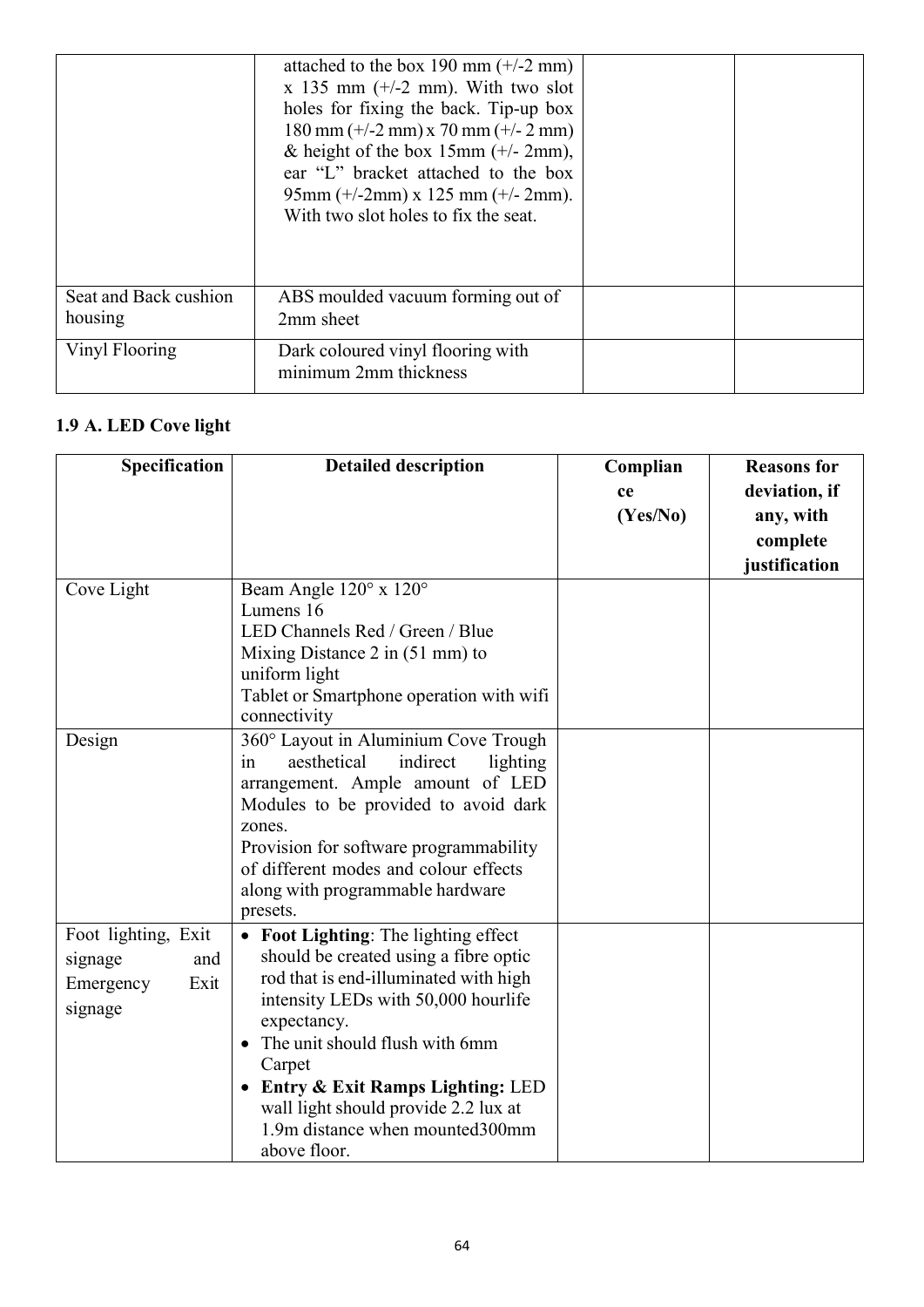| <b>Seat Row Indicators: Seat row</b><br>indicators should be installed to<br>identify the location of seating rows,<br>to provide illumination for guidance |  |
|-------------------------------------------------------------------------------------------------------------------------------------------------------------|--|
| (e.g. by emergency exits) or to<br>illuminate the floor for safe<br>movement in full dome theatre when<br>the main lighting is dimmed.                      |  |

## 1.9 B. Active 3D spectacles with storage and sterilization (700 active 3D spectacles)

| Specification           | <b>Detailed description</b>                                | Compliance<br>(Yes/No) | <b>Reasons for</b><br>deviation, if<br>any, with<br>complete<br>justification |
|-------------------------|------------------------------------------------------------|------------------------|-------------------------------------------------------------------------------|
| Active 3D               | For high-quality images preserved at all                   |                        |                                                                               |
| spectacles              | seating positions                                          |                        |                                                                               |
|                         | Automatic power-off function saves energy                  |                        |                                                                               |
|                         | Bright images and natural colours                          |                        |                                                                               |
|                         | (RF)<br>Automatic<br>radio<br>frequency<br>upto 50m range) |                        |                                                                               |
|                         | synchronization, wide reception angle.                     |                        |                                                                               |
|                         | Contactless charging cabinet for charging                  |                        |                                                                               |
|                         | 300<br>minimum<br>3D<br>active<br>glasses,                 |                        |                                                                               |
|                         | simultaneously from single switch must be                  |                        |                                                                               |
|                         | provided.                                                  |                        |                                                                               |
| <b>UV</b> Sterilization | UV sterilization for suitable for sterilization of         |                        |                                                                               |
|                         | 3D spectacles working with AC 230 V.                       |                        |                                                                               |

## 1.9C Free Full dome planetary as well as Astronomy Sky Shows in English

| Specification                                                                         | Detailed description                                                                                                        | Compliance<br>(Yes/No) | <b>Reasons for</b><br>deviation, if any<br>with complete<br>justification |
|---------------------------------------------------------------------------------------|-----------------------------------------------------------------------------------------------------------------------------|------------------------|---------------------------------------------------------------------------|
| Complete Full<br>dome Planetarium<br>as well as<br>Astronomy Sky<br>Shows in English. | At least 08 Free shows available in house or<br>international<br>producers<br>like<br>from<br>NASA/ESO/ESA etc. in English. |                        |                                                                           |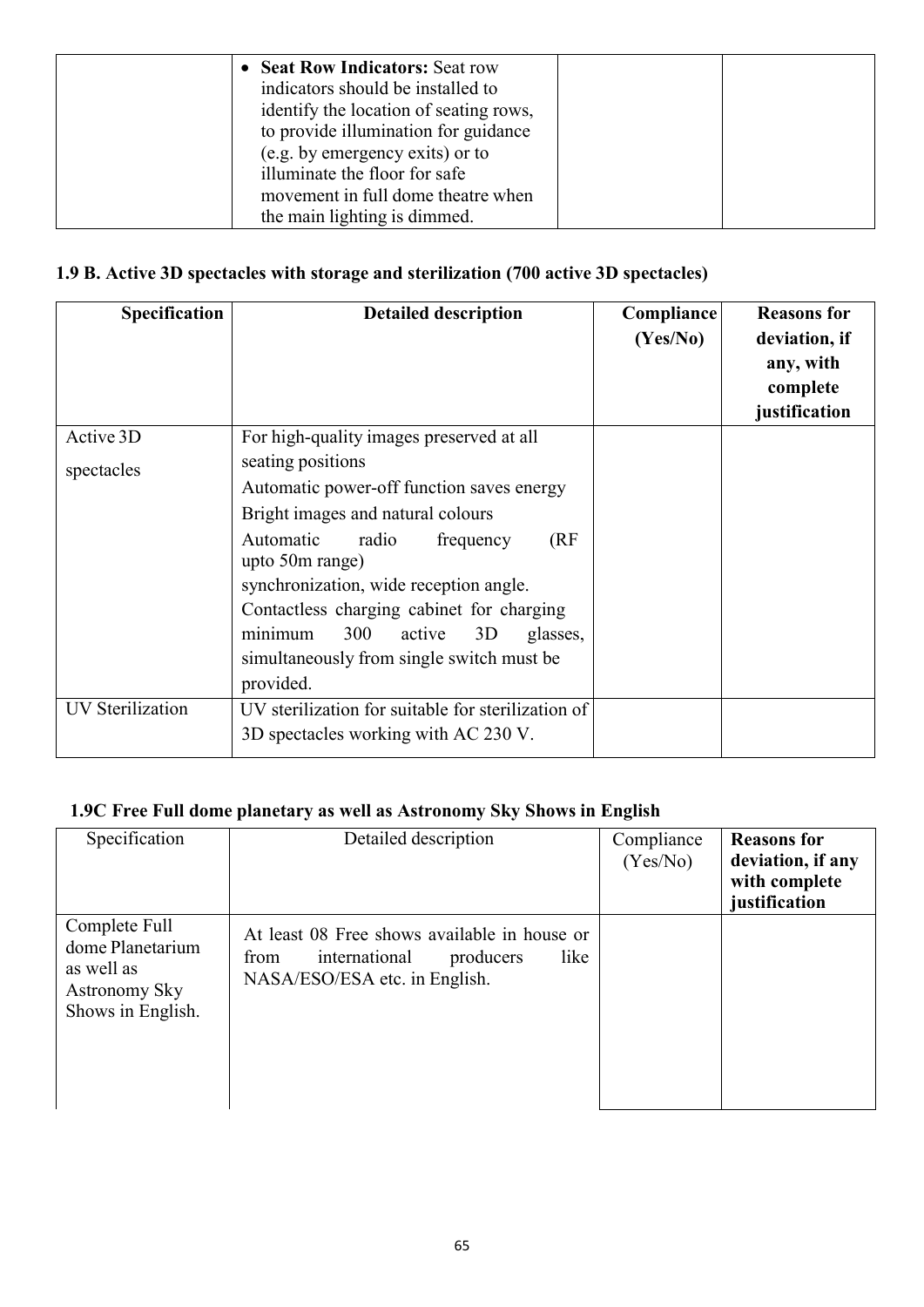## 2.0 Brochures & Complete

## Specifications Table 2.0

| Detailed description                                                                                                                                                                                                                                                                                                                                                                                                           | Compliance<br>(Yes/No) | <b>Reasons for</b><br>deviation, if any |
|--------------------------------------------------------------------------------------------------------------------------------------------------------------------------------------------------------------------------------------------------------------------------------------------------------------------------------------------------------------------------------------------------------------------------------|------------------------|-----------------------------------------|
| Brochures and specifications for Projectors, Lenses, Mounts,<br>Blending and Geometric Correction Units, Display Management<br>System, etc.                                                                                                                                                                                                                                                                                    |                        |                                         |
| Brochures and specifications for Image generator servers interactive<br>Planetarium software, Fulldome configuration & playback system and<br>projection systems.                                                                                                                                                                                                                                                              |                        |                                         |
| Brochures and specifications for Show Control System.                                                                                                                                                                                                                                                                                                                                                                          |                        |                                         |
| Brochures and specifications for Calibration and related instruments<br>and software.                                                                                                                                                                                                                                                                                                                                          |                        |                                         |
| Brochures and specifications for Software Elements along with<br>licensing details.                                                                                                                                                                                                                                                                                                                                            |                        |                                         |
| Brochures and specifications for Audio systems.                                                                                                                                                                                                                                                                                                                                                                                |                        |                                         |
| Brochures and specifications for UPS system with 30 minutes backup.                                                                                                                                                                                                                                                                                                                                                            |                        |                                         |
| Engineering drawing (plan, elevation and sectional views wherever<br>necessary for viewer's gallery and image servers room in pdf and<br>AutoCAD file format), complete solution diagram, connectivity<br>diagram, system deployment and foot print detail, electrical power<br>requirement and location marked diagram/drawings, system cooling<br>requirement (in BTU) with proper layout drawings.                          |                        |                                         |
| Detailed write-up and specific system solution document explaining<br>the integrated working of offered solution with the hardware and<br>software describing various technical, interface and performance<br>aspects, wiring / network diagram of the proposed solution. This has to<br>explain how the proposed design or solution meets the specifications<br>and overall requirements as mentioned in the tender document. |                        |                                         |
| Schematic diagram and broad material specifications of the structure<br>for mounting the projector array showing suggested location of the<br>projectors including arrangement for accessibility to the projectors for<br>maintenance.                                                                                                                                                                                         |                        |                                         |
| Details and product catalogues of acoustic treatment of inner surface of<br>concrete dome and acoustic paneling below the aluminium dome inside<br>the theatre proposed and with relevant drawings, material specifications<br>etc.                                                                                                                                                                                            |                        |                                         |
| Details and product catalogues of LED Cove light, exit signage and<br>emergency exit signage                                                                                                                                                                                                                                                                                                                                   |                        |                                         |
| Details regarding source of content development for planetarium shows<br>using datasets/library of 3D models/cloud assets.                                                                                                                                                                                                                                                                                                     |                        |                                         |
| Details and product catalogues of 3D spectacles, storage, charging units<br>and sterilization equipment.                                                                                                                                                                                                                                                                                                                       |                        |                                         |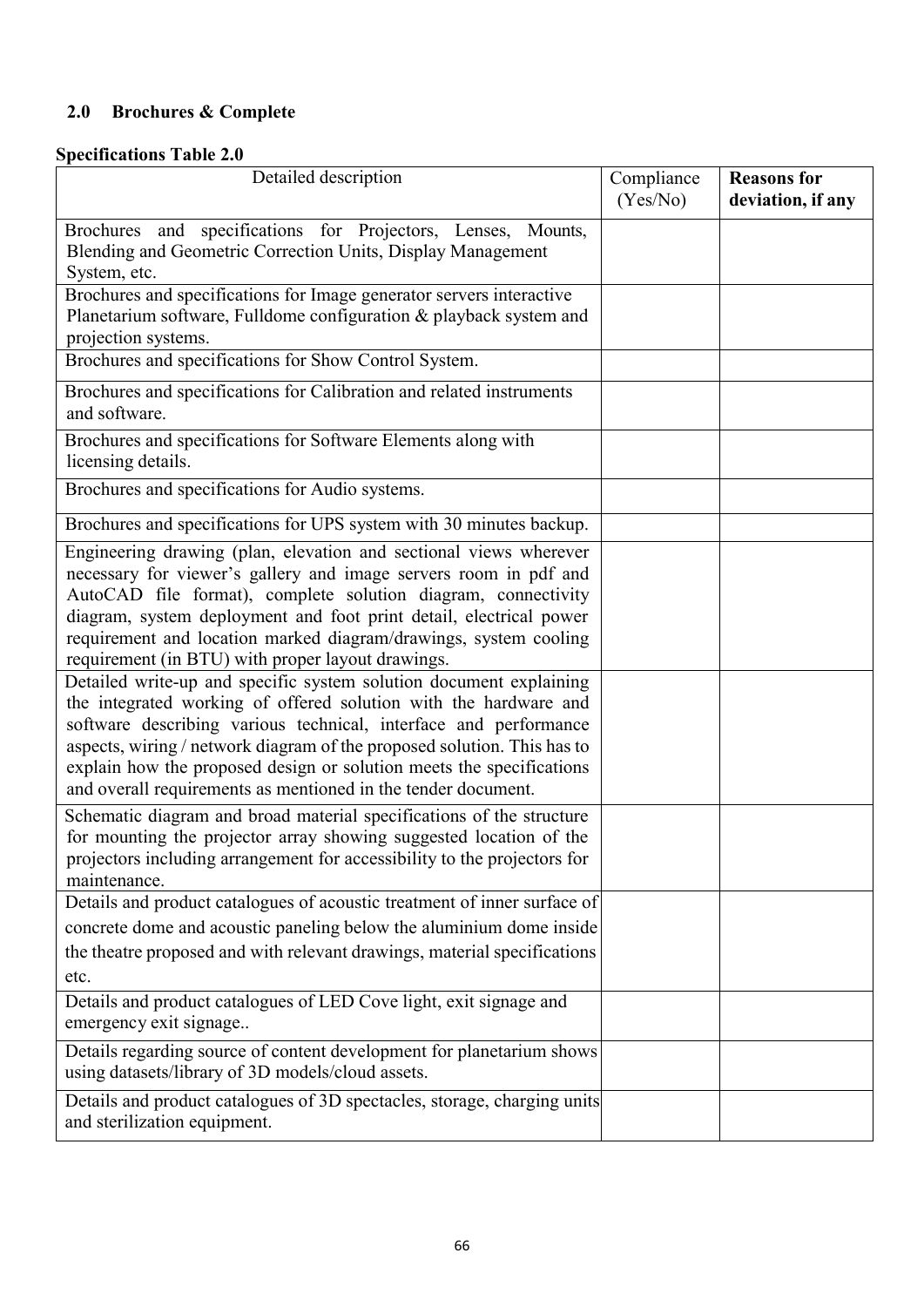## 3.0 Delivery Schedule

| Time Schedule                                                                                                                        | Compliance<br>(Yes/No) | <b>Reasons</b> for<br>deviation, if<br>any with<br>complete<br>justification |
|--------------------------------------------------------------------------------------------------------------------------------------|------------------------|------------------------------------------------------------------------------|
| The entire work shall be completed within 15 (Fifteen) months from<br>the date of placement of order or opening of Letter of Credit. |                        |                                                                              |

## 4.0 Warranty and AMC:

| Description                                                                                                              | Compliance<br>(Yes/No) | <b>Reasons for</b><br>deviation, if<br>any with<br>complete<br>justification |
|--------------------------------------------------------------------------------------------------------------------------|------------------------|------------------------------------------------------------------------------|
| The Onsite comprehensive Warranty period is for five years from the<br>date of issue of acceptance certificate by NCSM   |                        |                                                                              |
| The comprehensive annual maintenance contract will be for a period<br>of two years, after expiry of the warranty period. |                        |                                                                              |

## 5.0 Operation of 2D/3D Fulldome planetarium and film shows:

| Description                                                                                                                                                                                                                                                                                                                                                                         | Compliance<br>(Yes/No) | <b>Reasons for</b><br>deviation, if<br>any with<br>complete<br>justification |
|-------------------------------------------------------------------------------------------------------------------------------------------------------------------------------------------------------------------------------------------------------------------------------------------------------------------------------------------------------------------------------------|------------------------|------------------------------------------------------------------------------|
| Operation of full dome shows from $11:00$ a.m to 7:00 p.m for the<br>visitors of IGSCP, Patna. This timing may vary during the peak<br>season. The show shall remain operational for 364 days in a year (and<br>365 days in a leap year). Sterilization, cleaning and distribution of<br>Active 3D spectacles to the visitors shall be under the scope of the<br>successful bidder. |                        |                                                                              |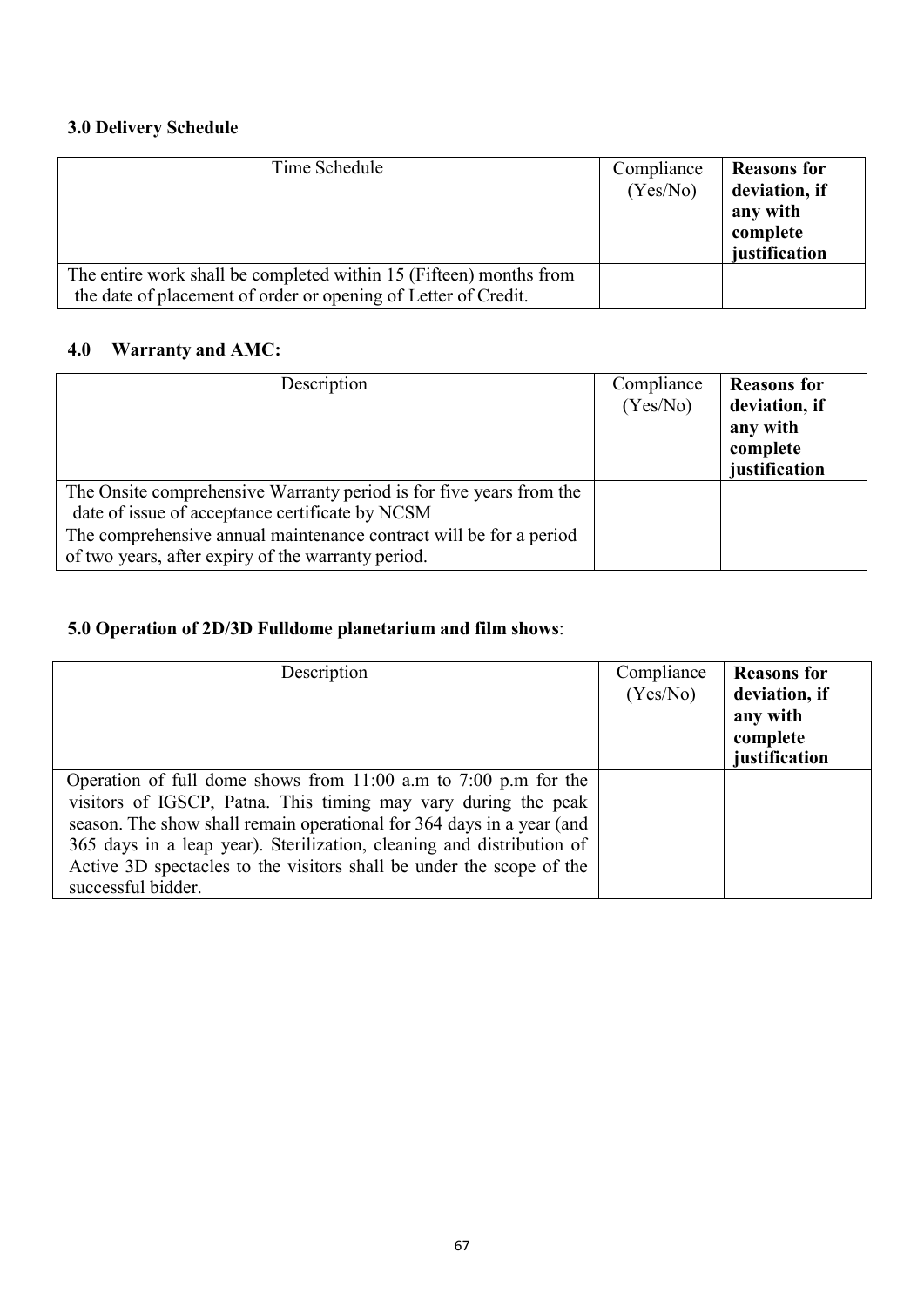#### Past Experience in supply, installation, testing and commissioning for an integrated functional full dome digital 2D and Active 3D immersive projection system.

| S. No Name of     | Cost of the | Name of    | Phone of Starting |         | Completion | Details/ |
|-------------------|-------------|------------|-------------------|---------|------------|----------|
| the project Order |             | the Client | Contact           | Date of | Date of    | Scope of |
|                   | awarded in  |            | Person            | Project | Project    | work     |
|                   | $INR(*)$    |            | of Client         |         |            |          |
|                   |             |            |                   |         |            |          |
|                   |             |            |                   |         |            |          |
|                   |             |            |                   |         |            |          |
|                   |             |            |                   |         |            |          |
|                   |             |            |                   |         |            |          |
|                   |             |            |                   |         |            |          |
|                   |             |            |                   |         |            |          |
|                   |             |            |                   |         |            |          |
|                   |             |            |                   |         |            |          |
|                   |             |            |                   |         |            |          |
|                   |             |            |                   |         |            |          |

Agency Experience (Limited Company/Corporation/Agency/Consortium/JV Projects)

Note : In case order is awarded in foreign currency then conversion rate on the date of placement of order may be taken for converting in INR value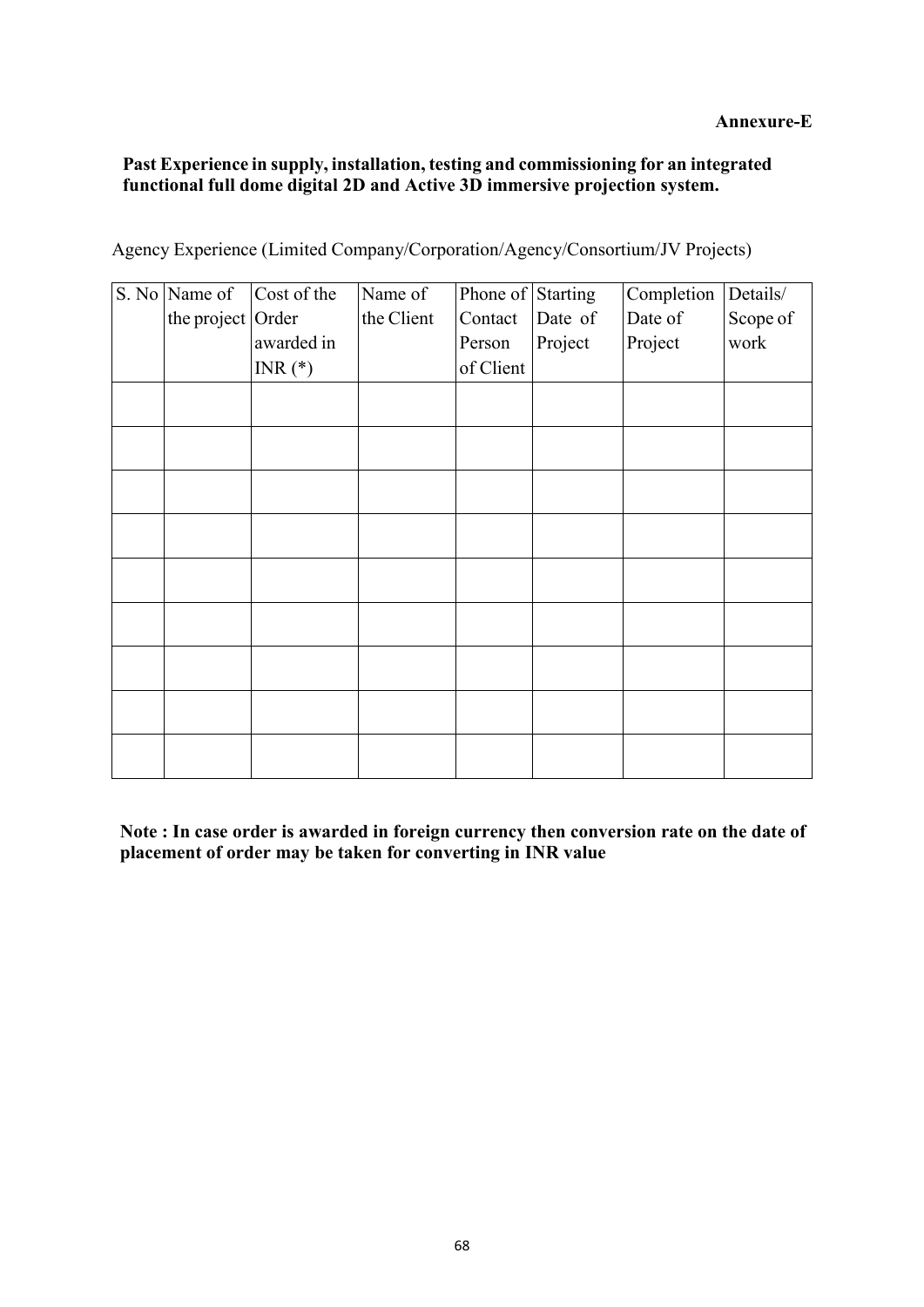# FORMAT FOR ANNUAL TURNOVER AS PER THE AUDITED ACCOUNTS TOWARDS THE QUALIFYING EXPERIENCE

| S. No. | Financial Year | Turnover in Indian Rupees(INR) |
|--------|----------------|--------------------------------|
|        | 2018-19        |                                |
| 2.     | 2019-20        |                                |
|        | 2020-21        |                                |

(In case of Consortium, the Turnover of only lead partner needs to be mentioned)

(Signature of Authorised Signatory)

This is to certify that the above information has been examined by us on the basis of relevant documents; books of accounts & other relevant information and the information submitted above is as per record and as per details annexed.

Signature, Address, Seal & Membership No of Chartered Accountant.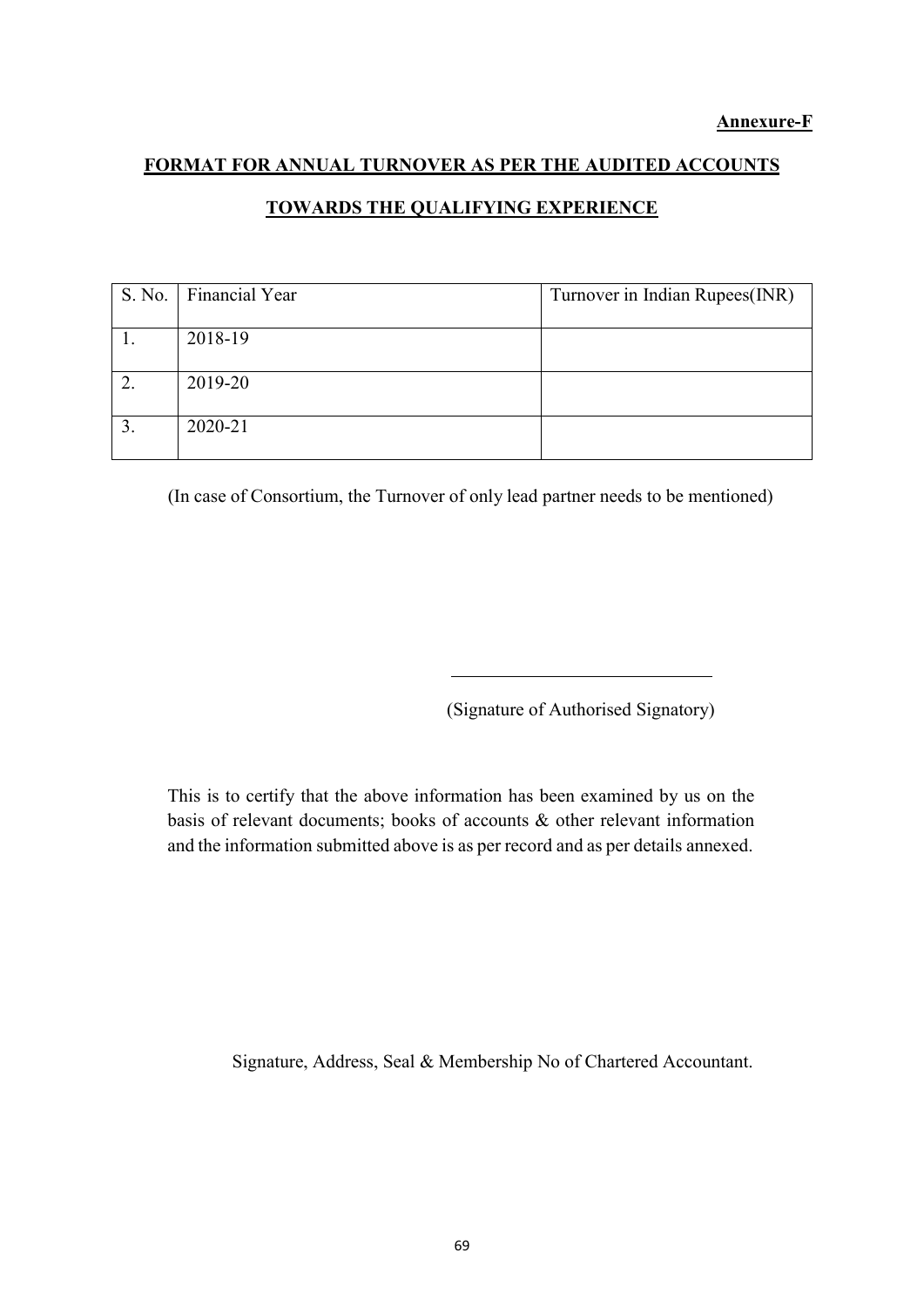#### PROFORMA FOR ISSUING "UNDERTAKING BY ORIGINAL SYSTEM INTEGRATOR" (To be submitted in OEM's Letterhead)

Dated:

To The National Council of Science Museums, Block-GN, Sector-V, Bidhannagar, Kolkata : 700 091.

Dear Sir,

We, hereby state that the product offered vide this tender by our authorized agent, M/s. and to be supplied if found suitable and selected shall be our

original equipment and is to be deemed as if the supply has been made by us directly.

Accordingly, we stand by all the terms, conditions and stipulations as defined in tender XXXXXX of National Council of Science Museums.

We also undertake to directly make good of any shortcomings either in product quality and/or in services which my/our authorized agent may fail to fulfill as a part of his obligations under the terms & conditions of this tender.

Thanking you,

Yours faithfully,

(Authorised Signatory with Seal).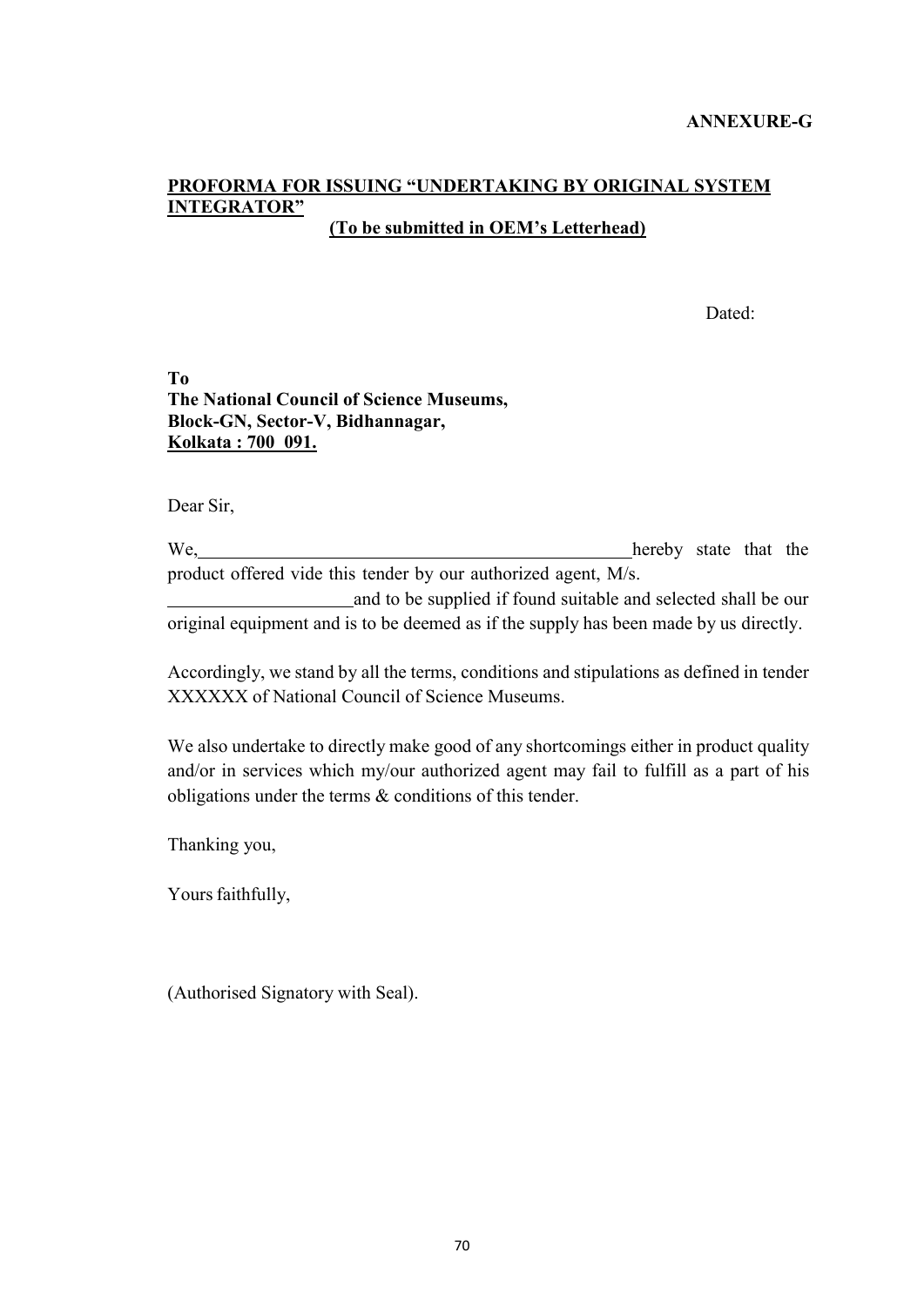(Not to be quoted here, to be quored in separate cost break up sheet and uploaded as part of Cover II)

#### ANNEXURE – H

### PART A:

| S.           | <b>Description</b>                  | <b>Quantity/Unit</b> | Rate | <b>Amount</b> | Applicable   | <b>Total</b>  |
|--------------|-------------------------------------|----------------------|------|---------------|--------------|---------------|
| No.          |                                     | cost as may          |      |               | <b>Taxes</b> | <b>Amount</b> |
|              |                                     | be applicable        |      |               | (with break- |               |
|              |                                     |                      |      |               | up)          |               |
| $\mathbf{1}$ | <b>Dismantling and</b><br>a)        |                      |      |               |              |               |
|              | stacking<br>of                      |                      |      |               |              |               |
|              | existing                            |                      |      |               |              |               |
|              | planetarium                         |                      |      |               |              |               |
|              | equipment,                          |                      |      |               |              |               |
|              | Dome chairs and                     |                      |      |               |              |               |
|              | carpet etc. (to be<br>quoted in INR |                      |      |               |              |               |
|              | only)                               |                      |      |               |              |               |
|              |                                     |                      |      |               |              |               |
|              | b) Re-assembling                    |                      |      |               |              |               |
|              | installation<br>and                 |                      |      |               |              |               |
|              | of GM-II of GOTO<br>Japan           |                      |      |               |              |               |
|              | Inc.,<br>planetarium                |                      |      |               |              |               |
|              | within<br><b>IGSC</b>               |                      |      |               |              |               |
|              | Planetarium for                     |                      |      |               |              |               |
|              | display purpose.                    |                      |      |               |              |               |
|              | (to be quoted in                    |                      |      |               |              |               |
|              | <b>INR</b> only)                    |                      |      |               |              |               |
| 2.           | <b>Supply</b><br>and                |                      |      |               |              |               |
|              | installation<br>of                  |                      |      |               |              |               |
|              | Projection<br>Dome                  |                      |      |               |              |               |
|              | Screen including all                |                      |      |               |              |               |
|              | associated structures               |                      |      |               |              |               |
|              | and including cost of               |                      |      |               |              |               |
|              | scaffolding,<br>labour              |                      |      |               |              |               |
| $\mathbf{3}$ | etc.<br><b>Acoustic paneling</b>    |                      |      |               |              |               |
|              | below the dome                      |                      |      |               |              |               |
|              | screen (to be quoted                |                      |      |               |              |               |
|              | in INR only)                        |                      |      |               |              |               |
| 4.           | Supply, installation,               |                      |      |               |              |               |
|              | testing and                         |                      |      |               |              |               |
|              | commissioning                       |                      |      |               |              |               |
|              | (SITC) of Projector                 |                      |      |               |              |               |
|              | Array with                          |                      |      |               |              |               |
|              | geometric correction                |                      |      |               |              |               |
|              | and image blending                  |                      |      |               |              |               |
|              | for seamless                        |                      |      |               |              |               |
|              | projection.                         |                      |      |               |              |               |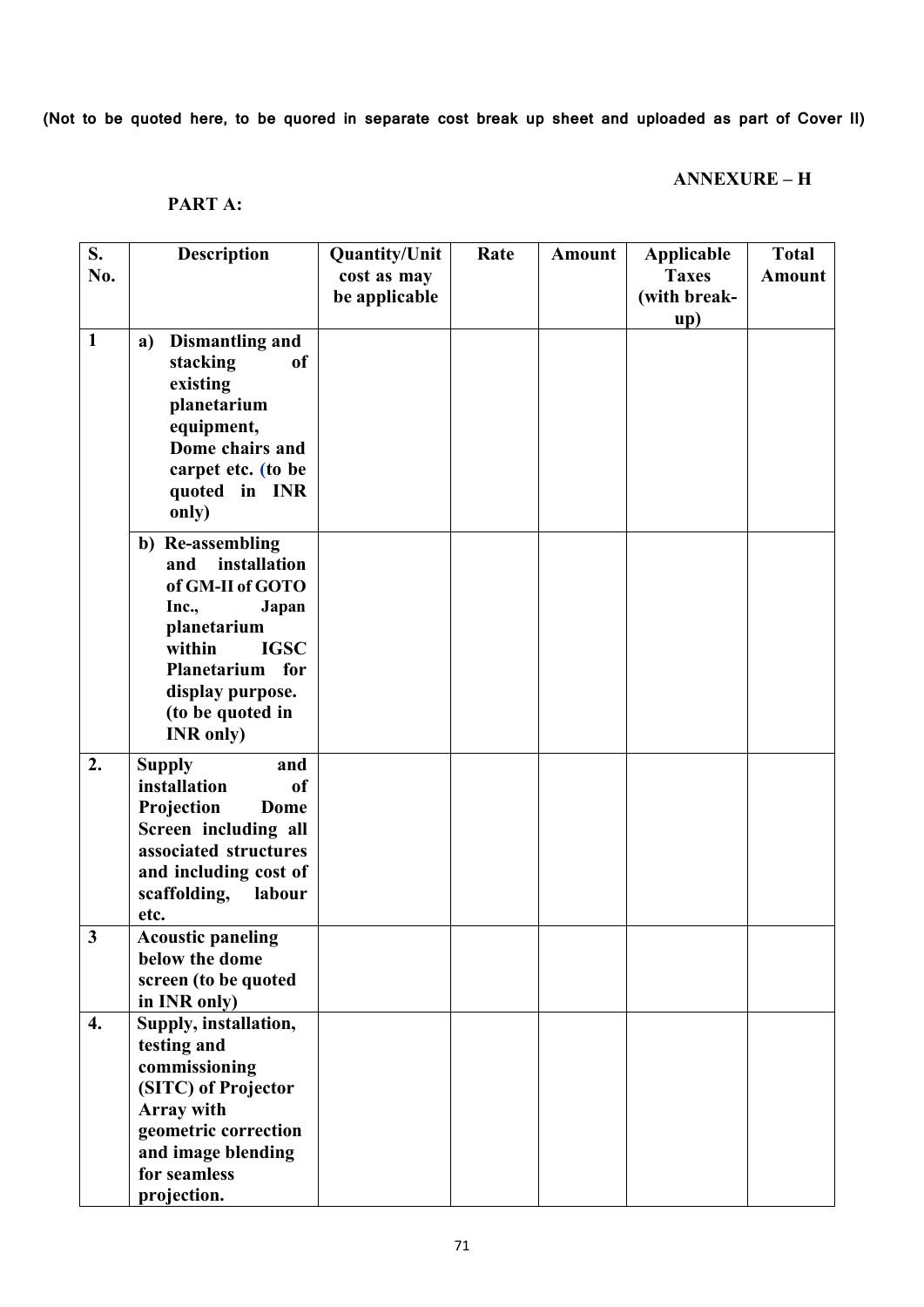| 5.  | <b>SITC</b> of Image          |  |  |  |
|-----|-------------------------------|--|--|--|
|     | <b>Generator Server</b>       |  |  |  |
|     | networked with                |  |  |  |
|     | Image generator               |  |  |  |
|     | workstations.                 |  |  |  |
| 6.  | <b>SITC</b> of Interactive    |  |  |  |
|     | planetarium and               |  |  |  |
|     | <b>Fulldome</b>               |  |  |  |
|     | configurator and              |  |  |  |
|     | playback software             |  |  |  |
| 7.  | <b>SITC of Show</b>           |  |  |  |
|     | control system                |  |  |  |
| 8.  | <b>SITC</b> of Automatic      |  |  |  |
|     | <b>Calibration and</b>        |  |  |  |
|     | alignment system              |  |  |  |
| 9.  | <b>SITC</b> of Integrated     |  |  |  |
|     | 5.1 surround sound            |  |  |  |
|     | system (to be quoted          |  |  |  |
|     | in INR only)                  |  |  |  |
| 10. | <b>SITC of U.P.S</b>          |  |  |  |
|     | system with parallel          |  |  |  |
|     | redundancy with 30            |  |  |  |
|     | minute backup                 |  |  |  |
|     | including electrical          |  |  |  |
|     | panel for                     |  |  |  |
|     | distribution of power         |  |  |  |
|     | to the installed              |  |  |  |
|     | equipment. (to be             |  |  |  |
|     | quoted in INR only)           |  |  |  |
| 11. | <b>Seating Arrangement</b>    |  |  |  |
|     | Supply,<br>a)                 |  |  |  |
|     | fabrication<br>and            |  |  |  |
|     | installation<br><sub>of</sub> |  |  |  |
|     | tubular<br>structure          |  |  |  |
|     | seating<br>for<br>new         |  |  |  |
|     | layout<br>with                |  |  |  |
|     | enhanced leg space            |  |  |  |
|     | covering the<br>and           |  |  |  |
|     | with<br>38<br>structure       |  |  |  |
|     | plywood<br>mm                 |  |  |  |
|     | (marine<br>grade,             |  |  |  |
|     | water proof, termite          |  |  |  |
|     | resistant and fire            |  |  |  |
|     | retardant) with all           |  |  |  |
|     | required<br>fasteners         |  |  |  |
|     | and<br>structural             |  |  |  |
|     | for<br>materials              |  |  |  |
|     | finished<br>complete          |  |  |  |
|     | floor suitable for            |  |  |  |
|     | installation of chairs        |  |  |  |
|     | and laying of carpet.         |  |  |  |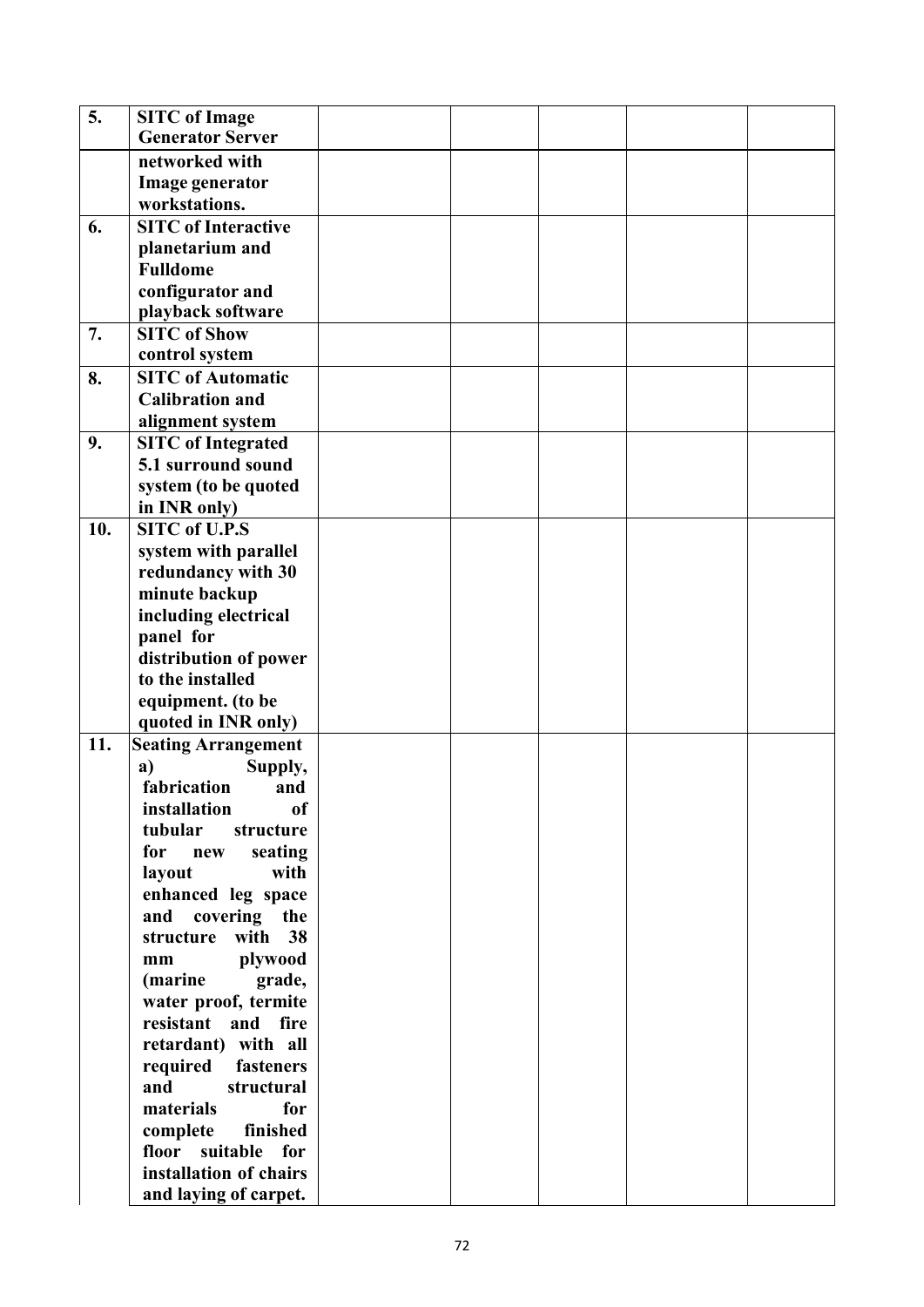|     | (to be quoted in INR<br>only)                                                                                                                                                                |  |  |  |
|-----|----------------------------------------------------------------------------------------------------------------------------------------------------------------------------------------------|--|--|--|
|     | b) Supply<br>and<br>installation of at<br>least 200 chairs<br>as per approved<br>layout.<br>(t <sub>0</sub> )<br>be<br>quoted in INR<br>only)                                                |  |  |  |
| 12. | <b>SITC of LED Cove</b><br>light, staircase<br>lighting, step lights,<br>exit and emergency<br>exit signage etc.                                                                             |  |  |  |
| 13. | <b>Supply of Active 3D</b><br>spectacles (700 nos.)<br>along with supply<br>and installation of<br>storage, contactless<br>charging and UV<br><b>Sterilization</b><br>equipment.             |  |  |  |
| 14. | <b>Training on</b><br><b>FULLDOME</b><br><b>PROJECTION</b><br><b>SYSTEM</b>                                                                                                                  |  |  |  |
| 15. | Any other items of<br>work/equipment etc.<br>not covered above,<br>under Sl. No. 1 to 14<br>but required as per<br>scope of work<br>provided.<br>(add additional rows<br>as may be required) |  |  |  |

## PART B (To be quoted in INR only)

PS: Refer Annexure L for details.

| S.<br>No. | <b>Description of the</b><br>work                 | <b>Quantity/Unit</b><br>cost as may<br>be applicable | Rate | Amount | Applicable<br><b>Taxes</b><br>(with break-<br>up) | <b>Total</b><br><b>Amount</b> |
|-----------|---------------------------------------------------|------------------------------------------------------|------|--------|---------------------------------------------------|-------------------------------|
| 1.        | <b>Dismantling</b><br>work/repairing/rene<br>wing |                                                      |      |        |                                                   |                               |
|           | <b>Setting out of grid</b>                        |                                                      |      |        |                                                   |                               |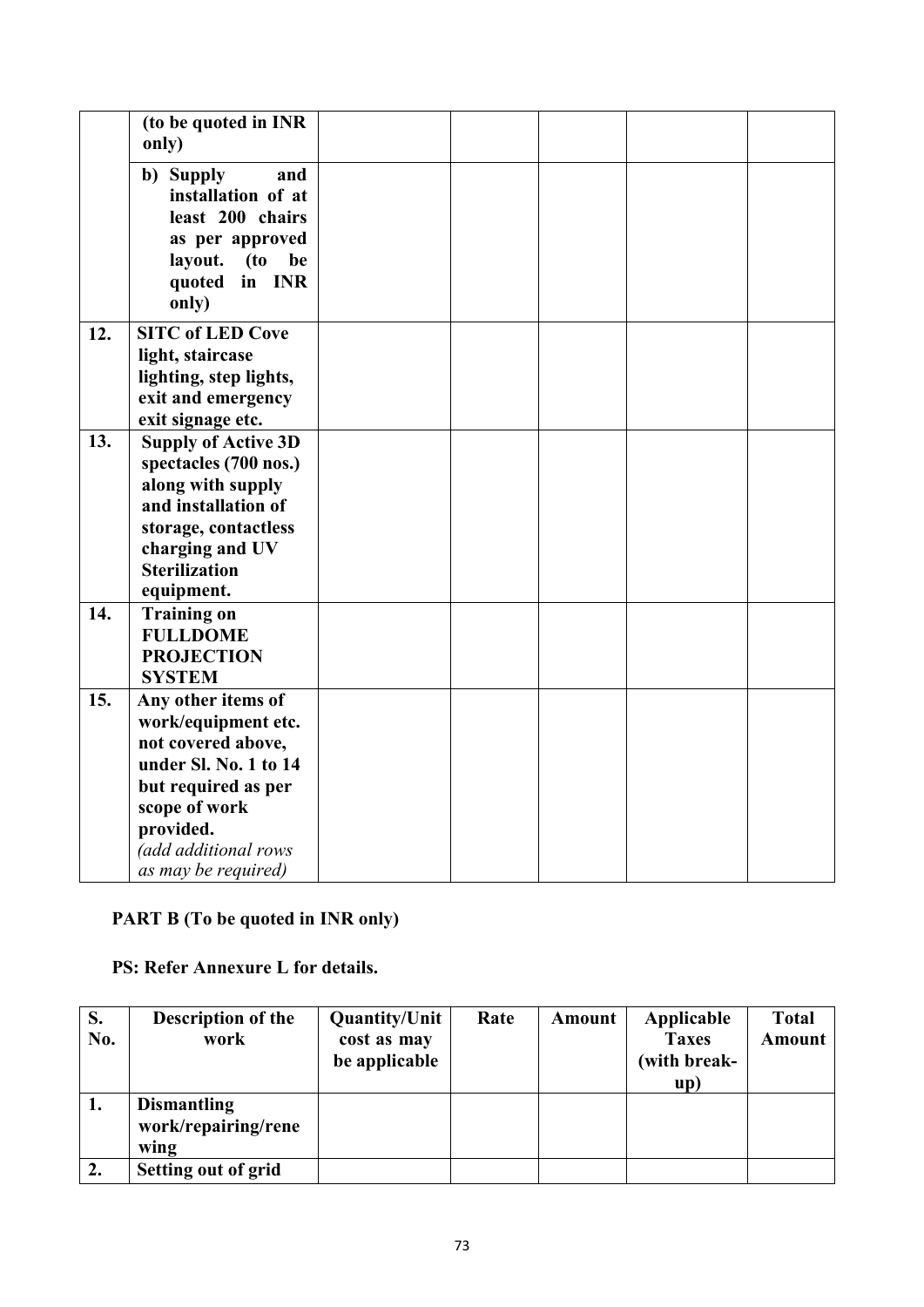|     | lines, main arc lines<br>etc.                                                                                                                                                               |  |  |  |
|-----|---------------------------------------------------------------------------------------------------------------------------------------------------------------------------------------------|--|--|--|
| 3.  | <b>Brick work and</b><br>concrete work                                                                                                                                                      |  |  |  |
| 4.  | Misc. work of AC<br>Return & Light Box                                                                                                                                                      |  |  |  |
| 5.  | <b>Flooring work</b>                                                                                                                                                                        |  |  |  |
| 6.  | Panelling,<br><b>Woodwork &amp; False</b><br>Ceiling                                                                                                                                        |  |  |  |
| 7.  | <b>Painting &amp; Finishing</b><br>work                                                                                                                                                     |  |  |  |
| 8.  | <b>Image Generator</b><br>Room & other work                                                                                                                                                 |  |  |  |
| 9.  | <b>AC &amp; Electrical</b><br>works                                                                                                                                                         |  |  |  |
| 10. | Any other items of<br>work/equipment etc.<br>not covered above,<br>under Sl. No. 1 to 9<br>but required as per<br>scope of work<br>provided.<br>(add additional rows<br>as may be required) |  |  |  |

| Total amount of INR of PART A and PART        | Rs.          |
|-----------------------------------------------|--------------|
| B taken together (to be entered by bidder)    |              |
| Note: The total amount should be tallied with |              |
| column N of Price bid BoQ.                    |              |
|                                               |              |
| Total amount quoted by the bidder in PART     | USD/GBP/EURO |
| A other than INR (to be entered by bidder)    |              |
| Note: The total amount should be tallied with |              |
| column M of Price bid BoQ.                    |              |
|                                               |              |
|                                               |              |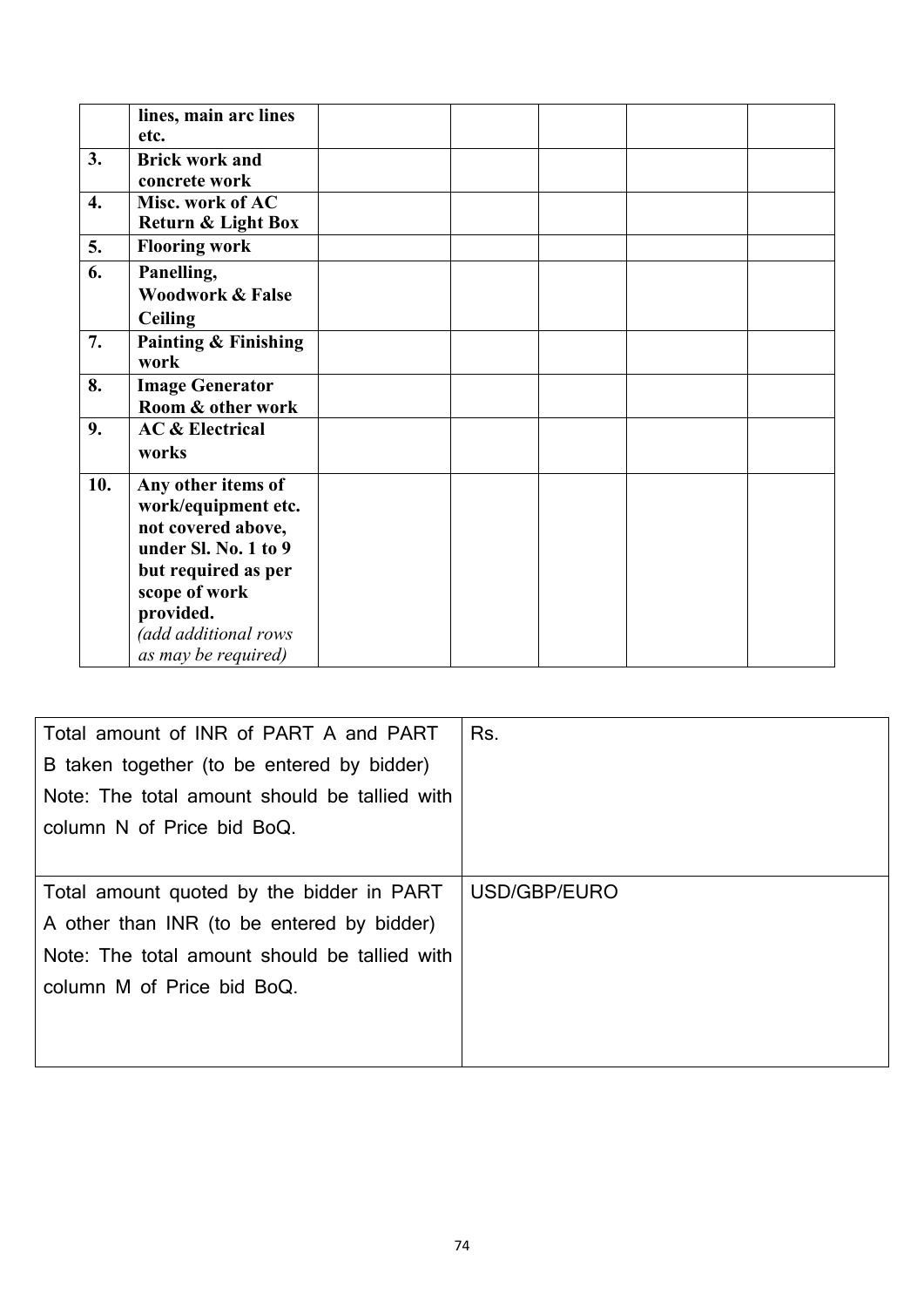#### IMPORTANT NOTES:

1. The bidders shall along with Annexure H (PART A) submit in their letterhead a detailed list of deliverables along with cost break-up of each item, break-up of taxes considered while arriving at the gross value of each item as per the following format:

|  | S. No. Description Base rate   Quantity |               | <b>Total</b> | Details of taxes   Any other   TOTAL |           |  |
|--|-----------------------------------------|---------------|--------------|--------------------------------------|-----------|--|
|  | of item                                 | (INR/USD      | amount       | and duties                           | cost with |  |
|  |                                         | <b>EURO</b> ) |              | included with                        | details   |  |
|  |                                         |               |              | clear break-up                       |           |  |
|  |                                         |               |              | of each tax                          |           |  |
|  |                                         |               |              | considered                           |           |  |
|  |                                         |               |              |                                      |           |  |

- 2. The bidders may note that while arriving at the total cost, NCSM shall consider the total cost of initial installation and subsequent cost of operations and maintenance for a period of seven years to decide on the lowest bidder.
- 3. The bidders shall consider the prevailing tax rates while quoting the rates. However, inthe event of any changes in the statutory taxes and duties, the rates applicable at thetime of payment shall be made by NCSM against submission of supporting documentary evidence.
- 4. The total cost provided in the cost breakup sheet should exactly match with total cost quoted in the financial bid.
- 5. In case there is discrepancy in the cost breakup sheet and the cost quoted in the financial bid, the cost quoted in the financial bid will prevail.

#### 6. Rate/ information of the following items may also be provided

#### (This will not be considered for evaluating the Financial Bid)

| <b>S. No.</b> | <b>Item description</b>                                                                                                                                                                                                                             | License | License<br>fee for one fee for five<br>year lease year lease perpetual | License<br>fee for<br>lease |
|---------------|-----------------------------------------------------------------------------------------------------------------------------------------------------------------------------------------------------------------------------------------------------|---------|------------------------------------------------------------------------|-----------------------------|
| 1.            | List of available 2D/3D Fulldome shows with<br>time duration of each on topics related to<br>science, technology, environment etc. suitable for<br>screening after completion of this facility with<br>charges for yearly/5 yearly/perpetual lease. |         |                                                                        |                             |
|               | a) 2D/3D Fulldome Planetarium shows                                                                                                                                                                                                                 |         |                                                                        |                             |
|               | b) 2D/3D Fulldome shows                                                                                                                                                                                                                             |         |                                                                        |                             |
|               | 2D/3D<br>live<br>format<br>converted<br>Large<br>C)<br>shows (Attach extra sheet if required)                                                                                                                                                       |         |                                                                        |                             |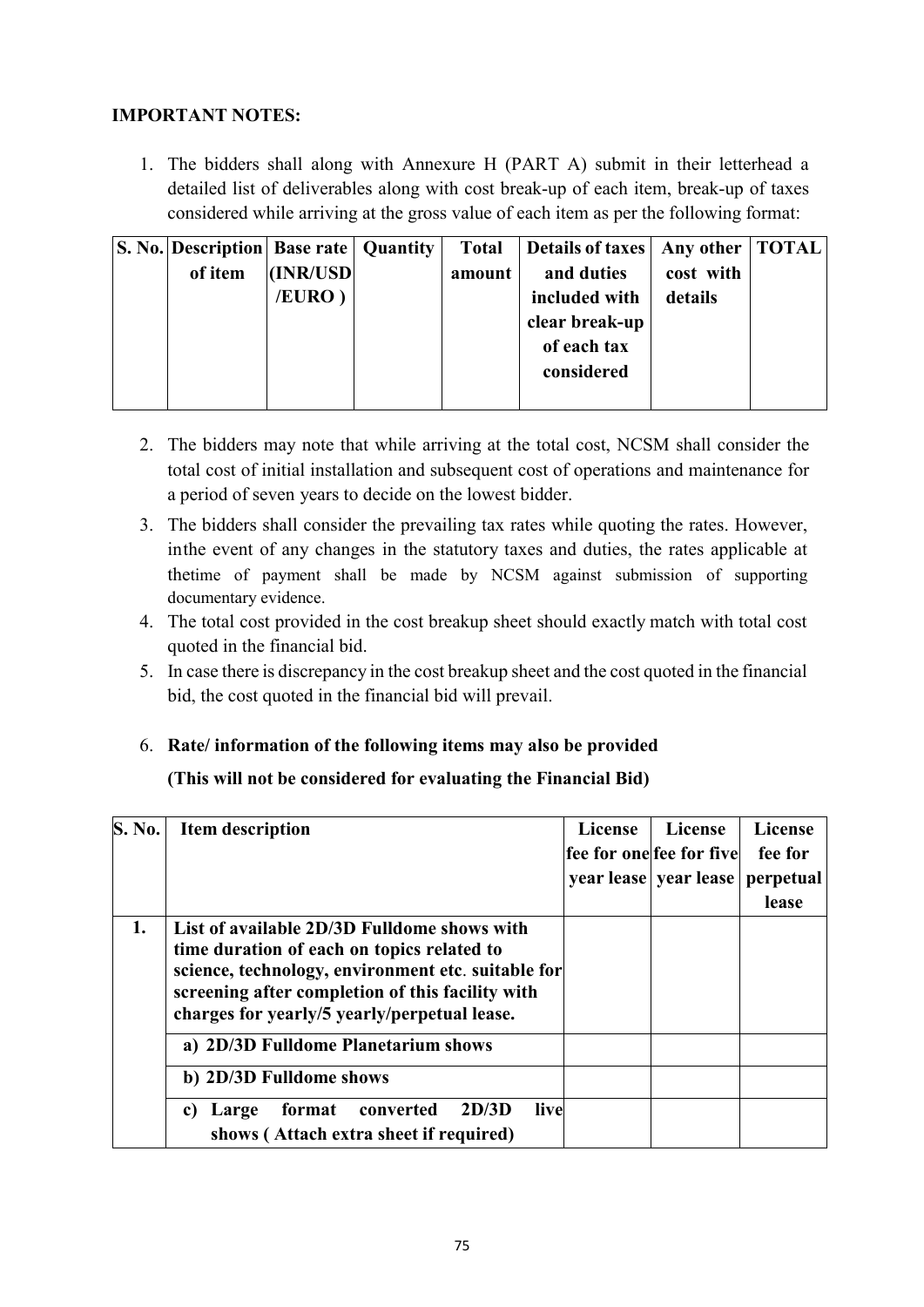| 2. | <b>Shelf-life time of the Digital immersive Fulldome</b> |  |
|----|----------------------------------------------------------|--|
|    | 2D/3D projection system (i.e. up to which period         |  |
|    | technical support as well as spare parts                 |  |
|    | including consumables shall be available with            |  |
|    | the firm).                                               |  |
| 3. | Hindi translation and voice over for the free            |  |
|    | <b>Fulldome planetarium and astronomy shows</b>          |  |
|    | (per show)                                               |  |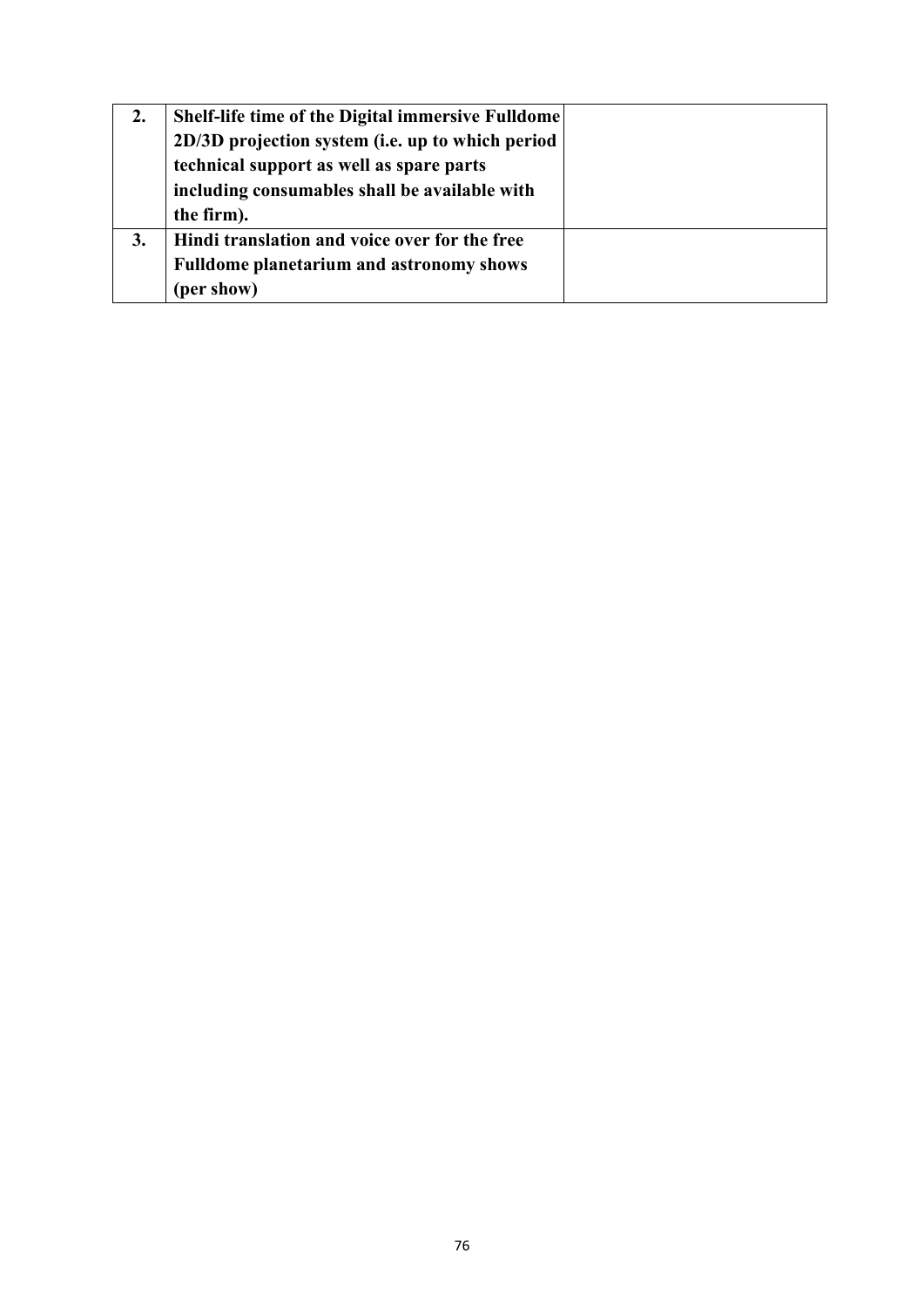#### (Not to be quoted here, to be quored in separate cost break up sheet and uploaded as part of Cover II) Annexure H-1

#### NATIONALCOUNCILOFSCIENCEMUSEUMS (Ministry of Culture,Government of India) SECTOR-V, BLOCK-GN, BIDHANNAGAR,KOLKATA –700 091

|                        | PART A<br>Total operation charges for seven years (To be quoted in INR Only)                                              |                         |          |            |                                |                                                                                      |
|------------------------|---------------------------------------------------------------------------------------------------------------------------|-------------------------|----------|------------|--------------------------------|--------------------------------------------------------------------------------------|
| SI.                    | <b>Particulars</b>                                                                                                        | Year                    | Rate     | <b>GST</b> | <b>GST Amount</b>              | <b>Total Amount</b>                                                                  |
| No.<br>$\overline{01}$ |                                                                                                                           |                         |          | Percentage |                                |                                                                                      |
|                        |                                                                                                                           | 1st Year                |          |            |                                |                                                                                      |
|                        |                                                                                                                           | 2 <sup>nd</sup> Year    |          |            |                                |                                                                                      |
|                        | <b>Total Operation Charges</b><br>during defect liability<br>period(DLP) of 5 years<br>(To be quoted in INR Only)         | 3rd Year                |          |            |                                |                                                                                      |
|                        |                                                                                                                           | 4 <sup>th</sup> Year    |          |            |                                |                                                                                      |
|                        |                                                                                                                           |                         |          |            |                                |                                                                                      |
|                        |                                                                                                                           | $\overline{5^{th}$ Year |          |            |                                |                                                                                      |
| 02                     | <b>Total Operation Charges</b>                                                                                            | 6 <sup>th</sup> Year    |          |            |                                |                                                                                      |
|                        | after defect liability<br>period(DLP) of 5 years                                                                          |                         |          |            |                                |                                                                                      |
|                        | (To be quoted in INR Only)                                                                                                | $7th$ year              |          |            |                                |                                                                                      |
|                        |                                                                                                                           |                         |          |            |                                |                                                                                      |
|                        | The total operating charges for seven years should tally with column AZ of Price Bid<br>provided in separate excel sheet. |                         |          |            | <b>Grand Total(In figures)</b> |                                                                                      |
|                        | <b>PART B</b>                                                                                                             |                         |          |            |                                | Two years Comprehensive Maintenance Charges after Defect Liability Period of 5 Years |
| <b>SI</b>              | <b>Particulars</b>                                                                                                        | Year                    | Quoted   | Rate       | <b>Amount of</b>               | <b>Total Amount</b>                                                                  |
| No.                    |                                                                                                                           |                         | Currency |            | Tax                            | including                                                                            |
|                        |                                                                                                                           |                         |          |            | Component                      | <b>Amount of Tax</b>                                                                 |
|                        |                                                                                                                           |                         |          |            | (if any)                       | Component                                                                            |
| 01                     |                                                                                                                           | 1 <sup>st</sup>         |          |            |                                |                                                                                      |
|                        |                                                                                                                           | Year                    |          |            |                                |                                                                                      |
|                        | Comprehensive<br><b>Maintenance Charges after</b>                                                                         |                         |          |            |                                |                                                                                      |
|                        | defect liability period of 5                                                                                              | 2 <sub>nd</sub>         |          |            |                                |                                                                                      |
|                        | years.                                                                                                                    | Year                    |          |            |                                |                                                                                      |
|                        | (Quoted currency should<br>match with column L of                                                                         |                         |          |            |                                |                                                                                      |
|                        | price bid provided in                                                                                                     |                         |          |            |                                |                                                                                      |
|                        | separate excel sheet.)                                                                                                    |                         |          |            |                                |                                                                                      |
|                        |                                                                                                                           |                         |          |            | <b>Grand Total(in figures)</b> |                                                                                      |
|                        | The Total Comprehensive Maintenance Charges after defect liability period of 5                                            |                         |          |            |                                |                                                                                      |
|                        | years should tally with column M of price bid provided in separate excel sheet.                                           |                         |          |            |                                |                                                                                      |
|                        |                                                                                                                           |                         |          |            |                                |                                                                                      |

#### Cost Break Up Sheet

Dated……………..

Official Seal Signature of the Tenderer/Constituted Attorney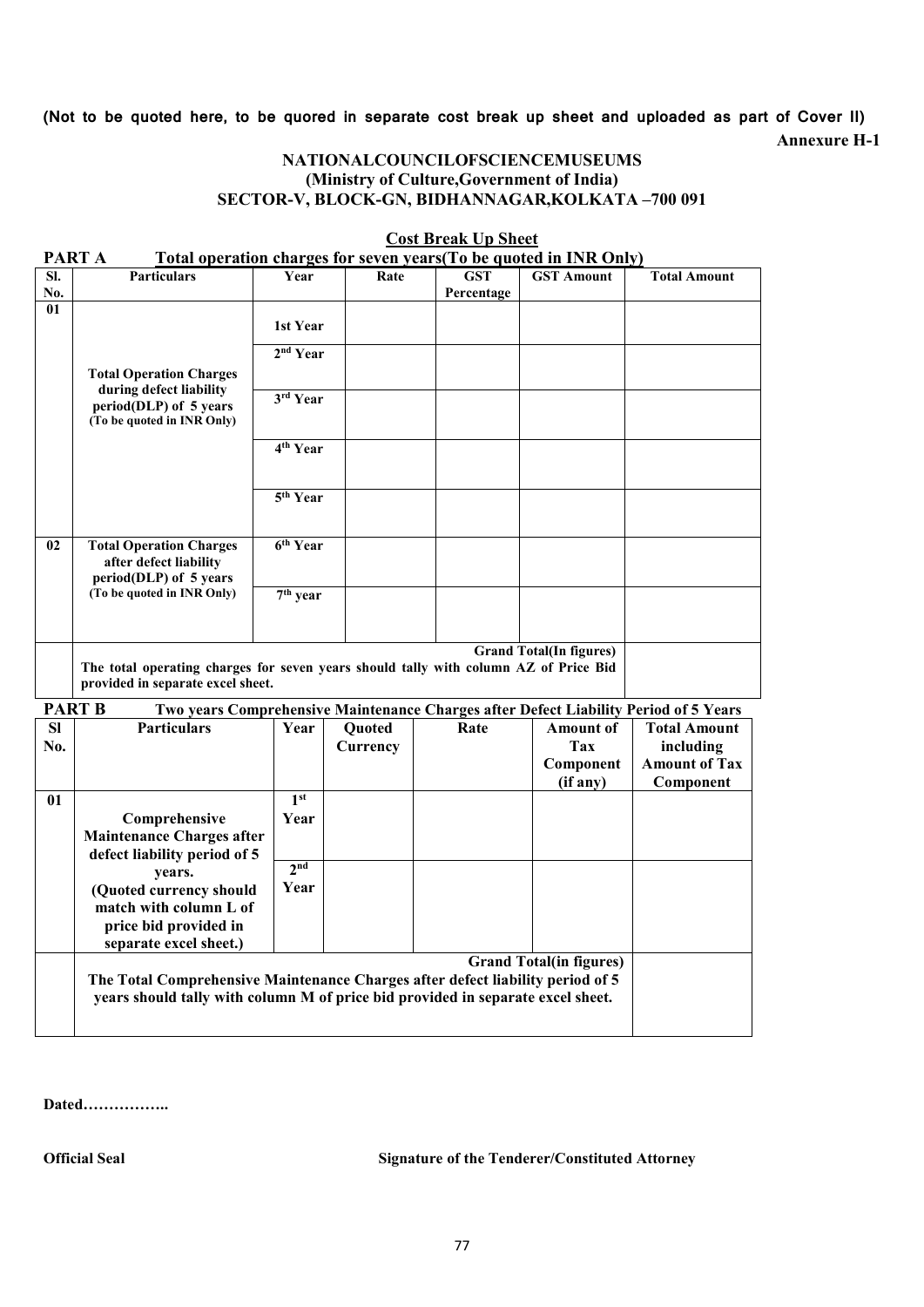ANNEXURE - J

### FORMAT FOR CONTRACT AGREEMENT

| <b>ARTICLES</b>                                                                                                                                                                                                                                                                     | <b>OF</b>                                                |                                     | AGREEMENT made |                                                                                                                                                                                             | at |
|-------------------------------------------------------------------------------------------------------------------------------------------------------------------------------------------------------------------------------------------------------------------------------------|----------------------------------------------------------|-------------------------------------|----------------|---------------------------------------------------------------------------------------------------------------------------------------------------------------------------------------------|----|
| $\frac{1}{100}$                                                                                                                                                                                                                                                                     |                                                          | (Place)                             |                |                                                                                                                                                                                             |    |
| (Date)                                                                                                                                                                                                                                                                              |                                                          |                                     | (Month & Year) |                                                                                                                                                                                             |    |
| between the National Council of Science Museums, a Society registered under the Societies Registration<br>Act of West Bengal, 1961, hereinafter referred to as NCSM which expression shall include its successors<br>and assigns on the one part and                                |                                                          |                                     |                |                                                                                                                                                                                             |    |
|                                                                                                                                                                                                                                                                                     |                                                          | (Name of the successful e-tenderer) |                |                                                                                                                                                                                             |    |
|                                                                                                                                                                                                                                                                                     |                                                          |                                     |                |                                                                                                                                                                                             |    |
|                                                                                                                                                                                                                                                                                     |                                                          |                                     |                |                                                                                                                                                                                             |    |
| hereinafter referred to as the successful e-tenderer which expression shall include his/their respective<br>heirs, executors, administrators and assigns on the other part.                                                                                                         | (Name and complete address of the successful e-tenderer) |                                     |                |                                                                                                                                                                                             |    |
|                                                                                                                                                                                                                                                                                     | (Name of the work)                                       |                                     |                |                                                                                                                                                                                             |    |
| Notice Inviting E-tender (Including appendix), drawings, schedule of quantities and specifications<br>describing the work and conditions of contract.                                                                                                                               |                                                          |                                     |                |                                                                                                                                                                                             |    |
| AND WHEREAS the said NIT (including appendix), specifications and the priced schedule of quantities<br>and conditions of contract have been signed by or on behalf of the parties hereto. AND whereas the<br>Successful e-tenderer has deposited in Bank Draft/Pay Order/ NEFT/RTGS |                                                          |                                     |                |                                                                                                                                                                                             |    |
|                                                                                                                                                                                                                                                                                     |                                                          | (Exact amount in words)             |                |                                                                                                                                                                                             |    |
| the amount being  of the ordered value of the e-tender) with the Museum / Centre as Security Deposit<br>for the due performance of this Agreement as provided in the said conditions.                                                                                               |                                                          |                                     |                |                                                                                                                                                                                             |    |
| NOW IT IS HEREBY AGREED AND DECLARED BY AND BETWEEN THE PARTIES HERETO AS<br><b>FOLLOWS:</b>                                                                                                                                                                                        |                                                          |                                     |                |                                                                                                                                                                                             |    |
| 1.                                                                                                                                                                                                                                                                                  |                                                          |                                     |                | In consideration of the payments to be made to him as hereinafter provided the successful e-<br>tenderer shall upon and subject to the conditions herein contained execute and complete the |    |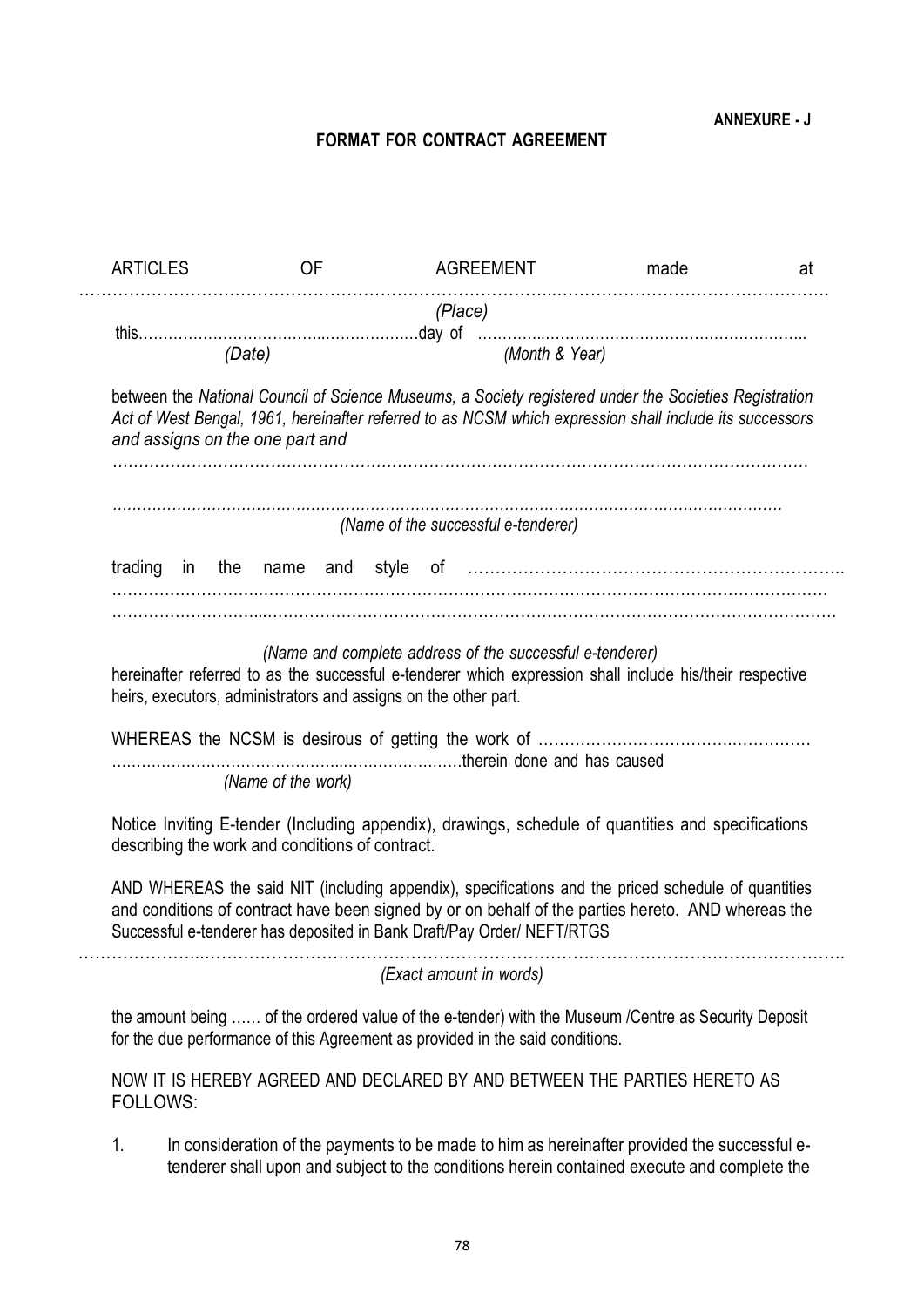work within............................months from the date of issue of letter of intent / Work Order (as defined in the scope of work of the NIT) and described in the said specifications and the said priced schedule of quantities along with the progress of the work.

- 2. The Museum/Centre shall pay to the successful e-tenderer such sum as shall become payable hereunder at the time and in the manner specified in the said conditions.
- 3. Time is the essence of this agreement and the successful e-tenderer shall proceed with the work, throughout the stipulated period of this contract, strictly according to the Terms & Conditions of NIT. At any stage during execution, if any work lags behind the for reasons directly attributable to the successful e-tenderer, he shall pay or allow the Museum/Centre to deduct the same from the Security Deposit or from any money due to him a liquidated damage as per Clause …….
- 4. This agreement comprises the work above and all subsidiary works connected therewith, even though such works may not be shown on the drawings, or described in the said specifications or the priced Schedule of Quantities.
- 5. The Museum/Centre through the Engineer reserves to itself the right of altering the specifications and of adding to or omitting any item of work or of having portions of the same carried out departmentally or otherwise and such alterations or variations shall not vitiate this agreement.
- 6. After successfully completion of works in all respect, successful e-tenderer will hand over all the materials including equipments and machineries, brochures, drawings etc. to the end-user IGSC&P/BCST, Patna in presence of NCSM representative and shall also render all services such as operations & maintenance of the systems, provide warranty of the equipment, machineries etc. at the finalized rates, terms & conditions of the tender documents.
- 7. All disputes and differences of any kind whatever, arising out of or in connection with the contract on the carrying out of works (Whether during the progress of the work or after their completion and whether before or after the determination, abandonment or breach of the contract) shall be referred to arbitration as per Clause ….. of Annexure - ….. of the said conditions of contract. In case of any legal dispute, other than the arbitration, the court of jurisdiction shall be at the place written in the first line of this agreement.

The provisions of the Arbitration & Reconciliation Act 1996 or any statutory modification or reenactment thereof and of the rules made there under for the time being in force shall apply to arbitration proceedings under this clause.

In witness whereof the parties have set their respective hands the day and the year and the place hereinabove written.

Signed by for and on behalf of the Museum/Centre …………………………………………………………………………………

In the presence of

1. ……………………………………………………………….

Seal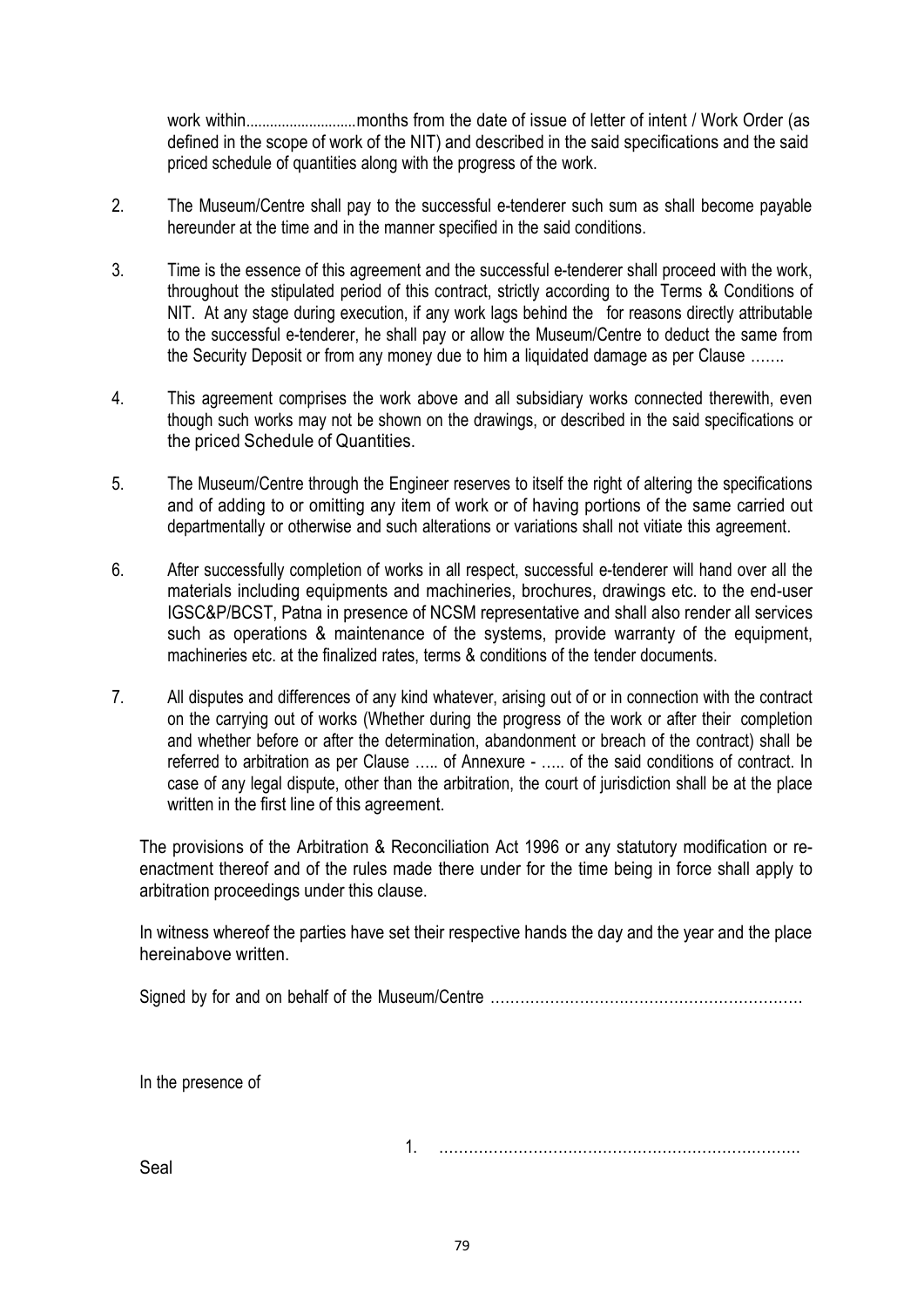|                    | 2. |  |
|--------------------|----|--|
|                    |    |  |
|                    |    |  |
| In the presence of | 1  |  |
| Seal               | C  |  |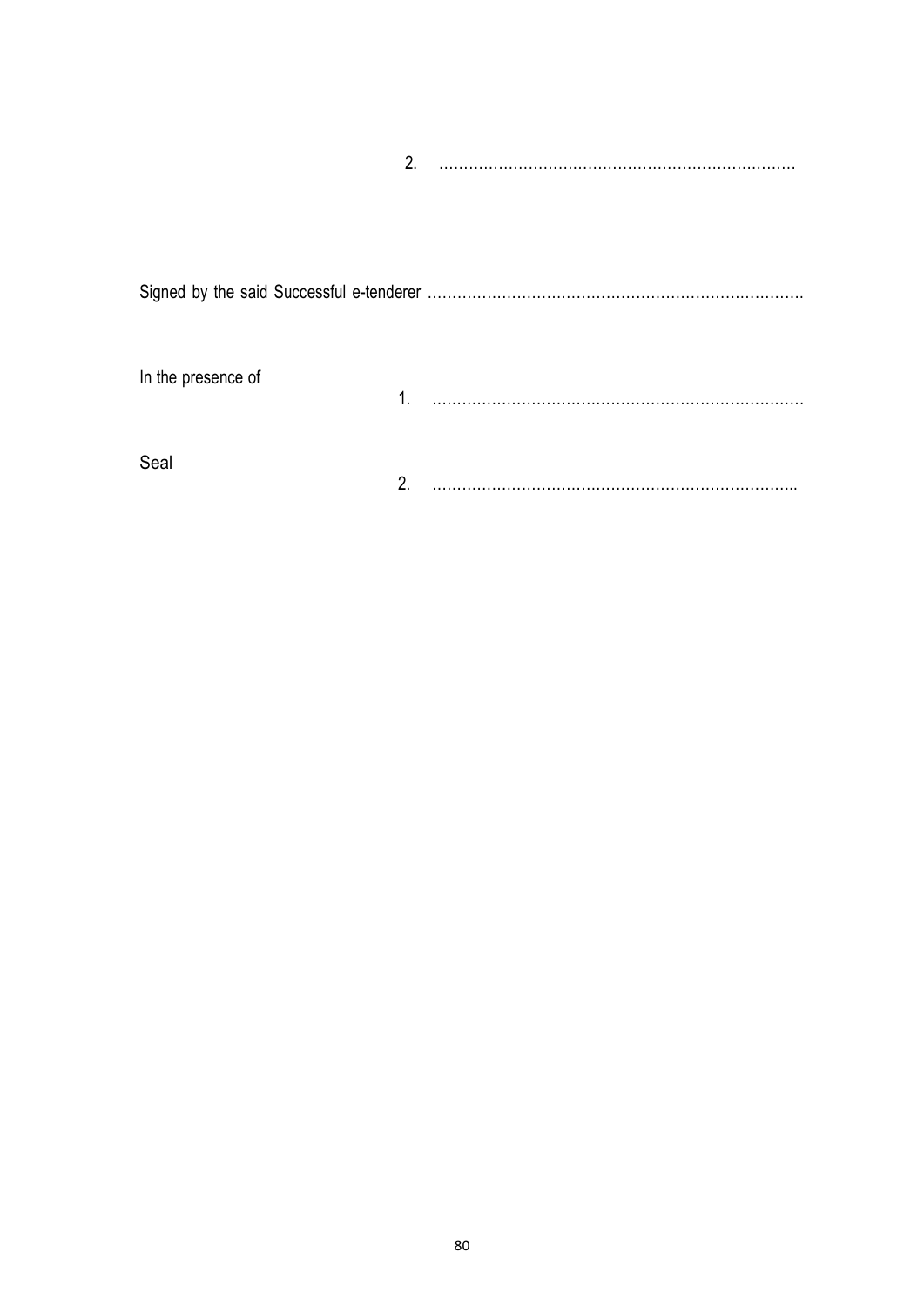(To be typed in official letter head duly signed with official stamp.)

# Bid-Securing Declaration

#### TENDER No. I/18012/7/21(86)

Date:

We, the undersigned, declare that:

We understand that, according to your conditions, bids must be supported by a Bid-Securing Declaration.

We accept that we will automatically be suspended from being eligible for bidding in any contract with the NCSM or its units for the period of time of 3 years starting on.............. 2021 , if we are in breach of our obligation(s) under the bid conditions, because we:

- (a) have withdrawn our Bid during the period of bid validity specified in the Letter of Bid; or
- (b) having been notified of the acceptance of our Bid by the NCSM during the period of bid validity, (i) fail or refuse to execute the Contract, if required, or (ii) fail or refuse to furnish the Performance Security, in accordance with ITB 38.

We understand this Bid-Security Declaration shall expire if we are not the successful Bidder, upon the earlier of (i) our receipt of your notification to us of the name of the successful Bidder; or (ii) twenty-eight days after the expiration of our Bid.

Signed: [Signature & Seal of the bidder]

Name: [insert complete name of person signing the Bid-Securing Declaration]

Duly authorized to sign the bid for and on behalf of: [insert complete name of

Bidder] Dated on day of , [insert date of

signing] Corporate Seal (where appropriate)

[Note: In case of a Joint Venture, the Bid-Securing Declaration must be in the name of all partners to the Joint Venture that submits the bid.]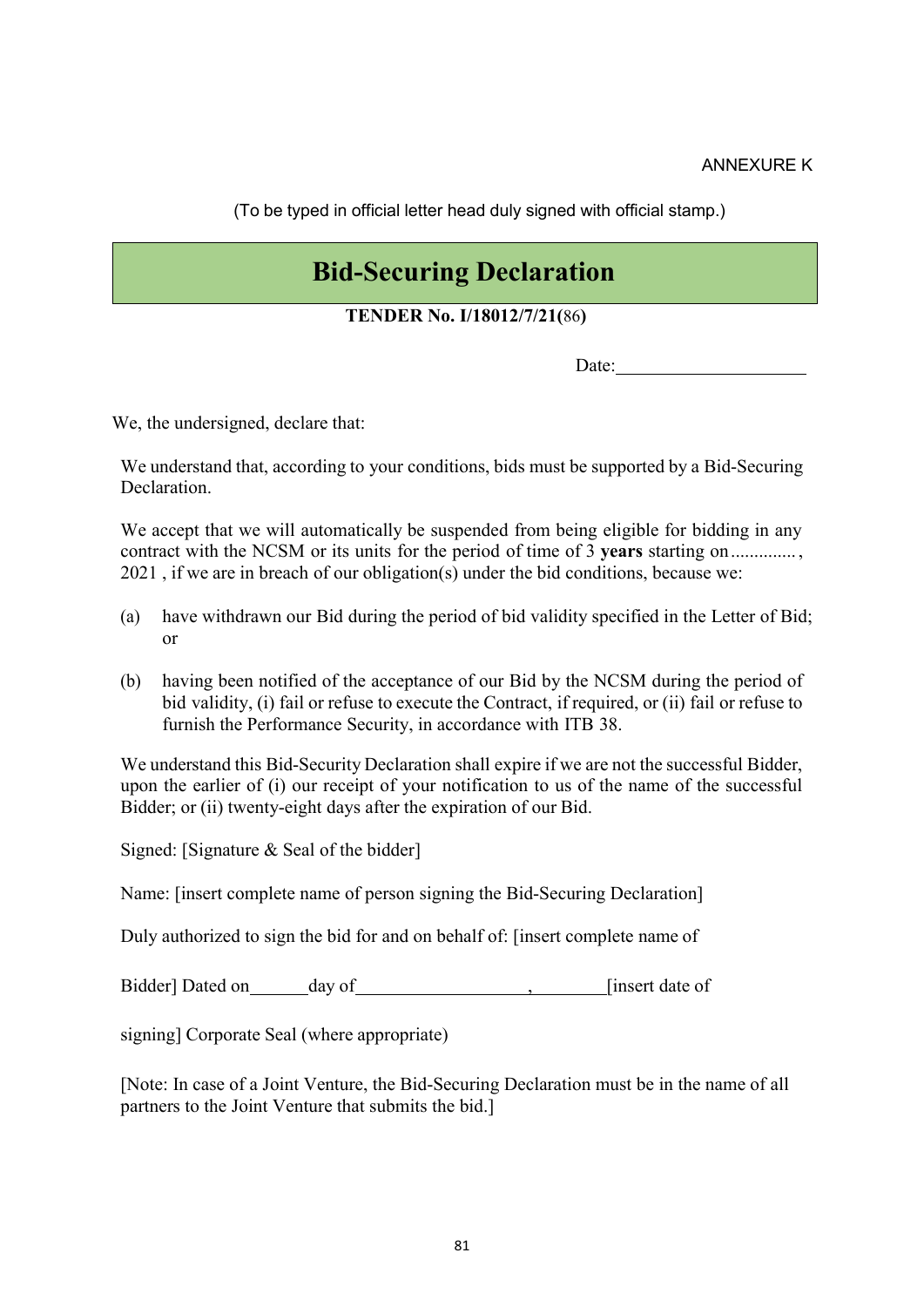Probable item of civil, electrical & HVAC related works (for interior of RCC dome) for refurbishing and installation of design, supply, installation and commissioning of an integrated functional full dome 2D and active 3D digital immersive projection system at Indira Gandhi Science Complex & Planetarium, Patna.

#### 1. Dismantling work/repairing/renewing: -

 $\triangleright$  Dismantling of existing projector and dome, wood work, panels, ducts outlets, central existing projector podium, dismantling and integrating new trench and central projector well, RCC cove/shelf, RCC beam and ring slab, cutting RCC ring slab as required for opening exhaust cut outs, dismantling existing IPS flooring in hall, chase cutting in existing floor, dismantling existing insulation work, existing electrical lines and conduits and temporary brick pillars etc.

#### 2. Setting out: -

 $\triangleright$  Setting out of grid lines, main arc lines etc.

#### 3. Brick work and concrete work: -

- $\geq$  250 mm & 125 mm thick Brickwork over existing floor, central projector Podium, cove/shelf infill, temporary brick pillars for Dome ring, entry & back projection gallery, return AC duct in back gallery etc.
- $\triangleright$  Plain cement concrete 1:2:4 in hall floor.
- $\triangleright$  Reinforced cement concrete (M25) at the central projector podium slab including reinforcement, centering, shuttering and staging etc.
- Foam cement concrete work in hall floor as per requirement.

#### 4. Misc. work of AC Return & Light Box: -

 $\triangleright$  Supplying, fixing and laying 75/100x150x50 or chosen size zinked steel box for return air inlet & Footlights

#### 5. Steel work: RHS, SHS, Plates & Bolts: -

- $\triangleright$  Special steel work, using standard MS Plates and Standard IS Sections for Dome Chain fixing, Studs and inserts to be fastened to concrete using high strength fastners, Special steel work, using standard Tubular Steel Sections Tata Structura or similar, RHS & SHS in Stepped Gallery including sockets, base plates, stiffeners, bolts and HS fastner bolts etc.
- $\triangleright$  RHS 80x40x4 and SHS 40x40x4 for Gallery Sloped members, including plate sockets and bolts, RHS 80x40x4 for Stepped Gallery Upper members: Chords & Radials including plate sockets and bolts, RHS  $80x40x4$  & SHS  $40x40x4$  for Gallery Upper Main and Secondary members including plate sockets and bolts,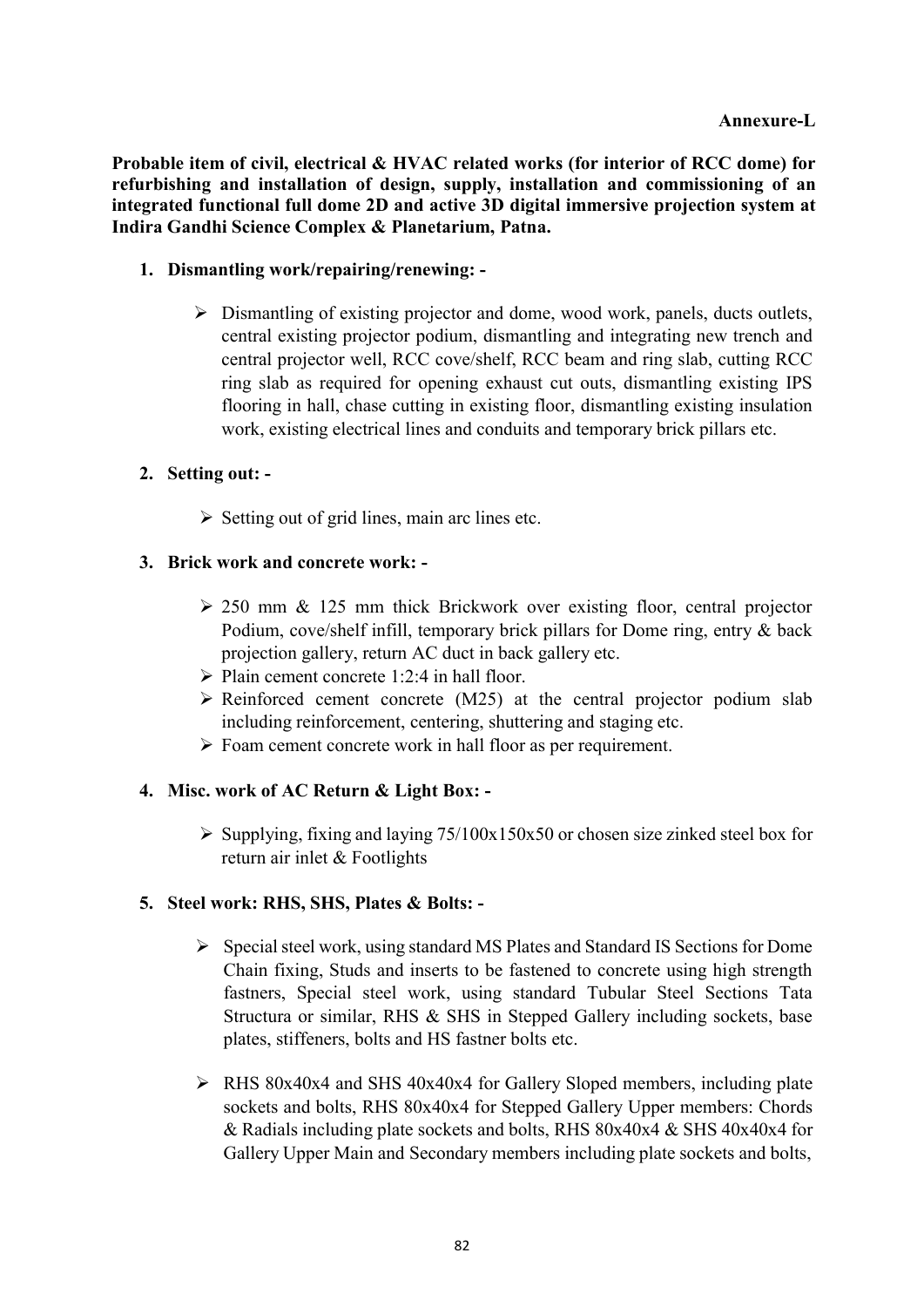Special steel work, using standard Tubular Steel Sections Tata Structura or similar, RHS in Projection Gallery (Back wall)

- RHS Vertical Studs, Transome and Ties as also Horizontal chords, using RHS sections 66x33x3.6 with MS sockets and plate(6mm) welded to steel stiffener plate on Ring Slab, Standalone Table Type Projector Stands (Type A & B) using SHS sections 50x50x3.6 with MS sockets (6mm) and fixing plate, grouted/fixed to the floor with 8mm fastner anchor bolts (75 long). Hilti or similar.
- $\triangleright$  Special Erection & steel work for Aluminium Dome, using custom Chain ties fastened to Dome and cleats in outer wall and Ring slab, Misc. steel work, using standard IS sections including all sockets, base plates, stiffeners, bolts and MS fastner bolts etc.

#### 6. Flooring work: -

 IPS flooring in Hall portion, Block board work in platforms (Stepped Gallery) covering the structure with 38 mm plywood (marine grade, water proof, termite resistant and fire retardant) with all required fasteners and structural materials for complete finished floor, Malaysia Sal Wood/ or similar Hardwood nosing, Finishing Hall and stepped galleries with Heritage or similar branded looped or Pile Carpet etc.

#### 7. Panelling, Woodwork & False Ceiling: -

 Projection Gallery (Back wall) Acoustical insulation, Projector Enclosures Acoustical treatment in Walls & Ceiling, Projection gallery wall finish with Perforated Coated Steel Panels or Channels, Wooden flush Door Panel with Malaysia Sal Door Frames, stainless steel railing, Gypboard False ceiling in Projector Enclosures and Theatre entries etc.

#### 8. Painting & Finishing work: -

 $\triangleright$  Cement plaster of 20 mm thick, POP Putty work, painting all exposed walls with 2 coats of Acrylic Emulsion paint over 2 coats of primer, painting all steel surfaces with two coats of Synthetic Enamel, Painting MDF Boards with 2 Coats of Flat oil paint, Painting rear wall inside gallery with rubberized paint, 2 coats over a coat of primer, for vapour barrier etc.

#### 9. Image Generator Room & other work:

 Image Generator/Server Room and ceiling Acoustical insulation, Finishing Power Dome Room with Heritage or branded Carpet, covering cable trench, total AC & electrification work in Image Generator/Server Room etc.